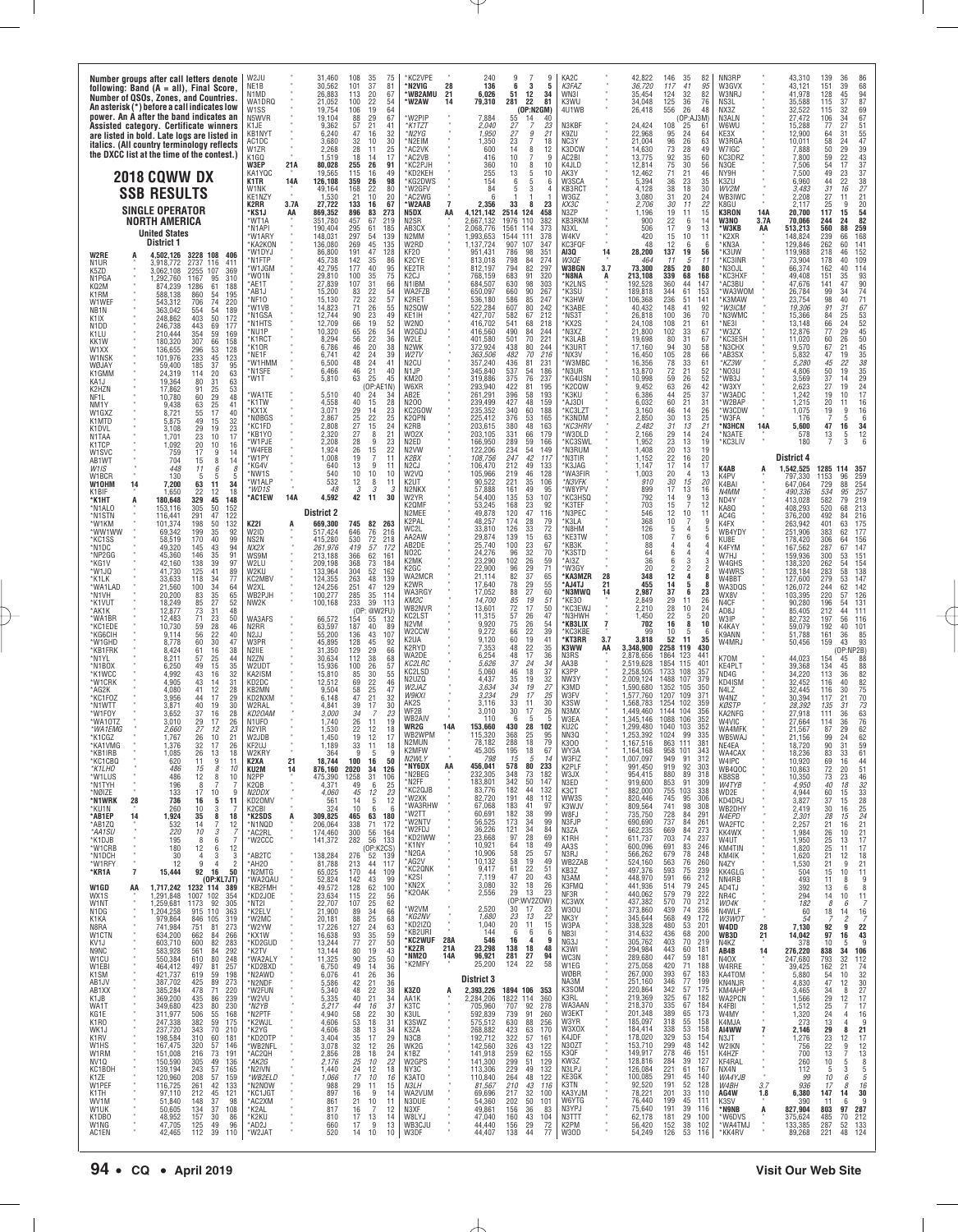| *KD3GC<br>*N1XL<br>*KC4TE0<br>*NT4MM<br>*K4SXT<br>*N4EK<br>*K4ML<br>*WØMPM<br>*KN4FWI<br>*KD4YDD<br>*K4FJW<br>*N4XYZ<br>*AE4M<br>*AI4GR<br>*WA4JA<br>*W9WI<br>*WN4AFP<br>*KS4S<br>*KW4NN<br>*KG4WOJ<br>*AA4LS<br>*K4BC<br>*K4KSV<br>*KD4QMY<br>*K4FT0<br>*KT4FQ<br>*KR4NO<br>*K40RD<br>*K3NF<br>*K2WPM<br>*N2NYR<br>*K4DTR<br>*KR4M<br>*KT3V/4<br>*WR4I<br>*N4RMK<br>*KØEJ<br>*KM4HQL<br>*AF2T<br>*WJ4HCP<br>*AAØO<br>*K040L<br>*KJ4KKD<br>*W2ECK<br>*KK4TJP<br>*W9XYL<br>*WA20MT<br>*K2PS<br>*KW4CK<br>*NØDIM<br>*AJ4VA<br>*KJ4EU<br>*KF4AV<br>*KN4LTR<br>*N1XRR<br>*КАЗРСХ<br>*KN4DXT<br>*KG2E<br>*N4DE<br>*N5UOV<br>*N4PIR<br>*WB4RA<br>*K4GOP<br>*K4CGA<br>*K4GRE<br>*KM4F<br>*KM4HVE<br>*N4JRG<br>*AE4TH<br>*W4JNC<br>*KN4GPE<br>*WD4KTF<br>*KC8YRK<br>*KB4XO<br>*KD9DBF<br>*W4WHF<br>*AK4VQ<br>*КАЗМТТ<br>*W4NWT<br>*WØNV<br>*K4LSK<br>*KE4QCM<br>*N6UBO<br>*W4MBX<br>*W4CRV<br>*AA4RX<br>*N4FXZ<br>*W4GFY<br>*W3ERN<br>*AJ4AY<br>*KG5HV0<br>*KK4BK<br>*N6DME<br>*KT400<br>*WG8Y<br>*WT4BT<br>*KF4SKY<br>*W40EP<br>*W2UW<br>*KN4MBK<br><i>*KC9GNQ</i><br>*W4EMB<br>*KJ4UC<br>*AE2KP<br>*N4KXO<br>*W4LOM<br>*AF4TQ<br>*W4PM<br>*AK3Q<br>*AA4JS<br>*N4IDH<br>*KB1WEZ<br>*AA4NP<br>*KC4WQ<br>*WB4MSG<br>*W4DFR<br>*N4ARO<br>*W4LC<br>*NØKOE<br>*K4HWS<br>*KA4RXP<br>*N4JAH<br>*NQ4K<br>*KN4KEY<br>*W4KLS<br>*K4WRX<br>*K40T0<br>*NC4MI<br>*KX4LL<br>*KW4T0<br>*KF4LIS<br>*WB2ART<br>*KK4AND<br>*K4UB                                                                                                                                                                                                                                                                                                                                                                                                                                                                                                                                                                                                                                                                                                                                                                                                                                                                                                                                                                                                                                                                                                                                                                                                                                                                                                                                                                                                                                                                                    |
|--------------------------------------------------------------------------------------------------------------------------------------------------------------------------------------------------------------------------------------------------------------------------------------------------------------------------------------------------------------------------------------------------------------------------------------------------------------------------------------------------------------------------------------------------------------------------------------------------------------------------------------------------------------------------------------------------------------------------------------------------------------------------------------------------------------------------------------------------------------------------------------------------------------------------------------------------------------------------------------------------------------------------------------------------------------------------------------------------------------------------------------------------------------------------------------------------------------------------------------------------------------------------------------------------------------------------------------------------------------------------------------------------------------------------------------------------------------------------------------------------------------------------------------------------------------------------------------------------------------------------------------------------------------------------------------------------------------------------------------------------------------------------------------------------------------------------------------------------------------------------------------------------------------------------------------------------------------------------------------------------------------------------------------------------------------------------------------------------------------------------------------------------------------------------------------------------------------------------------------------------------------------------------------------------------------------------------------------------------------------------------------------------------------------------------------------------------------------------------------------------------------------------------------------------------------------------------------------------------------------------------------------------------------------------------------------------------------------------------------------------------------------------------------------------------------------------------------------------------------------------------------------|
| 21<br>14<br>7                                                                                                                                                                                                                                                                                                                                                                                                                                                                                                                                                                                                                                                                                                                                                                                                                                                                                                                                                                                                                                                                                                                                                                                                                                                                                                                                                                                                                                                                                                                                                                                                                                                                                                                                                                                                                                                                                                                                                                                                                                                                                                                                                                                                                                                                                                                                                                                                                                                                                                                                                                                                                                                                                                                                                                                                                                                                              |
| 82,593<br>81,458<br>72,320<br>59,830<br>56,743<br>56,277<br>53,694<br>53,196<br>51,300<br>45,568<br>43,344<br>42,713<br>38,735<br>34,866<br>33,930<br>32,242<br>31,941<br>31,937<br>30,397<br>30,186<br>28,381<br>27,940<br>27,300<br>26,980<br>26,085<br>24,182<br>24,024<br>23,377<br>19,096<br>18,177<br>13,244<br>13,197<br>12,220<br>11,935<br>11,920<br>11,856<br>11,725<br>11,220<br>9,720<br>9,443<br>9.384<br>8,976<br>7,584<br>6,608<br>6,554<br>5,820<br>5,550<br>5,200<br>5,145<br>4,998<br>4,582<br>4,576<br>4,559<br>4,374<br>4,185<br>4,042<br>3,901<br>3,696<br>3,649<br>3,510<br>3,500<br>3,403<br>3,108<br>2,926<br>2,852<br>2,331<br>2,294<br>2,072<br>2,024<br>1,980<br>1,960<br>1,938<br>1,696<br>1,680<br>1,652<br>1,652<br>1,624<br>1,620<br>1,598<br>1,518<br>1,505<br>1,479<br>1,470<br>1,458<br>1,377<br>,344<br>1,325<br>1,316<br>1,296<br>1,260<br>1,248<br>1,215<br>1,188<br>1,161<br>1,144<br>1,085<br>1,075<br>1,012<br>850<br>805<br>770<br>676<br>660<br>528<br>496<br>440<br>435<br>425<br>400<br>399<br>360<br>24<br>9,018<br>2,100<br>1,025<br>1,012<br>360<br>33,418<br>3,159<br>2,573<br>340<br>322<br>266<br>224<br>204<br>150<br>132<br>98<br>24<br>20<br>8<br>6<br>12,033<br>4,256                                                                                                                                                                                                                                                                                                                                                                                                                                                                                                                                                                                                                                                                                                                                                                                                                                                                                                                                                                                                                                                                                                                                                                                                                                                                                                                                                                                                                                                                                                                                                                                                                                                                |
| 196<br>46<br>212<br>42<br>173<br>51<br>155<br>50<br>64<br>128<br>176<br>28<br>27<br>174<br>149<br>45<br>149<br>36<br>151<br>40<br>138<br>46<br>142<br>37<br>132<br>42<br>129<br>40<br>118<br>$\begin{array}{c} 38 \\ 31 \end{array}$<br>128<br>125<br>34<br>32<br>123<br>118<br>39<br>41<br>113<br>125<br>30<br>107<br>39<br>112<br>$\frac{36}{27}$<br>106<br>121<br>36<br>100<br>36<br>98<br>28<br>$\frac{34}{26}$<br>102<br>90<br>89<br>29<br>$^{24}_{26}$<br>75<br>76<br>71<br>20<br>76<br>28<br>69<br>30<br>63<br>26<br>66<br>25<br>63<br>57<br>62<br>23<br>27<br>24<br>23<br>58<br>60<br>23<br>79<br>$\frac{27}{23}$<br>48<br>50<br>19<br>43<br>24<br>$^{41}_{40}$<br>16<br>20<br>43<br>16<br>$50\,$<br>16<br>39<br>24<br>46<br>20<br>40<br>18<br>21<br>115<br>$\begin{array}{c} 39 \\ 39 \end{array}$<br>16<br>15<br>43<br>18<br>$\frac{37}{39}$<br>17<br>15<br>33<br>17<br>43<br>19<br>$\frac{30}{28}$<br>33<br>14<br>17<br>13<br>$\frac{26}{26}$<br>33<br>20<br>17<br>15<br>$\frac{26}{27}$<br>16<br>18<br>$\frac{22}{27}$<br>16<br>16<br>$\begin{array}{c} 22 \\ 24 \\ 23 \end{array}$<br>13<br>15<br>9<br>24<br>11<br>25<br>10<br>24<br>11<br>$\substack{24 \\ 28}$<br>13<br>15<br>$22\,$<br>15<br>24<br>16<br>21<br>11<br>20<br>14<br>21<br>10<br>25<br>12<br>$^{21}_{22}$<br>9<br>10<br>21<br>11<br>9<br>18<br>21<br>12<br>20<br>14<br>18<br>10<br>23<br>10<br>$^{24}_{18}$<br>9<br>12<br>19<br>13<br>16<br>9<br>17<br>9<br>$22\,$<br>10<br>$\begin{array}{c} 22 \\ 15 \end{array}$<br>9<br>8<br>$\frac{24}{22}$<br>12<br>12<br>11<br>12<br>24<br>16<br>8<br>10<br>$\frac{5}{7}$<br>11<br>12<br>7<br>13<br>8<br>10<br>8<br>6<br>$\mathcal{A}$<br>64<br>16<br>25<br>10<br>18<br>8<br>16<br>8<br>10<br>5<br>151<br>16<br>35<br>12<br>$\frac{12}{7}$<br>36<br>18<br>11<br>5<br>9<br>6<br>15<br>6<br>9<br>5<br>8<br>4<br>7<br>5<br>5<br>3<br>11<br>6<br>2<br>2<br>$\overline{\phantom{a}}$<br>$\mathcal{P}$<br>77<br>18<br>52<br>14                                                                                                                                                                                                                                                                                                                                                                                                                                                                                                                                                                                                                                                                                                                                                                                                                                                                                                                                                |
| 115<br>127<br>109<br>105<br>115<br>89<br>87<br>98<br>99<br>88<br>83<br>84<br>85<br>77<br>$^{79}_{63}$<br>83<br>77<br>74<br>76<br>71<br>71<br>69<br>68<br>75<br>71<br>63<br>63<br>62<br>54<br>53<br>57<br>45<br>49<br>50<br>50<br>42<br>43<br>45<br>47<br>45<br>45<br>52<br>36<br>39<br>36<br>34<br>$\overline{30}$<br>33<br>33<br>34<br>32<br>29<br>33<br>29<br>32<br>29<br>27<br>26<br>28<br>31<br>27<br>25<br>25<br>26<br>20<br>22<br>21<br>26<br>20<br>24<br>21<br>17<br>21<br>17<br>18<br>17<br>17<br>19<br>18<br>19<br>18<br>16<br>17<br>15<br>19<br>15<br>17<br>18<br>18<br>18<br>17<br>17<br>18<br>14<br>18<br>16<br>13<br>15<br>14<br>14<br>14<br>10<br>11<br>19<br>12<br>10<br>10<br>g<br>11<br>4<br>38<br>20<br>17<br>14<br>61<br>27<br>19<br>10<br>g<br>8<br>10<br>6<br>6<br>4<br>6<br>2<br>$\overline{\phantom{a}}$<br>45<br>24                                                                                                                                                                                                                                                                                                                                                                                                                                                                                                                                                                                                                                                                                                                                                                                                                                                                                                                                                                                                                                                                                                                                                                                                                                                                                                                                                                                                                                                                                                                                                                                                                                                                                                                                                                                                                                                                                                                                                                                                                                                |
| *KN4LKC<br>KG4UVU<br>*KN4GBO<br>*KK4BZ<br>*KQ4LA<br>M4NTO*<br>NR3X<br>K5EK<br>N <sub>1</sub> LN<br>K3IE<br>K5KG<br>N4PQX<br>N6AR<br>WJ2D<br>WX4G<br>W30A<br>K2WK<br>AD4EB<br>K4RO<br>NO9E<br>N4QS<br>W7WZ<br>K4FS<br>W4EEY<br>NR40<br>W4NF<br>K1KNQ<br>KG6MC<br>N4ZZ<br>W4JVN<br>K4MMW<br>W4JAM<br>K4BBH<br>W4KW<br>K5VIP<br>KT40<br>AC4GW<br>K4XL<br>W3YY<br>N4CW<br>KM4VTE<br>N4BCD<br>WA4WR<br>AA4DD<br>KR4F<br>N4HB<br>W1IE<br>W2YE<br>N7WJ<br>KT40<br>KA4RRU<br>KM4ZQE<br>N2YO<br>KU4FX<br>KA4CDN<br>N4PD<br>K4NPC<br>WC4D<br>K4YYL<br>KC3D<br>N4VLK<br>K4RG<br>ND4V<br>W4XO<br>KE4YOG<br>NG4V<br>K4MM<br>K4SWE<br>NN2T<br>AF2D<br>AD4IF<br>W4CU<br>K4MI<br>KM4JA<br>K4QPL<br>N4DU<br>KN4BIT<br>N4TL<br>K2KXK<br>K4BGV<br>K4NC<br>KC4FWS<br>AD4YQ<br>K3TD<br>K2GER<br>W4KPG<br>N4APR<br>K4QD<br>N4WQH<br>NC4VA<br>N4DEN<br>K4IDD<br>NN4X<br>W5LGK<br>KM4HQE<br>N3LBJ<br>KF3FRK<br>N5ST<br>KI4DT<br>W4UCK<br>N3MOW<br>ND20<br>N3JUY<br>N4FP<br><b>WD9GMK</b><br>KC4YT<br>AB4TT<br>KW4VK<br>N4QBS<br>N9KY<br>N4BAY<br><b>W040</b><br>K4WI<br>N4PN<br>N4EEB<br>KM4HI<br>N4BP<br><b>WA4JUK</b><br>KM4IZZ<br>W4TTY<br>K1ZW<br>K4KUB<br>N4KH<br>KD4RH<br>W4PG<br>NK4K<br>N4RJ<br>*N4XL<br>*W4ZAO<br>*KM4SII<br>*N4GU<br>*K4ELI<br>*W4TM<br>*K4SBZ                                                                                                                                                                                                                                                                                                                                                                                                                                                                                                                                                                                                                                                                                                                                                                                                                                                                                                                                                                                                                                                                                                                                                                                                                                                                                                                                                                                                                                                                                                                                                                                                                                           |
| à.<br>3.7<br>$1.8$<br>AA<br>28A<br>21A<br>$\alpha$<br>14A<br>$\alpha$<br>7A<br>3.7A<br>1.8A<br>AA                                                                                                                                                                                                                                                                                                                                                                                                                                                                                                                                                                                                                                                                                                                                                                                                                                                                                                                                                                                                                                                                                                                                                                                                                                                                                                                                                                                                                                                                                                                                                                                                                                                                                                                                                                                                                                                                                                                                                                                                                                                                                                                                                                                                                                                                                                                                                                                                                                                                                                                                                                                                                                                                                                                                                                                          |
| 1,764<br>576<br>532<br>6,380<br>126<br>1,987,856<br>1,499,040<br>1,159,656<br>1.140.912<br>1,103,080<br>1,033,668<br>892,952<br>842,016<br>813,348<br>723,822<br>716,552<br>652,600<br>641,763<br>602,504<br>544,784<br>523,575<br>513,216<br>475,846<br>454,894<br>374,126<br>334,012<br>292,434<br>286,272<br>279,380<br>267,206<br>263,378<br>254,331<br>250,624<br>240,350<br>238,128<br>225,120<br>207,230<br>205,318<br>192,182<br>188,790<br>180,063<br>167,518<br>166,850<br>163,834<br>152,309<br>148,461<br>142,506<br>140,448<br>137,280<br>134,907<br>129,408<br>120,379<br>109,045<br>105,336<br>79,857<br>77,717<br>74,694<br>72,446<br>70.180<br>63,510<br>63,395<br>59,660<br>59,307<br>54,715<br>49,010<br>48,233<br>42,350<br>40,700<br>40,560<br>33,027<br>32,704<br>31,734<br>30,783<br>25,168<br>24,592<br>23,716<br>23.157<br>22,620<br>17.091<br>16,884<br>15,840<br>13,464<br>11,904<br>10,425<br>9,936<br>9,656<br>9,558<br>8,710<br>7,139<br>6,710<br>6,612<br>5,406<br>5.311<br>4,888<br>4,600<br>3,572<br>2,752<br>2,652<br>2,535<br>2,240<br>1,984<br>1,976<br>1,848<br>1,584<br>1,400<br>1,296<br>592<br>570<br>170<br>84<br>9,576<br>9,180<br>189,392<br>29,970<br>29,568<br>24,743<br>70,200<br>32,045<br>16,598<br>5,474<br>4,664<br>1,600<br>7,038<br>4,932<br>1,056<br>438,650<br>419,604<br>234,038<br>197,792<br>174,873<br>103,984<br>94,724                                                                                                                                                                                                                                                                                                                                                                                                                                                                                                                                                                                                                                                                                                                                                                                                                                                                                                                                                                                                                                                                                                                                                                                                                                                                                                                                                                                                                                                                                                         |
| $\begin{array}{c} 36 \\ 13 \end{array}$<br>9<br>19<br>$\overline{7}$<br>11<br>$\overline{7}$<br>12<br>14<br>67<br>11<br>33<br>9<br>3<br>4<br>121<br>1555<br>382<br>1141<br>114<br>366<br>327<br>95<br>1033<br>1034<br>102<br>315<br>937<br>106<br>334<br>798<br>109<br>350<br>813<br>101<br>321<br>271<br>863<br>87<br>326<br>269<br>726<br>117<br>94<br>741<br>762<br>81<br>263<br>739<br>84<br>241<br>576<br>101<br>316<br>609<br>97<br>274<br>626<br>80<br>236<br>620<br>83<br>242<br>542<br>$\frac{86}{79}$<br>266<br>619<br>208<br>558<br>78<br>241<br>494<br>75<br>208<br>403<br>83<br>233<br>76<br>412<br>206<br>469<br>60<br>164<br>448<br>54<br>175<br>411<br>76<br>195<br>58<br>181<br>408<br>430<br>64<br>167<br>390<br>79<br>177<br>333<br>67<br>208<br>335<br>73<br>191<br>82<br>325<br>186<br>330<br>62<br>168<br>69<br>317<br>182<br>237<br>74<br>233<br>362<br>57<br>146<br>78<br>284<br>165<br>280<br>60<br>161<br>69<br>266<br>166<br>260<br>68<br>174<br>255<br>61<br>162<br>336<br>$\frac{57}{44}$<br>156<br>302<br>130<br>277<br>61<br>148<br>244<br>56<br>152<br>264<br>49<br>144<br>250<br>48<br>144<br>228<br>60<br>143<br>223<br>58<br>135<br>211<br>60<br>171<br>172<br>48<br>123<br>263<br>26<br>83<br>51<br>183<br>126<br>155<br>59<br>119<br>190<br>44<br>101<br>45<br>178<br>100<br>143<br>35<br>120<br>141<br>46<br>111<br>144<br>43<br>116<br>132<br>51<br>104<br>131<br>47<br>98<br>136<br>38<br>101<br>180<br>34<br>87<br>50<br>123<br>98<br>129<br>120<br>$\frac{36}{31}$<br>94<br>70<br>109<br>40<br>72<br>$\frac{102}{127}$<br>41<br>88<br>33<br>60<br>106<br>$\frac{25}{39}$<br>63<br>99<br>67<br>$\frac{33}{27}$<br>104<br>65<br>103<br>56<br>118<br>56<br>23<br>89<br>58<br>72<br>28<br>56<br>26<br>76<br>54<br>28<br>60<br>67<br>20<br>73<br>44<br>59<br>28<br>47<br>$\frac{27}{25}$<br>54<br>53<br>42<br>43<br>$\begin{array}{c} 19 \\ 23 \end{array}$<br>69<br>40<br>60<br>44<br>21<br>54<br>38<br>22<br>43<br>39<br>42<br>19<br>38<br>40<br>20<br>31<br>$\substack{42\\36}$<br>18<br>29<br>$\overline{33}$<br>19<br>$\begin{array}{c} 39 \\ 31 \end{array}$<br>15<br>31<br>19<br>28<br>$\frac{32}{27}$<br>17<br>26<br>13<br>21<br>$\frac{29}{25}$<br>10<br>29<br>24<br>11<br>$\frac{25}{23}$<br>10<br>21<br>15<br>23<br>18<br>24<br>23<br>12<br>21<br>17<br>11<br>17<br>23<br>8<br>16<br>13<br>7<br>9<br>11<br>8<br>11<br>6<br>6<br>4<br>3<br>$\overline{4}$<br>11<br>25<br>95<br>96<br>12<br>24<br>28<br>553<br>105<br>$\frac{22}{21}$<br>163<br>52<br>133<br>63<br>84<br>27<br>82<br>258<br>$\frac{23}{20}$<br>81<br>145<br>65<br>72<br>20<br>66<br>46<br>15<br>31<br>39<br>16<br>28<br>$\frac{23}{55}$<br>12<br>20<br>13<br>33<br>46<br>10<br>26<br>14<br>7<br>13<br>$\overline{7}$<br>24<br>17<br>528<br>78<br>232<br>213<br>534<br>79<br>392<br>58<br>171<br>58<br>324<br>166<br>345<br>60<br>153<br>60<br>217<br>134<br>200<br>66<br>133 |
| *W3ZL<br>W4IOD<br>KG4IGC*<br>*NC4RY<br>*W4PR<br>K2TE<br>'WB8YXF<br>*KK4R<br>*KC2DPF<br>*WF7T<br>WB4HRL<br>*K4VBM<br>K4LDC*<br>*N1ADM<br>*NR4CW<br>W4JUU*<br>AD5NL*<br><b>KM4AF</b><br>*WUØB<br>*KA4JON<br>N4ETC<br>'KM4RK<br>*W1CY<br>'W4WNT<br>'K4WDY<br>KB1AWM<br>*KJ4YKG<br>*AC4MG<br>*N4RLG<br>*KD4LEM<br>*W4SFG<br>'W7ZP<br>KG4LST<br><b>KF4GTA</b><br>*K4XB<br>'W4STV<br>*WW4LS<br>*AC6WI<br>'K4HYJ<br>'KK4RWB<br>KB8ABJ<br>*W4CMG<br>N4YB*<br>*КС5СМХ<br>*WB40BF<br>*N4JN<br>*AA4XA<br>*KC2ABP<br>*K1CE<br>'KS4AA<br>*W4EE<br>*K3TW<br>AD5XD<br>AI5SF<br>K5LAD<br>N5DD<br>KB5WWW<br>K5IB<br>AE5P<br>K5MV<br>WQ5L<br>KF5YUB<br>K5HTE<br>K5TA<br><b>K5NOW</b><br>WA5DSS<br>W5RYC<br>AB5GI<br>K5MWR<br>K5MSI<br>KJ5MA<br>KF50MH<br><b>WB4KTF</b><br>N5ZDT<br>KF5NRS<br>W5PR<br>N2IC<br>WD5K<br>KF5ZNQ<br>N5KF<br>N5KAE<br>K5CEL<br>KM5VI<br>WY6K<br>K5FUV<br>K5RX<br>*K5XU<br>*NN5T<br>*K5DHY<br>*WA5SOG<br>*NZ50<br>*NW5Q<br>KE5LQ*<br>*NO5V<br>*KF5BA<br>*KR5G<br>K1JHS<br>*W5KV<br>*W5TV<br>*AB5TH<br>*N5KXI<br>*KG5JCK<br>*W4WLF<br>*N5UUA<br>*KD5FBA<br>*K5NMT<br>*KG5GCC<br>'KC5LK<br>*KJ6DQ<br>*KØBWQ<br>*K5JEP<br>*W5ULR<br>*K5GDX<br>K9ING*<br>M5BYZ*<br>*WD5ENH<br>*K5DCX<br>*NØLD<br>*KC5DC1<br>*KB5QR<br>*WB5JJJ<br>AF5VO<br>KM5FW<br>*WA5IEK<br>*KU5Y<br>'WX5SAT<br>*AG5DB<br>*N6EB<br>N5PBP*<br>*KG5DKG                                                                                                                                                                                                                                                                                                                                                                                                                                                                                                                                                                                                                                                                                                                                                                                                                                                                                                                                                                                                                                                                                                                                                                                                                                                                                                                                                                                                                                                                                                                                                                  |
| 7A<br>3.7A<br>1.8A<br>Ŗ<br>28<br>21<br>14<br>7<br>3.7<br>Ą<br>$\epsilon$<br>$\blacksquare$                                                                                                                                                                                                                                                                                                                                                                                                                                                                                                                                                                                                                                                                                                                                                                                                                                                                                                                                                                                                                                                                                                                                                                                                                                                                                                                                                                                                                                                                                                                                                                                                                                                                                                                                                                                                                                                                                                                                                                                                                                                                                                                                                                                                                                                                                                                                                                                                                                                                                                                                                                                                                                                                                                                                                                                                 |
| 84,402<br>63,000<br>53,940<br>48,512<br>46.944<br>38,912<br>32,736<br>30,576<br>29,205<br>29,184<br>27,216<br>23,500<br>22,932<br>19,176<br>18,720<br>15,573<br>13,944<br>13,816<br>13,120<br>13,110<br>11,826<br>11,508<br>10,744<br>9,656<br>9,315<br>8,510<br>7,772<br>6,840<br>6,710<br>5.940<br>5,500<br>5,280<br>4,752<br>4,230<br>3,608<br>3,440<br>3,040<br>2,952<br>2,728<br>2,294<br>2,223<br>1,734<br>1,710<br>1,530<br>1,504<br>1,410<br>1,064<br>792<br>644<br>31,395<br>90<br>697<br>District 5<br>495,824<br>210,080<br>126,633<br>124,630<br>78,732<br>73,408<br>70,679<br>44,478<br>43,681<br>21,492<br>14,007<br>11,480<br>10,836<br>4,956<br>3,956<br>2,982<br>2,415<br>1,944<br>1,767<br>264<br>228<br>225<br>48<br>22,320<br>135,783<br>131,976<br>29,200<br>12,844<br>7,056<br>1,840<br>40,984<br>3,710<br>20,999<br>496<br>112,976<br>71,145<br>51,375<br>50,944<br>43,940<br>41,412<br>38,430<br>29,370<br>29,318<br>29,040<br>27,904<br>21,513<br>18,952<br>14,940<br>14,560<br>9,900<br>7,930<br>7,808<br>7,020<br>6,664<br>6,270<br>5,777<br>4,410<br>4,272<br>4,067<br>3,312<br>3,255<br>3,198<br>3,108<br>2,664<br>1,968<br>1,911<br>1,564<br>1,421<br>1,300<br>1,272<br>1,247<br>1,189<br>1,150<br>984<br>952<br>792<br>714<br>620                                                                                                                                                                                                                                                                                                                                                                                                                                                                                                                                                                                                                                                                                                                                                                                                                                                                                                                                                                                                                                                                                                                                                                                                                                                                                                                                                                                                                                                                                                                                                                                                                           |
| 198<br>154<br>141<br>142<br>132<br>127<br>108<br>110<br>113<br>107<br>108<br>106<br>98<br>75<br>$\frac{96}{72}$<br>71<br>57<br>69<br>79<br>$\begin{array}{c} 72 \\ 60 \end{array}$<br>68<br>56<br>54<br>52<br>50<br>$\substack{62\\49}$<br>47<br>$\frac{43}{37}$<br>36<br>$\frac{40}{33}$<br>$\frac{33}{52}$<br>29<br>30<br>29<br>25<br>20<br>26<br>18<br>19<br>24<br>20<br>15<br>32<br>142<br>-5<br>22<br>729<br>382<br>276<br>229<br>192<br>200<br>174<br>146<br>134<br>93<br>83<br>62<br>$\begin{array}{c} 66 \\ 45 \end{array}$<br>$\frac{33}{31}$<br>30<br>39<br>22<br>18<br>13<br>$12\,$<br>198<br>485<br>416<br>147<br>90<br>52<br>29<br>309<br>40<br>128<br>11<br>233<br>181<br>150<br>163<br>143<br>137<br>119<br>110<br>125<br>119<br>104<br>162<br>$\begin{array}{c} 93 \\ 73 \\ 67 \end{array}$<br>53<br>57<br>49<br>55<br>51<br>$\frac{51}{50}$<br>42<br>$\frac{37}{33}$<br>$\frac{26}{32}$<br>36<br>39<br>$30\,$<br>$\begin{array}{c} 24 \\ 27 \\ 31 \end{array}$<br>19<br>$^{21}_{26}$<br>35<br>21<br>21<br>$^{22}_{15}$<br>14<br>17<br>14                                                                                                                                                                                                                                                                                                                                                                                                                                                                                                                                                                                                                                                                                                                                                                                                                                                                                                                                                                                                                                                                                                                                                                                                                                                                                                                                                                                                                                                                                                                                                                                                                                                                                                                                                                                                                                  |
| 46<br>116<br>52<br>116<br>48<br>107<br>37<br>91<br>34<br>110<br>37<br>91<br>39<br>85<br>34<br>70<br>28<br>71<br>75<br>39<br>38<br>70<br>31<br>63<br>31<br>67<br>25<br>69<br>$\frac{29}{28}$<br>$\substack{67 \\ 59}$<br>27<br>57<br>35<br>53<br>31<br>51<br>33<br>62<br>29<br>52<br>29<br>55<br>$\frac{22}{25}$<br>46<br>46<br>44<br>30<br>44<br>19<br>39<br>22<br>35<br>16<br>39<br>22<br>33<br>$^{22}_{24}$<br>$\begin{array}{c} 33 \\ 36 \end{array}$<br>$20\,$<br>34<br>18<br>27<br>17<br>27<br>19<br>24<br>17<br>23<br>27<br>14<br>16<br>28<br>13<br>18<br>15<br>24<br>15<br>19<br>9<br>21<br>16<br>18<br>14<br>18<br>12<br>18<br>$\overline{7}$<br>12<br>(OP:HK1A)<br>8<br>14<br>12<br>11<br>24<br>67<br>5<br>5<br>5<br>12<br>90<br>214<br>56<br>152<br>62<br>129<br>66<br>140<br>51<br>111<br>51<br>97<br>54<br>107<br>37<br>89<br>46<br>75<br>46<br>62<br>36<br>51<br>23<br>47<br>36<br>48<br>27<br>15<br>17<br>29<br>17<br>25<br>14<br>21<br>17<br>19<br>13<br>18<br>10<br>12<br>9<br>10<br>8<br>3<br>15<br>30<br>77<br>30<br>26<br>91<br>20<br>60<br>18<br>34<br>39<br>17<br>14<br>9<br>30<br>64<br>11<br>24<br>61<br>22<br>S<br>51<br>133<br>53<br>100<br>51<br>86<br>41<br>87<br>44<br>86<br>46<br>70<br>48<br>78<br>41<br>69<br>38<br>69<br>72<br>48<br>37<br>72<br>38<br>63<br>$\begin{array}{c} 32 \\ 34 \\ 31 \end{array}$<br>60<br>56<br>49<br>25<br>41<br>23<br>42<br>$\frac{23}{21}$<br>38<br>39<br>22<br>34<br>$^{21}_{19}$<br>36<br>34<br>19<br>23<br>18<br>30<br>18<br>31<br>20<br>26<br>12<br>23<br>(OP:WQ5L)<br>26<br>15<br>18<br>24<br>17<br>19<br>18<br>23<br>17<br>22<br>16<br>18<br>12<br>17<br>11<br>14<br>11<br>13<br>14<br>15<br>15<br>14<br>10<br>15<br>9<br>15<br>13<br>15<br>10<br>14<br>12<br>9<br>12<br>8                                                                                                                                                                                                                                                                                                                                                                                                                                                                                                                                                                                                                                                                                                                                                                                                                                                                                                                                                                                                                                                                                                                                              |
| *KY5M<br>*KG5ZMG<br>*W5CYF<br>*WA6EEM<br>* AA5AH<br>*K5TMT<br>*K5WZS<br>* K8OZ<br>* KZ50H<br>*WBØRUR<br>*KC2FKM<br>*NO5F<br>*K7MOK<br>*KB5SFL<br>*W5SWG<br>*KC5RGQ<br>K5GN<br>N5JR<br>K5LLA<br>N5XJ<br>WØVX<br>NT5V<br>KD5JRY<br>K5UA<br>AA5AU<br>KF5SM<br>K9MK<br>AC4CA<br>WA2VYA<br><b>N50T</b><br>W <sub>2</sub> GS<br>K4DG<br>K1TU<br>KE50G<br>WD5R<br>W5GN<br>N5WNG<br>KI5LR<br>WA5LFD<br>K5CKS<br>W5GFI<br>W5THT<br>KA5M<br>N5RMS<br>N5KDA<br>K5CI<br>K5BG<br>KE5TD<br>W5ZP<br>W5JDF<br>N5TJ<br>N5ATM<br>WV5Y<br>K5BAK<br>K6RAH<br>KD5AFS<br>WØEA<br>N5FO<br>K5CD<br>N7DF<br>*KI5MM<br>* N9JA<br>*K5SVV<br>*AG5W<br>*KN5S<br>*KG5WZD<br>*W5PKK<br>*N5YT<br>*N5MT<br>*W5CMM<br>*W5PAA<br>*W5TCB<br>*K5LGX<br>*W5HP<br>* KØYA<br>*KF5ITM<br>*K2ZP<br>*KG5ZLE<br>*AG5NH<br>*WD5GBS<br>*KC5SDY<br>*N6XVZ<br>*AK5SD<br>*KMØI<br>*N5XXD<br>*KS5Z<br>*W5XNA<br>* N4IJ<br>*K5KJ<br>*KG5W.I7<br>* W3LEO<br>* NA5NN<br>K6XX<br>K6NA<br>N6JS<br>AI6LY<br>W1PR<br>KW6S<br>K6YK<br>W6UE<br>K6LRN<br>KE8FT<br>WA6URY<br>K6TQ<br>NG6M<br>KG6WIK<br>NC6R<br>W6UM<br>K8TR<br><b>WU6X</b><br>N6VOH<br>K6BEW<br>W6FB<br>WA6MRK<br><b>K6RWM</b><br>KB6A<br>AJ6V<br>W6FA<br>AK6R<br>NT6F<br>AI6CX<br>WB6HVW<br>KM6HB<br>K6YYL<br>K6SZQ                                                                                                                                                                                                                                                                                                                                                                                                                                                                                                                                                                                                                                                                                                                                                                                                                                                                                                                                                                                                                                                                                                                                                                                                                                                                                                                                                                                                                                                                                                                                                                                                                                                                    |
| 21<br>14<br>7<br>AA<br>NH7RO/W5<br>21A<br>14A<br>AA<br>*WA5WFE 21A<br>$\alpha$<br>14A<br>$\mathbf{r}$<br><b>7A</b><br>1.8A<br>A<br>$\alpha$                                                                                                                                                                                                                                                                                                                                                                                                                                                                                                                                                                                                                                                                                                                                                                                                                                                                                                                                                                                                                                                                                                                                                                                                                                                                                                                                                                                                                                                                                                                                                                                                                                                                                                                                                                                                                                                                                                                                                                                                                                                                                                                                                                                                                                                                                                                                                                                                                                                                                                                                                                                                                                                                                                                                                |
| 588<br>572<br>460<br>374<br>64<br>50<br>17<br>23,424<br>42,978<br>2,484<br>1,215<br>551<br>400<br>27<br>56<br>1,045,092<br>903,350<br>830,000<br>429,702<br>349,006<br>326,793<br>311,918<br>286,520<br>211,939<br>195,444<br>185,948<br>141,276<br>130,682<br>129,299<br>112,464<br>94,905<br>92,150<br>87,720<br>87,626<br>85,650<br>83,720<br>83,352<br>40.713<br>38,988<br>32,832<br>31,000<br>26,928<br>13,530<br>8,060<br>7,980<br>7,830<br>6,180<br>5,632<br>4,717<br>4,042<br>3,655<br>2,065<br>1,581<br>984<br>741<br>567<br>256<br>135,250<br>333,270<br>34,224<br>300,829<br>90,342<br>59,356<br>59,340<br>22,794<br>15,834<br>13,137<br>12,654<br>11,753<br>11,325<br>10,902<br>9,514<br>7,524<br>6,968<br>3,010<br>2,520<br>2,275<br>1,350<br>1,075<br>960<br>814<br>672<br>667<br>665<br>72<br>27,552<br>546<br>176,267<br>78,474<br>1,150<br>64<br>880<br>District 6<br>1.699.775<br>865,060<br>173,301<br>155,568<br>146,850<br>127,608<br>106,640<br>101,150<br>82,611<br>82,150<br>53,120<br>46,104<br>44,544<br>40,215<br>35,490<br>32,085<br>24,864<br>22,968<br>22,656<br>21,804<br>19,575<br>16,968<br>11,840<br>9,690<br>8,855<br>8,352<br>7,000<br>6,020<br>5,358<br>4,250<br>3,008<br>1.792<br>1,118                                                                                                                                                                                                                                                                                                                                                                                                                                                                                                                                                                                                                                                                                                                                                                                                                                                                                                                                                                                                                                                                                                                                                                                                                                                                                                                                                                                                                                                                                                                                                                                                                                                              |
| 9<br>12<br>19<br>12<br>14<br>10<br>24<br>$11$<br>12<br>15<br>7<br>10<br>$\overline{4}$<br>4<br>4<br>$\overline{c}$<br>5<br>3<br>11<br>8<br>9<br>141<br>20<br>44<br>23<br>64<br>223<br>32<br>6<br>21<br>27<br>9<br>18<br>9<br>11<br>10<br>10<br>8<br>8<br>5<br>8<br>1088<br>123<br>313<br>756<br>118<br>327<br>107<br>293<br>773<br>196<br>573<br>77<br>501<br>69<br>188<br>452<br>80<br>211<br>71<br>192<br>510<br>67<br>180<br>406<br>364<br>57<br>164<br>270<br>92<br>175<br>307<br>71<br>158<br>268<br>137<br>56<br>278<br>61<br>120<br>211<br>81<br>158<br>246<br>51<br>125<br>211<br>53<br>118<br>53<br>203<br>137<br>212<br>52<br>120<br>46<br>108<br>221<br>227<br>41<br>109<br>201<br>55<br>106<br>207<br>62<br>122<br>$^{42}_{28}$<br>81<br>146<br>80<br>146<br>106<br>41<br>73<br>98<br>44<br>81<br>100<br>34<br>68<br>30<br>68<br>52<br>46<br>25<br>40<br>20<br>50<br>37<br>$\frac{54}{40}$<br>$\frac{20}{25}$<br>$\frac{34}{35}$<br>44<br>23<br>41<br>22<br>38<br>31<br>35<br>17<br>30<br>42<br>17<br>26<br>25<br>14<br>21<br>18<br>13<br>18<br>17<br>9<br>15<br>16<br>9<br>10<br>12<br>10<br>11<br>8<br>8<br>8<br>29<br>521<br>96<br>1072<br>35<br>126<br>160<br>24<br>68<br>459<br>81<br>202<br>221<br>58<br>131<br>161<br>49<br>93<br>$40\,$<br>89<br>171<br>107<br>36<br>51<br>(0P:K5WW)<br>86<br>33<br>-54<br>36<br>96<br>51<br>70<br>27<br>47<br>63<br>26<br>47<br>76<br>26<br>49<br>$70\,$<br>31<br>38<br>(OP)<br>:KF5GTX)<br>57<br>$\frac{27}{25}$<br>40<br>55<br>41<br>$\begin{array}{l} 56 \\ 33 \\ 26 \end{array}$<br>$18$<br>34<br>18<br>$\frac{25}{23}$<br>17<br>22<br>26<br>13<br>26<br>13<br>14<br>19<br>11<br>-14<br>17<br>11<br>13<br>24<br>10<br>12<br>17<br>11<br>13<br>$^{12}_{13}$<br>12<br>11<br>9<br>10<br>5<br>$\overline{4}$<br>$\overline{4}$<br>23<br>119<br>61<br>9<br>12<br>12<br>34<br>447<br>115<br>29<br>246<br>94<br>10<br>15<br>18<br>4<br>4<br>4<br>5<br>20<br>15<br>(OP:K2FF)<br>1657 118<br>267<br>988 107<br>227<br>123<br>543<br>60<br>395<br>61<br>107<br>341<br>55<br>110<br>315<br>54<br>102<br>269<br>50<br>105<br>49<br>225<br>121<br>(OP:N6AN)<br>243<br>42<br>95<br>246<br>$\substack{58 \\ 56}$<br>$\frac{97}{72}$<br>161<br>44<br>165<br>69<br>171<br>47<br>81<br>(OP:KF6QH)<br>152<br>41<br>64<br>235<br>51<br>79<br>120<br>31<br>62<br>$\frac{34}{36}$<br>62<br>115<br>107<br>51<br>34<br>129<br>62<br>39<br>104<br>53<br>31<br>44<br>105<br>37<br>84<br>47<br>71<br>31<br>43<br>$^{75}_{70}$<br>$\substack{23 \\ 20 \\ 23}$<br>$\frac{28}{35}$<br>66<br>35<br>$\substack{57 \\ 53}$<br>24<br>32<br>19<br>24<br>38<br>$\substack{23 \\ 24}$<br>34<br>36<br>26<br>36<br>16<br>16<br>28<br>14<br>18<br>18<br>10<br>16                                                                                                                                                                                                          |
| AC6MW<br>N6ADO<br>NZ6G<br>KM6NTW<br>N6JCN<br>W6BDX<br>N6KN<br>W6TK<br>K6JAT<br>N6GP<br>W6AFA<br>K2YY/6<br>KM6G<br>'N6RV<br>*WN6K<br>*K7CAR<br><b>KD6RMS</b><br>*W6BJB<br>*KE6WC<br>*AE6YB<br>'W6JK<br>*WB6CZG<br>*K6PGH<br>K6WDE<br>*WB6HYH<br>*K6MCS<br>*K6MUG<br>'WB6BET<br>*WB6ZAM<br>*N6REK<br>*K6BBQ<br>*KM6KJI<br>*NR7Z<br>*KD6HOF<br>*W6VIO<br>*K6MXA<br>*KF6I<br>K60WS<br>*K6ELE<br>*K6CSL<br>*N7UWD<br>*AD6GE<br>*W6JGR<br>*N6YEU<br>*K6ACV<br>*W6YNO<br>*N6TCE<br>*N2JNR<br>*K6KWI<br>'N4DLA<br>*K6AAI<br>*W6ELA<br>*AI6UW<br>*WA6GD<br>*AI6IN<br>*W6DPM<br>KQ6RS<br>'KB6JJR<br>*W6LU<br>*W5OM<br>*KF6ZYD<br>*WB6ETY<br>*W6MES<br>*N3RC<br>'WZ6ZZ<br>*K7XE<br>*N6RM<br>*N6BHX<br><b>WA7BNM</b><br>*K6QCB<br>*N2VAJ<br>*K7QDX<br>*KD6NFD<br>*AB6WC<br>*WA7ER<br>*W6RQ<br>*КМ6FО`<br>*KI6UDZ<br>*KK6VZE<br>*AI6JB<br>*КК6ТGМ<br>*N6DRU<br>*KD6GWH<br>*KI6WXS<br>W6PH<br>N6JV<br><b>N600</b><br>K6MR<br>N5KO<br>WC6H<br>N <sub>2</sub> N <sub>S</sub><br>N6WS<br>W6SX<br>NI6G<br>K6SRZ<br>AA6PW<br>W6HYI<br>AF6SA<br>KG6A0<br>W1RH<br>W6TMD<br>WE6Z<br>W6RC<br>N6AJ<br>N6IC<br>N.J6G<br>WB6JJJ<br>W6MOB<br>K6DLB<br>AI6DR<br>K6RIM<br>N3DEB<br>AG6AY<br>N6LZ<br>K6SEM<br>KB6YYH<br>AG6AG<br>K6WV<br>W6TWH<br>N6ETO<br>AI6Z<br><b>N6RK</b><br><b>NA60</b><br>NK6A<br>WX5S<br>W6BVB<br>W4EF<br>W6UZ<br>NX6D<br>K3EST<br>N6RO                                                                                                                                                                                                                                                                                                                                                                                                                                                                                                                                                                                                                                                                                                                                                                                                                                                                                                                                                                                                                                                                                                                                                                                                                                                                                                                                                                                                                                                                                                                                                          |
| 21<br>14<br>$\overline{7}$<br>28<br>21<br>14<br>$\alpha$<br>$\alpha$<br>21A<br>$\bar{a}$<br>14A<br>$\alpha$<br>$\bar{a}$<br>7A<br>1.8A                                                                                                                                                                                                                                                                                                                                                                                                                                                                                                                                                                                                                                                                                                                                                                                                                                                                                                                                                                                                                                                                                                                                                                                                                                                                                                                                                                                                                                                                                                                                                                                                                                                                                                                                                                                                                                                                                                                                                                                                                                                                                                                                                                                                                                                                                                                                                                                                                                                                                                                                                                                                                                                                                                                                                     |
| 735<br>558<br>462<br>300<br>189<br>143<br>50,652<br>46,800<br>31,614<br>2,730<br>140,910<br>80,000<br>6<br>340,032<br>117,034<br>39,816<br>36,000<br>30,199<br>24,722<br>20,436<br>16,709<br>15,840<br>15,466<br>12,616<br>12,168<br>11,868<br>11,286<br>8,308<br>7,869<br>6,726<br>6,566<br>5,777<br>5,358<br>5,332<br>4,545<br>4,484<br>2,660<br>2,479<br>2,352<br>1,891<br>1,881<br>1,768<br>1,536<br>1,485<br>1,392<br>1,155<br>1,121<br>989<br>897<br>684<br>594<br>475<br>450<br>420<br>384<br>384<br>350<br>308<br>289<br>196<br>170<br>48<br>-6<br>20<br>6<br>13,176<br>10,712<br>312<br>57,200<br>2,5/3<br>648<br>468<br>420<br>170<br>120<br>99<br>70<br>48<br>42<br>24<br>1,472<br>144<br>144<br>1,022,681<br>494,480<br>271,656<br>194,233<br>177,282<br>143,865<br>125,433<br>121,968<br>109,664<br>106,470<br>95,450<br>79,821<br>66,581<br>53,317<br>36,542<br>31,734<br>29,430<br>29,088<br>26,884<br>26,112<br>23,560<br>21,715<br>20,670<br>19,364<br>19,360<br>15,984<br>9,128<br>7,216<br>6,820<br>6,710<br>6,601<br>6,174<br>6,106<br>5,424<br>4,872<br>3,232<br>1,269<br>1,140<br>23,919<br>17,052<br>162,032<br>5,764<br>4,092<br>450<br>253<br>311,125<br>1,575                                                                                                                                                                                                                                                                                                                                                                                                                                                                                                                                                                                                                                                                                                                                                                                                                                                                                                                                                                                                                                                                                                                                                                                                                                                                                                                                                                                                                                                                                                                                                                                                                                                                                                    |
| 10<br>14<br>11<br>11<br>9<br>9<br>13<br>10<br>11<br>9<br>14<br>10<br>11<br>6<br>233<br>58<br>26<br>224<br>26<br>54<br>44<br>21<br>22<br>190<br>29<br>14<br>$\begin{array}{c} {\bf 92}\\ 72 \end{array}$<br>551<br>30<br>377<br>28<br>506<br>77<br>176<br>$\frac{288}{135}$<br>$\frac{96}{74}$<br>57<br>67<br>52<br>139<br>43<br>64<br>124<br>37<br>54<br>110<br>40<br>44<br>114<br>-34<br>90<br>$\substack{45 \\ 52}$<br>32<br>94<br>36<br>76<br>$\substack{47 \\ 40}$<br>27<br>63<br>36<br>63<br>31<br>41<br>75<br>39<br>30<br>35<br>70<br>31<br>$\frac{36}{30}$<br>50<br>26<br>63<br>31<br>$\frac{34}{30}$<br>68<br>25<br>54<br>64<br>19<br>28<br>41<br>19<br>60<br>$\frac{23}{22}$<br>20<br>65<br>23<br>(OP:K6ICS)<br>20 18<br>57<br>26<br>$\begin{array}{c} 22 \\ 20 \\ 25 \end{array}$<br>16<br>$\frac{32}{49}$<br>17<br>24<br>27<br>15<br>16<br>32<br>17<br>16<br>$\frac{35}{23}$<br>16<br>18<br>12<br>12<br>21<br>16<br>11<br>32<br>13<br>16<br>$\frac{28}{53}$<br>$\frac{15}{28}$<br>$\frac{18}{31}$<br>23<br>13<br>10<br>33<br>12<br>11<br>19<br>9<br>9<br>26<br>$10$<br>12<br>13<br>10<br>9<br>12<br>$\overline{9}$<br>9<br>$^{24}_{11}$<br>17<br>18<br>8<br>8<br>12<br>$\boldsymbol{9}$<br>13<br>17<br>9<br>8<br>9<br>8<br>5<br>5<br>$\frac{3}{2}$<br>2<br>$\overline{c}$<br>36<br>102<br>18<br>78<br>32<br>20<br>6<br>11<br>6<br>73<br>17<br>215<br>41<br>14<br>13<br>9<br>9<br>13<br>6<br>$\begin{array}{c} 6 \\ 7 \end{array}$<br>12<br>10<br>$rac{5}{5}$<br>5<br>5<br>7<br>13<br>6<br>$\frac{15}{5}$<br>3<br>3<br>3<br>11<br>$\overline{2}$<br>$\overline{2}$<br>$\overline{2}$<br>12<br>39<br>11<br>12<br>$\overline{4}$<br>4<br>277<br>1021<br>112<br>677<br>80<br>200<br>73<br>427<br>179<br>325<br>79<br>144<br>335<br>70<br>131<br>284<br>69<br>138<br>257<br>122<br>59<br>126<br>226<br>72<br>271<br>122<br>106<br>62<br>245<br>63<br>224<br>108<br>58<br>103<br>203<br>44<br>90<br>194<br>49<br>79<br>164<br>52<br>125<br>71<br>50<br>58<br>135<br>24<br>68<br>58<br>56<br>108<br>117<br>38<br>120<br>38<br>101<br>32<br>$64$<br>$63$<br>108<br>32<br>63<br>38<br>81<br>47<br>103<br>31<br>59<br>92<br>44<br>$\frac{96}{90}$<br>31<br>$^{49}_{46}$<br>26<br>59<br>34<br>22<br>32<br>31<br>31<br>20<br>22<br>67<br>22<br>48<br>23<br>48<br>24<br>68<br>21<br>49<br>27<br>22<br>$\frac{25}{24}$<br>54<br>18<br>54<br>24<br>43<br>31<br>27<br>49<br>16<br>16<br>16<br>14<br>13<br>20<br>5<br>14<br>154<br>21<br>46<br>(0P: @N6R0)<br>113<br>39<br>19<br>119<br>400<br>33<br>(0P:@N6R0)<br>28<br>61<br>16<br>20<br>46<br>13<br>10<br>11<br>8<br>8<br>-7<br>1009<br>95<br>36<br>41<br>11<br>14                                                                                                                                                                                                                                                                            |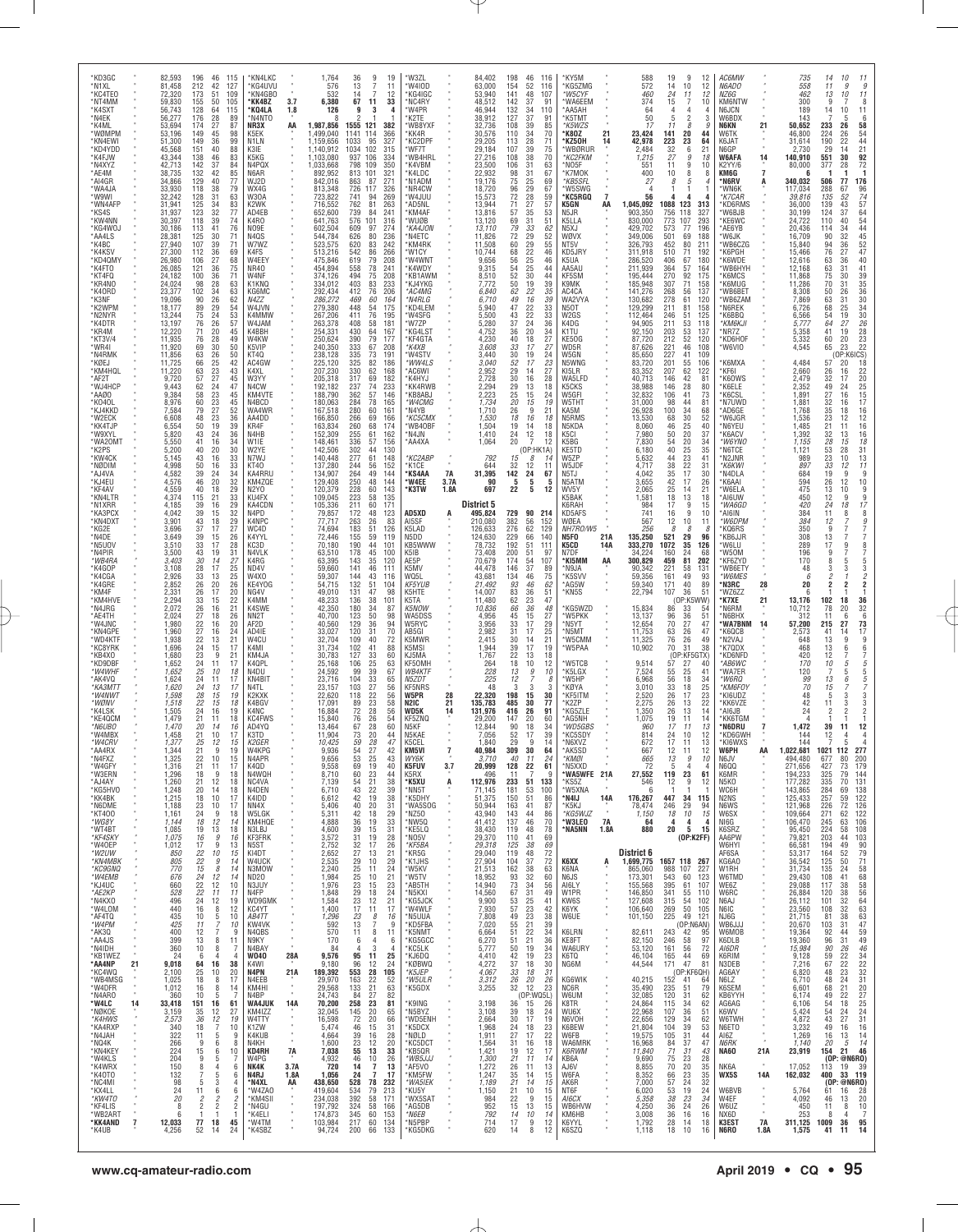| *W6ZL<br>*N6ORB<br>*WB6P0T                   | АΑ        | 85,943<br>32,451<br>30,060               | 224<br>145<br>120                  | 47<br>33<br>38              | 96<br>54<br>52                                      | *K1AUS<br>*NS7U<br>*KI7UIN                      |                      | $1,984$<br>$1,537$<br>1,296              | 30<br>16<br>39<br>15<br>28<br>12                                                                            | 15<br>14<br>12                                 | *K7AMB<br>*W7EEU<br>MG2G                   |                            | 612<br>81<br>72                          | 14<br>5<br>5                        | 8<br>5<br>3                                                      | 10<br>4<br>3                                        | *K8TS<br>*KV4ZY<br>*N8JDM                    |                       | 8,051<br>6,996<br>4,272                  | 90<br>40<br>34                                        | $\frac{33}{29}$<br>64<br>37<br>17<br>31                                                                 | K <sub>2</sub> UR<br>NQ9A<br>W9JA                     | 21A<br>14A               | 75,264<br>25,228<br>18,841               |                           | 250<br>26<br>12<br>131<br>105<br>20                                                            | 86<br>56<br>63                                       |
|----------------------------------------------|-----------|------------------------------------------|------------------------------------|-----------------------------|-----------------------------------------------------|-------------------------------------------------|----------------------|------------------------------------------|-------------------------------------------------------------------------------------------------------------|------------------------------------------------|--------------------------------------------|----------------------------|------------------------------------------|-------------------------------------|------------------------------------------------------------------|-----------------------------------------------------|----------------------------------------------|-----------------------|------------------------------------------|-------------------------------------------------------|---------------------------------------------------------------------------------------------------------|-------------------------------------------------------|--------------------------|------------------------------------------|---------------------------|------------------------------------------------------------------------------------------------|------------------------------------------------------|
| *N6JNL<br>*W6VAR<br>*AG6JA                   |           | 14,904<br>10,260<br>9,975                | 89<br>64<br>74                     | 31<br>29<br>28              | 38<br>31<br>29                                      | *W7DBA<br>*WW7KE<br>*N7LAN                      |                      | 1,128<br>975<br>925                      | 29<br>12<br>11<br>15<br>31<br>13                                                                            | 12<br>14<br>12                                 | NA8V                                       |                            | <b>District 8</b><br>1,496,412           | 1388                                | 105                                                              | 317                                                 | 'W8ZAC<br>*N8VV<br>*KE8JIT                   |                       | 4,176<br>3,948<br>3,120                  | 43<br>$\begin{array}{c} 35 \\ 33 \end{array}$         | 18<br>30<br>15<br>27<br>15<br>25                                                                        | W9ILY<br>KC9BG<br><b>N9NBC</b>                        | $\alpha$<br>3.7A<br>1.8A |                                          | 20<br>64<br>16            | 5                                                                                              | $\overline{2}$                                       |
| *AD6SF<br>*W6GAE<br>*KE6PLA<br>*AE6PL        |           | 9,198<br>8,265<br>8,262<br>4.142         | $\substack{93 \\ 59}$<br>68<br>50  | $\frac{29}{25}$<br>20<br>15 | $\frac{34}{32}$<br>34<br>23                         | *KG7PDC<br>*WØPAN<br>*W7EEH<br>*KQ7TJ           |                      | 651<br>551<br>550<br>496                 | 22<br>11<br>9<br>18<br>16<br>12<br>8<br>14                                                                  | 10<br>10<br>10<br>8                            | K8GI<br>K8AO<br>W8MET<br>WA8RCN            |                            | 772.964<br>419.608<br>239,424<br>174,838 | 836<br>623<br>402<br>357            | 94<br>67<br>68<br>64                                             | 252<br>187<br>164<br>150                            | *N8XTH<br>*NE8J<br>AB3DC*<br>*N8REA          |                       | 1.488<br>1.488<br>1,092<br>360           | $^{21}_{24}$<br>22<br>11                              | 17<br>14<br>6<br>18<br>9<br>19<br>9                                                                     | 'K9PG<br>'N9TF<br>KD9CLH<br>N5RP<br>-9                | AA                       | 130,962<br>115,456<br>100,776<br>94,522  |                           | $\frac{231}{239}$<br>69<br>50<br>253<br>46<br>215<br>45                                        | 150<br>126<br>106<br>122                             |
| *KM6KRO<br>*W6JBR<br>*NO6G                   |           | 3,948<br>3,485<br>2,349                  | 33<br>40<br>30                     | 21<br>20<br>13              | 26<br>21<br>14                                      | *K6GDP<br>*KDØPYF<br>*KI7TYH                    |                      | 375<br>306<br>306                        | 8<br>13<br>8<br>11<br>25<br>17                                                                              | 10<br>17                                       | K8MR<br>N9RC<br>KB8U                       |                            | 165,898<br>143,100<br>82,782             | 287<br>255<br>208                   | 65<br>65<br>48                                                   | 153<br>160<br>98                                    | 'W4MLZ<br>*WC8P<br>KD8MRM                    | 14A                   | 195<br>748<br>66                         | 10<br>13<br>5                                         | 6<br>9<br>13<br>$\overline{4}$                                                                          | 'W9AV<br>9<br><b>KA90</b><br>AE9LL<br>2               |                          | 81,954<br>16,450<br>14,365               |                           | 210<br>78<br>37<br>74<br>33                                                                    | 110<br>57<br>$\begin{array}{c} 52 \\ 56 \end{array}$ |
| *W6IFN<br>*WW6G<br>*KJ6TTR<br>*WA6WPG        |           | 2,130<br>2,013<br>612<br>578             | 28<br>32<br>17<br>12               | 15<br>17<br>9<br>8          | 15<br>16<br>9<br>9                                  | *K5PSN<br>*W7HBP<br>*W7AMR<br>*K7JSG            |                      | 290<br>240<br>170<br>154                 | $\overline{15}$<br>5<br>13<br>$\frac{8}{7}$<br>10<br>10<br>8                                                | 5<br>8<br>10<br>6                              | AF8C<br><b>N8RJP</b><br>WM8Z<br>K8TLC      |                            | 62,832<br>36,840<br>35,420<br>32,155     | 195<br>112<br>123<br>120            | 45<br>$\substack{39\\38}$<br>34                                  | 91<br>81<br>77<br>75                                | <b>W9RE</b><br>WB9Z                          | A                     | District 9<br>3,580,577<br>1,696,940     | 2583 130<br>1346                                      | 409<br>121<br>339                                                                                       | 'W9LW<br>N9VPV<br>KC9UJS<br>'WA9LEY                   |                          | 13,590<br>10,050                         | 9,000<br>4,753            | 62<br>34<br>$\frac{62}{57}$<br>26<br>29<br>54<br>20                                            | 41<br>46<br>29                                       |
| *K6GHA<br>*KJ6JEP<br>*KI6SCT                 | 14A       | 26,068<br>576<br>150                     | 132<br>13                          | 26<br>7<br>9<br>5           | 50<br>9<br>-5                                       | *K7RMZ<br>*W7DRN<br>*W7UPF                      | 21                   | 88<br>72<br>11,712                       | 8<br>4<br>10<br>6<br>130<br>20                                                                              | 6<br>41                                        | KD8BXE<br>K8ESQ<br>W8YV                    |                            | 26,578<br>24,310<br>19,521               | 99<br>108<br>92<br>79               | 35<br>23<br>25<br>21                                             | 62<br>62<br>56                                      | K9BGL<br>W90P<br>W9GT                        |                       | 462.689<br>251,900<br>180,420            | 591<br>419<br>345                                     | 80<br>209<br>63<br>166<br>50<br>136                                                                     | 'N9EAT<br>'WB9VPG<br>'WO9B                            |                          | 3,630                                    | 4,002<br>1,300            | 32<br>18<br>39<br>19<br>20<br>10                                                               | 28<br>36<br>15                                       |
| *N6ABT<br>K7RL                               | <b>7A</b> | 2,052<br><b>District 7</b><br>2,148,459  | 28                                 | 11<br>2353 112              | 16                                                  | *K7HKR<br>*KI7BP<br>*K6VHF<br>*N7FLT            |                      | 5,304<br>3,348<br>43,860                 | 50<br>14<br>40<br>$^{12}_{\hphantom{1}6}$<br>19<br>189                                                      | 25<br>24<br>-6                                 | WRØN<br>KS8U<br><i>N8PMR</i><br>K8SAS      |                            | 14,697<br>8,100<br>5,880                 | $\frac{56}{49}$                     | $\substack{22 \\ 20}$<br>21                                      | 48<br>$\frac{38}{36}$<br>36                         | WS9W<br>KF9US<br>N9DJ                        |                       | 116,725<br>84,320<br>66,820              | 255<br>212<br>190<br>160                              | 56<br>119<br>48<br>112<br>39<br>91<br>57<br>90                                                          | 'N9BT<br>KA9GDW<br>'KB9FDX<br><b>KC9PKF</b>           |                          | 1,080                                    | 1,100<br>220              | 22<br>10<br>$\begin{array}{c} 18 \\ 8 \end{array}$<br>$^{10}_{\phantom{1}3}$<br>$\overline{4}$ | 12<br>$\begin{array}{c} 14 \\ 8 \end{array}$         |
| N9RV<br>N7ZG<br>W7AT                         | A         | 2,040,560<br>581,484<br>544,425          | 854<br>746                         | 2119 111<br>88<br>102       | 269<br>257<br>194<br>203                            | *K7ACZ<br>*KG7UAV<br>*K3TP                      | 14                   | 6,532<br>1,064<br>962                    | 24<br>21<br>53<br>22<br>8<br>26<br>13                                                                       | 61<br>25<br>11<br>13                           | NQ80<br>KB8DEX<br>K8MP                     |                            | 5,472<br>5,445<br>5,270<br>4.896         | 43<br>47<br>55<br>46                | 22<br>22<br>19                                                   | 33<br>40<br>29                                      | N9LYE<br>N9EP<br>K9RU<br>K9LA                |                       | 61,887<br>26,108<br>19,136<br>18,624     | 99<br>80<br>76                                        | 37<br>70<br>32<br>60<br>37<br>59                                                                        | 'N9TGR<br>KD9FSQ<br><b>'КС9НКТ</b>                    | 14A<br><b>7A</b>         | 138,554                                  | 72<br>99<br>476           | 359<br>30<br>$\frac{4}{7}$<br>17                                                               | 116<br>10                                            |
| W7XQ<br>K9JF<br>W7YAQ                        |           | 379,695<br>368,544<br>352,350            | 616<br>527<br>496                  | (OP:W7EW)<br>80<br>85<br>92 | 175<br>179<br>178                                   | *W7SY<br>*W7RTC<br>*KI7ZYE<br>*K1LOK            |                      | 768<br>703<br>481<br>190                 | 19<br>9<br>17<br>10<br>$^{22}_{11}$<br>$\overline{7}$<br>5                                                  | 6<br>5                                         | W8JJW<br>WB8RNV<br>KUØD<br>WB8WKQ          | 28                         | 1,496<br>936<br>690<br>2.990             | $^{21}_{24}$<br>$\substack{20\\55}$ | 13<br>11<br>11<br>$\overline{7}$                                 | 21<br>13<br>12<br>16                                | K9GWS<br>K9KGM<br>WI9Z<br>W9SF               |                       | 17,845<br>16,268<br>15,795<br>9,648      | 95<br>77<br>79<br>61                                  | $\frac{27}{25}$<br>56<br>58<br>$\begin{array}{c} 31 \\ 25 \\ 23 \end{array}$<br>50<br>42                | KQØC<br>NCØB                                          |                          | District Ø<br>400,158<br>347,106         |                           | 577<br>530<br>71                                                                               | 195<br>175                                           |
| N7GP<br>KD7RF<br>K7TTU                       |           | 293,975<br>169,645<br>148,200            | 469<br>337<br>287                  | 89<br>60<br>71              | 186<br>125<br>124                                   | *K6ST<br>*W70LA<br>*W7TCT                       |                      | 130<br>110<br>42                         | 11<br>5<br>14<br>6<br>11<br>4                                                                               | 3                                              | N8BJQ<br>KE8Y<br>K3ZJ                      | 21<br>$\frac{14}{1}$       | 41,238<br>5.535<br>429,632               | 172<br>66<br>1163                   | 20<br>16<br>33                                                   | 67<br>29<br>104                                     | KA9CAR<br>KJ9P<br><b>WBØPTO</b>              |                       | 8,940<br>8,442<br>8,100                  | 61<br>59<br>56                                        | 37<br>22<br>41<br>15<br>39                                                                              | KØJJR<br>N7WY<br>NØUU                                 |                          | 232,464<br>184,324<br>158,550            |                           | 399<br>68<br>349<br>60<br>334<br>51                                                            | 164<br>143<br>124                                    |
| K7ABV<br>W7MEM<br>KE2VB                      |           | 131,157<br>108,360<br>95,493             | 282<br>254<br>280<br>226           | (OP:K2SS)<br>57<br>59       | 11 <sup>4</sup><br>109                              | *KG7SWD<br>*K7XTN<br>*N7FXT<br>* N6LB           |                      | 24<br>8                                  | $\overline{A}$<br>6<br>2<br>$\overline{2}$                                                                  |                                                | W8WA<br>K8IV<br>AA8DC<br>KG9Z              | 3.7                        | 97,464<br>72,684<br>34,020               | 291<br>282<br>153                   | 29<br>24<br>18<br>10                                             | 102<br>84<br>63                                     | W9/NP2I<br>W9AN<br>K9ZMI<br>KC90YE           |                       | 5,580<br>3,504<br>3,200                  | $\frac{53}{30}$<br>$\frac{37}{32}$<br>$\frac{32}{33}$ | 21<br>39<br>20<br>28<br>16<br>24                                                                        | NØOST<br>W7UT<br>WØOR<br>K9MWM                        |                          | 126,369<br>119,764<br>108,936            |                           | 304<br>53<br>302<br>44<br>248<br>55<br>59                                                      | 118<br>114<br>123                                    |
| WB7BBQ<br>AD7XG<br>W5UJ                      |           | 86,867<br>79,056<br>60,066               | 213<br>196                         | 49<br>53<br>49<br>44        | 90<br>96<br>95<br>97                                | *WF7BSR<br>*KT9X<br>*KI7MZH                     |                      | 1,250<br>252<br>18                       | 24<br>10<br>6<br>8<br>з                                                                                     | 15<br>6                                        | *N8II<br>*N8GLS<br>'W8GX                   | Ą                          | 4,536<br>736,575<br>238,350<br>104,652   | 46<br>778<br>385<br>241             | 89<br>60<br>46                                                   | 32<br>256<br>167<br>116                             | W9WAW<br>WA9LJK<br>W9YM                      | 14                    | 3,055<br>2,640<br>150<br>1,300           | 9<br>21                                               | 18<br>$\begin{array}{c} 29 \\ 25 \end{array}$<br>$\begin{array}{c} 19 \\ 7 \end{array}$<br>8<br>9<br>17 | KØLBR<br>KAØLDG<br>KDØS                               |                          | 107,580<br>78,842<br>75,647<br>68,376    |                           | 290<br>197<br>49<br>205<br>175<br>51                                                           | 106<br>109<br>98<br>103                              |
| WN7T<br>KØJJ<br>KI7N                         |           | 41,760<br>40,643<br>35,828<br>25,912     | 144<br>153<br>133                  | 52<br>29<br>45<br>29        | 68<br>68<br>61                                      | KC7V<br>KA6BIM<br>K2PO                          | AA                   | 1,342,088<br>924,561<br>696,465          | 1543 120<br>1010 113<br>96<br>918<br>1035 108                                                               | 284<br>250<br>201                              | *N8BV<br>KS8Z<br>'W8KNO<br>*KC8MUE         |                            | 67,779<br>60,532<br>45,612               | 174<br>172<br>149<br>117            | 49<br>50<br>43<br>36                                             | 104<br>98<br>83<br>78                               | K9CJ<br>K9IDQ<br>KØPJ<br>*N4TZ               | $\overline{1}$<br>3.7 | 6,550<br>4,752<br>5,546<br>767,136       | 56<br>41<br>58<br>744                                 | 20<br>30<br>13<br>31<br>11<br>-36<br>103                                                                | NUØC<br>KØJM<br>ADØH<br>WAØN                          |                          | 55,461<br>48,625<br>48,387<br>45,073     |                           | 171<br>48<br>162<br>42<br>182<br>50<br>128                                                     | 91<br>$\frac{83}{77}$                                |
| K7ST0<br>KS7T<br><b>KB7RJ</b><br><i>N3EG</i> |           | 25,491<br>24,752<br>17,176               | 145<br>120<br>107<br>88            | $\frac{33}{38}$<br>32       | 53<br>54<br>66<br>44                                | NA2U<br>NX1P<br>K2RD<br>K7AR                    |                      | 681,312<br>410,020<br>341,315<br>332,704 | 89<br>744<br>91<br>446<br>434<br>93                                                                         | 268<br>158<br>204<br>203                       | *K8BKM<br>'W8ASA<br>'N8NX                  |                            | 33,174<br>28,600<br>27,336<br>27,234     | 114<br>100<br>114                   | $\begin{array}{c} 34 \\ 33 \end{array}$<br>32                    | 66<br>69<br>70                                      | *KD9MS<br>*KD9GY<br>'WD9CIR                  | A                     | 407,480<br>106,755<br>91,040             | 513<br>283<br>230                                     | 290<br>218<br>87<br>52<br>113<br>51<br>109                                                              | NEØU<br>NFØN<br>WBØWIV                                |                          | 27,166<br>19,106<br>18,426               |                           | 112<br>29<br>84<br>29<br>84<br>28                                                              | 90                                                   |
| WU6W<br>KB7N<br>KH6VM<br>W7TX                |           | 16,016<br>14,861<br>12,814               | 90<br>84<br>103                    | 32<br>33<br>34              | 45<br>44<br>52                                      | K7UT<br>KF7U<br>NC7M                            |                      | 326,472<br>292,320<br>291,907            | 651<br>76<br>485<br>78<br>494<br>67                                                                         | 168<br>174<br>156                              | 'W8TM<br>N8MME*<br>'K8LBT                  |                            | 26,730<br>20,584<br>17,304               | 91<br>$\frac{99}{75}$               | 33<br>$^{24}_{29}$                                               | 77<br>59<br>55                                      | *KE9UA<br>'W9VQ<br>AC9TO*<br>*NN1N           |                       | 66,708<br>22,454<br>20,196<br>19.594     | 176<br>$\frac{85}{94}$                                | 48<br>105<br>37<br>66<br>40<br>59                                                                       | KDØZV<br>WØOVM<br>WØKIT                               |                          | 18,308<br>13,725<br>13,286               |                           | 78<br>36<br>72<br>71<br>23<br>23<br>21                                                         | 65<br>53<br>55<br>56<br>56<br>52<br>50               |
| K9JDV<br>KD7H<br>W7QHZ                       |           | 12,412<br>11,376<br>11,024<br>10,585     | $\frac{74}{75}$<br>$^{78}_{72}$    | 23<br>32<br>$\frac{25}{26}$ | 35<br>40<br>$\frac{28}{47}$                         | AA6AA<br>K7XC<br>KG7CW<br>N7GCO                 |                      | 290,157<br>280,623<br>263,592<br>222,075 | 424<br>97<br>428<br>81<br>396<br>397<br>$\frac{84}{75}$                                                     | 190<br>168<br>168<br>150                       | *N8PPF<br>*K3DMG<br>*W8PDH<br>*N8WCP       |                            | 12,920<br>9,646<br>8.970<br>8,576        | 76<br>65<br>54<br>62                | 26<br>13<br>$^{22}_{22}$                                         | 50<br>40<br>43<br>42                                | *KB90ZI<br>*AA5UK<br>'KD9AC                  |                       | 18,423<br>15,792<br>14,104               | $\frac{83}{92}$<br>83<br>72                           | 39<br>58<br>28<br>61<br>$\frac{27}{30}$<br>$\frac{57}{56}$                                              | KEØCRP<br>KØGXI<br>KDØJLE<br>KCØUUT                   |                          | 2.960                                    | 9,280<br>4,452<br>3.116   | 60<br>44<br>20<br>40<br>17<br>31<br>17                                                         | $37$<br>$33$<br>$21$<br>$23$                         |
| KS4R<br>K7TM<br>W7FD                         |           | 9,943<br>8,432<br>7,250                  | 72<br>74<br>61                     | 28<br>34<br>24              | 33<br>34<br>34                                      | NA70M<br>K7HP<br>W7CT                           |                      | 195,252<br>194,700<br>156,114            | 370<br>70<br>79<br>348<br>306<br>60                                                                         | 142<br>141<br>129                              | *AD8BV<br>'NF8M<br>*WE8P                   |                            | 7,752<br>7,625<br>5,400                  | $60$<br>$52$<br>$43$                | $\frac{23}{23}$<br>19                                            | 45<br>38<br>31                                      | 'WB9HFK<br>'W8NWG<br>'K9VER                  |                       | 14,014<br>13,398<br>9,581                | 74<br>87<br>71                                        | 29<br>48<br>29<br>48<br>24<br>43                                                                        | NØNZG<br>K5EMI<br>W7FIZ                               |                          | 1,020                                    | 2,816<br>1,705            | 53<br>20<br>22<br>12<br>47<br>17                                                               | 24<br>19<br>17                                       |
| W70N<br>NO7E<br>KG7SXF<br>W7AUM              |           | 7,140<br>6,785<br>5,250<br>4,750         | 55<br>63<br>55<br>50               | 29<br>29<br>22<br>15        | 39<br>30<br>28                                      | WA7LNW<br>AA7V<br>KI7M<br>N9NA                  |                      | 154,940<br>152,382<br>148,934<br>145,957 | 248<br>73<br>244<br>72<br>368<br>78<br>303<br>70                                                            | 171<br>161<br>148<br>133                       | *AB8OU<br>*AC8WC<br>*KD8YNG<br>AA8SW       |                            | 5,358<br>3,698<br>3,003<br>2,838         | 44<br>49                            | 22<br>19<br>16<br>16                                             | 35<br>24<br>23<br>27                                | *AC9SJ<br>*K9PMV<br>'W9ABK<br>WO9S           |                       | 7,366<br>6,336<br>6,264<br>5,280         | 64<br>49<br>44                                        | 22<br>36<br>16<br>32<br>$20\,$<br>34                                                                    | AKØSK<br>NØWRK<br>W9YAC<br>NØEHX                      | 21<br>14                 | 4,356<br>1,275                           | 132<br>660                | 10<br>51<br>17<br>14<br>24                                                                     | 5<br>6<br>27<br>14<br>8<br>16                        |
| N6TR<br>KE7HTL<br>K6I R                      |           | 4,500<br>4.257<br>2.992                  | 39<br>41<br>35                     | 25<br>16<br>14              | $\frac{23}{25}$<br>27<br>20                         | NG7M<br>KN7K<br>W7RIS                           |                      | 107,402<br>82,240<br>81,483              | 251<br>56<br>209<br>61<br>$\frac{54}{47}$<br>208                                                            | 110<br>99<br>103                               | NE80<br>*W8JJB<br>'WA8TWM                  |                            | 2,700<br>2,067<br>1.980                  | 27<br>33<br>32<br>27<br>24<br>26    | 12<br>15<br>14                                                   | 24<br>24<br>22                                      | *NØXXL<br>'WO9I<br>*KD9JKU                   |                       | 4,802<br>3,950<br>3,901                  | $^{48}_{42}$<br>50<br>40                              | $^{23}_{16}$<br>$\frac{32}{33}$<br>24<br>26<br>18<br>29                                                 | 'ACØW<br>'WØETT<br>KC6X                               |                          | 261,602<br>127,501<br>109,248            |                           | 403<br>77<br>308<br>52<br>239<br>65                                                            | 176<br>121<br>127                                    |
| WE7H<br>K7WXK<br><b>WA9MSR</b><br>AG7NC      |           | 2,844<br>2,765<br>1,782<br>840           | 28<br>27<br>20<br>23               | 16<br>16<br>14<br>13        | 20<br>19<br>19<br>11                                | N7RVD<br><b>NK91</b><br>K7VIT<br>AK7MG          |                      | 72,930<br>64,780<br>53,001<br>52,992     | 225<br>147<br>57<br>163<br>46<br>151<br>47                                                                  | 83<br>107<br>71<br>91                          | *KE8HAF<br>*KD80BW<br>*K7DR<br>*N8TFD      |                            | 1,944<br>1,936<br>1,815<br>1,815         | 34<br>25<br>22<br>25<br>19          | 15<br>18<br>12<br>16                                             | 21<br>26<br>21<br>17                                | *NA9VY<br>*K9DEB<br>'WB9DAR<br>*KE9UR        |                       | 3,850<br>3,634<br>3,538<br>2,560         | 42<br>37<br>60                                        | 21<br>29<br>21<br>25<br>23<br>35<br>15<br>25                                                            | 'WØYJT<br>'NGØT<br>'WØTLE<br>'NØVRM                   |                          | 58,558<br>54,120<br>52,628<br>38,628     |                           | 204<br>41<br>152<br>45<br>193<br>37<br>138<br>39                                               | 93<br>87<br>81                                       |
| W7WVF<br>KBØOLA<br>W7PU                      | 14        | 720<br>22 <sub>1</sub><br>32,712         | 14<br>185                          | 10<br>8<br>6<br>27          | 14<br>60                                            | KX7YT<br>K6UM<br>AE7VA                          |                      | 50,050<br>48,496<br>38,610               | 174<br>157<br>37<br>43<br>129<br>40                                                                         | 73<br>69<br>77                                 | *KE8KRX<br>*KE8BNE<br>*KB8VGD              |                            | 1,767<br>1,333<br>1,020                  | 20                                  | 13<br>14<br>14                                                   | 18<br>17<br>16                                      | M9UQD*<br>*KD9HPN<br>'K9WPV                  |                       | 2,204<br>2,170<br>1,666                  | 39<br>28<br>22<br>22                                  | $\frac{15}{15}$<br>23<br>20<br>15<br>19                                                                 | 'WAØLIF<br>NØFY<br>'WA2JQZ                            |                          | 23,500<br>19,694<br>16,432               |                           | 119<br>88<br>82<br>27                                                                          | 72<br>65<br>57<br>52                                 |
| AG7KO<br>N7LR<br>W7WA                        |           | 14,616<br>252<br>537,040                 | 100<br>10<br>1441<br>103           | 20<br>6<br>36<br>11         | 43<br>ĥ<br>101<br>17                                | WS7L<br>KB7KYK<br>KF7ZN<br>K3WYC                |                      | 27,775<br>23,660<br>9,815<br>9,443       | 37<br>102<br>106<br>40<br>61<br>25<br>28                                                                    | 64<br>51<br>40<br>43                           | <b>K8WAY</b><br>'KB8SRQ<br>*K8GIB<br>*KI8N |                            | 1,012<br>925<br>713                      | 19<br>18<br>16                      | 9<br>11<br>11<br>10                                              | 14<br>14<br>12<br>11                                | WB9BWF<br>N9SRS'<br>*KB9LYB                  |                       | 1,479<br>1,421<br>1,110<br>1,040         | 20<br>19<br>16<br>19                                  | 12<br>17<br>11<br>18<br>14<br>16<br>9<br>17                                                             | KEØKOT<br>'KDØCVZ<br>*WØIZ<br>AAØCW                   |                          | 13,430<br>12,936<br>11,616<br>10,332     |                           | 92<br>25<br>82<br>25<br>97<br>18<br>85<br>26                                                   | $\frac{54}{41}$<br>$\frac{30}{37}$                   |
| KK7DP<br>KD7JR<br>N7TWF<br><i>N6TCO</i>      |           | 1,316<br>1,098<br>525<br>240             | 25<br>20<br>10                     | 9<br>8<br>6                 | 9<br>6                                              | WR7Q<br>N7SJM<br>WAØPFC                         |                      | 7,809<br>7.104<br>6,909                  | 53<br>53<br>72<br>14<br>25<br>62<br>18                                                                      | 43<br>39<br>31                                 | <b>KB8NAK</b><br>AC7JN<br>*K8JEH           |                            | 651<br>494<br>486<br>399                 | 12<br>$\frac{15}{11}$<br>13         | 9<br>$\overline{7}$<br>10                                        | 10<br>11<br>11                                      | *N9WEW<br>AC9QM<br>WB9NO0<br>AC9HQ*          |                       | 990<br>990<br>638                        | $^{23}_{17}$<br>13                                    | $\frac{15}{9}$<br>18<br>13<br>10<br>12                                                                  | WØZF<br>NEØDA<br>KA8HDE                               |                          | 10,248<br>6,496                          | 8,856                     | $\substack{69\\58}$<br>33<br>45<br>24                                                          | $\frac{36}{39}$<br>34                                |
| W7W00<br><b>WA7NS</b><br>K7CW                | 1.8       | 221<br>675<br>660                        | 31<br>17                           | 8<br>6<br>10<br>9           | 15<br>11                                            | KØIP<br>KT7G<br>KG70XF                          |                      | 5,360<br>4,750<br>4.140                  | 49<br>16<br>55<br>22<br>21<br>51                                                                            | 24<br>28<br>25                                 | AC8ZT*<br>*KC8VGG<br>K8BHX                 |                            | 342<br>209<br>182                        | 10                                  | 9<br>5                                                           | 9<br>6                                              | KA9M01<br>'KC9NUW<br>KD9EBS                  |                       | 630<br>378<br>299                        | 16<br>13<br>10                                        | 7<br>14<br>9<br>5                                                                                       | 'WØDAS<br>KDØUWZ<br>9<br>'AFØY<br>8                   |                          |                                          | 6,270<br>5,220<br>5,170   | 55<br>26<br>42<br>18<br>44<br>19                                                               | $\frac{31}{27}$<br>28                                |
| *N7IR<br>*WZ8T<br>*AA7UN<br>*NF7E            |           | 259,515<br>221,325<br>114,624<br>106,260 | 409<br>459<br>290<br>285           | 78<br>65<br>43<br>51        | 159<br>130<br>101<br>110                            | KF7F<br>K7FG<br>N6RW<br><b>K7M7</b>             |                      | 3,600<br>2,960<br>1,222<br>1,110         | 34<br>11<br>30<br>15<br>17<br>10<br>28<br>16                                                                | 29<br>22<br>16<br>14                           | *W3EIN<br>*W8LKG<br>*W8SJB<br>'W8CO        | 14<br>1.8                  | 518<br>390<br>182<br>290                 | 18<br>10<br>23                      | 4<br>3                                                           | 10<br>10<br>8                                       | *K9STT<br>*KF6EFG<br>*W9BLP<br><b>KC9VYX</b> | $^{14}$               | 187<br>112<br>570<br>3.850               | 16<br>9<br>14<br>41                                   | 6<br>6<br>12<br>11<br>24                                                                                | 5<br>'NDØTS<br>'WBØDYZ<br>8<br>'KCØJRW<br>KEØGXN      |                          | 3.344                                    | 4,140<br>3,838<br>3,393   | 33<br>17<br>48<br>17<br>41<br>18<br>28<br>18                                                   | 29<br>21<br>21<br>26                                 |
| *AC7GL<br>*N7ZUF<br>*NT7MM                   |           | 73,253<br>70,955<br>62,665               | 212<br>250<br>244                  | 49<br>35<br>52              | 90<br>80<br>99                                      | WB7BWZ<br>W7ZB<br>W7SLS                         |                      | 1,040<br>312<br>15                       | $18\,$<br>10<br>10<br>5<br>3<br>$\mathcal{A}$                                                               | 10<br>8<br>$\overline{\phantom{a}}$            | <b>WA3C</b><br>W8MJ<br>K1LT                | AA                         | 1,141,832<br>947,700<br>861,138          | 983<br>880<br>737                   | 102<br>98<br>98                                                  | 322<br>307<br>333                                   | *K9KDE<br>*W9TAM<br>*WG9L                    |                       | 3,784<br>3,268<br>765                    | 40<br>35<br>17                                        | $\begin{array}{c}\n14 \\ 13 \\ 5\n\end{array}$<br>30<br>25<br>12                                        | NØQLT*<br>'KGØEW<br>*KØHNC                            |                          |                                          | 3,139<br>3,096<br>2,698   | 18<br>31<br>35<br>19<br>33<br>18                                                               | 25<br>24<br>20                                       |
| *W1DGL<br>*KA7T<br>*KK7AC<br>*AA7TV          |           | 49,256<br>49,068<br>48,490<br>46,592     | 200<br>198<br>145<br>160           | 48<br>53<br>44<br>50        | 83<br>88<br>86<br>78                                | <b>N6SS</b><br>W7ZR<br>K7MY<br>N7DD             | 28A<br>21A<br>14A    | 2,592<br>32,186<br>10,504<br>456,832     | 68<br>8<br>194<br>25<br>82<br>16<br>1032<br>35                                                              | 10<br>52<br>36<br>131                          | N8BI<br>K8CX<br>NW8U<br>W8GNM              |                            | 860,292<br>699,940<br>499,905<br>392,329 | 789<br>827<br>567<br>495            | 95<br>75<br>79<br>83                                             | 319<br>241<br>236<br>204                            | *K9HMX<br>*K9EMF<br>*K9ELF<br>*KEØL          | $\overline{7}$        | 665<br>30<br>6<br>228                    | 13<br>3<br>$\overline{1}$<br>-8                       | 8<br>11<br>3<br>-1<br>6                                                                                 | *WØNFS<br>*NØEMU<br>-3<br>*KØEAP<br>1<br>*KCØVDY<br>6 |                          | 2,652<br>2,304                           | 2,592<br>2,535            | 31<br>18<br>48<br>17<br>34<br>18<br>18                                                         | $^{21}_{19}$                                         |
| *W7MCP<br>*N7VZU<br>*WA7NWL                  |           | 29,003<br>27,435<br>22,352               | 113<br>110<br>104                  | 38<br>32<br>36              | 59<br>61<br>52<br>54                                | WX7P<br>K7HPT<br>W7ZFG                          | $\alpha$<br>$\alpha$ | 43,522<br>6,118<br>1,920                 | 27<br>185<br>17<br>$\frac{65}{26}$<br>11<br>13                                                              | 67<br>29<br>19                                 | KM8AM<br>ND8L<br>N8CWU                     | $\bar{a}$<br>à,            | 348,100<br>337,755<br>307,516            | 449<br>460<br>488                   | 76<br>64<br>66                                                   | 219<br>203<br>175                                   | *WB8BZK<br><b>K9NW</b><br>NØIJ<br>K9IMM      | 1.8<br>ĄÃ<br>×        | 112<br>1,445,694<br>854,775              | 10<br>1076 123<br>849                                 | 4<br>375<br>105<br>288<br>276                                                                           | 3<br>*KEØMHJ<br>*KEØPAP<br>*WØHL                      |                          |                                          | 2,052<br>2,016<br>1,908   | $^{46}_{29}$<br>16<br>$\frac{25}{22}$<br>11<br>16<br>24                                        | 21<br>18<br>22<br>27<br>20                           |
| *N7MU<br>*K7TQ<br>*AC7AF<br>*KNØW            |           | 20,100<br>19,944<br>19,035<br>16,116     | 100<br>118<br>$\frac{91}{91}$      | 46<br>31<br>34<br>35        | 41<br>47<br>44                                      | <b>KF7WRS</b><br>K7WP<br>KC1BB<br><b>WA2BFW</b> | 7A<br>3.7A           | 1,425<br>30,940<br>9,169<br>2,025        | 26<br>28<br>157<br>67<br>19<br>65<br>11                                                                     | 12<br>57<br>34<br>16                           | KD8FS<br>K8PK<br>K8AJS<br>N8JBR            | $\blacksquare$             | 180,096<br>153,225<br>140,000<br>131,248 | 368<br>262<br>297<br>268            | 55<br>64<br>48<br>63                                             | 137<br>161<br>127<br>145                            | W09Z<br>N9MW<br>N9ZM                         |                       | 846,742<br>668,520<br>575,484<br>557,375 | 833 101<br>683<br>629<br>621                          | 95<br>265<br>97<br>260<br>91<br>234                                                                     | *KBØQEF<br>*KDØNPT<br>*KDØWAN<br>*WB9QAF              |                          | 1,647                                    | 1,848<br>1,739<br>1,680   | 12<br>23<br>16<br>$\frac{36}{32}$<br>19<br>13                                                  | $\frac{21}{21}$<br>21<br>14                          |
| *KV7J<br>*KB6UNC<br>*KG70H                   |           | 14,220<br>13,160<br>12,180               | $\frac{93}{81}$<br>88              | 36<br>24<br>37              | $\substack{43 \\ 46}$<br>50                         | KI6QDH<br>*W70M<br>*W7ISG                       | AA                   | 338<br>95,312<br>71,651                  | 11<br>-4<br>247<br>65<br>204<br>44                                                                          | -9<br>96<br>93                                 | AC8G<br>KA8G<br>W8HPJ                      | $\alpha$<br>×<br>$\bar{a}$ | 126,936<br>109,252<br>89,488             | 288<br>297<br>246                   | $\frac{37}{33}$<br>36                                            | 127<br>110<br>100                                   | W9NY<br>K9KE<br>KDØEE                        |                       | 549,780<br>431,858<br>380,768            | 631<br>570<br>489                                     | $\frac{87}{72}$<br>253<br>211<br>80<br>212                                                              | *KBØJIT<br>N6BXO*<br>*KEØJYJ                          |                          |                                          | 1,566<br>1,029<br>920     | $\frac{21}{17}$<br>13<br>6<br>17<br>10                                                         | $^{14}_{15}$<br>13                                   |
| *KE7F<br>*NR7RR<br>*N7AME<br>*W7JHR          |           | 10,570<br>9,900<br>9,211<br>8,640        | 96<br>66<br>79                     | 32<br>26<br>24<br>33        | 38<br>34<br>37<br>39                                | *N7UJJ<br>*N7MZW<br>*NW7E<br>*KD6TR             |                      | 70,705<br>62,208<br>52,890<br>40,950     | 171<br>55<br>196<br>41<br>152<br>44<br>137<br>48                                                            | 124<br>87<br>79<br>78                          | N8PCN<br>K3EQ<br>KE8IVY<br>K8GM            | $\alpha$                   | 87,984<br>55,440<br>50,895<br>47,946     | 177<br>178<br>151<br>142            | 60<br>46<br>43                                                   | 128<br>108<br>92<br>90                              | AG9S<br>NV9L<br>AC9S<br>W9IIX                |                       | 375,840<br>374,220<br>298,989<br>196,560 | 475<br>503<br>463<br>383                              | 80<br>208<br>74<br>196<br>65<br>174<br>58<br>158                                                        | *KAØZLG<br>*KDØWUQ<br>*KD5YPH<br>*W7KAM               |                          |                                          | 891<br>600<br>494<br>456  | 23<br>16<br>20<br>11<br>12<br>10<br>14                                                         | 17<br>9<br>9<br>9<br>10                              |
| *KF6CRW<br>*AF7NX<br>*K6BSR                  |           | 8,160<br>8,064<br>7,380                  | $\frac{62}{70}$<br>$\frac{58}{64}$ | 22<br>30<br>$\frac{25}{28}$ | 29<br>$\begin{array}{c} 34 \\ 35 \\ 29 \end{array}$ | *K7VAP<br>*W7AXN<br>*K7HV                       |                      | 18,865<br>18,139<br>17,300               | 95<br>36<br>$\frac{93}{66}$<br>74<br>$\begin{array}{c} 36 \\ 36 \\ 30 \end{array}$                          | 41<br>61<br>64                                 | K8MEG<br>KA8SBI<br>W8EH                    |                            | 30,160<br>26,442<br>25,755               | 115<br>100<br>103                   | $\frac{32}{34}$<br>$\begin{array}{c} 45 \\ 35 \\ 29 \end{array}$ | 70<br>68<br>66                                      | KC <sub>9</sub> K<br>KC9FNM<br>N8KR          |                       | 177,451<br>177,429<br>125,488            | 336<br>311<br>252                                     | 66<br>145<br>66<br>57<br>147<br>127                                                                     | *KEØJHC<br>*NØWKR<br><b>KEØRNB</b>                    |                          |                                          | 432<br>117<br>8           | 15<br>$\frac{8}{2}$<br>6<br>$\overline{\phantom{a}}$                                           | 8<br>8<br>$\overline{\phantom{a}}$                   |
| *W70TL<br>*KR2E<br>*WJ7R<br>*K7DBN           |           | 6,498<br>5,632<br>5,487<br>5,474         | 47<br>60<br>47                     | 20<br>14                    | 24<br>17                                            | *KB7JJG<br>*WA7YXY<br>*N7CPM<br>*WA7RR          |                      | 12,628<br>11,704<br>6,156<br>5,600       | 67<br>33<br>24<br>24<br>25<br>45                                                                            | 47<br>43<br>33<br>32                           | W8ENO<br>KF8YC<br>W8MSP<br>AE8U            | à,<br>$\blacksquare$       | 21,470<br>19,662<br>18,810<br>18,128     | 91<br>75<br>80<br>69                | 41<br>36                                                         | 66<br>72<br>54<br>67                                | N9WK<br>W9RN<br>N9GUN<br>N9LQ                |                       | 119,340<br>113,568<br>111,202<br>98,029  | 235<br>249<br>232<br>224                              | 47<br>133<br>48<br>120<br>55<br>127<br>53<br>114                                                        | *N5AW/Ø<br>*KDØOYC<br>*WA5SWN<br>*WFØT                | 21<br>$\frac{14}{x}$     | 24,708                                   | 2,856<br>1,943<br>1,820   | 131<br>22<br>38<br>16<br>31<br>14<br>12                                                        | 49<br>18<br>15<br>16                                 |
| *KW7WP<br>*NL7D<br>*N7VS                     |           | 5,304<br>4,641<br>4,128                  | 44<br>67<br>47                     | $\frac{22}{23}$<br>20<br>21 | $\substack{24 \\ 29}$<br>31<br>27                   | *KF7DUR<br>*WA7DUH<br>*K7AHF                    |                      | 5,487<br>3,956<br>3,549                  | $\frac{38}{47}$<br>36<br>18                                                                                 | 34<br>28                                       | AC8ZX<br>N8QMU<br>W8UF                     | $\bar{a}$                  | 12,640<br>10,915<br>6,882                | 64<br>68<br>49                      | $\frac{36}{25}$<br>15<br>19                                      | 54<br>44<br>43                                      | WD9Q<br>W9YK<br>N <sub>9</sub> CK            |                       | 94,464<br>94,150<br>64,714               | 186<br>214<br>177                                     | 65<br>127<br>52<br>123<br>37<br>94                                                                      | *AEØAF<br>*AEØDM<br>*WAØILD                           |                          |                                          | 1,586<br>646<br>400       | $\frac{27}{38}$<br>10<br>28<br>9<br>20                                                         | 16<br>8<br>$\frac{9}{7}$                             |
| *N7JI<br>*KC7ITP<br>*KG7VDX<br>*AG7CC        |           | 4,002<br>3,159<br>3,096<br>2,958         | 54<br>32<br>33<br>37               | 14<br>19<br>17<br>15        | 15<br>20<br>19<br>19                                | *W7BP<br>*NG2Q<br>*K7VZ<br>*WM5F                |                      | 2,870<br>2,016<br>1,904<br>1,222         | $\begin{array}{c} 39 \\ 28 \\ 31 \end{array}$<br>$\frac{13}{18}$<br>$\frac{15}{15}$<br>26<br>17<br>12<br>19 | $\frac{26}{23}$<br>$\frac{27}{21}$<br>17<br>14 | N8XCO<br>N8KK<br>KD8VMM<br>W3CDG           | $\epsilon$                 | 4,796<br>3,465<br>2,622<br>962           | 43<br>30<br>27<br>16                | 14<br>18<br>13<br>11                                             | 30<br>27<br>$\begin{array}{c} 25 \\ 15 \end{array}$ | N9OK<br>W90A/9<br>WW9R<br>KW9R               |                       | 61,690<br>60,768<br>50,170<br>48,600     | 169<br>151<br>143<br>176                              | 49<br>106<br>103<br>41<br>47<br>98<br>79<br>29                                                          | *WØND<br>*KBØPHK<br>*WDØBGZ<br>*AD5IN                 | $\overline{7}$           |                                          | 299<br>54<br>2.176<br>130 | 24<br>4<br>3<br>31<br>12<br>8                                                                  | 6<br>3<br>20<br>6<br>4                               |
| *AG7GP<br>*AF7LZ<br>*KM7N                    |           | 2,952<br>2,660<br>2,635                  | 35<br>50<br>30                     | 18<br>18<br>13              | 18<br>20<br>18                                      | *AD7MM<br>*K2DT<br>*K7JKM                       |                      | 1,080<br>884<br>861                      | 18<br>13<br>12<br>17<br>10<br>16                                                                            | 17<br>14<br>11                                 | KD8RQE<br><b>W8CZN</b><br>K8LX             | 14A                        | 408<br>413,838<br>42,800                 | 11<br>992<br>154                    | 8<br>35<br>$\frac{25}{7}$                                        | 9<br>131<br>75                                      | KC9E0Q<br>AA9DU<br>W9UUM                     |                       | 33,938<br>33,189<br>26,643               | 102<br>116<br>119                                     | 45<br>97<br>33<br>78<br>27<br>56                                                                        | KD8HAM*<br>KØKX<br>KØMD                               | AA                       | 1,796,320<br>882,557                     | 15                        | 1264<br>129<br>961<br>103                                                                      | 386<br>274                                           |
| *N7DSX<br>*K70VW<br>*WØJTC                   |           | 2,618<br>2,604<br>2,550                  | $\frac{36}{42}$<br>38              | 16<br>14<br>15              | 18<br>14<br>15                                      | *K7MK<br>*W7CO<br>*K7QA                         |                      | 840<br>616<br>576                        | $1\frac{8}{7}$<br>$\frac{15}{23}$<br>13                                                                     | 12<br>13<br>-9                                 | NR8Z<br>N8NB<br>*N4RA                      | 3.7A<br>1.8A<br>AA         | 816<br>544<br>671,759                    | 21<br>15<br>707                     | 6<br>91                                                          | 10<br>11<br>262                                     | K9YX<br>KA9FOX<br>W9VA                       |                       | 24,843<br>11,475<br>7,353                | 112<br>66<br>50                                       | $\frac{25}{26}$<br>66<br>49<br>18<br>39                                                                 | WØGJ<br>KØCN<br><b>NØAT</b>                           |                          | 719,740<br>590,240<br>445,686            |                           | 818 111<br>633<br>85<br>478<br>96                                                              | $^{260}_{255}$<br>258                                |
| *KG7DAB<br>*AC7CA<br>*KF7YED<br>*KE7ZAC      |           | 2,418<br>2,376<br>2,272<br>2,190         | 38<br>32<br>38<br>37               | 15<br>16<br>15<br>15        | 16<br>20<br>17<br>15                                | *KC5EGZ<br>*N7JB<br>*KG7HAX<br>*AG7PW           |                      | 252<br>240<br>228<br>168                 | 11<br>10<br>5<br>-8<br>9<br>6<br>5<br>8                                                                     | 8<br>-5<br>-6<br>-7                            | *K8LY<br>*WT8WV<br>*KG8P<br>*KD8JAM        |                            | 305,370<br>275,362<br>27,904<br>15,092   | 432<br>399<br>100<br>81             | 66<br>71<br>35<br>25                                             | 195<br>191<br>74<br>52                              | WI9WI<br>W9TC<br>K9DUR<br>W9LR               |                       | 5,253<br>4.992<br>4,664<br>3,360         | 41<br>39<br>41<br>39                                  | 15<br>36<br>$\frac{25}{15}$<br>27<br>29<br>23                                                           | KIØF<br><b>NØBK</b><br>WGØU<br>KØTRL                  |                          | 379,215<br>334,656<br>319,200<br>257,288 |                           | 551<br>71<br>488<br>65<br>414<br>79<br>431<br>65                                               | 194<br>184<br>201<br>167                             |
| *KBØNHW<br>*WR7X                             |           | 2,024<br>2,024                           | 34<br>33                           | 10<br>10                    | 12<br>12                                            | *WØBF<br>*WAØWWW                                | 14A                  | 3,663<br>3,420                           | 39<br>13<br>44<br>9                                                                                         | 24<br>21                                       | *WB8JUI<br>*K8BL                           |                            | 13,616<br>8,470                          | 79<br>51                            | $^{24}_{26}$                                                     | 50<br>44                                            | N9MS<br>W9WO                                 | 28A                   | 221<br>6                                 | 8<br>$\mathcal{I}$                                    | $\frac{12}{6}$<br>$\mathcal I$                                                                          | 7<br>NØAV<br>$\mathcal I$<br>KØRC                     |                          | 255,200<br>224,013                       |                           | 392<br>327<br>61                                                                               | 171<br>85 182                                        |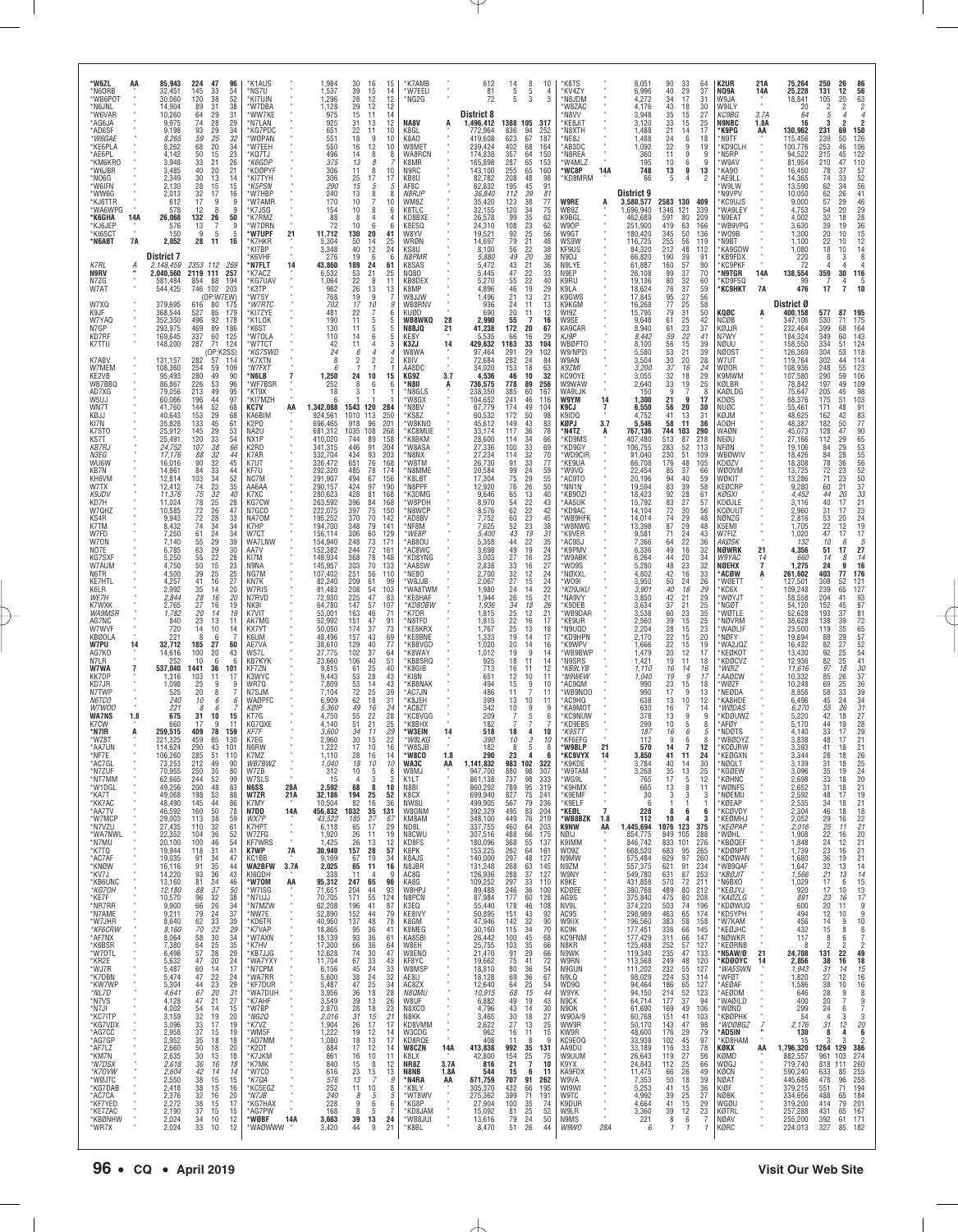| AAØAW<br>WBØN                            |                      | 216,864<br>215,004            | 385<br>358                         | 62<br>154<br>67<br>161              |                                               | VA2CZ<br>VA2QR                    |                      | 202,797<br>113,238           | 446<br>270         | 52<br>137<br>46<br>116                                | <b>VA7ST</b>                             | A                    | <b>District 7</b><br>376,350    | 1201                   | 52                          | 98               |                                       |            | <b>Puerto Rico</b>                     |                  |                                                      |                                   |                      | <b>Sierra Leone</b>                 |                       |                           |                                              |
|------------------------------------------|----------------------|-------------------------------|------------------------------------|-------------------------------------|-----------------------------------------------|-----------------------------------|----------------------|------------------------------|--------------------|-------------------------------------------------------|------------------------------------------|----------------------|---------------------------------|------------------------|-----------------------------|------------------|---------------------------------------|------------|----------------------------------------|------------------|------------------------------------------------------|-----------------------------------|----------------------|-------------------------------------|-----------------------|---------------------------|----------------------------------------------|
| <b>NØODK</b><br>KØVXU<br>KØAD            |                      | 196,418<br>194,880<br>189,819 | 331<br>346<br>384                  | 63<br>155<br>66<br>166<br>143<br>64 |                                               | VE2CSM<br>VE2SCA<br>VE2KTA        |                      | 102,114<br>61,425<br>32,634  | 233<br>190<br>148  | 54<br>129<br>40<br>95<br>33<br>78                     | VE7BC<br><b>VE7SO</b>                    |                      | 118,272<br>13,005               | 500<br>121             | 49<br>16                    | 63<br>35         | <b>KP4RV</b><br>WP41<br><b>KP4DRB</b> | A<br>14    | 486,864<br>9,399<br>22                 | 1638<br>93<br>8  | 42<br>102<br>10<br>29<br>.5<br>6                     | 9L1YXJ                            | AA                   | 252,900 614 35 115<br>South Africa  |                       |                           |                                              |
| NRØT<br><b>NØBUI</b>                     |                      | 141,038<br>109,850            | 271<br>243                         | 55<br>139<br>49<br>120              |                                               | VA2AGW<br>VE2GT                   | 21A                  | 9,480<br>1,416               | 67<br>24           | 16<br>44<br>8<br>16                                   | VA7FFT<br>*VA7CRZ<br>*VE7RSV             | 3.7<br>A             | 259<br>111,706<br>24,817        | 22<br>277<br>132       | $\overline{4}$<br>57        | -3<br>101<br>47  | KP4JFR<br>'NP3LY<br>'WP3EF            | A          | 2,706<br>111,216<br>37,448             | 33<br>508<br>114 | 9<br>24<br>38<br>74<br>44<br>80                      | ZS2ABE<br>ZS2HR                   |                      | 109,392<br>66,548                   | 240<br>228            | 56<br>41                  | 116<br>86                                    |
| WXØZ<br>K5ZG<br>KØRJW                    |                      | 101.752<br>91,314<br>83,520   | 244<br>250<br>227                  | 52<br>109<br>58<br>113<br>44<br>100 |                                               | VA2MM<br>*VE2GTZ<br>*VE2CJR       | 14A<br>AA            | 91,015<br>71,669<br>31,623   | 339<br>184<br>102  | 25<br>84<br>39<br>110<br>38<br>89                     | *VA7EGZ<br><b>VE7KPB</b>                 |                      | 6,909<br>5.418                  | 79<br>55               | $\frac{36}{23}$<br>21       | 24<br>22         | *WP3GW<br>'WP4RF                      |            | 21,888<br>9,462                        | 117<br>60        | 26<br>50<br>22<br>35                                 | ZS6HON<br>ZS2MAC<br>*ZS2NF        |                      | 7,497<br>931<br>180,272             | 58<br>17<br>414       | 14<br>10<br>53            | 37<br>-9<br>99                               |
| WAØMHJ<br>NØLRA                          |                      | 65,120<br>60,024              | 130<br>154                         | 62<br>123<br>113<br>51              |                                               | *VA2GNQ<br>*VE2LPW                |                      | 9,765<br>925                 | 80<br>17           | 23<br>40<br>12<br>13                                  | *VE7BAV<br>*VE7BGP<br>*VE7WJ             |                      | 3,885<br>2.408<br>2,340         | 47<br>34<br>38         | 19<br>13<br>13              | 18<br>15<br>13   | *NP3OT<br>'WP4MPC<br>*KP3LR           |            | 2,496<br>48<br>19,778                  | 34<br>4<br>321   | 12<br>20<br>-4<br>4<br>19                            | 'ZS1S<br>ZS6EL                    |                      | 48.076<br>2,074                     | 148<br>$^{27}_{17}$   | 34<br>12                  | $\frac{85}{22}$                              |
| WØZQ<br>KEØITC                           |                      | 48,556<br>44,811              | 157<br>155                         | 46<br>37                            | 76<br>80                                      | *VE2KAH<br>*VA2SK                 | <b>14A</b>           | 273<br>40                    | 12<br>3            | 7<br>6<br>$\overline{\mathbf{2}}$<br>3                | 'VE7KCY<br>*VE7BNR                       |                      | 476<br>264                      | 15<br>21               | 8<br>6                      | 6                | 'WP4NX<br>*NP4AW                      | 28<br>14   | 60<br>48,804                           | 73<br>487        | 12<br>17<br>32                                       | ZS2EC<br>'ZS6AI<br>ZS6MM          | 21                   | 700<br>10,887<br>2,580              | 81<br>34              | 15<br>9                   | 11<br>42<br>21                               |
| NUØW<br>KØAP<br>NWØM                     |                      | 41,676<br>37,454<br>33,027    | 120<br>112<br>119                  | 47<br>104<br>33<br>30               | 89<br>71                                      | CF3A                              |                      | District 3<br>5,351,688      |                    | 4617 114 364                                          | 'VE7DZ0<br>*VE7ZZV<br>'VE7GZG            | 14                   | 32,472<br>1,258<br>360          | $\frac{463}{24}$<br>20 | 16<br>15<br>7               | 20<br>19<br>5    | *NP4ET<br>*KP4LE<br><b>*KP4JRS</b>    | 3.7        | 33,850<br>13,080                       | 347<br>208       | 35<br>15<br>11<br>19<br>-1                           | <b>ZS6TVB</b><br>ZS1RJQ           | 21A<br>7A            | 512,848<br>294                      | 1377<br>14            | 30<br>4                   | 103<br>- 3                                   |
| KBØHP<br>KØPC                            |                      | 32,148<br>25,203              | 107<br>99                          | 41<br>30                            | 73<br>63                                      | VC3R                              |                      | 1,448,550                    |                    | (OP:VE3AT)<br>1962 86 24                              | 'VA7DGT<br>*VA7ADI                       |                      | 198<br>1,992                    | 10<br>35               | 6<br>12                     | 12               | KP3Z                                  | AA         | 4,905,740                              | 4211 126         | 397<br>(OP:NP4Z)                                     | ZS6C                              | AA                   | 2,886<br>Tanzania                   | 26                    | 18                        | 21                                           |
| <b>KBØVHA</b><br>KCQCC<br>N9GB           |                      | 19,656<br>18,490<br>16,954    | 113<br>91<br>67                    | 24<br>29<br>38                      | 48<br>57<br>60                                | VA3CCO                            |                      | 696,755                      |                    | (OP:VE7VR)<br>852 87 244<br>(OP:VE3KZ)                | VE7NY<br>VE7YBH<br>VE7CV                 | AA                   | 716,083<br>116,616<br>68,510    | 1369<br>439<br>202     | 70<br>42<br>39              | 159<br>87<br>91  | KP4/K6DTT<br>KP4JJ0                   |            | 60,190<br>6.313                        | 206<br>50        | 47<br>83<br>26<br>33<br>50                           | '5H3EE<br>5H3MB                   | $\overline{7}$<br>AA | 171<br>187,720                      | $\overline{7}$<br>498 | 4<br>35                   | 5<br>95                                      |
| KØTI G<br>W5HWZ<br>KDØEZS                |                      | 16,380<br>10,902              | 79<br>152<br>77                    | 32<br>28<br>29                      | 52<br>41<br>42                                | VE3UTT<br>VE3GYL                  |                      | 599,248<br>95,756            | 891<br>246         | 67<br>201<br>40<br>108                                | VA7VF<br>VE7CKZ                          |                      | 59,598<br>34.691                | 206<br>125             | 46<br>44                    | 83<br>69         | *NP4TX<br>*NP4RA                      | AA<br>7A   | 129,778<br>2,436                       | 265<br>32        | 137<br>8<br>20                                       |                                   |                      |                                     |                       |                           |                                              |
| KBØYH<br>WØYES                           |                      | 10,863<br>10,269<br>9,315     | 69<br>57                           | 25<br>24                            | 38<br>45                                      | VE3RX<br>VE3MT<br>VE3GNI          |                      | 88,343<br>18,690<br>10,521   | 215<br>98<br>72    | 55<br>112<br>28<br>61<br>22<br>41                     | VA7JW<br><b>VE7CNW</b><br>VE7TI          |                      | 19,810<br>14,328<br>10,579      | 107<br>79<br>64        | 24<br>32<br>24              | 46<br>40<br>47   | *PJ7PL                                | Α          | <b>Sint Maarten</b><br>15,664          | 191 18           | - 26                                                 |                                   |                      | ASIA<br>Armenia                     |                       |                           |                                              |
| KBØXY<br>AKØBC                           |                      | 9,211<br>8,911                | 55<br>52                           | 21<br>25                            | 40<br>42                                      | VE3FTM<br>VE3BF                   |                      | 4,896<br>3,608               | 48<br>32           | 17<br>31<br>16<br>25                                  | VE7AX<br>VE7F0                           | 14A                  | 943<br>20,808                   | 20<br>328              | 11<br>16                    | 12<br>18         |                                       |            | St. Kitts & Nevis                      |                  |                                                      | 'EK7DX<br>*EK6SI                  |                      | 843,660<br>825,907                  | 1228<br>1279          | 50<br>51                  | 208<br>190<br>-66                            |
| ADØRW<br>NØKQ<br>NYØA                    |                      | 8,778<br>7,458<br>7,192       | 56<br>57<br>51                     | 23<br>28<br>20                      | $\begin{array}{c} 43 \\ 38 \end{array}$<br>38 | VE3SDF<br>VA3FP                   |                      | 192                          | 7                  | 6<br>6<br>(OP:VE3ZVY)                                 | <b>VA7BEC</b><br>'VE7WNK<br>'VE7AHT      | AA                   | 266,230<br>66,690<br>10,432     | 821<br>196<br>66       | $\frac{53}{54}$<br>27       | 105<br>81<br>37  | <b>V47X</b>                           | 14A        | 122,304                                | 589 23           | - 75<br>(OP:GM3POI)                                  | *EK3GM                            |                      | 48,134<br><b>Asiatic Russia</b>     | 219                   | 16                        |                                              |
| WØMN<br>NØBAK<br>WB2UF0                  |                      | 4,753<br>4,641<br>3,870       | 55<br>37                           | 21<br>22<br>15                      | 28<br>29<br>30                                | VA3MCX<br>VE3PN                   | 14<br>$\overline{7}$ | 23,808<br>20,412<br>58,710   | 162<br>88<br>277   | 14<br>50<br>20<br>61<br>24<br>71                      | VE7SXM<br>'VA7DXC                        |                      | 9,464<br>7,215                  | 73<br>90               | 26<br>19                    | 30<br>18         | <b>J68GD</b>                          | 14         | St. Lucia<br>343,200 1485 24 86        |                  |                                                      | <b>R8WF</b>                       |                      | District 9<br>1,447,506             | 1487                  | 77                        | 277                                          |
| K9TWW<br>WØMB                            |                      | 3.350<br>1,147                | 41<br>30<br>19                     | 21<br>15                            | 29<br>16                                      | 'VC3M                             | A                    | 2,046,369                    | 2066 100           | 311<br>(OP:VE3LA)                                     | 'VE7EME<br>'VE7JH<br>'VE7DAY             | 14A<br><b>7A</b>     | 630<br>2,684<br>644             | 15<br>41<br>20         | 10<br>4<br>9                | - 8<br>18<br>14  |                                       |            | <b>US Virgin Islands</b>               |                  |                                                      | RV9CTD<br>RJ9U                    |                      | 337,743<br>233,372                  | 671<br>719            | 41<br>52                  | 148<br>112                                   |
| WØLM<br>K6DJ<br>AE2L                     |                      | 880<br>594<br>272             | 17<br>20<br>9                      | 11<br>14<br>8                       | 11<br>19<br>.G                                | *VE3CV<br>*VE3TU<br>*VA3GD        |                      | 301,320<br>102,663<br>79,365 | 497<br>270<br>226  | 69<br>179<br>39<br>114<br>41<br>102                   |                                          |                      | District 9                      |                        |                             |                  | NP2J<br>*NP2P                         | 1.8<br>AA  | 69,715 472 16<br>1,948,324 3299        |                  | - 57<br>(OP:K8RF)<br>84 214                          | RU9CC<br>RA9JBA<br>RA9UAD         |                      | 170,640<br>82,750<br>81,087         | 501<br>293<br>230     | 27<br>-31<br>46           | 108<br>94<br>105                             |
| KVØQ<br><b>NJØF</b>                      | 14A<br>7A            | 547,470<br>83,853             | 1398<br>294                        | 36<br>129<br>-31                    | 90                                            | *VE3MH<br>*VE3JAR                 |                      | 67,188<br>55,935             | 222<br>174         | 37<br>95<br>52<br>113                                 | <b>VE9CB</b><br><b>VE9EX</b><br>'VE90A   | A<br>AA<br>AA        | 2,970,708<br>12,462<br>1,584    | 2878<br>80<br>22       | 90<br>21<br>12              | 327<br>46<br>21  | 'KP2DX                                | 1.8A       | 663                                    | $22^{2}$         | (OP: N2TTA)<br>4<br>13                               | RZ9WU<br>RW9DX                    |                      | 70,889<br>70,200                    | 224<br>245            | 31<br>27                  | 102<br>81                                    |
| W9RM<br>KØARY<br>*NØUR                   |                      | 17,784<br>322                 | 89<br>8                            | 27<br>6<br>48<br>116                | 49<br>8                                       | *VE3IDT<br>*VE3SST<br>*VE3LVW     |                      | 41,736<br>40,515<br>32,421   | 144<br>151<br>111  | 32<br>79<br>36<br>75<br>72<br>35                      | 'VE9WH<br>'VE9HF                         | 14A                  | 1,248<br>1,242                  | 17<br>20               | 9<br>10                     | 17<br>17         |                                       |            |                                        |                  | (OP:KP2BH)                                           | RW90W<br>R9UA<br>R9CC             |                      | 58,421<br>35,650<br>26,508          | 200<br>137<br>110     | -34<br>34<br>27           | 79<br>81<br>67                               |
| *AD1C<br>'K4IU                           | AA                   | 124,476<br>103.428<br>36,600  | 291<br>236<br>121                  | $\frac{54}{45}$<br>115              | 77                                            | *VE3SCN<br>*VE3SD                 |                      | 29,536<br>28,737             | 122<br>126         | 74<br>30<br>61<br>32                                  | *VE9ML                                   | 7A                   | 5,460<br>Cayman Islands         | 50                     | 11                          | 31               |                                       |            | AFRICA<br>African Italv                |                  |                                                      | RM9T<br>RU9UC                     |                      | 9,065<br>7,686                      | 70<br>54              | 16<br>20                  | 33<br>41                                     |
| *KIØJ<br>*W6NF<br>*AEØEE                 |                      | 30,458<br>22.950<br>18,600    | 124<br>99<br>81                    | 37<br>42<br>37                      | 60<br>60<br>56                                | *VE3CNA<br>*VE3AYR<br>*VE3LMS     |                      | 27,927<br>23,852<br>23,670   | 128<br>113<br>113  | 34<br>73<br>28<br>61<br>28<br>62                      | ZF9CW                                    | A                    | 5,985,848 5404 129 373          |                        | (OP:K5GO)                   |                  | IG9/I2ADN 28                          |            | 8,816                                  | 96 12            | -26                                                  | R9WF<br>RZ9WO<br><b>RZ900</b>     | 14                   | 1,813<br>897<br>77,841              | 31<br>21<br>344       | 16<br>8<br>20             | 21<br>15<br>73                               |
| *WZ1Y<br>*WØSEI                          |                      | 15,075<br>8,733               | 75<br>57                           | 27<br>27                            | 48<br>44                                      | *VE3GFN<br>*VE3TJI                |                      | 18,620<br>17,316             | 78<br>90           | 70<br>25<br>18<br>56                                  | <b>TI20Y</b>                             |                      | Costa Rica<br>738,560           |                        | 1348 66 190                 |                  | 7X2VFK                                | А          | Algeria<br>243,164                     | 727 28           | 96                                                   | RT80<br>R9CD                      |                      | 71,712<br>70,525                    | 345<br>324            | 18<br>20                  | 65<br>71                                     |
| *KØMPH<br>*KØVBU<br>*W6GMT               |                      | 8,208<br>7,744<br>4.356       | 57<br>47<br>45                     | 25<br>26<br>20                      | 32<br>38<br>24                                | *VE3PQ<br>*VE3DQN<br>*VE3ISO      |                      | 11,323<br>11,175<br>9,982    | 68<br>73<br>71     | 21<br>46<br>25<br>50<br>19<br>43                      | TI1T<br>'TI4VAA                          | 21<br>A              | 385,642<br>23,900               | 1777                   | 27<br>(0P:TI2CC)<br>$97$ 36 | 82<br>64         | EA8/EA4BQ                             | A          | <b>Canary Islands</b><br>20.970        | 97               | 34<br>56                                             | R9WDV<br>RV9MA<br>RD9U            |                      | 23,896<br>2,520<br>68,276           | 156<br>33<br>302      | 15<br>15<br>29            | 43<br>$\frac{27}{72}$                        |
| *KØNUK<br>*K4FO                          |                      | 4,250<br>3,312                | 37<br>35                           | 18<br>12                            | 32<br>$\frac{24}{20}$                         | *VA3NU<br>*VE3NQM<br>*VE3KBI      |                      | 6,216<br>5,940<br>4,896      | 44<br>50<br>46     | 22<br>34<br>20<br>34<br>21<br>30                      | TI7W                                     | AA                   | 269,750                         | 1071 44                | (OP:NSKS)                   | 81               | *EA8BQM<br>*EA8AQV                    |            | 133,056<br>124,620                     | 345<br>246       | 44<br>100<br>51<br>135                               | RC9W<br>RL9L<br><i>RC90</i>       | 3.7                  | 16,275<br>9.752<br>1,530            | 98<br>$90\,$<br>22    | 21<br>10<br>12            | 54<br>36                                     |
| *KØMUL<br>*KEØOR<br>*KJØP                |                      | 1,980<br>1,632<br>1,550       | 23<br>26<br>23                     | 13<br>13<br>11                      | 21<br>20                                      | *VE3LBG<br>*VA3EON                |                      | 3,264<br>2,790               | 31<br>35           | 30<br>18<br>20<br>25                                  | *CO5LB                                   | A                    | Cuba<br>115,544                 | 562 28                 |                             | -76              | *EB8AC<br><b>EA8DEG</b><br>*EA8AM     |            | 44,352<br>15,642<br>6,380              | 159<br>74<br>41  | 38<br>88<br>$^{26}_{18}$<br>$\frac{53}{37}$          | <b>RW9CD</b><br>UA9UUD            | $1.8$                | 3,192<br>987                        | 47<br>18              | 8                         | $\frac{22}{20}$<br>14                        |
| *KØLAF<br>*K7MKL<br>*KE6LL               |                      | 1,488<br>1,380<br>1,320       | 21<br>21<br>27                     | 12<br>13<br>16                      | 19<br>17<br>17                                | *VE3MDX<br>*VE3EL<br>*VE3ITU      |                      | 1,728<br>1,568<br>1,188      | 33<br>28<br>27     | 21<br>11<br>12<br>16<br>13<br>14                      | *CO2RQ<br>°CM2HYR                        |                      | 83,080<br>59.640                | 328<br>256<br>261      | 39<br>$\frac{26}{32}$       | 85<br>79<br>76   | *EC8AZE<br>*EA8DGS                    |            | 3,822<br>3,002                         | 44<br>39         | 15<br>27<br>17<br>21                                 | <b>UA9ZZ</b><br>*RZ8U<br>UA9SUV/8 | A                    | 281,248<br>178,068<br>148,764       | 583<br>506<br>420     | 52<br>36<br>38            | 136<br>106<br>109                            |
| *KWØKW<br>*KØAE                          |                      | 1,104<br>1,035                | 20<br>18                           | 10<br>11                            | 14<br>12                                      | *VE3FWF<br>*VA3JHQ                |                      | 1,170<br>968                 | 31<br>25           | 10<br>8<br>10<br>12                                   | °CO6HZ<br><b>CM8RBD</b><br><b>'CO8RH</b> | 28                   | 59,508<br>440<br>4,761          | 35<br>81               | 11<br>9                     | 11<br>14         | *EA8DED<br>*EA8BGO                    | 28<br>14   | 13,585<br>53,710                       | 100<br>247       | 15<br>40<br>(OP:0H2BP)<br>17<br>65                   | R8UT<br>R9PS                      |                      | 93,432<br>84,096                    | 269<br>354            | 34<br>49                  | 102<br>95                                    |
| *WØGAS<br>*AKØM<br>*KØTNT                | 21A                  | 609<br>272<br>210             | 14<br>10<br>8                      | 10<br>7<br>4                        | 11<br>10<br>6                                 | *VE3RWA<br>*VE3FYN<br>*VA3NW      |                      | 960<br>950<br>946            | 15<br>17<br>25     | 10<br>14<br>$\overline{4}$<br>15<br>10<br>12          | <b>'CM2XN</b><br>*CM2RSV                 | 21                   | 276,940<br>76,285               | 1052<br>534            | 30<br>19                    | 92<br>54         | EA8ZT<br>*EA8CNR                      | 3.7A<br>AA | 95,472<br>254,466                      | 342<br>442       | $\begin{array}{c} 20 \\ 51 \end{array}$<br>84<br>160 | R9JAD<br>RL9I<br>UI8C             |                      | 64,400<br>61,404<br>46,492          | 251<br>226<br>163     | 28<br>27<br>32            | $\frac{87}{75}$<br>86                        |
| *WØAD<br>*AAØAI                          | <b>7A</b>            | 84<br>2,233                   | $\overline{4}$<br>36               | 3<br>10                             | $\overline{4}$<br>19                          | *VE3ON<br>*VE3XNS                 |                      | 900<br>864                   | 15<br>15           | 10<br>15<br>9<br>15                                   | *CO8AW<br>'CO2AJ<br>CO8SJ                | 14                   | 6,912<br>1,316<br>988           | 78<br>28<br>28         | 12<br>8<br>9                | 36<br>20<br>10   | *EC8AQQ<br>*EF8I                      |            | 195,729<br>71,552                      | 445<br>207       | 33<br>126<br>30<br>98<br>(OP:EA8TK)                  | RA9YE<br>UA9JNT                   |                      | 42,665<br>34,776                    | 166<br>150            | 37<br>25                  | 78<br>67                                     |
| AL7LO                                    | A                    | Alaska<br>199,172             | 826                                | 40                                  | 76                                            | *VA3EC<br>*VE3TG<br>*VE3NFW       | 14                   | 390<br>22,847<br>224         | 10<br>123<br>9     | 5<br>10<br>13<br>54<br>6<br>8                         | <b>CO8ZZ</b><br>™CM8NMN<br><b>CO8WN</b>  | 7                    | 89,318<br>25,773<br>7,708       | 634<br>188<br>94       | 19<br>18<br>10              | 52<br>53<br>37   | <b>EA8ACW</b><br><b>EA8DSB</b>        |            | 65,208<br>57,834                       | 261<br>167       | 25<br>79<br>36<br>90                                 | RA9MLR<br>R9TV<br>'RO9U           |                      | 32,093<br>25,056<br>8,673           | 169<br>124<br>60      | 14<br>33<br>20            | 53<br>75<br>39                               |
| AL1G<br>AL7KC                            | АA                   | 66,440<br>172,120             | 749<br>600                         | 21<br>47                            | 23<br>83                                      | *VA3PEN<br>*VA3FN                 |                      | -81<br>533                   | 5<br>18            | 4<br>5<br>6<br>7                                      | *CO6LE                                   | 21A                  | 59,843                          | 333                    | 23                          | 60               | 'EF8U                                 | 21A        | 326,350                                | 951              | 26<br>96<br>(OP:EA8DGH)                              | RG8U<br>RA90CP                    |                      | 6,144<br>3,978                      | 54<br>49              | 30<br>15                  | 34<br>24                                     |
| KL7IH<br>NL8F<br>*KL4OB                  | 3.7A<br>AA           | 572<br>4,462<br>7,956         | 12<br>102<br>126                   | 11<br>$\frac{12}{17}$               | 11<br>11<br>17                                | *VE3PYJ<br>*VA3KTT<br>*VA3AC      | 1.8                  | 152<br>20<br>6,784           | 20<br>234          | $\overline{2}$<br>2<br>8<br>8                         | *нізт                                    |                      | Dominican Republic<br>2,672,504 | 3524                   | 87                          | 259              | <b>EA9KB</b>                          | <b>14A</b> | Cueta & Melilla<br>927,921 2361 30 111 |                  |                                                      | RD80<br>RZ90W<br>*UA9CHL          |                      | 3,200<br>1.474<br>121               | 36<br>25              | 10<br>f                   | $\begin{array}{c} 22 \\ 15 \end{array}$<br>6 |
| *KL1JP                                   | 14A                  | 3,255                         | 76                                 | 10                                  | 11                                            | *VE3BR<br>VA3WW                   | ΑA                   | 196<br>347,674               | 15<br>592          | 3<br>74<br>188                                        | *HI8PAP<br>*HI8KW<br>HI8RD               | $\overline{7}$<br>AA | 280,030<br>987<br>766,874       | 624<br>19<br>1383      | 58<br>8<br>76               | 147<br>13<br>186 |                                       |            | Dem. Rep. of the Congo                 |                  |                                                      | <b>RX9CCJ</b><br>R9QQ             | 21                   | 21,846<br>21,168                    | 132<br>150            | -14<br>10                 | 52<br>39                                     |
| 8P5A                                     | A                    | <b>Barbados</b><br>10,806,056 |                                    | 8121 134 443<br>(0P:W2SC)           |                                               | VE3RZ<br>VA3MW<br>VA3XFC          |                      | 186,534<br>108,006<br>62,040 | 276<br>308<br>168  | 64<br>194<br>40<br>101<br>39<br>102                   |                                          |                      | Guadeloupe                      |                        |                             |                  | 9Q6BB                                 | A          | 140,049 429 33<br>Egypt                |                  | 84                                                   | <b>UA9JBV</b><br>R9VK<br>*R8JAL/M | 14                   | 26,904<br>26,796<br>3,290           | 182<br>178<br>51      | 13<br>14<br>10            | 46<br>44<br>25                               |
| *8P1W                                    |                      | 47,970<br>Belize              |                                    | 274 28 54                           |                                               | VA3ROC<br>VA3QB<br>VE3HED         |                      | 24,910<br>21,330<br>3.604    | 108<br>136<br>28   | 31<br>63<br>30<br>60<br>27<br>26                      | FG4KH<br>FG5GP                           | A                    | 926,532 1536 75 201<br>16,500   | 125                    | (OP: F1DUZ)<br>- 24         | 36               | *SU9JG                                | 21A        |                                        |                  | 65,952 316 17 55<br>(OP:EA7TN)                       | R900/9<br>'UA9SMU<br>RW9CQ        | $\overline{7}$       | 15<br>57,768<br>36,352              | 3<br>256<br>200       | 3<br>17<br>15             | $\overline{\mathbf{2}}$<br>70<br>56          |
| *V3A                                     | 3.7                  | 26,532                        | 292 12                             | 32<br>(0P:V31MA)                    |                                               | <b>VE3VEE</b><br>*VA3DF           | 14A<br>AA            | 943,080<br>1,167,974         | 2129<br>1089       | 35<br>139<br>95<br>302                                |                                          |                      | Guatemala                       |                        |                             |                  | *5Z4BV                                | А          | Kenya<br>2,448                         | 26 12            | - 22                                                 | *UA90MT<br>'RT9YA                 | 3.7                  | 2,175<br>2,380                      | 33<br>33              | -11<br>11                 | 18<br>23                                     |
| *VP9AD                                   | AA                   | Bermuda<br>24,570             |                                    | 102 31 74                           |                                               | *VE3PJ<br>*VA3UG<br>*VA3WB        |                      | 957,555<br>86,523<br>59,055  | 1080<br>218<br>214 | 97<br>272<br>44<br>107<br>44<br>83                    | *TG9ANF<br>*TG9AMD<br>*TG9NRS            | A<br>7A              | 475,632 1399<br>13,800<br>36    | 102<br>3               | 54<br>19<br>3               | 108<br>41<br>3   | *5Z4/<br>LZ4NM/P AA                   |            | 14,981                                 | 95               | 23<br>48                                             | <b>UA9MA</b><br>UI8J<br>R9MJ      | AA                   | 3,862,416<br>1.603.145<br>1,342,323 | 2669<br>1504<br>1276  | 121<br>96<br>101          | 415<br>319<br>316                            |
|                                          |                      | Canada                        |                                    |                                     |                                               | *VA3IPG<br>*VE3XKZ<br>*VE3MXJ     |                      | 51,350<br>27,666<br>17,640   | 191<br>114<br>109  | 45<br>85<br>39<br>67<br>20<br>50                      |                                          |                      | Haiti                           |                        |                             |                  |                                       |            | Libya                                  |                  |                                                      | RO9A<br>RT9S<br>UC8U              |                      | 1,138,540<br>621,403<br>447,026     | 1165<br>823<br>900    | 80<br>62<br>49            | 297<br>209<br>153                            |
| VY2ZM                                    | A                    | District 1<br>6,871,680       |                                    | 4557 119 457<br>(OP:K1ZM)           |                                               | *VE3MJD<br>'VE3TM                 | 14A                  | 1,176<br>79,831              | 18<br>329          | 12<br>16<br>20<br>77                                  | *HH2AA                                   | A                    | 36,400<br><b>Martinique</b>     | 238 26                 |                             | 44               | *5AØYL                                | 14         | 5.694<br><b>Madeira Islands</b>        | 81               | 5<br>- 21                                            | RW8T<br>RC9A                      |                      | 400,140<br>394,944                  | 551<br>798            | 74<br>36                  | 211<br>140                                   |
| V01TX<br>*VE1JS<br>*VE1BZI               | A                    | 2.085<br>61,270<br>12,879     | 81<br>201<br>96                    | 29<br>21                            | 81<br>60                                      | *VA3TTZ                           |                      | 663<br>District 4            | 19                 | 8<br>9                                                | T01J                                     | A                    | 2,230,095 3146 84 251           |                        | (OP:JF2QNM)                 |                  | <b>CT3EN</b><br>CR3DX                 | A<br>21    | 3,672<br>1,628,172 3618 36             | 33 21            | 30<br>120                                            | RZ9SZ<br>RA9AAA<br>RM9RZ          |                      | 308,070<br>221,972<br>195,020       | 613<br>416<br>341     | 49<br>48<br>73            | 140<br>163<br>172                            |
| *VE1AOE<br>*VE9RLW                       |                      | 8,911<br>1,943                | 53<br>35                           | 22<br>12                            | 45<br>17                                      | <b>VE4JBB</b><br>*VA4HZ           | A<br>A               | 156,341<br>57,015            | 1050 26<br>286     | 53<br>38<br>67                                        | <b>FM5DN</b><br>FM5AN<br>*FM1HN          | 3.7<br>AA<br>14A     | 26,767<br>2,448<br>20,076       | 238<br>243             | 15<br>26 14<br>17           | 56<br>20<br>- 25 | CT9ABP                                | 7          | 1,056,018                              |                  | (OP:OM3RM)<br>2505 33 113<br>(OP:OM3BH)              | <b>UA9CAW</b><br>RK9AX            |                      | 157,221<br>136,404                  | 280<br>447            | 61<br>20                  | 182<br>88                                    |
| *VE1SQ<br><b>VE1RSM</b><br><b>VE1IOU</b> | 14<br>AA             | 28,324<br>96,280<br>26,442    | 150<br>299<br>87                   | 16<br>39<br>106<br>37               | 57<br>76                                      | *VE4VJR<br>*VE4EV                 |                      | 53,040<br>5,764              | 193<br>75          | (OP:VE4HAZ)<br>36<br>-84<br>20<br>24                  |                                          |                      | Mexico                          |                        |                             |                  | CT9/0M2KW3.7<br>CQ3W                  | 21A        | 85,848<br>1,259,503                    | 370              | 16<br>- 68<br>2716 36 125<br>(OP:DF7ZS)              | RW9AW<br>UA9CTT<br>RX9WN          |                      | 99,760<br>72,261<br>70,300          | 252<br>249<br>198     | 42<br>29<br>40            | 130<br>82<br>108                             |
| VE10P<br>VA1MC                           | 21A<br>7A            | 10,439<br>15,795              | 55<br>93                           | 19<br>15                            | 54<br>50                                      | *VE4PDX<br>*VE4DLA                |                      | 1,216<br>90                  | 42<br>10           | 7<br>9<br>5<br>$\overline{4}$                         | XE2T<br>XE <sub>2</sub> V<br>XE2S        | A<br>$\overline{7}$  | 47,088<br>40,170<br>91,611      | 440<br>245<br>529      | 27<br>41<br>27              | -27<br>62<br>54  | CT9ABO                                | 14A        | 2,103,291                              |                  | 4166 38 139<br>(OP:OM3GI)                            | RQ90<br>RK81<br>R9LM              |                      | 61,854<br>53,992<br>8,855           | 207<br>151<br>76      | 35<br>39<br>-17           | 87<br>97<br>38                               |
| <b>VE2GSO</b>                            | A                    | <b>District 2</b><br>342,550  |                                    | 992 43 112                          |                                               | *VE5SR                            |                      | District 5<br>972            |                    |                                                       | XE1UN<br>*XE1CT                          | 1.8<br>Ą             | 3,059<br>88,320                 | 78<br>342              | 9<br>43                     | 14<br>77         | <b>CS9ABE</b>                         | 21A        | 77,693<br><b>Mauritius</b>             | 382 17           | - 60                                                 | R8LA<br>RA9AEA                    | 21A                  | 121,520<br>2,100                    | 506<br>29             | 22<br>6                   | 76<br>22                                     |
| VA20BW<br>VE2VIA                         |                      | 37,024<br>13,166              | 140<br>106                         | 31<br>18                            | 73<br>40                                      | *VE5DLC<br>*VE5AAD                | A                    | 940<br>918                   | 20<br>19<br>21     | 13<br>14<br>10<br>10<br>10<br>8                       | *XE1SRA<br>*XE1XZQ<br>*XE2JUM            |                      | 18,846<br>17,510<br>11,178      | 183<br>89<br>65        | 25<br>34<br>29              | 29<br>51<br>40   | 3B8CW                                 | AA         | 21,402                                 | 88               | 30<br>57                                             | RT8U<br>RA9JM<br>RA9V             | 14A<br>7A            | 210,293<br>12,932<br>424,612        | 739<br>96<br>1240     | 26<br>13<br>31            | 87<br>40<br>117                              |
| VA2LGQ<br>VE2BHH<br>VY2TT                | 21                   | 3,567<br>660<br>104,737       | 41<br>15<br>373                    | 16<br>8<br>21                       | 25<br>12<br>80                                | *VE5KEL<br>VE5MX                  | AA<br>AA             | 176<br>824,642               | 12<br>960<br>263   | -6<br>$\overline{5}$<br>85<br>237<br>22<br>65         | *XE2PDZ<br>*XE3WM                        |                      | 6,223<br>5,610                  | 67<br>43               | 25<br>21                    | 24<br>34         | CN2CO                                 | A          | Morocco<br>10,999,890                  |                  | 6177 135 480                                         | *UA9R<br>'RV9UP                   | AA                   | 1,037,322<br>844,710                | 1183<br>930           | 75<br>99                  | 263<br>271                                   |
| <b>VE2JM</b>                             | 14                   | 4,563                         | 50                                 | (OP:K6LA)<br>12                     | -27                                           | *VE5SF                            |                      | 64,119<br>District 6         |                    |                                                       | *XE1HON<br>*XE2MVY<br>*XE2LVM            | 21                   | 3,360<br>736<br>306             | 30<br>17<br>10         | 18<br>11<br>-9              | 24<br>12<br>-8   | *CN8PA<br>*CN8MAA                     | А<br>14    | 110<br>168,840                         | 651              | $(OP:RA3CO)$<br>$13$ $10$ $12$<br>10<br>18<br>72     | 'RK9UE<br>RZ9AD<br>R8US'          |                      | 196,655<br>188,121<br>143,910       | 521<br>351<br>302     | 52<br>50<br>56            | 133<br>169<br>149                            |
| *VA2CO<br>*VE2BVV<br>*VA2BN              | A                    | 80,990<br>32,864<br>29,853    | 260<br>130<br>124                  | 36<br>29<br>40                      | 94<br>75<br>67                                | <b>VE6TK</b><br>VE6IVN            | A                    | 75,500<br>72,360             | 236<br>244         | -39<br>86<br>42<br>78                                 | <b>XE1MEX</b><br>XE1B                    | AA<br>14A            | 230,160<br>213,304              | 305<br>992             | 79<br>25                    | 201<br>79        | <b>CN8YZ</b><br>*CN8SG                | AA<br>14A  | 10,395<br>1,199                        | 67<br>37         | 17<br>38<br>6<br>5                                   | 'RT9YT<br>*R9AB                   |                      | 78,540<br>61,180                    | 271<br>161            | 42<br>46                  | 98<br>115                                    |
| *VY2GF<br>*VE2SMS<br>*VA2SG              |                      | 11,966<br>11,736<br>6,118     | 98<br>86<br>50                     | 21<br>27<br>15                      | 41<br>45<br>31                                | VE6FT<br><b>VE6TWP</b><br>*VE6AX  | 14<br>A              | 30,360<br>4,600<br>19,712    | 149<br>52<br>92    | 36<br>56<br>25<br>15<br>20<br>57                      | XE2X<br>*XE2JS<br>*XE2AD                 | 3.7A<br>AA           | 233,688<br>148,463<br>88,580    | 1027<br>596<br>407     | 27<br>50<br>37              | 80<br>77<br>66   |                                       |            | Namibia                                |                  |                                                      | R9AM<br>'R9CM<br>RZ9U0            |                      | 34,056<br>7,020<br>4,032            | 149<br>52<br>58       | 21<br>19<br>9             | 67<br>35<br>15                               |
| *VA2YAF<br>*VA2RIO                       |                      | 4,017<br>2,496                | 49<br>31                           | 14<br>-11                           | 25<br>21                                      | *VA6AN<br>*VE3RCN                 |                      | 19,630<br>595                | 138<br>21          | 29<br>36<br>9<br>8                                    | *XE2AU<br>*XE1AY                         |                      | 67,116<br>15,015                | 326<br>86<br>21        | 35<br>35<br>11              | 67<br>42<br>15   | *V51JP                                | AA         | 78,120<br><b>Reunion Island</b>        | 225 38           | 88                                                   | *RX8A<br><b>RV9UCN</b>            | 21A                  | 612<br>34,262                       | 14<br>200             | 8<br>19                   | 10<br>55                                     |
| *V02ET<br>*VE2ZWA<br>*VE2NCG             | 21                   | 980<br>936<br>240             | 24<br>25<br>9                      | 9<br>8<br>4                         | 11<br>10<br>8                                 | *VE7CQE<br>*VE6KEB<br>*VE6TRZ     |                      | 442<br>112<br>81             | 18<br>8<br>10      | 9<br>8<br>4<br>3<br>-5<br>$\boldsymbol{\vartriangle}$ | *XE2JTS                                  |                      | 1,482<br>Panama                 |                        |                             |                  | FR4QT                                 | А          | 3,292,254 2978 95 311                  |                  |                                                      | 'UA9CUA<br><b>RASAP</b><br>'RW9TP | 14A                  | 126,243<br>120,510<br>51,579        | 403<br>389<br>201     | 28<br>25<br>22            | 89<br>92<br>77                               |
| *VE2HAY<br>*VE2CYC                       | 14                   | 180<br>495                    | 15                                 | -5<br>3                             | 12                                            | *VE7XH<br><b>VE6TN</b>            | 14<br>AA             | 3,775<br>743,580             | 67<br>1322         | 12<br>13<br>76<br>167                                 | <b>HP1ALX</b><br>*HP2BWJ                 | 14<br>А              | 5,425<br>55,660                 | 55<br>304              | -12<br>35                   | 23<br>57         | *S9CT                                 | AA         | Sao Tome & Principe<br>231,360         | 520              | 36 124<br>(OP:CT1BOL)                                | RN8U<br>*RC9S                     |                      | 40,368<br>22,100                    | 209<br>163            | 22<br>9                   | 65<br>41                                     |
| *VE2CXA<br>VA2WA<br>V02NS                | $\overline{7}$<br>AA | 6<br>4,395,354<br>744,861     | $\overline{2}$<br>3381 121<br>1578 | -1<br>413<br>56<br>157              | $\overline{2}$                                | VF6I B<br><b>VE6WQ</b><br>*VE6CSX | <b>7A</b><br>AA      | 23,782<br>259,812<br>12,685  | 105<br>1004<br>112 | -38<br>-56<br>33<br>93<br>28<br>31                    | *HP1RIS<br><b>HP1STB</b><br>HP1BD        | 21<br>AA             | 24,026<br>8,970<br>792          | 254<br>55<br>12        | 15<br>27<br>10              | 26<br>38<br>12   |                                       |            | Senegal                                |                  |                                                      | *RW9MZ<br>'UA9AGX<br>UA9LBQ       |                      | 8,918<br>448<br>80                  | 73<br>12<br>6         | 12<br>5<br>$\overline{4}$ | 37<br>11<br>- 6                              |
| VA2AM                                    |                      | 524,745                       | 581                                | 80<br>265                           |                                               | *VE6SPS                           |                      | 6,528                        | 95                 | 18<br>16                                              | *HP1C00 3.7A                             |                      | 640                             | 21                     | 4                           | 12               | 6W1SU                                 | 21         | 156,702                                |                  | 607 22 69                                            | *R9RA                             | 3.7A                 | 10,241                              | 81                    | 12                        | 37                                           |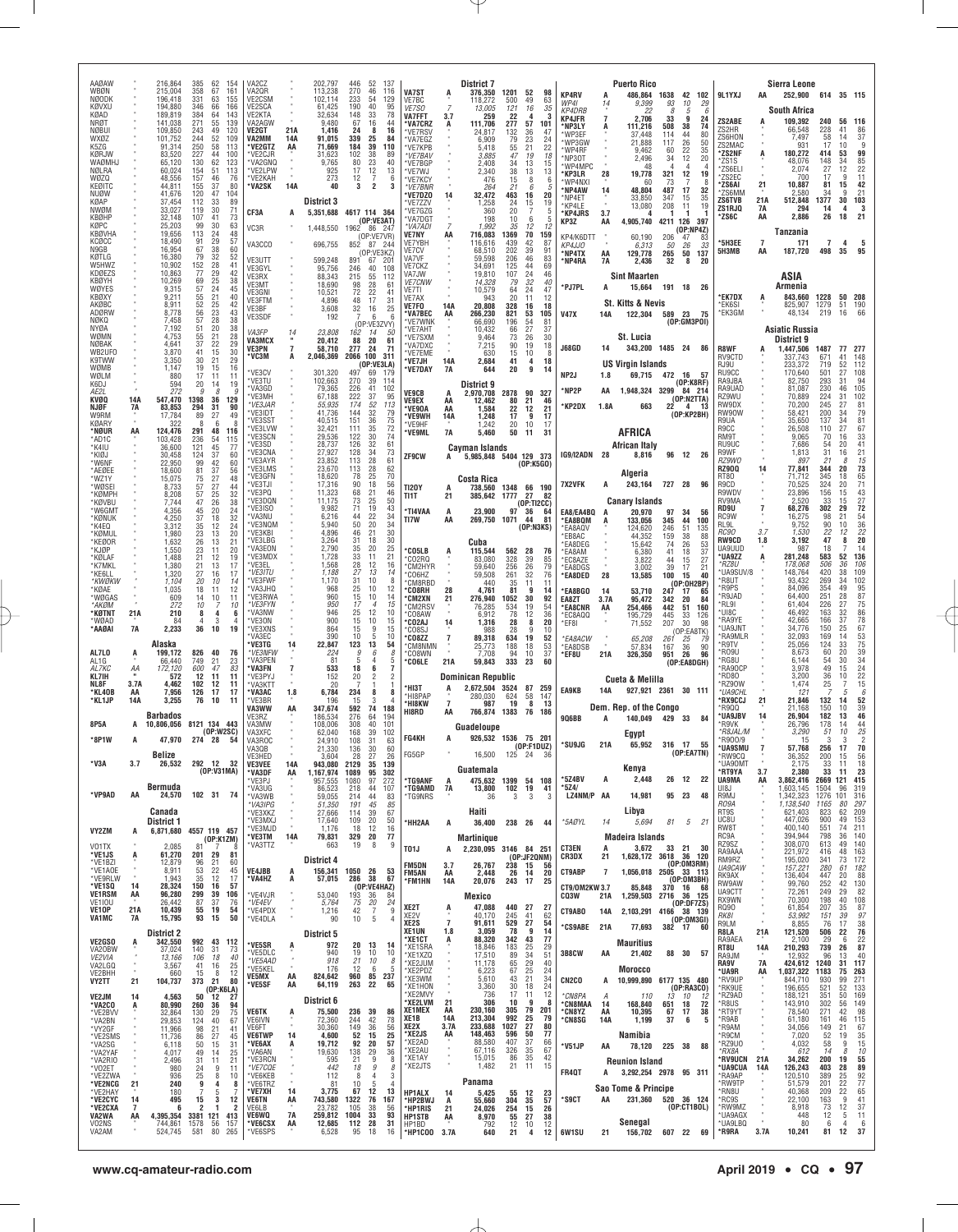|                                        |                      | District Ø                       |                       |                                                             | 'BG6SNJ<br>'BG2XYW                        |            | 805<br>396                 | 21<br>9<br>14<br>9<br>9<br>19                                         |                               |                | Japan<br>District 1        |                                           |                                               | <b>JN1THL</b><br>JH1ACA               |                      | 68,154<br>38,720             | 356<br>200                | $\frac{22}{25}$<br>$\frac{52}{55}$             | *JF4XUT<br><b>'JR4LRY</b>                        | 21                   | 1,225<br>1,748            | $^{23}_{43}$              | 12<br>$10\,$          | $\begin{array}{c} 13 \\ 13 \end{array}$                    |
|----------------------------------------|----------------------|----------------------------------|-----------------------|-------------------------------------------------------------|-------------------------------------------|------------|----------------------------|-----------------------------------------------------------------------|-------------------------------|----------------|----------------------------|-------------------------------------------|-----------------------------------------------|---------------------------------------|----------------------|------------------------------|---------------------------|------------------------------------------------|--------------------------------------------------|----------------------|---------------------------|---------------------------|-----------------------|------------------------------------------------------------|
| <b>RAØQD</b><br>RWØUM                  |                      | 290.079<br>106,548               | 982<br>417            | 53<br>114<br>58<br>98                                       | *BH1SCW<br>*BG6TTI                        |            | 360<br>90                  | 18<br>9<br>6<br>3<br>13<br>6                                          | JR1GSE                        |                | 301,752                    | 592<br>80                                 | 118                                           | JH1RFM<br>JF1UVJ                      | <b>7A</b>            | 33,538                       | 167                       | 57<br>25                                       | <b>JR4INQ</b><br><b>'JN4ESD</b>                  | 14                   | 555<br>2,378              | 13<br>42                  | 6<br>13               | 9<br>16                                                    |
| <b>RAØLMO</b><br><b>UAØXAK</b><br>RØWC |                      | 71.700<br>68,530<br>39.050       | 262<br>362<br>176     | 59<br>91<br>38<br>51<br>41<br>69                            | *BI4SHV<br>*BA9BF/6                       |            | 2,343<br>377               | 39<br>16<br>17<br>41<br>14<br>15                                      | JF10PL<br>JA1DCK              |                | 189,000<br>124,836         | 348<br>83<br>75<br>263                    | 127<br>131                                    | *JM1NKT<br>*JL1EEI                    | AA                   | 491,834<br>25,608            | 658<br>118                | 105<br>196<br>34<br>54                         | 'JE4URN<br>*JH1MTR/4                             | 7                    | 360<br>512                | 10<br>16                  | 6<br>8                | $\begin{smallmatrix} 6 \ 8 \end{smallmatrix}$              |
| <b>UAØIHY</b><br>UCØW                  |                      | 13,826<br>88                     | 132<br>-5             | 38<br>24                                                    | BA4DL<br>BA70T                            | AA         | 960,795<br>618,202         | 93<br>1608<br>204<br>871<br>103<br>235                                | JA1XRA<br>JR1IJV              |                | 109,727<br>93,009          | 235<br>66<br>270<br>50                    | 113<br>79                                     | *JG1VHA<br>*JJ1XBQ                    |                      | 24,070<br>21,945             | 124<br>113                | 39<br>44<br>44<br>51                           | <b>JR4VEV</b><br>JH4ADK                          | AA                   | 184,300<br>61,610         | 409<br>183                | 61<br>45              | $\begin{array}{c}\n 129 \\  77 \\  17\n \end{array}$       |
| <b>UAØFAM</b><br>*RCØAAB               | 14<br>A              | 11,742<br>118,422                | 114<br>343            | 18<br>39<br>43<br>110                                       | BH7PFH<br>BG5EFD                          |            | 57,722<br>32,080           | 200<br>45<br>88<br>232<br>29<br>51                                    | JH1EVD<br>JR1JCB              |                | 68,208<br>60,852           | 241<br>55<br>57<br>223                    | 61<br>75                                      | *JH1UBK<br>*JA1GFD                    |                      | 17,177<br>5,508              | 101<br>48                 | 37<br>52<br>28<br>23                           | JA40PW<br>JH4UTP                                 | <b>14A</b>           | 1,760<br>259,376          | 28<br>881                 | 15<br>31              | 85                                                         |
| *RØAGY<br>*UAØUV                       |                      | 51,246<br>35,805                 | 191<br>191            | 86<br>31<br>31<br>62                                        | <b>BD5HST</b><br><b>BD7IS</b>             | 14A        | 25,988<br>189,036          | 168<br>34<br>55<br>829<br>31<br>87                                    | JA1FWS<br>JA1WQD<br>JF1LMB    |                | 58,564<br>57,368<br>55,499 | 198<br>44<br>216<br>38<br>58<br>203       | $\begin{array}{c} 77 \\ 63 \end{array}$<br>69 | *JP1GUW<br>*JQ1EPD/1                  |                      | 648<br>96                    | 12<br>6                   | 9<br>5                                         | 9<br>JR40ZR<br><b>JA4JBT</b><br>3                | 7A<br>AA             | 313,627<br>1,728          | 805<br>26                 | 34<br>13              | 117<br>19<br>45                                            |
| *RZØA<br>*UIØA                         |                      | 13,104<br>10,731                 | 104<br>68             | 37<br>19<br>27<br>46                                        | BD3CB<br>BH1EBF                           |            | 59,708<br>22,922           | 330<br>26<br>66<br>125<br>21<br>52                                    | JR1DUP<br>JG1ITH              |                | 42,237<br>37,628           | 153<br>46<br>163<br>36                    | 71<br>56                                      | <b>JR2PMT</b>                         | A                    | <b>District 2</b><br>351,902 | 565                       | 85<br>166                                      | <b>JM4WUZ</b>                                    | 7A                   | 16,380                    | 103                       | 25                    |                                                            |
| *RCØCB<br>*RAØLE                       |                      | 9,020<br>2.176                   | 106<br>44             | 19<br>36<br>17<br>17                                        | BD7KBQ<br><b>BD5FFK</b>                   |            | 13,248<br>12,198           | $^{217}_{106}$<br>$\begin{array}{c} 29 \\ 38 \end{array}$<br>19<br>19 | JA1IAW<br>JA1IHD              |                | 30,846<br>27,216           | 130<br>36<br>124<br>49                    | 61<br>59                                      | JE2DJC<br>JA2VH0                      |                      | 222,696<br>127,908           | 444<br>316                | 68<br>148<br>66<br>105                         | <b>JA5SUD</b>                                    | Ą                    | District 5<br>32,967      | 121                       | 49                    | 62                                                         |
| *RØSI<br>*RØCAF                        |                      | 2.112<br>864                     | 34<br>34              | 11<br>21<br>8<br>8                                          | BD3PXM<br>BD2RJ                           |            | 9.416<br>1,326             | 102<br>12<br>32<br>25<br>9<br>17                                      | JL1RXW<br>JE1BMJ              |                | 19,800<br>14,850           | 105<br>40<br>92                           | 48<br>41                                      | JE2PCY<br>JA2KPW                      |                      | 118,320<br>57,024            | 272<br>192                | 68<br>106<br>50<br>82                          | JF5SIM<br>JA5FDJ                                 | $^{21}$              | 10,431<br>401,286         | 63<br>1107                | 23<br>36              | 38<br>105                                                  |
| *RIØBC                                 |                      | 132                              | 6                     | -5<br>6<br>(OP:RW1Al)                                       | <b>BA7JA</b><br>*ВН6КОК                   | 7A<br>AA   | 294,228<br>36,729          | 1127<br>32<br>100<br>218<br>38<br>61                                  | JH1FNU<br>JS1BIB              |                | 6,300<br>4.851             | $\frac{34}{24}$<br>66<br>23<br>59         | 26<br>26                                      | JA2BIV<br>JG2REJ                      |                      | 55,335<br>24,804             | 215<br>125                | 45<br>74<br>33<br>45                           | JJ5GMJ<br>JH5FIS                                 |                      | 111,720<br>1,690          | 436<br>25                 | 32<br>8               | 73<br>18                                                   |
| *RAØUJ<br>*RYØWWX                      | 21                   | 9,900<br>8,651                   | 114<br>86             | $\frac{33}{30}$<br>11<br>11                                 | *BD3QT<br>*BG3ITB<br>*BA4VE               |            | 31,407<br>18,170<br>12,036 | 169<br>26<br>61<br>152<br>30<br>49<br>100<br>28<br>40                 | JJ1VFE<br>JH1LYE              |                | 4,653<br>4.218             | 43<br>23<br>51<br>15                      | 24<br>23                                      | JH2BTM<br>JA2DHF<br><i>JA2ATE</i>     |                      | 14,620<br>5,200<br>1,148     | 95<br>$\frac{52}{21}$     | 29<br>39<br>$\frac{22}{9}$<br>28<br>19         | JA5FBZ<br>JH5MXB                                 | AA<br>14A            | 54<br>54,557              | 240                       | 3<br>24               | $\begin{array}{c} 3 \\ 65 \\ 3 \\ 30 \end{array}$          |
| *RØUT<br>*RØCW                         | 14                   | 48,587<br>15,190                 | 308<br>217            | 55<br>22<br>33<br>16                                        | *BG6LQZ<br>*BH4SKP                        |            | 4,576<br>4,536             | 22<br>66<br>30<br>27<br>27<br>51                                      | JA1UXV<br>JS1NDM              |                | 1,456<br>1.404             | 20<br>13<br>20<br>13                      | 13<br>13                                      | JA2HBK<br><b>JH2KKW</b>               | 28                   | 288<br>1,776                 | 10<br>31                  | 8<br>10<br>14                                  | JA5FNX<br>8<br>'JH5HDA                           | AA                   | 42<br>7,865               | 3<br>81                   | 3<br>25               |                                                            |
| *RWØCV<br>*RUØLAX                      |                      | 1,501<br>814                     | 63<br>21              | 9<br>10<br>11<br>11                                         | *BH4AYG<br>*BG4IAK                        |            | 3,999<br>3,510             | 16<br>27<br>46<br>27<br>27<br>64                                      | JA1TMG<br>JI1TYA              |                | 1,152<br>1.147             | 22<br>10<br>17<br>15                      | 8<br>16                                       | JE20TM<br>JA2KQE                      | 14                   | 1,554<br>16,592              | 36<br>128                 | 10<br>11<br>21<br>40                           |                                                  |                      | District 6                |                           |                       |                                                            |
| *RMØC<br>UAØSE                         | AA                   | 442<br>381,340                   | 27<br>760             | 8<br>9<br>68<br>162                                         | *BH8ASZ<br>*BG5BAA                        |            | 2,494<br>1,450             | 41<br>19<br>24<br>45<br>14<br>15                                      | JA1ZLO                        |                | 1,102                      | 30<br>14<br>(OP:JJ1MDY)                   | 15                                            | JR2BCF<br><b>JA2GTW</b>               | 7                    | 15,390<br>10,011             | 104<br>53                 | 18<br>39<br>25<br>46                           | JE6RPM                                           | А                    | 3,596,817                 | 3304 119                  | (OP:JH5GHM)           | 294                                                        |
| <b>RDØA</b><br>RUØLL                   |                      | 121,472<br>119,794               | 434<br>327            | 41<br>87<br>66<br>112                                       | *BD3QF<br>*BI4SQM                         |            | 1,140<br>420               | $\frac{12}{9}$<br>22<br>18<br>27<br>12                                | JG1TUC<br>JA1GVM              |                | 693<br>570                 | 17<br>10<br>12                            | -11<br>9<br>10                                | JA2HNP<br>*JG2RFJ                     | Ą                    | 94,800                       | 11<br>270                 | 60<br>90                                       | JA6BWH<br>8<br>JA6FEG                            |                      | 82,800<br>76,812          | 232<br>225                | -54<br>54             | 96<br>94                                                   |
| RYØA<br><b>UAØSR</b>                   |                      | 110,979<br>75,006                | 300<br>198            | 57<br>114<br>55<br>107                                      | *BG50A<br>*BH4WPN                         |            | 285<br>272                 | 7<br>9<br>8<br>11<br>8<br>9                                           | JK1UVL<br>JA1NRY              |                | 560<br>304                 | 16<br>9                                   | 12<br>8<br>8<br>8                             | *JH2XQY<br>*7K1MAG/2                  |                      | 93,725<br>30,576             | 247<br>148                | 99<br>64<br>41<br>50                           | JA6EML<br>JG6SRB                                 |                      | 76,383<br>73,440          | 248<br>229                | 47<br>49              | 76                                                         |
| RKØW<br>RAØACM                         |                      | 44,758                           | 137                   | 99<br>40<br>(OP:RAØWKX)<br>17                               | *BG3UTD<br>'BG7NPQ                        |            | 156<br>143                 | <b>q</b><br>6<br>13<br>6                                              | JG1DUZ<br>JE1RZR              | 28             | 54<br>462                  | 3<br>15                                   | 3<br>3                                        | *JA2GHP<br>*JA2KKA                    |                      | 20,100<br>9,150              | 116<br>82                 | 31<br>44<br>28<br>33                           | JA6FFO<br><b>JA6LCJ</b>                          | $\overline{7}$       | 22,794<br>18,042          | 112<br>137                | 33<br>23              | 95<br>54<br><b>39<br/>53</b>                               |
| <b>UAØW</b><br><b>RAØSMS</b>           | 21A                  | 1,320<br>192<br>209              | 25<br>6<br>11         | 6<br>-6<br>8<br>11                                          | *BH8NSC<br>*BG9NJY                        | 28A<br>21A | 20<br>21,024               | 2<br>3<br>-2<br>21<br>52<br>135                                       | JA1NFD<br>JA1JNM              | 21             | 28,044<br>3,268            | 161<br>27<br>32<br>14<br>32               | 49<br>24                                      | *JR2TTS<br>*JA2IXS                    |                      | 6,500<br>3,738               | 66<br>38                  | 23<br>27<br>21<br>21                           | 'JA6CVR<br>'JA6ONQ                               | Ą                    | 29,300<br>23,232          | 158<br>122                | 47<br>32              |                                                            |
| RKØUT<br><i>RM0A</i>                   | 14A                  | 164,731<br>4,107                 | 782<br>52             | 27<br>74<br>25<br>12                                        | *BG8NNG<br>*BI4VXX                        |            | 19,296<br>560              | 20<br>52<br>148<br>14<br>5<br>9                                       | JE1RXJ<br>JK1NJH<br>JA1UOA    | 14             | 229,125<br>7,828<br>627    | 759<br>72<br>13<br>15<br>7                | 93<br>25<br>12                                | *JS2AAV<br>*JA2AC                     |                      | 2,880<br>2,016               | 42<br>32                  | 15<br>17<br>17<br>19                           | JA6GPR<br>JG1NCL/6<br>JA6CDC <sup>.</sup>        | 28                   | 1,848<br>42<br>81         | 29<br>3<br>5              | 12<br>3               | $\begin{array}{c} 56 \\ 12 \\ 3 \end{array}$<br>5          |
| RTØF<br>*RXØAE                         | 7A<br>AA             | 290,116<br>474,012               | 1368<br>817           | 34<br>88<br>60<br>171                                       | *BG5HEK<br>*BG4UQX                        | 14A        | 9,020<br>7,203             | 129<br>25<br>16<br>88<br>15<br>34                                     | JA1MJN<br><b>JS1MRA</b>       |                | 390<br>180                 | 10<br>4<br>10                             | 9<br>3<br>3                                   | *JE2BOM<br>*JF2CTY                    |                      | 1,920<br>1,320               | 28<br>23                  | 14<br>16<br>11<br>13                           | 'JH6SCA<br>'JN6AVV                               | 21                   | 2,108<br>816              | 32<br>22                  | 14<br>$\overline{7}$  | 17<br>10                                                   |
| *RMØL<br>*UAØSU                        |                      | 380,000<br>236,742               | 1163<br>465           | 72<br>128<br>150<br>61                                      | *BH4OUF<br>*BD4QK                         |            | 2,088<br>1,472             | 47<br>11<br>18<br>36<br>11<br>12<br>8<br>-5                           | JA1DOT<br>JI1JPJ              |                | 4,896<br>560               | 18<br>34<br>15<br>8                       | 33<br>8                                       | *JF2FIU<br>*JA2VKU<br>*JR2EUE         |                      | 1,176<br>690<br>210          | 21<br>21                  | 13<br>11<br>15<br>15<br>8                      | 'JS6SRY<br>'JE6PJP                               |                      | 544<br>435                | 14<br>13                  | 6<br>6                | 11                                                         |
| *RØAS<br>*RMØW                         | 28A                  | 44,982<br>8                      | 195<br>4              | 67<br>35<br>$\overline{\phantom{a}}$<br>$\overline{2}$      | *BH4BQI                                   |            | 221<br>Cyprus              | 13                                                                    | JH1CTV<br>JA1PIG              |                | 465<br>18                  | 14<br>$\mathfrak{p}$                      | 8<br>$\mathfrak{p}$                           | *JA2RWU<br>*JH2MYN                    |                      | 117<br>47,564                | 10<br>9<br>216            | 6                                              | *JE6ETZ<br>JE6PVG                                |                      | 330<br>117                | 10                        | 8<br>5                | $\frac{9}{7}$<br>4                                         |
| *RAØWHE<br>*RUØW                       | 14A<br><b>7A</b>     | 18,816<br>3,993                  | 143<br>68             | 11<br>38<br>22<br>11                                        | C4T                                       | 3.7        | 27,360                     | 180<br>9<br>48                                                        | JE1VTZ<br>JA1IXY              | 3.7            | 1,617<br>551               | 24<br>15<br>12<br>9                       | 18<br>10                                      | *JH2UVB<br>*JF2WXS                    | 21                   | 12,608<br>8,120              | 119<br>57                 | $\frac{62}{40}$<br>$\frac{32}{24}$<br>22<br>34 | 'JE6VAG/6<br><b>SJA6FHF</b>                      | $\overline{7}$       | 45<br>234                 | 3<br>8                    | 2                     | 3<br>6                                                     |
|                                        |                      |                                  |                       | (OP:RAØWMJ)                                                 | $*5B4AU$                                  | А          | 3,360                      | (0P:5B4AGL)<br>30<br>19<br>29                                         | JI1CIN<br>*JH1EAQ             | A              | 686,375                    | 2<br>3<br>112<br>828                      | 2<br>211                                      | *JR2KQE<br>*JR2MIO                    | 14                   | 1,500<br>1,380               | 26<br>25                  | 11<br>14<br>10<br>10                           | JA6BZI<br>JE6CMG                                 | AA<br>21A            | 521,904<br>33,288         | 624<br>190                | 102<br>24             | 230<br>52                                                  |
| TA3BP                                  |                      | <b>Asiatic Turkey</b><br>142,560 | 333                   | 41<br>124                                                   | <b>C44C</b>                               | 21A        |                            | 423,630 1156 27 108<br>(0P:5B4AHJ)                                    | *JS1KKY<br>*JE1RRK            |                | 101,108<br>73,948          | 262<br>58<br>244<br>53                    | 99<br>86                                      | *JE2EVX<br>*JL20GZ/2                  |                      | 351<br>70                    | 19<br>4                   | 7<br>3                                         | JA6GMC<br>6<br>'JH6QIL<br>4                      | 3.7A<br>AA           | 4,136<br>54               | 39<br>3                   | 18<br>3               | 26<br>$\frac{3}{71}$                                       |
| TA4CS<br>TA3AVC                        |                      | 140,750<br>532                   | 435<br>14             | 30<br>95<br>5<br>9                                          |                                           |            | Georgia                    |                                                                       | *JF1WNT<br>*JA1CHY            |                | 70,609<br>59,474           | 54<br>57<br>222<br>206                    | 77<br>74                                      | *JQ20UL<br>*JA2PF0                    | $\overline{7}$       | 30<br>144                    | 4<br>8                    | $\overline{2}$<br>5                            | <b>JH6WHN</b><br>3                               | 21A                  | 68,952                    | 278                       | 31                    |                                                            |
| TA3EL<br>TA2RG                         | 21<br>14             | 36<br>68,208                     | 3<br>342              | $\overline{2}$<br>$\overline{2}$<br>19<br>65                | *4L2M<br>*4L8A                            | 14<br>ΑA   | 384,223<br>3,116           | 1043<br>31 100<br>32<br>13<br>28                                      | *.JA1GI F<br>*JR1QBA          |                | 46.291<br>45,675           | 183<br>51<br>184<br>46                    | 68<br>59                                      | *JH2GZY<br>JR2GRX                     | 3.7<br>AA            | 42<br>3,164,924              | 2738                      | 3<br>135<br>301                                | -3<br><b>JA7QVI</b>                              | A                    | District 7<br>105,029     | 292                       | 49                    | 78                                                         |
| TA70YG<br><b>TA7MVL</b>                | 7                    | 35,910<br>10,534                 | 258<br>95             | 13<br>44<br>10<br>36                                        | *4L5P                                     | 3.7A       | 82,758                     | 407<br>14<br>64                                                       | *8N1T<br>*JR1EM1              |                | 31,714<br>27,918           | 130<br>35<br>134<br>39                    | 66<br>55                                      | JN2AMD<br>JA2AXB                      |                      | 577,530<br>496,392           | 942<br>911                | 95<br>175<br>77<br>145                         | JA7VEI<br>JI7UU0                                 |                      | 38.007<br>30,680          | 139<br>117                | 40<br>39              | 63                                                         |
| *TA2LP<br>*TA4A                        |                      | 119,890<br>118.950               | 288<br>312<br>283     | 50<br>140<br>$\begin{array}{c} 32 \\ 31 \end{array}$<br>118 | VR <sub>2</sub> C <sub>0</sub>            |            | Hong Kong<br>38,586        | 192<br>40<br>69                                                       | *JA1SCE<br>*JF1VVR<br>*JM1UTT |                | 27,548<br>25,370<br>20,020 | 132<br>127<br>$\frac{47}{38}$<br>97<br>41 | $\frac{50}{48}$<br>50                         | JA2XCR<br>JF20ZH                      |                      | 353,472<br>62,625            | 515<br>200                | 80<br>183<br>48<br>77                          | JH7QXJ<br><i>JJ7GCL</i>                          |                      | 17,710<br>17,175          | 92<br>97                  | 29<br>28              | 65<br>48<br>47                                             |
| *TA2EJ<br>*TA4MA                       |                      | 102,999<br>98,988                | 254<br>180            | 108<br>36<br>110<br>22<br>71                                | <b>VR2XAN</b><br>*VR2EH                   | 3.7<br>21  | 71,760<br>371,246          | 334<br>28<br>76<br>1464<br>33<br>89                                   | *JR1JRW<br>'JA1CRJ            |                | 12,988<br>11,700           | 88<br>32<br>72<br>34                      | 36<br>41                                      | JH2FXK<br>JA2XYO                      |                      | 20,493<br>20,467             | 109<br>97                 | 30<br>39<br>$^{43}_{27}$<br>54                 | JG7EHM<br>JA7UES                                 |                      | 17,160<br>15,360          | $90\,$<br>84              | 19<br>23              | $\frac{46}{41}$                                            |
| *TA2MN<br>*TA3PZ<br>*TA4PR             |                      | 43,338<br>28,028<br>18,585       | 138<br>112            | 77<br>21<br>18<br>45                                        |                                           |            |                            | (0P:VR2ZQZ)                                                           | *JHØROS/1<br>*JP1KLR          |                | 10,608<br>6,027            | 33<br>80<br>55<br>25                      | 35<br>24                                      | JJ2CJB<br>JR2WLQ<br>*JK2VOC           | 21A<br>14A<br>AA     | 32,720<br>1,311<br>179,728   | 166<br>31<br>421          | 53<br>10<br>13                                 | JN7TAN<br>JA7AKH                                 |                      | 11,088<br>10,258          | 68<br>89                  | 32<br>18<br>11        | $\substack{40\\28}$                                        |
| *TA3EP<br>*TA5BS                       |                      | 8,892<br>832                     | 67<br>17              | 38<br>14<br>14                                              | <b>VU2RCT</b>                             |            | India<br>1,211,824         | 1607<br>72<br>224                                                     | *JI1RSF<br>*JF1 KWG           |                | 3,404<br>3,185             | 23<br>36<br>37<br>18                      | $\frac{23}{17}$                               | *JE2HXL<br>*JF2VAX                    | 21A<br>7A            | 27,284<br>30,861             | 156<br>160                | 70<br>118<br>27<br>49<br>25<br>56              | <b>JA7EFR</b><br><b>JJ7PMS</b><br><b>SJA7BEW</b> | 14                   | 1,827<br>882<br>219,300   | 35<br>19<br>446           | 10<br>80              | 10<br>$\begin{array}{c}\n 8 \\  135 \\  125\n \end{array}$ |
| *TA2RN<br>*TA7I                        | 21                   | 220<br>31,164                    | 18<br>264             | $\frac{12}{7}$<br>15<br>38<br>11                            | VU2DED<br>VU2IVV                          |            | 124,584<br>110,720         | 314<br>123<br>56<br>311<br>51<br>122                                  | *JI1LAI<br>*JJ1MBU            |                | 3,096<br>2,820             | 32<br>14<br>42<br>22                      | $\frac{22}{25}$                               | *JR2ALA                               |                      | 6,392                        | 67                        | 18<br>29                                       | *JA7HYS<br>*JH7VTE                               | Ą                    | 167,232<br>23,051         | 328<br>99                 | 76<br>36              |                                                            |
| *TA1FA/2<br>*TA2DR                     | 14                   | 4,640<br>324                     | 61<br>14              | 6<br>23<br>3<br>-6                                          | VU2LOC<br>VU <sub>2</sub> CV <sub>S</sub> |            | 54,058<br>1,160            | 105<br>181<br>46<br>19<br>13<br>16                                    | *JQ1VDJ<br>*JR1WCS            |                | 2,040<br>1,430             | 24<br>16<br>25<br>12                      | 18<br>14                                      | <b>JH3CUL</b>                         |                      | District 3<br>416,245        |                           |                                                | 'JP7GRU<br>*JL7CTR                               |                      | 4,944<br>3,920            | 51<br>44                  | 24<br>12              |                                                            |
| *TA2TR                                 |                      | 90                               | 5                     | (OP:TA2ACW)<br>.5                                           | AT5M<br>VU2YQ                             | 21<br>14   | 5,110<br>14,388            | 9<br>62<br>26<br>(OP:VU2MUD)<br>106<br>18<br>48                       | *JA1ATM<br>*JH1EYM            |                | 1.404<br>1,066             | 22<br>12<br>17<br>14                      | 14<br>12                                      | JL3JRY<br>JA3IBU                      | A                    | 66,548<br>65,554             | 571<br>215<br>199         | 97<br>198<br>53<br>78<br>54<br>92              | 'JA7KED<br>JH8SST/7                              |                      | 1,944<br>540              | 32<br>15                  | 13<br>11              | 53<br>24<br>23<br>14<br>14<br>9                            |
| *TA4ALQ<br>*TA4APR                     |                      | 54<br>15                         | 3<br>-3               | 3<br>3<br>3                                                 | *VU2IT<br>*8T8S                           | A          | 33,394<br>33,304           | 140<br>43<br>75<br>148<br>25<br>67                                    | *JF1DWJ<br>*7N4JXR            |                | 1.024<br>1.000             | 22<br>17<br>$\overline{28}$<br>13         | $\frac{15}{12}$                               | JR3RIU<br>ЈАЗККЕ                      |                      | 56,876<br>45,162             | 212<br>154                | 42<br>76<br>51<br>66                           | 'JE7KJG<br>'JI7EMD                               | 21<br>14             | 34,928<br>4,773           | 196<br>59                 | 24<br>16              | $\frac{50}{21}$                                            |
| *TA7AMF<br>TA5FA                       | $\overline{7}$<br>AA | 1.444<br>26,400                  | 26<br>112             | -5<br>14<br>29<br>67                                        | *AT2NR                                    |            | 18,424                     | (OP:VU2AE)<br>139<br>35<br>63                                         | *JR1MEG<br>*7L30BQ<br>*7K3DPL |                | 756<br>272<br>260          | 20<br>10<br>7<br>13<br>10<br>21           | 11<br><b>c</b><br>10                          | JA3XOG<br>JN3QNG                      |                      | 41.055<br>40,120             | 141<br>166                | 45<br>70<br>50<br>68                           | *JL7LUI<br>*JA7GFJ                               |                      | 2,349<br>35               | 43                        | 13                    | $\begin{array}{c} 14 \\ 3 \end{array}$                     |
| TA3LKJ<br>TA3B<br><b>TA3LKC</b>        | 21A                  | 22,950<br>420                    | 125<br>10             | 18<br>57<br>6<br>9<br>6                                     | *VU2SMS                                   |            | 16,646                     | (OP:VU3ELR)<br>97<br>27<br>-55                                        | *JJ1XCL<br>*JI1VDM            |                | 238<br>150                 | 7<br>10<br>12                             | 10<br>8                                       | JA3LIL<br>JA3FRI                      |                      | 16,425<br>15,566             | 89<br>99                  | 29<br>46<br>37<br>49                           | <b>JA7NVF</b><br>JG7AMD                          | AA                   | 1,187,550<br>162,810      | 1555<br>328               | 104<br>73             | 211<br>128                                                 |
| TC3COTA                                | 7A                   | 1,625<br>189                     | 31<br>$\overline{7}$  | 19<br>(OP:TA3X)                                             | *VU3OUM<br>*VU3EDG                        |            | 12,144<br>8,576            | 82<br>$^{23}_{22}$<br>43<br>70<br>45                                  | *JR1USU<br>*.IO1COF           |                | 144<br>126                 | 6<br>6<br>4                               | 6<br>6<br>з                                   | .I.I3.I.II<br>JA3IJW                  |                      | 6,336<br>190                 | 46<br>q                   | 21<br>27<br>5                                  | J07KMB<br>JF7PHE                                 |                      | 107.105<br>66,297         | 254<br>189                | 53<br>59              | 102<br>88                                                  |
| *TA4RC<br>*TA4SO                       | AA                   | 196,350<br>6.480                 | 392<br>53             | 43<br>144<br>34<br>14                                       | *VU3RSB<br>*VU3RGB                        |            | 2.640<br>1,881             | 19<br>29<br>53<br>29<br>14<br>19                                      | *.JH1HHF<br>*7K1JFM           |                | 100<br>48                  | 6<br>4<br>4                               | 5<br>5<br>4                                   | <b>JA300S</b><br><b>JR3RIY</b>        | 28<br>21             | 588<br>72,802                | 18<br>339                 | 6<br>28<br>61                                  | JA7GYP<br>8<br>JA70WD<br>*JA7ZP                  | 28A<br>AA            | 26,720<br>7.880<br>44,409 | 122<br>111<br>144         | $\frac{27}{16}$<br>55 | $\frac{53}{24}$<br>76                                      |
| *TA3MA<br>*TA3LHH                      | 21A                  | 3,960<br>252                     | 39<br>9               | 27<br>13<br>3<br>9                                          | *VU3VBK<br>'VU3SXI                        |            | 704<br>616                 | 19<br>9<br>13<br>16<br>10                                             | *.IS1WWR<br><b>SJA1NEZ</b>    | 28             | 22<br>1.909                | 6<br>6<br>40<br>11                        | 5<br>12                                       | <b>JR3N7C</b><br><b>II3RF</b>         | $14\,$               | 183,135<br>67,640            | 799<br>295                | $\frac{26}{26}$<br>$61$<br>69                  | *JA7RPC<br>"JH7RTQ 14A                           | 21A                  | 45,752<br>405             | 220<br>9                  | 29<br>6               | 57<br>9                                                    |
| *TC3T<br>*TA2OLS                       | 14A                  | 16<br>5,882                      | $\overline{2}$<br>65  | $\overline{\mathbf{c}}$<br>$\overline{2}$<br>6<br>28        | *VU2BOT<br>*VU3LOL<br>*VU3LMS             |            | 285<br>252<br>240          | 9<br>11<br>10<br>9<br>9<br>9<br>10                                    | *JF10VA<br>*JA1MYW            |                | 1,134<br>1,045             | 27<br>24                                  | 8<br>10<br>9<br>10                            | JN3MXT<br>*JA3EBT<br>*JR3JRI          | 7<br>Ą               | 1,148<br>26,095<br>13,050    | 21<br>149<br>82           | 11<br>17<br>50<br>35<br>32<br>43               |                                                  |                      | District 8                |                           |                       |                                                            |
| *TA4MSO<br>*TA30KK 3.7A                |                      | 2,958<br>1,625                   | 41<br>36              | 22<br>6<br>19                                               | *VU3EQG<br>*VU2T00                        |            | 204<br>182                 | 16<br>10<br>20<br>8<br>9<br>7                                         | *7N2UQC<br>*JJ1LBJ            | 21             | 832<br>36,192              | 23<br>184<br>26                           | 8<br>-8<br>52                                 | *JP3MFV<br>*JG3EWE                    |                      | 9.394<br>8,874               | 60<br>69                  | 27<br>34<br>28<br>30                           | JA8IJI<br>JH8CXW                                 | A                    | 105,560<br>703            | 294<br>15                 | 53<br>9               | 87<br>10                                                   |
|                                        |                      | Azerbaijan                       |                       |                                                             | *VU3GEQ<br>*VU3SIO                        |            | 182<br>156                 | 7<br>7<br>7<br>8<br>5<br>8                                            | *7K4XNN<br>*JA1RYC<br>*JA1JLP |                | 30,586<br>11,596<br>6,834  | 153<br>29<br>92<br>20<br>74<br>19         | 53<br>32<br>32                                | *JA3DAY<br>*JP3KPJ                    |                      | 7,314<br>6,222               | 60<br>63                  | 30<br>23<br>29                                 | <b>JA8TGD</b><br>JH8FIH                          | 21<br>7              | 15,246<br>2,448           | 101<br>26                 | 24<br>14              | 42<br>20                                                   |
| *4K6F0<br>*4K9W                        | A                    | 608,940<br>90                    | 906 59<br>5           | 196<br>5<br>5                                               | *VU3PQL<br>*VU2ISH                        |            | 40<br>24                   | -5<br>5<br>5<br>3<br>3                                                | *JK1BII<br>*JA1FFB            |                | 3,354<br>3,036             | 42<br>15<br>38<br>13                      | 24<br>20                                      | "JJ3TBB/3<br>*JA3PFY                  |                      | 4,982<br>4,524               | 48<br>55                  | $^{22}_{21}$<br>26<br>25<br>27                 | *JA8CXY<br>*JM8FEI                               | A                    | 18,796<br>15,522          | 100<br>97                 | 33<br>37              | 41<br>41                                                   |
|                                        |                      | Bahrain                          |                       |                                                             | *VU3WBB<br>*VU2BL                         | 21         | 51,686<br>3,535            | 274<br>23<br>63<br>52<br>11<br>24                                     | *JA1GQC<br>*JF1RFZ            |                | 690<br>680                 | 20<br>7<br>16                             | -8<br>9<br>11                                 | *JA3HKR<br>*JH3GMI                    |                      | 950<br>598                   | 18<br>18                  | 12<br>13<br>11<br>12                           | JA8HBO<br><b>JH8RXM</b>                          | 14                   | 700<br>16,896             | 19<br>144                 | 8<br>20               | 12<br>$\frac{28}{32}$                                      |
| A92GR<br>A92AA                         | 21<br>14A            | 75,348<br>36,580                 | 309<br>234            | 22<br>69<br>11<br>51                                        | *VU30XH<br>*VU2QDX                        | 14         | 924<br>902                 | 19<br>8<br>14<br>25<br>9<br>13                                        | *JK1EXF<br>*JR1BQJ/1          |                | 608<br>450                 | 14<br>7<br>18                             | 9<br>8<br>10                                  | *JF3FYD<br>*JP30YB                    |                      | 475<br>130                   | 11<br>-9                  | 10<br>5                                        | 9<br>".JK8NIP<br>5<br>*JA8DNV                    | 3.7                  | 9,408<br>989              | 75<br>19                  | 17<br>10              | 13                                                         |
| *A93DX<br>*A92FQ                       | ΑA                   | 41.888<br>18,880                 | 155<br>111 23         | 36<br>83<br>57                                              | *VU30B0<br>*VU2JOS                        |            | 384<br>273                 | 9<br>7<br>15<br>17<br>5<br>8                                          | *JG1XRA<br>*JA1DBG            |                | 294<br>273                 | 15<br>7<br>8                              | 6                                             | *JP30UY<br>*JF3BFS                    | $^{28}_{21}$         | 96<br>110,400                | q<br>409                  | -3<br>80<br>35                                 | JA8COE<br>3<br>JH8DBJ                            | AA<br>14A            | 925.290<br>75,348         | 1309<br>320               | 92<br>29              | 178<br>63                                                  |
|                                        |                      | China                            |                       |                                                             | *VU2TO<br>*VU2GGM<br>*VU2NSL              |            | 70<br>55<br>16             | 9<br>3<br>4<br>7<br>5<br>6<br>$\overline{2}$<br>$\overline{2}$<br>2   | *JO1JKH<br>*7N2JZT            |                | 156<br>24                  | 8<br>2                                    | 6<br>2<br>$\overline{2}$                      | *JA3JRI<br>*JM3QIS<br>*JA3BBG         | $\cdot$              | 8,325<br>2,320<br>483        | 85<br>32<br>23            | 19<br>26<br>-9<br>20<br>9<br>12                | *JK8CEE                                          | 21A                  | 624<br>District 9         | 18                        | 13                    | 11                                                         |
| <b>BA5AJ</b>                           | A                    | 711,917 1276 77 194              |                       | (OP:IK7YTT)                                                 | *VU2UI<br>*VU3ONE                         |            | $\theta$                   |                                                                       | *JA1QIF<br>*7J1YAD            | 14             | 7,030<br>2,856             | 14<br>65<br>40<br>12                      | 24<br>16                                      | *JA3UWB<br>*JN3ONX                    | 14                   | 495<br>242                   | 19<br>17                  | 6<br>9<br>13                                   | 9<br><b>JA9CCG</b>                               | A                    | 68,558                    | 230                       | 42                    | 76                                                         |
| BA3MC<br>BD2BT                         |                      | 23,206<br>13,806                 | 148<br>82             | -23<br>59<br>36<br>42                                       | VU20T<br>VU2YVK                           | AA         | 971,358<br>441,288         | 1424<br>63<br>228<br>875<br>61<br>166                                 | *JG1GCO                       |                | 1,128                      | $(OP:\overline{JF1TEU})$<br>23 11 13      |                                               | *JG3EHD<br>JN3SAC                     | $\overline{7}$<br>AA | 16<br>114,003                | 2<br>295                  | -2<br>99<br>60                                 | <b>'JH9CEN</b><br>-2<br>*JA9EJG                  | Ą<br>×               | 59,750<br>7,290           | 218<br>61                 | 51<br>21              | 74<br>33                                                   |
| BI4WRI<br>BG2VIA                       | 14                   | 13,334<br>1,449                  | 121<br>63             | 19<br>40<br>10<br>13                                        | VU2CPL<br>VU2IBI                          |            | 205,590<br>33,695          | 423<br>65<br>145<br>134<br>39<br>76                                   | *JF10P0<br>*JK1NSR            |                | 918<br>686                 | 28<br>9<br>19<br>7                        | 8                                             | JN3TMW                                |                      | 101,376                      | 241                       | 67<br>109<br>(OP:JF1RPZ)                       | 'JH9FCP<br>'JA9GEW                               | 21                   | 6.784<br>11,016           | 60<br>90                  | 30<br>22              | 34<br>32                                                   |
| *BG8TFN<br>*BG4J0<br>*BH3SCC           | A                    | 21,600<br>17,052                 | 158<br>130<br>109     | 36<br>54<br>30<br>57<br>31<br>38                            | <b>VU2ZMK</b><br>AT3A                     | 21A<br>14A | 69,600<br>20,376           | 281<br>26<br>74<br>140<br>21<br>51                                    | *JE1GZB<br>*JH1RDU<br>*JK1WSH | $\overline{1}$ | 198<br>480<br>48           | 14<br>14<br>$\overline{4}$                | 5<br>6<br>8<br>-7<br>3<br>з                   | JA3HBF<br>JM3UGA                      |                      | 34,730<br>26,832             | 154<br>110                | -52<br>-63<br>43<br>61                         | '.IH9.I.ID<br>*JH9URT<br>*JR9NVB                 | $\vec{r}$            | 216<br>133,254<br>6.048   | 8<br>556<br>64            | -5<br>30<br>18        | $\overline{4}$<br>69<br>24                                 |
| *BG9XD<br>*BI1EIH                      |                      | 9,660<br>2,304<br>2,067          | 63<br>44              | 15<br>17<br>18<br>21                                        | *VU3ESV                                   | AA         | 47,916                     | (OP:VU2XE)<br>178 43<br>89                                            | *JJ1HHJ<br>JE1LFX             | 3.7<br>AA      | 6<br>454,256               | 738<br>76                                 | 156                                           | JA3FNN<br>JS3CTQ                      | ٠<br>21A             | 495<br>110,696               | 11<br>411                 | -5<br>10<br>27<br>74                           | <b>JF9JTS</b><br>JH9DRL                          | AA                   | 734,426<br>41,040         | 1088<br>175               | 82<br>44              | 169<br>64                                                  |
| *BD4KM<br>*BG3RRJ                      |                      | 2,046<br>1,850                   | 48<br>56              | 13<br>18<br>18<br>19                                        | *VU2ABS                                   |            | 26,712                     | 118 38<br>68                                                          | JA1XEC<br><b>JG1FML</b>       |                | 204,052<br>132,096         | 44<br>516<br>328<br>62                    | 95<br>110                                     | J03DDD<br>JF3LOP                      | 14A<br>7A            | 94,010<br>7,936              | 475<br>61                 | 26<br>59<br>23<br>39                           | JR9GMS<br><b>JH9AUB</b>                          | 14A                  | 10,384<br>61,758          | 62<br>260                 | 20<br>26              | 39<br>68                                                   |
| *BD7KUE<br>*BG2QMO                     |                      | 1,675<br>1,178                   | 33                    | 10<br>15<br>19<br>19                                        | 4Z5LY                                     | Ą          | Israel<br>1,258,020        | 1646 61 229                                                           | JR1EMO<br>JE1NVD              |                | 131,905<br>105,504         | 307<br>70<br>264<br>64                    | 115<br>104                                    | JK3NSD<br>*JL3MCM                     | AA                   | 126<br>214,248               | -6<br>407                 | $\overline{4}$<br>92<br>145                    |                                                  |                      | District Ø                |                           |                       |                                                            |
| *BD7LMA<br>*BH1RWJ                     |                      | 910<br>775                       | $\frac{36}{22}$<br>29 | 12<br>14<br>15<br>16                                        | 4X1IM<br>4X2M                             | 21         | 426.972<br>639,090         | 690<br>52 186<br>1700 30 105                                          | JH1SJN<br>JH1APK              |                | 103,812<br>101,703         | 258<br>63<br>244<br>66                    | 101<br>101                                    | *JL3RNZ<br>*JL3VUL/3                  |                      | 104,632<br>84,915            | 266<br>296                | 61<br>103<br>49<br>86                          | JHØILL<br>JAØLBE                                 | A                    | 255,335<br>45,469         | 480<br>390                | 77<br>21              | 152<br>20                                                  |
| *BG6VGZ<br>*BH4LLP                     |                      | 504<br>442                       | 14<br>18              | 10<br>11<br>9<br>8                                          | 4XØA                                      |            | 131,892                    | (OP:4X4DZ)<br>548 23<br>- 64                                          | JA1LNZ<br>JE1FQV              |                | 67,734<br>59,041           | 47<br>162<br>159<br>60                    | 112<br>91                                     | *JF3EIG<br>*JH4PUL/3<br><b>JI3DST</b> |                      | 47,736<br>26,818<br>340      | 138<br>109<br>12          | 79<br>57<br>42<br>64<br>$\overline{7}$<br>10   | JAØCLB<br><b>JAØAVS</b>                          | ×                    | 8,910<br>1,344            | 68<br>32                  | 26<br>8               | 29<br>8                                                    |
| *BG4HYK<br>*BG5NKC                     |                      | 340<br>286                       | 16<br>12              | 10<br>10<br>5<br>-6                                         | 4XØT                                      | 3.7        | 76,880                     | (OP:4X1VF)<br>$353$ 15<br>-65                                         | JM1XCW<br>JA1CJP              |                | 56,144<br>49,728           | 232<br>36<br>164<br>48                    | 52<br>64                                      | *JL3DQX                               | 14A                  | 168                          | 8                         | 3                                              | JHØMJY<br>4<br><b>JHØMXV</b>                     | 14                   | 768<br>16,380             | 16<br>108                 | 8<br>18               | 8<br>45                                                    |
| *BI4SZP<br>*BG1TPT                     |                      | 195<br>104                       | 9<br>9                | 7<br>8<br>6                                                 | *4X4LF                                    | A          | 21,854                     | (OP:4Z5FI)<br>89<br>19<br>79                                          | JH10AI<br>JM1PIH              |                | 29,032<br>12,393           | 132<br>28<br>38<br>69                     | 48<br>43                                      |                                       |                      | District 4                   |                           |                                                | *JHØNEC<br><b>JJØNSL</b>                         | A                    | 135,622<br>82,597         | 331<br>214                | 60<br>-55             | 106<br>96                                                  |
| *BD7BW<br>*BG8INK<br>*BG8II            | 21                   | 33<br>23,596                     | 143 21                | -5<br>-6<br>47                                              | *4Z50I<br>*4Z5TK<br>*4Z5FW                | 14         | 10,595<br>5,253<br>3.132   | 27<br>61<br>38<br>-54<br>12<br>39<br>23<br>63<br>6                    | JA1WW0<br>JQ1PCT<br>JR1BAS    |                | 11,305<br>4,725<br>1,736   | 55<br>37<br>45<br>19<br>26<br>14          | 48<br>26<br>14                                | JH4UYB<br>JI4WHS<br>JA4EZP            | Ą                    | 3,861,990<br>37,917<br>8,316 | 3487 127 296<br>156<br>58 | -39<br>-60<br>29<br>34                         | *JAØBJY<br>*JRØDZH                               |                      | 31,842<br>16,875          | 146<br>$\frac{87}{1}$     | 37<br>35              | 50<br>$^{40}_{26}$                                         |
| *BG8NKX<br>*BDØAAI                     |                      | 17,487<br>1,768<br>780           | 109<br>27<br>28       | 46<br>-21<br>9<br>17<br>12<br>8                             | *4Z5UN<br>4Z5SL                           | 3.7<br>ΑA  | 33,976<br>76,960           | 211<br>11<br>-51<br>179<br>54<br>131                                  | JQ1TIV<br>7N4GIB              |                | 1,430<br>990               | 25<br>12<br>23<br>14                      | 10<br>16                                      | JA4KTG<br>JA4BEV                      |                      | 828<br>198                   | -14<br>17                 | 11<br>12<br>11                                 | *JRØBNF<br><b>JAØRCK</b>                         |                      | 3,431<br>1,344            | 37<br>18                  | 21<br>15              | 17                                                         |
| *BA3MM<br>*BD4WG                       | 14                   | 75,795<br>945                    | 512<br>35             | 26<br>67<br>9<br>12                                         | 4X4DK<br>4Z4AK                            | 7A         | 986<br>6,820               | 13<br>16<br>-16<br>48<br>12<br>43                                     | <b>JH1CML</b><br>JA1BPA       | 28A<br>21A     | 3,795<br>85,428            | 68<br>14<br>321<br>32                     | 19<br>76                                      | JG4AKL<br>JE4ADO                      | 14                   | 120,803<br>189               | 457<br>-9                 | 29<br>78<br>$\overline{4}$                     | 'JHØEPI<br>*JIØWVQ<br>3                          | 14<br>$\overline{7}$ | 57,276<br>364             | 297<br>10<br>1082 101 221 | 21<br>$\overline{7}$  | 53<br>6                                                    |
| *BG1HGS                                |                      | 910                              | 26                    | 10<br>16                                                    | *4X6DK                                    | AA         | 75,844                     | 216<br>33<br>101                                                      | JH10LB                        | 14A            | 78,396                     | 332<br>26                                 | 68                                            | *JH4CES                               | A                    | 2,988                        | 33                        | 18<br>18                                       | JJØJML<br><b>JHØGHZ</b>                          | ĄĄ                   | 884,534<br>215,742        | 343                       | 83                    | 163                                                        |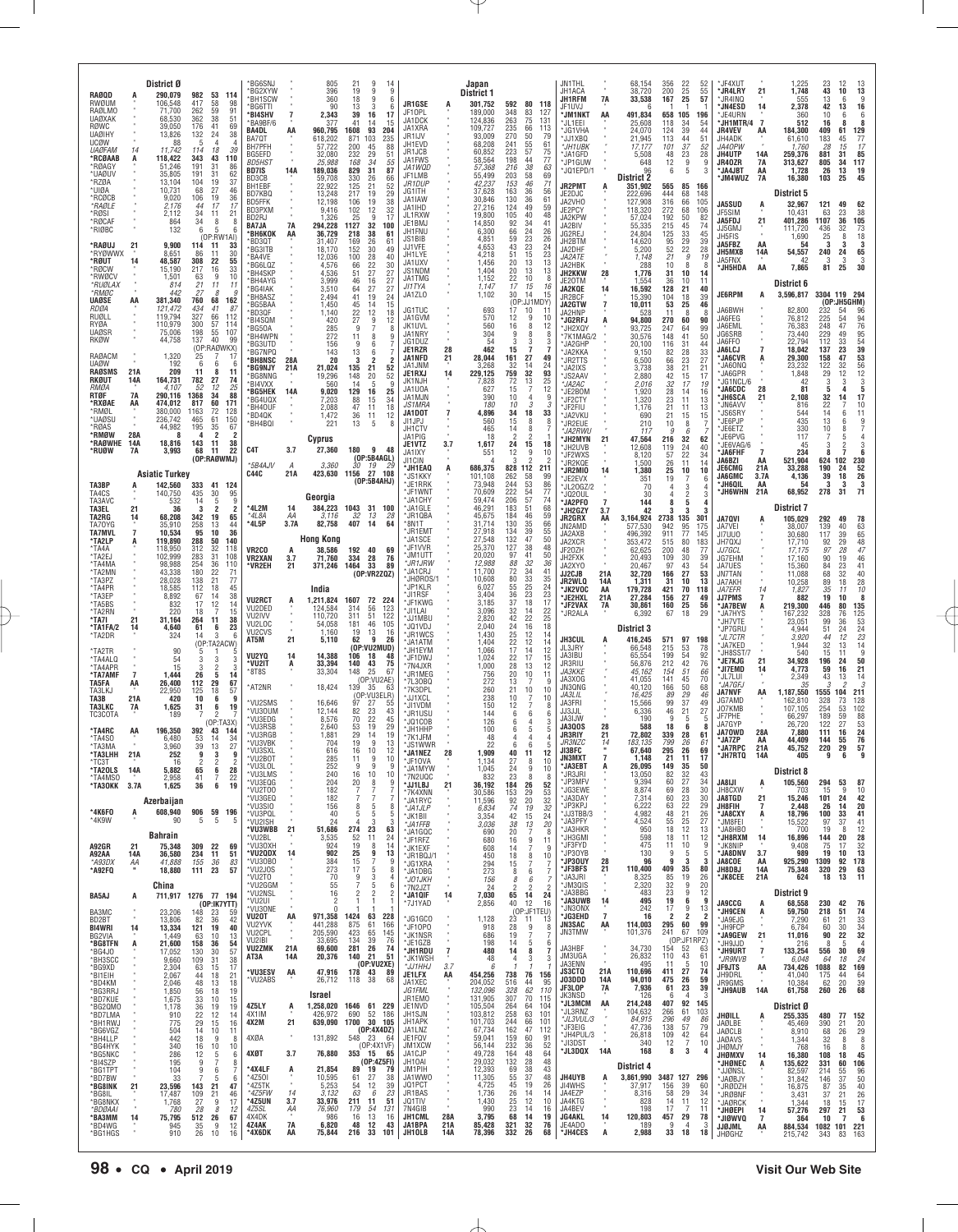| <b>JHØKHR</b><br>*JAØBZY<br>*JA5QJX/Ø 7A  | AA              | 10,716<br>1,400<br>3,808                  | 66<br>28<br>58                          | 26<br>31<br>-9<br>11<br>13<br>19                                            | 9M2VBC<br>'9M4CHM                            | A                    | 1,029<br>1,936                                        | 36<br>9<br>52<br>ĥ.<br>(OP:9M2NAL)                  | 12<br>10                      | *EW1P<br>*EW4R<br>*EW7DK                    | AA                                | 102,627<br>93.508<br>192             | 310<br>50<br>139<br>349<br>47<br>147<br>6<br>6<br>- 6                             | *LZ6Z<br>*LZ1COM                       | 7A                    | 12,144<br>1,269                          | 141 13<br>37                | 56<br>(0P:LZ2CM)<br>6<br>21                                   | OK <sub>1</sub> DC<br>OK6AA<br>OK7R  | 28A              | 22,995<br>22,272<br>682                 | 142<br>25<br>54<br>33<br>90<br>25<br>16<br>6                                                         |
|-------------------------------------------|-----------------|-------------------------------------------|-----------------------------------------|-----------------------------------------------------------------------------|----------------------------------------------|----------------------|-------------------------------------------------------|-----------------------------------------------------|-------------------------------|---------------------------------------------|-----------------------------------|--------------------------------------|-----------------------------------------------------------------------------------|----------------------------------------|-----------------------|------------------------------------------|-----------------------------|---------------------------------------------------------------|--------------------------------------|------------------|-----------------------------------------|------------------------------------------------------------------------------------------------------|
| <b>UPØL</b>                               | A               | Kazakhstan<br>5,829,096                   |                                         | 4598 103 373                                                                | 9M2YDX<br>'9W20PB<br><b>'9W2SAF</b>          | 28<br>7              | 1,782<br>160<br>101,742                               | 49<br>11<br>20<br>5<br>516<br>25                    | 16<br>5<br>68                 | *EU3A<br>*EW6F<br>*EW4GL                    | 7A<br>3.7A                        | 64,294<br>16,356<br>15,600           | 370<br>98<br>24<br>250<br>10<br>48<br>218<br>8<br>57                              | *LZ2F                                  | 1.8A                  | 39,840                                   | 478                         | - 15<br>65<br>(OP: LZ2JE)                                     | OK1NP<br>OLØM                        | 21A<br>14A       | 478,800<br>849,800                      | (OP:OK1TNM)<br>1204<br>143<br>37<br>38 137<br>2356                                                   |
| UN7QF<br>UP2L                             | 14<br>3.7       | 78,884<br>609,323                         | 377<br>1529                             | (OP:UNGLW)<br>18<br>-64<br>32<br>- 111                                      | 9W2VRD<br>9W2VIR<br>9W2GVR<br>9W2HXP         |                      | 10,701<br>10,368<br>7,801<br>6.390                    | 150<br>10<br>140<br>13<br>113<br>11<br>95<br>12     | 19<br>19<br>18<br>18          | ON4KCY<br>OT5L                              | A                                 | Belgium<br>705,575<br>451,950        | 1315<br>73<br>252<br>1220<br>62<br>200                                            | TK4RB<br><b>TK4LS</b>                  | AA<br>21A             | Corsica<br>547,856<br>49,049             | 1082 80<br>260              | 308<br>25<br>66                                               | OK1FMX<br>OK1PRI<br>OK1CF            | <b>7A</b>        | 104.454<br>89,000<br>718,942            | (OP:OK1CDJ)<br>100<br>442<br>26<br>431<br>28<br>97<br>2563<br>37<br>141                              |
| *UN7MBH<br>*UN7PGA<br>*UN6LN              | A<br>21         | 71,337<br>24,949<br>314,280               | 217<br>180<br>890                       | (DP:UABBA)<br>27<br>102<br>17<br>44<br>30<br>105                            | 9W2LRN<br>9W2JQD<br>'9W2JST                  |                      | 5,921<br>5.817<br>5,628                               | 97<br>11<br>113<br>$\frac{8}{5}$<br>119             | 20<br>13<br>14                | ON4MW<br>ON7PS<br>ON3ONX                    |                                   | 256,122<br>3.434<br>1.000            | 576<br>66<br>213<br>35<br>14<br>20<br>30<br>11                                    | <b>SV9GPV</b><br>SV9RGI                | 28<br>AA              | Crete<br>16,524<br>45,415                | 197 19<br>138               | 49<br>49<br>106                                               | OK7GU<br>OK8WW<br>OK6DJ              | 3.7A             | 52,959<br>361,666<br>7.790              | 308<br>28<br>99<br>$\frac{109}{37}$<br>2211<br>25<br>206<br>4                                        |
| *UNØLM<br>*UN7CN<br>*UP7G                 | 14              | 138,125<br>36,750<br>17.416               | 620<br>208<br>141                       | 17<br>68<br>14<br>56<br>18<br>38                                            | 9W2DVH<br>'9W2SAN<br>9W2DCW                  |                      | 5,610<br>5.103<br>3,888                               | 82<br>12<br>93<br>9<br>67<br>9                      | 21<br>18<br>15                | ON5GQ<br>ON4AT<br><i>ON4KGA</i>             | 14                                | 150,600<br>77,147<br>255             | $\frac{29}{93}$<br>615<br>27<br>389<br>24<br>83<br>15<br>4<br>13                  | <b>SV9FBG</b>                          | 14A                   | 296,616<br>Croatia                       | 1565                        | 31<br>105                                                     | OK7K<br>OK1T                         | 1.8A             | 195,917<br>53,746                       | 19<br>88<br>1467<br>(OP:OK1BN)<br>746<br>13<br>64                                                    |
| UN5GM<br>UN9L<br>UN2E                     | AA              | 1,006,422<br>176.619<br>48.852            | 1105<br>550<br>160                      | 87<br>267<br>26<br>87<br>31<br>87                                           | 9W2BXN<br>9W2VMW<br>9W2GZH                   |                      | 2,116<br>1,694<br>1,540                               | 38<br>9<br>67<br>45<br>5                            | 14<br>9                       | *ON3ND<br>'ON5UJ<br>*ON3AR                  | A                                 | 168,264<br>161.945<br>146,600        | 593<br>43<br>185<br>395<br>59<br>186<br>461<br>46<br>154                          | 9A9RR<br>9A6ØKDE                       | 21<br>3.7             | 290,378<br>138,082                       | 1115 34<br>1293             | 100<br>15<br>83<br>(0P:9A2VR)                                 | OK1A<br>°0К6Y                        | AA               | 1,275<br>387,660                        | 21<br>59<br>$\mathbf{A}$<br>706<br>81<br>283<br>(OP:0K2PTZ)                                          |
| UN4PG<br>UP4L                             | 21A<br>7A       | 69,960<br>735,770                         | 354<br>1726                             | 21<br>67<br>33<br>128<br>(OP:UN7LZ)                                         | 9W2XTK<br>9W2AUG<br>'9W2FSY                  |                      | 1,501<br>795<br>690                                   | 42<br>8<br>21<br>27<br>6                            | 11<br>8<br>9                  | *ON6AT<br>*ON4APL<br>*ON5AFB                |                                   | 131,242<br>106,524<br>99,456         | 164<br>404<br>47<br>300<br>147<br>51<br>39<br>394<br>153                          | *9A2KI<br>*9A6RT<br>*9A1MM             |                       | 67,262<br>65,565<br>26,040               | 277<br>308<br>205           | 45<br>124<br>28<br>113<br>26<br>94                            | *OK2BFN<br>*OK1DPU<br>*OK1PMA        |                  | 333,268<br>162,282<br>105,342           | 269<br>768<br>69<br>204<br>445<br>54<br>442<br>43<br>138                                             |
| *UN7ZAF<br>*UN7LAN                        | AA              | 302,128<br>10,902                         | 596<br>64                               | 39<br>145<br>24<br>45                                                       | '9W2BDG<br>'9W2GID<br>9W2AFB<br>9W2MWZ       |                      | 352<br>350<br>60<br>54                                | 16<br>4<br>20<br>2<br>3<br>4<br>6                   | 7<br>5<br>3<br>$\overline{2}$ | *ON3VS<br>*ON4MAD<br>*ON3SAT                |                                   | 77,927<br>36,840<br>36,432           | 38<br>373<br>111<br>196<br>31<br>89<br>246<br>30<br>102                           | *9A3SM<br>*9A91<br>*9A1SZ              |                       | 13,916<br>13,650<br>13,197               | 99<br>120<br>126            | 72<br>$\frac{26}{27}$<br>64<br>23<br>60                       | *OK5OK<br>*OL1ØØT<br>*OL5Y<br>*ОК6Т  | 21A              | 95,931<br>77,401<br>16.030              | 422<br>34<br>137<br>256<br>47<br>110<br>101<br>46<br>24<br>134<br>918<br>34                          |
| EX8MAT<br>*EX2M                           | A<br>14         | Kyrgyzstan<br>112,574<br>64               | 323<br>4                                | 45 109<br>4<br>4                                                            | 9W2MIQ<br>'9M2FUL                            | AA                   | 18<br>56,005                                          | 11<br>$\overline{\phantom{a}}$<br>43<br>231         | $\overline{4}$<br>72          | *OR5N<br>*0T4R<br>*ON3AWT<br>*ON7KC         |                                   | 11,856<br>6,206<br>3,417<br>2,944    | 108<br>20<br>58<br>96<br>14<br>44<br>72<br>11<br>40<br>46<br>15<br>31             | *9A3EJZ<br>*9A3DOS<br>*9A1EA           |                       | 12,702<br>12,556<br>12,155               | 99<br>99<br>98              | 23<br>64<br>23<br>63<br>23<br>62                              | *OK1MGJ<br>*OK1AY                    |                  | 355,992<br>23,010<br>13,845             | (OP:OK1WCF)<br>152<br>$\frac{53}{42}$<br>25<br>23<br>91                                              |
| OD5YA                                     | AA              | Lebanon<br>153,549                        | 449                                     | -29<br>92                                                                   |                                              |                      | <b>EUROPE</b><br><b>Aland Islands</b>                 |                                                     |                               | *ON8MA<br>*ON7LG<br>*ON2LMP                 |                                   | 2,156<br>572<br>77                   | 55<br>9<br>35<br>18<br>9<br>17<br>6<br>5<br>6                                     | *9A3QB<br>*9A5D0<br>*9A5ALC<br>*9A9CW  |                       | 10,640<br>6,480<br>6,384<br>4,895        | 105<br>101<br>117<br>65     | 21<br>55<br>47<br>13<br>10<br>47<br>17<br>38                  | * OK1K<br>*OK1AOU                    | 14A              | 50,694<br>850                           | 80<br>274<br>22<br>(OP:OK1XOE)<br>26<br>8<br>- 17                                                    |
| OD5ZF<br>*OD5PY<br>*OD5ZZ                 | AA<br>21A       | 26,979<br>17,485<br>24,811                | 141<br>99<br>197                        | 52<br>17<br>14<br>51<br>9<br>34                                             | 'OHØRJ<br>OHØV                               | A<br>АΑ              | 900<br>2,471,140                                      | 23<br>9<br>2790 115 417                             | 21                            | *OPØJ<br>*ON6VOX                            | 14                                | 9,408<br>8,892                       | 10<br>147<br>39<br>(OP:ON5GF)<br>121<br>11<br>-41                                 | *9A4R<br>*9A2TX<br>*9A6KZH             | 21                    | 2,240<br>1,584<br>24,382                 | 46<br>42<br>158             | 30<br>10<br>26<br>10<br>24<br>49                              | *OL9R<br>*OK1UKC                     | 3.7A             | 134,554<br>14,210                       | - 84<br>1312<br>-14<br>(OP:OK6RA)<br>247<br>- 51<br>7                                                |
| *JT7AA                                    | A               | Mongolia<br>28,294                        | 163                                     | 29<br>65                                                                    | OHØR                                         |                      |                                                       | (OP:OH6LI)<br>1,063,044 1114 129 450<br>(OP:0H2PM)  |                               | *OR2A<br>*ON5RT                             |                                   | 6,216<br>306                         | 9<br>113<br>33<br>(OP:ON1DX)<br>14<br>6                                           | *9A3TU<br>*9A2EY<br>*9A4TX             | 14                    | 2,516<br>30,096<br>12,760                | 36<br>287<br>120            | 12<br>22<br>57<br>15<br>39<br>16                              | *OL100RCS1.8A<br>*OK3KW              |                  | 17,043<br>874                           | 49<br>323<br>-8<br>(0P:OK1AY)<br>49<br>$\overline{4}$                                                |
| *JD1BIA                                   | А               | <b>Ogasawara</b><br>500                   | 11 10                                   | 10                                                                          | <b>C31LK</b>                                 | A                    | Andorra<br>39,324                                     | 401 20                                              | 96                            | *ON5IA<br>*ON4AYM<br>*ON4CT<br><b>ON6LR</b> | 1.8<br>AA                         | 6,811<br>4,085<br>3.053<br>408,842   | 132<br>6<br>43<br>48<br>12<br>31<br>56<br>- 8<br>35<br>522<br>90<br>281           | *9A5CZK<br>*9A5ADI<br>*9A6ZZ           |                       | 7,200<br>4,797<br>35,298                 | 122<br>89<br>246            | 38<br>10<br>29<br>10<br>22<br>84                              | 0Z11A<br>0V1RR                       | A                | Denmark<br>584,974<br>36,990            | 1478 64 234<br>194<br>32<br>105                                                                      |
| *E44WE                                    | 14A             | Palestine<br>669,824 1861 29              |                                         | 99                                                                          | OE5BGN                                       |                      | Austria<br>600,768                                    | 1662 61 237                                         |                               | 0R17<br>ON9COP<br>OT1L                      |                                   | 291,720<br>167,055<br>93,960         | 1168<br>44<br>177<br>45<br>434<br>170<br>421<br>35<br>127                         | *9A6DDA<br>*9A2VX<br>*9A5HZ<br>9A2EU   | AA                    | 26,384<br>22,126<br>6,576                | 377<br>272<br>121           | 9<br>59<br>12<br>62<br>9<br>39<br>517                         | OZ6GH<br>0Z10P                       |                  | 31,980<br>30,960                        | (OP:0Z1HHH)<br>180<br>$\frac{93}{97}$<br>232<br>32                                                   |
|                                           |                 | Qatar                                     |                                         | (OP:SP9FIH)                                                                 | OE1ØØTKW<br>OE3NEC<br>OE6HWF                 |                      | 98,208<br>50,901<br>41,888                            | 47<br>333<br>(OP:OE1TKW)<br>289<br>30<br>232<br>31  | 151<br>111<br>105             | ON4VDV<br>ON4PJA                            |                                   | 57,112<br>18,624                     | (OP:ON4MHO)<br>202<br>35<br>83<br>110<br>31<br>65                                 | 9A7Y<br>9A7R<br>9A2JK                  |                       | 1,835,820<br>297,336<br>25.488<br>24,244 | 1602 134<br>516<br>89<br>84 | 77<br>235<br>38<br>80<br>44<br>72                             | OZ3BJ<br>OZ7X<br>*OZ4NA              | 28<br>14         | 1,798<br>543,205<br>183,791             | 21<br>55<br>8<br>1766<br>34<br>103<br>194<br>650<br>45                                               |
| A75GA                                     | AA              | 5,253<br><b>Republic of Korea</b>         | 42                                      | 18                                                                          | OE5WHN<br>OE3ILW<br><i>OF5DRM</i>            |                      | 29,070<br>15,438<br>1,120                             | 203<br>23<br>142<br>18<br>36                        | 79<br>75<br>20                | ON4QX<br>0040<br>OP4K                       | 21A<br>14A                        | 17,952<br>112,268<br>341,460         | 110<br>30<br>66<br>29<br>98<br>453<br>1242<br>33<br>107                           | 9A2G<br>9A1CFR                         | 28A<br>21A            | 10,044<br>58,875                         | 167<br>223                  | 12<br>42<br>30<br>95<br>(OP:9A2NO)                            | *OZ1ACB<br>*OZ8CT<br>*OZ1KKH         |                  | 122,220<br>96,499<br>80,600             | 140<br>493<br>40<br>138<br>483<br>31<br>247<br>47<br>153                                             |
| *HL1IWD<br>*DS4FWI<br>*HL2VXK             |                 | 36,720<br>4,356<br>2,470                  | 330<br>43<br>34                         | 29<br>56<br>17<br>27<br>20<br>18                                            | OE1HHB'<br>OF1KFR<br>OE1CIW                  |                      | 449,514<br>90,675<br>72,800                           | 935<br>71<br>383<br>34<br>38<br>348                 | 268<br>121<br>122             | 005M<br>OS8A<br>*ON8ZA                      | 3.7A<br>AA                        | 151,792<br>118.944                   | 17<br>1101<br>89<br>(OP:0N5Z0)<br>1076<br>19<br>77                                | 9A9A<br>9A3XV<br>9A9R                  | 14A<br>7A             | 1,495,916<br>284,750<br>259,776          | 3881<br>1134<br>1017        | 40<br>148<br>31<br>103<br>34<br>110                           | '0Z8ZS<br>*OZ2BKK<br>'0Z7DK          |                  | 70,890<br>69,984<br>60,514              | $\frac{134}{127}$<br>345<br>36<br>330<br>35<br>122<br>281<br>36<br>117                               |
| *HL2CFY<br>*HL3/IU1GMK'<br>*HL2ASZ        |                 | 2,040<br>580<br>110                       | 26<br>21<br>8                           | 19<br>11<br>10<br>10<br>6<br>-5                                             | OE6SWG/P<br>OE3TWA<br>OE5CWO/P               |                      | 40,300<br>31,360<br>28,405                            | 283<br>28<br>273<br>21<br>170<br>32                 | 102<br>91<br>83               | *ON5RZ<br>*0T1A<br>*ON4AVJ                  |                                   | 82,560<br>80.990<br>29,890<br>13,904 | 253<br>45<br>115<br>351<br>39<br>143<br>195<br>26<br>96<br>106<br>20<br>59        | *9A6DJX<br>*9A7BGU<br>*9A5BAA          | AA                    | 81,144<br>30,240<br>19,580               | 398<br>136<br>144           | 33<br>128<br>37<br>83<br>26<br>84                             | *5P9R<br>*OZ1DYI<br>*OZ6AGX          |                  | 48,276<br>45,408<br>34,524              | 274<br>32<br>(OP:0Z5XN)<br>275<br>107<br>22<br>27<br>210                                             |
| *HL5ZEE<br>*HL10VG<br>HL2DBP              | 14<br>7<br>AA   | 70<br>518<br>63,616                       | 4<br>28<br>232                          | 3<br>7<br>82<br>60                                                          | OE3GAS<br>OE9SEV<br>OE3OSB<br>OE1MSW         |                      | 10,296<br>7,420<br>3,600<br>3,108                     | 104<br>18<br>91<br>17<br>68<br>10<br>54<br>12       | 60<br>$\frac{53}{30}$<br>30   | *ON6LO<br>*ON4CCV<br>*007R                  |                                   | 3,486<br>2,880<br>1,739              | 32<br>71<br>10<br>44<br>15<br>$\begin{array}{c} 33 \\ 31 \end{array}$<br>34<br>16 | *9A7KR<br>*9A2B<br>*9A5YY<br>*9A7JCY   | 28A                   | 18,252<br>9,750<br>1,008<br>780          | 140<br>90<br>14<br>39       | 22<br>86<br>23<br>52<br>14<br>14<br>5<br>15                   | *5P1V<br>*0Z10M<br>*OZ2LC            |                  | 24,976<br>11,781<br>11,552              | $\frac{99}{87}$<br>200<br>25<br>159<br>$\begin{array}{c} 63 \\ 59 \end{array}$<br>14<br>134<br>17    |
| HL5YI<br>*HL1VAU<br>*DS5TOS               | 7A<br>AA        | 624<br>85,407<br>2,200                    | 17<br>294<br>50                         | 8<br>8<br>53<br>94<br>12<br>13                                              | OE6PJF<br>OE5WGL<br>*OE1PPA                  |                      | 1,944<br>1,482<br>1,188                               | 44<br>11<br>29<br>10<br>24<br>12                    | 25<br>16<br>15                | $*$ OT1V                                    |                                   | 720                                  | (OP:ON6OM)<br>18<br>12<br>-18<br>(OP:ON8VM)                                       | *9A2KD<br>'9A1AD<br>*9A2AE             | 21A<br>14A            | 116,000<br>72,924<br>28,635              | 395<br>387<br>183           | 30<br>95<br>$\overline{92}$<br>26<br>17<br>52                 | *0Z1A00<br>*OZ4NE<br>*0Z10Z          |                  | 10,208<br>8,288<br>5,820                | 68<br>123<br>20<br>54<br>20<br>97<br>46<br>93<br>14                                                  |
| 7Z1SJ<br>*HZ1VV                           | 14<br>А         | Saudi Arabia<br>256,610<br>3,977          | 719<br>39                               | 32 102<br>14<br>27                                                          | OE1YIU<br>OE3PYC<br>OE1HLB                   |                      | 323<br>304<br>256                                     | 15<br>$\overline{7}$<br>8<br>14<br>14<br>5          | 10<br>11<br>11                | *ON8PL<br>*ON6FC                            | 14A<br>1.8A                       | 221<br>3,010<br>Bosnia-Herzegovina   | 13<br>5<br>12<br>95<br>3<br>32                                                    | *9A5ST<br>$*943S$<br><b>*9A1CC</b>     | 7A                    | 15,906<br>6,384<br>9,912                 | 143<br>64<br>157            | 17<br>49<br>13<br>44<br>7<br>49                               | *0Z4QX<br>°0Z9V<br>*OZ1RE<br>*0Z8UW  | 21<br>7          | 910<br>8,322<br>11,918<br>2,418         | 14<br>21<br>12<br>97<br>16<br>41<br>9<br>50<br>182<br>66<br>5                                        |
| HZ1HZ<br>*HZ1SK                           | AA<br>21A       | 650.256<br>146,696                        | 925<br>579                              | 69<br>207<br>19<br>69                                                       | OE5JKL/P<br>'OE5FPL<br>OE1WWL*               | 28<br>21             | 153<br>999<br>10,920                                  | 11<br>33<br>6<br>93<br>21                           | 10<br>21<br>44                | E74X<br>*E74UK<br>*E73RB                    | A<br>А                            | 46,368<br>79,560<br>57,524           | 314<br>25<br>119<br>38<br>364<br>142<br>317<br>26<br>120                          | *9A6IND<br>*9A7DR                      |                       | 3,906<br>3,652<br><b>Czech Republic</b>  | 71<br>59                    | 9<br>33<br>$\overline{7}$<br>37                               | *OU8A<br>*OZ1NF<br>0Z40              | 3.7<br>1.8<br>AA | 20,280<br>1,269<br>100,488              | $\frac{34}{51}$<br>9<br>363<br>53<br>3<br>24<br>160<br>345<br>52                                     |
| *9V10W                                    | A               | Singapore<br>20,750                       | 111 30                                  | -53<br>(0P:JG10WV)                                                          | <b>OE2E</b><br>OE5PEN<br>OE2ROL              | 14<br>7              | 64,908<br>9,593<br>4.988                              | 346<br>23<br>(OP:OE2GEN)<br>172<br>6<br>88<br>8     | 85<br>47<br>35                | *E73J0<br>*E79EA<br>*E73RV                  |                                   | 34.224<br>11,100<br>7,844            | 208<br>30<br>94<br>57<br>120<br>18<br>57<br>111<br>17                             | OK1GTH<br>0K10A<br>OK1FED              |                       | 920.185<br>406,386<br>10,324             | 1935<br>851<br>108          | 63<br>242<br>73<br>248<br>26<br>63                            | OZ1AA<br>0Z3SM<br>OZ1GNN             |                  | 90,825<br>33,276<br>23,607              | 193<br>54<br>121<br>107<br>34<br>154<br>97<br>119<br>32                                              |
| *9V1W0                                    | $\overline{7}$  | 130<br>Taiwan                             | 10                                      | 4<br>-6                                                                     | 'OE2YYL<br>0E3WMW<br><b>OE8Q</b>             | 3.7<br>1.8<br>AA     | 1,620<br>15,600<br>1,357,635                          | 58<br>4<br>345<br>6<br>91<br>1641                   | 23<br>42<br>344               | *E77EA<br><b>E78T</b><br>*E78IW             | $\overline{7}$<br><b>7A</b><br>AA | 11,716<br>44.100<br>19,570           | 188<br>9<br>49<br>382<br>19<br>79<br>150<br>21<br>74                              | OK1PPL<br>OK1FRO<br>OK2ABU             | 28                    | 7.107<br>6,888<br>90                     | 96<br>81<br>11              | 17<br>52<br>17<br>39<br>3<br>7                                | 0Z7PBI<br>0Z1DWK<br>OZ1JVX           | 7A               | 7.700<br>2,862<br>17,886                | 104<br>19<br>51<br>$\begin{array}{c} 39 \\ 56 \end{array}$<br>39<br>15<br>248<br>10<br>57            |
| <b>BV1EK</b><br>BU2AU<br>*BX2AFU          | A<br>A          | 220,000<br>208<br>12,127                  | 501<br>10<br>87                         | 74<br>126<br>-6<br>27<br>40                                                 | OE5JSL<br>OE6MMD                             |                      | 388,700<br>349,650                                    | (OP:OE8SKQ)<br>651<br>-81<br>724<br>69              | 257<br>246                    | *E72JG<br>*E72MM                            | 1.8A                              | 17,061<br>2,204<br><b>Bulgaria</b>   | 133<br>32<br>89<br>5<br>77<br>24                                                  | OK1XC<br>OK1HFP<br>OK5D                | 14<br>3.7             | 39,240<br>41,563<br>123,849              | 256<br>426<br>1061          | 21<br>69<br>18<br>71<br>17<br>82                              | OZ1ZD<br>*OZ4MU<br>*OZ1KVM<br>*OZ8AE | 3.7A<br>AA       | 13,650<br>261,230<br>225,388<br>210,681 | 158<br>13<br>78<br>224<br>493<br>218<br>651<br>50<br>225<br>458<br>64                                |
| *BU2BO<br>*ВХЗАСВ<br>*BU2EC               |                 | 10.659<br>592<br>195                      | 109<br>15<br>10                         | 20<br>31<br>9<br>8                                                          | OE3DXA<br>0E1ØØKFV<br>OF3KAB<br>OE4VIE       |                      | 109,710<br>49,098<br>30,345<br>14,043                 | 250<br>60<br>165<br>39<br>195<br>27<br>93<br>34     | 147<br>108<br>92<br>59        | LZ1VVD<br>LZ1GE<br>LZ1GU                    | 21                                | 73,780<br>33,456<br>87,884           | 373<br>29<br>126<br>184<br>37<br>99<br>342<br>31<br>96                            | *OK2MBP<br>*OK2BZE<br>*OK1MKU          | A                     | 358,248<br>352,242<br>172,913            | 1054<br>758<br>374          | (OP:OK1DTP)<br>50<br>226<br>62<br>235<br>63<br>220            | OU2P<br>*OZ1KIH<br>*OZ6CM            |                  | 15,312<br>2,745<br>696                  | 69<br>154<br>19<br>13<br>48<br>87<br>13<br>13<br>11                                                  |
| *BU2BE<br><b>BV3UJ</b><br>BV3ØR           | 14<br>AA        | 11,100<br>519,824 1142                    | 165<br>47                               | 16<br>21<br>1U<br>71 141<br>(OP:BM2JCC)                                     | <b>OF3KPC</b><br>OE1VMC<br>OE3RNB            |                      | 4 617<br>3,996<br>570                                 | 61<br>18<br>69<br>$\frac{13}{7}$<br>14              | 39<br>41<br>12                | LZ5W<br>*LZ3SD                              | 3.7<br>A                          | 8.460<br>3,510<br>132,512            | 163<br>10<br>35<br>88<br>6<br>33<br>497<br>38<br>164                              | *OK2RDY<br>*OK1DKR<br>*OK1HEH          |                       | 143.318<br>140,958<br>122,496            | 442<br>442                  | $\Delta$<br>160<br>51<br>195<br>40<br>152                     | *OZ7MC                               |                  | 30<br><b>Dodecanese</b>                 | 9                                                                                                    |
| *BX2AFS<br>*BV1EL<br>*BX5AAU              | AA<br>14A       | 25,688<br>20,856<br>2,890                 | 156 27<br>154<br>47                     | 49<br>46<br>33<br>12<br>22                                                  | OE5HIL*<br>OE3SPR<br>*OE9MHV 14A             | $\alpha$             | 510<br>210<br>968                                     | 12<br>8<br>10<br>7<br>36<br>6                       | 9<br>8<br>16                  | *LZ2ZY<br>*LZ1DQ<br>*LZ1PUB                 |                                   | 85,444<br>63,954<br>42,050           | 299<br>47<br>117<br>257<br>45<br>126<br>249<br>31<br>114                          | *OK1LRD<br>*OK1DWH<br>*OL3E            |                       | 115,540<br>114,063<br>88,242             | 501<br>421<br>514<br>456    | 47<br>171<br>37<br>160<br>35<br>119                           | *SV5BYP                              | A                | 4,731<br>England                        | 53<br>19 38                                                                                          |
| *BV9AA                                    |                 | 1,596<br>Thailand                         | 40                                      | 7<br>14                                                                     | <b>CU3BR</b>                                 | A                    | Azores<br>5,130                                       | 70 16                                               | 41                            | *LZ7EA<br>*LZ1VKI<br>*LZ1YE<br>*LZ7MT       |                                   | 16,800<br>8,184<br>2,596<br>756      | 159<br>18<br>62<br>106<br>15<br>47<br>54<br>13<br>31<br>11<br>17                  | *OK2SGY<br>*OK1LO                      |                       | 82,665<br>63,648                         | 427<br>346                  | (0P:0K1J0C)<br>34<br>133<br>38<br>118                         | G6XX<br>MØMCV<br>M8C                 | A                | 476,480<br>136,127                      | 2,500,413 2743 115 388<br>(OP:G4FAL)<br>1155 67 253<br>524 42 155                                    |
| <b>HS5SRH</b><br>E21YDP<br>*E2ØPFE        | A<br>14<br>A    | 1,138,914 1678 82 240<br>41,877<br>52,098 | 262<br>260                              | 23<br>58<br>75<br>39                                                        | °CU2CE<br>CR2L                               | AA                   | 450<br>5,127,325                                      | 9<br>9<br>4518 125 456<br>(0P:0E2VEL)<br>650 42 139 | 9                             | *LZ2GS<br>*LZ9V<br>*LZ2FM                   | 28<br>21                          | 182<br>135,509<br>3,880              | $\frac{25}{12}$<br>6<br>8<br>657<br>31<br>96<br>29<br>61<br>11                    | *OK1TFH<br>*OK1BJ<br>*OK7N<br>*OK2VV   |                       | 54,872<br>53,361<br>50,887<br>45,648     | 241<br>296<br>207<br>284    | 41<br>111<br>$\frac{36}{43}$<br>111<br>108<br>27<br>117       | G4PW0<br>G1SCT                       |                  | 98,992<br>85,562                        | (OP:G4DBL<br>403<br>41 143<br>143<br>418<br>36                                                       |
| *HS5ZLD<br>*E23HSW<br>*HS8LVC<br>*E2ØSJC  |                 | 31,160<br>19,458<br>6,500<br>4,796        | 134<br>122<br>69<br>64                  | 31<br>64<br>59<br>$\begin{array}{c} 35 \\ 21 \end{array}$<br>31<br>28<br>16 | CU3AN                                        |                      | 167,063<br><b>Balearic Islands</b>                    |                                                     |                               | *LZ3DJ<br>*LZ2PS<br>*LZ1UBO                 | 14<br>7                           | 2,822<br>36,935<br>3,588             | 43<br>23<br>11<br>64<br>326<br>19<br>60<br>12<br>27                               | *OK2TC<br>*OK1ULL<br>*OK2IH            |                       | 42,210<br>37,026<br>35,100               | 302<br>247<br>203           | 27<br>-99<br>27<br>94<br>33<br>102                            | G3ZGC<br>MØYKS<br>GØDTX              |                  | 82,103<br>64,779<br>57,477              | 207<br>57<br>202<br>239<br>107<br>36<br>290<br>35<br>112                                             |
| *E21FYK<br>*E29AHU<br>*HSØZLW             |                 | 1,312<br>770<br>560                       | 33<br>21<br>14                          | 13<br>19<br>9<br>13<br>11<br>9                                              | EA6DE<br>EA6UP<br>*EC6DX<br>*FA6FA           | A<br>A               | 2,205<br>713<br>88,970<br>18.145                      | 31<br>12<br>13<br>11<br>510<br>32<br>121            | 23<br>12<br>123<br>70         | *LZ5U<br>*LZ4NS<br>*LZ5PL                   |                                   | 3,510<br>2,870<br>936                | 50 11<br>28<br>(OP:LZ1MC)<br>4728<br>74<br>33<br>5<br>19                          | *OK1MSP<br>*OK1XBF<br>*OK1DVA          |                       | 32,828<br>29,464<br>24,210               | 153<br>235<br>228<br>123    | 33<br>83<br>$rac{22}{17}$<br>94<br>73                         | MØRBE<br>M1DNC<br>MØGDX<br>G8GNI     |                  | 53,268<br>34,450<br>20,292              | 103<br>35<br>306<br>201<br>$\frac{96}{74}$<br>34<br>122<br>40<br>60                                  |
| *HS3LSE<br><b>HSØACS</b><br><b>HSØZED</b> | 14<br>AA<br>21A | 30,820<br>14,022<br>73,968                | 261<br>95<br>399                        | 23<br>44<br>26<br>56<br>$^{23}_{25}$<br>69<br>70                            | EA6EE<br>EA6FO                               | AA<br>3.7A           | 51,040<br>295,336                                     | $\frac{25}{34}$<br>226<br>1477 27 107<br>(0P:EC3TW) | 76                            | LZ4AW<br>LZ3FN<br>LZ1QN                     | AA                                | 448,200<br>343,539<br>216,094        | 1031<br>73<br>259<br>482<br>88<br>311<br>760<br>45<br>161                         | *OK2AK<br>*0K1I0<br>*OK2SBE<br>*OK1PFM |                       | 15,604<br>6,375<br>5,890<br>5,640        | 87<br>101<br>92             | 24<br>70<br>23<br>52<br>$\frac{15}{14}$<br>47<br>46           | MØHHG<br>G4IUF<br>G4RKO              |                  | 11,622<br>8,500<br>6,138<br>5,202       | 127<br>18<br>107<br>17<br>51<br>26<br>36<br>44<br>38<br>86<br>13                                     |
| <b>E2ØWUE</b><br>*HS8JWH<br>*HS7BHK       | 14A<br>AA       | 78,185<br>35,148<br>6,438                 | 433<br>193<br>68                        | 37<br>64<br>35<br>23                                                        | EC6AAE<br>*EA6AKN                            | AA                   | 10,875                                                | 197,538 1124 22 101<br>19<br>104                    | 56                            | LZ5RD<br>LZ1ST<br>LZ1CRI                    |                                   | 74,867<br>20,497<br>14,700           | 343<br>38<br>131<br>131<br>$\substack{29 \\ 39}$<br>74<br>59<br>-66               | *OK2MRJ<br>*OK1DSX<br>*OK9RKZ          |                       | 5,253<br>5,005<br>4,459                  | 104<br>46<br>85             | 12<br>39<br>24<br>41<br>12<br>37                              | 2EØILF<br>GØIPE<br>G3RCV             |                  | 4,488<br>2,418<br>198                   | 76<br>12<br>39<br>$\frac{24}{17}$<br>34<br>$\begin{array}{c} 15 \\ 5 \end{array}$<br>19              |
| *E20ZFD<br>*HS1JZT<br>*HS8JYX<br>*HS5NMF  | 21A<br>14A      | 5,734<br>48<br>4,046<br>7,644             | 60<br>$\boldsymbol{\Delta}$<br>53<br>93 | 19<br>28<br>$\overline{4}$<br>-4<br>10<br>24<br>12<br>30                    | EU1A<br>EV1R                                 | A                    | <b>Belarus</b><br>2,161,540 2321 113 395<br>1,151,766 | 1793 104                                            | 358                           | LZ4TX<br>LZ8R<br>LZ5K                       | 28A<br>7A                         | 32,062<br>3,159<br>350,779 1779      | 355<br>18<br>64<br>29<br>67<br>10<br>30<br>113                                    | *OK1VKC<br>*OK2SDE<br>*OK1TVL          |                       | 3,621<br>3,456<br>1,564                  | 69<br>58<br>40              | $\frac{13}{13}$<br>38<br>35<br>12<br>22                       | M3D                                  | 21               | 160,750                                 | (OP: M1TAD)<br>97<br>662 28<br>(OP:G3XTT)                                                            |
| *HS8KVH                                   | 7A              | 77<br><b>United Arab Emirates</b>         | 17                                      | $\overline{4}$                                                              | FW <sub>2</sub> A<br>EW80P<br>EW80M<br>EW8DX |                      | 1,041,492<br>356,265<br>190,710<br>157,680            | 1440<br>95<br>1496<br>40<br>608<br>51<br>42<br>579  | 363<br>163<br>183<br>177      | LZ3BB<br>LZ6F<br>LZ2FP                      |                                   | 35,945<br>33,321<br>6,604            | (OP: LZ1RAY)<br>346<br>18<br>73<br>302<br>18<br>69<br>79<br>15<br>37              | *OK2SWD<br>*OK1HZ<br>*OK2BUT           | 21                    | 182<br>117<br>28,036                     | 11<br>10<br>143             | 6<br>8<br>9<br>-4<br>26<br>60                                 | G4FKA<br>GØAZH<br>MØMJA<br>G2Z       | 14<br>7          | 43,344<br>336<br>47,328<br>1,508        | 308<br>67<br>19<br>14<br>-5<br>- 7<br>435 14<br>- 73                                                 |
| <b>A61ZX</b><br>A65DC<br>*A65CR           | A<br>14         | 542,961 1085 36 171<br>21,948<br>13,923   | 105<br>110                              | 32<br>61<br>40<br>11                                                        | FW3I N<br>EW1TZ<br><b>EW8R</b>               | 14<br>1.8            | 1,482<br>136,731<br>27,520                            | 35<br>14<br>760<br>24<br>388<br>11                  | 25<br>95<br>53                | <b>LZ2ZG</b><br>*LZ7PW<br>*172.111          | 1.8A<br>AA                        | 6,681<br>55,713<br>31,284            | 125<br>43<br>8<br>106<br>205<br>41<br>199<br>32<br>100                            | *OK1TD<br>*OK2TS<br>$*$ OL3R           | 14                    | 67,400<br>30,888<br>28,296               | 380<br>236<br>250           | 21<br>79<br>$\frac{18}{15}$<br>60<br>57<br>(OP:OK1VWK)        | G4L<br>*MØUTD                        | 3.7<br>A         | 92,115<br>361,935                       | $\frac{24}{74}$<br>$\begin{array}{cc} 48 & 5 \\ 810 & 15 \end{array}$<br>(OP:G4LDL)<br>71 244<br>636 |
| A61EK<br>A65CA                            | AA              | 1,091,616 1242<br>782                     | 12                                      | 77<br>255<br>11<br>12<br>(OP:RV6AJJ)                                        | *EW8LM<br>*EU1FQ<br>*EU1TL                   | А                    | 139,821<br>52,592<br>39,928                           | 534<br>48<br>196<br>48<br>276<br>26                 | 161<br>104<br>98              | *LZ5B<br>*LZ3V                              |                                   | 7,820<br>7,488                       | 20<br>84<br>48<br>(OP: LZ7DP)<br>101 13 51                                        | *OK2PBG<br>*OK1MMN<br>*OK2BRQ          |                       | 10,835<br>3,277<br>836                   | 129<br>65<br>34             | 42<br>$\begin{array}{c} 13 \\ 9 \end{array}$<br>20<br>5<br>17 | *G4NBS<br>*G4DDL<br>*GØOOF           |                  | 140,901<br>98,462<br>85,345             | 163<br>528<br>38<br>141<br>397<br>41<br>134<br>343<br>35                                             |
| *UK9AA                                    | 7A              | Uzbekistan<br>322,934                     | 995 25                                  | 97                                                                          | EV6Z<br>*EW8MZ<br>'EW2E0                     |                      | 37,352<br>8,400<br>5,590                              | 187<br>35<br>102<br>18<br>22<br>55                  | 81<br>52<br>43                | *LZØM                                       |                                   | 2,320                                | (OP:LZ1NY)<br>44<br>12<br>28<br>(OP: LZ2SX)                                       | *OK1FNT<br>*OK1FPS<br>*OK1TNM          | $\overline{7}$<br>3.7 | 14,690<br>67,545<br>4,059                | 214<br>860<br>101           | 12<br>53<br>12<br>67<br>$\frac{5}{8}$<br>36                   | *G8ZRE<br>*G7SYW<br>*G4WWG/P         |                  | 47,946<br>44,384<br>42,408              | $\frac{104}{110}$<br>327<br>27<br>253<br>36<br>258<br>25<br>68                                       |
| *XV9NPS                                   | A               | Vietnam<br>880                            | 49                                      | $\overline{7}$<br>9                                                         | 'EU6AA<br>'EW8AX<br>*EU6DX<br>*EU1ADO        | 14<br>$\overline{I}$ | 2,772<br>49,302<br>9,234<br>500                       | 52<br>13<br>340<br>20<br>130<br>11<br>19<br>7       | 29<br>79<br>46<br>13          | *LZ1NG<br>*LZ1VDR<br>*LZ1FH                 | 28A                               | 4,165<br>1,400<br>-80                | 37<br>71 12<br>7<br>21<br>52<br>8<br>5<br>-5<br>17                                | *OK1KJO<br>*OK1JOK<br>OK2QA            | 1.8<br>AA             | 13,908<br>5,934<br>656,502               | 247<br>145<br>992           | 49<br>6<br>37<br>86<br>320                                    | *MØKED<br>*G6UBM<br>*MØYDB<br>*G7WHI |                  | 39,243<br>39,162<br>38,080              | 91<br>187<br>36<br>214<br>35<br>87<br>260<br>28<br>91<br>254<br>23                                   |
| 9M2MDX                                    | 7               | West Malaysia                             |                                         | 11,088 167 12 16                                                            | <b>EW4DDC</b><br>*EU4RK<br>EW6W              | 3.7<br>AA            | 16<br>2<br>4,696,812 4078 134 494                     | - 6<br>-3<br>-1                                     | -5                            | *LZ2UW<br>*LZ1TEA<br>*LZ60                  | $21A$<br>14A                      | 4,788<br>104<br>111,800              | 48<br>25<br>3<br>5<br>5<br>605<br>31<br>99<br>(OP: LZ3DX)                         | OK1C<br>OK1DOY<br>OLØW                 |                       | 188,190<br>91,184<br>67,312              | 462<br>286<br>578 20        | 60<br>195<br>39<br>100<br>92<br>(OP:OK1DSZ)                   | *M6GOX<br>*G4ADJ<br>*MØACM           |                  | 35,862<br>33,916<br>32,175<br>31,369    | 106<br>91<br>203<br>-31<br>198<br>30<br>113<br>27 100<br>212                                         |
|                                           |                 |                                           |                                         |                                                                             |                                              |                      |                                                       |                                                     |                               |                                             |                                   |                                      |                                                                                   |                                        |                       |                                          |                             |                                                               |                                      |                  |                                         |                                                                                                      |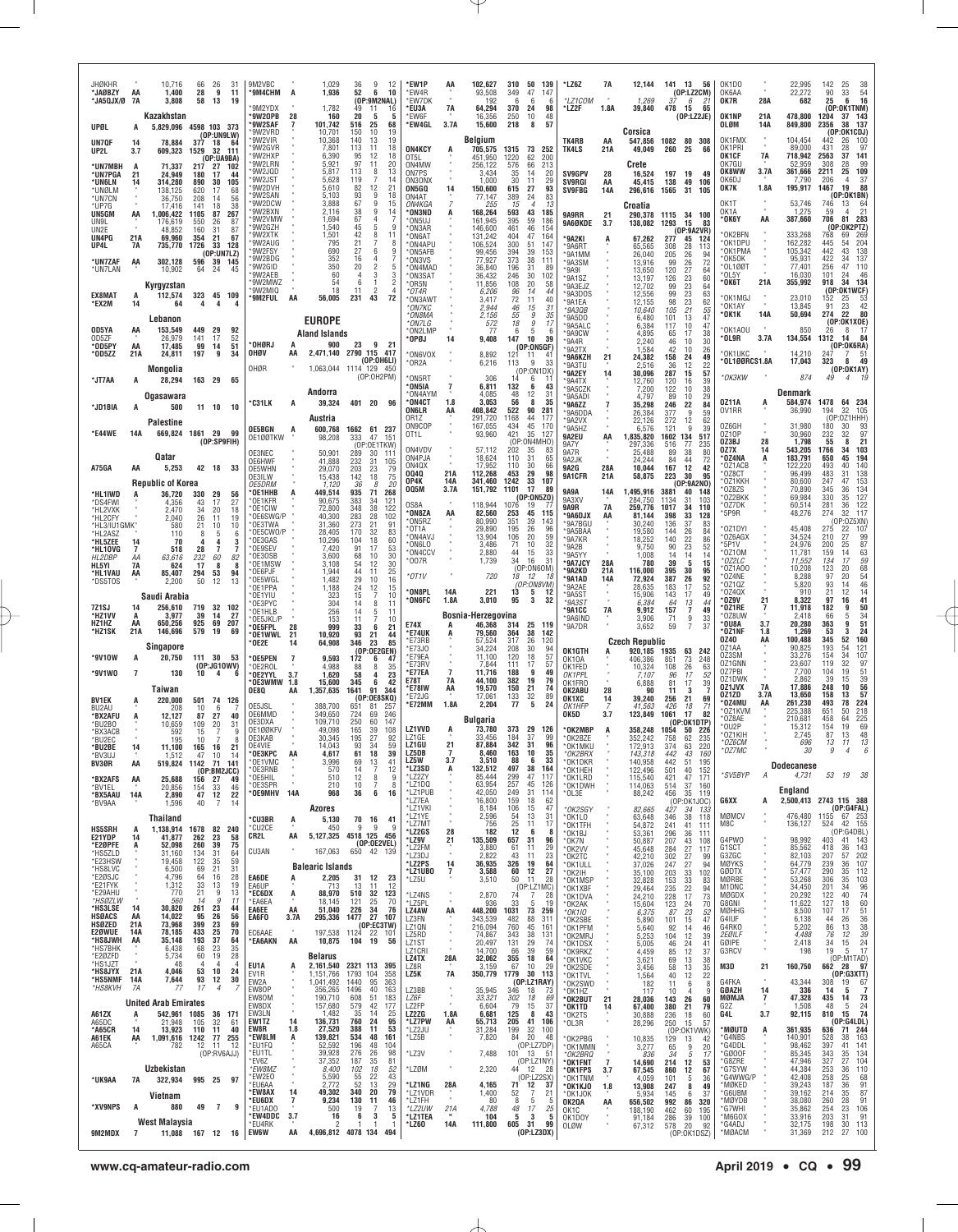| *M1G                           |           | 29,250                      | 218<br>20<br>97                                                                  | *G8XTJ                               |                   | 23,575                               | 182                                                                          | *RN3YA                             |                   | 41,422                                | 259                                            | 28<br>111                                                            | <b>RI 4A</b>                             |                       | 991,515                          | 1319 115<br>382                                                      | *OH8JIX                               |                            | 38,740                           | 229<br>31                                                                       |
|--------------------------------|-----------|-----------------------------|----------------------------------------------------------------------------------|--------------------------------------|-------------------|--------------------------------------|------------------------------------------------------------------------------|------------------------------------|-------------------|---------------------------------------|------------------------------------------------|----------------------------------------------------------------------|------------------------------------------|-----------------------|----------------------------------|----------------------------------------------------------------------|---------------------------------------|----------------------------|----------------------------------|---------------------------------------------------------------------------------|
| *MØNPT                         |           | 27.180                      | (OP:GØUWS)<br>210<br>27<br>63                                                    | 'G4WGE<br>'G8ZZK                     |                   | 20,493<br>19,897                     | $23$<br>$24$<br>$21$<br>$\frac{92}{75}$<br>162<br>159<br>80                  | *RU3UB<br>*RA3DQF                  |                   | 39,852<br>33.456                      | 187<br>234                                     | 41<br>123<br>78                                                      | R4BZ<br>RW4W                             |                       | 272,136<br>80,325                | 835<br>56<br>176<br>37<br>364<br>138                                 | *OH1JW<br>*OH6EHZ                     |                            | 23,532<br>16.082                 | $\begin{array}{c} 99 \\ 80 \end{array}$<br>195<br>26<br>123<br>27               |
| *MØIHT<br>*G8GHD               |           | 25,000<br>24.354            | 200<br>20<br>80<br>152<br>22<br>60                                               | *2EØCVN<br><b>MØGKC</b>              |                   | 16,182<br>15.652                     | 18<br>69<br>150<br>110<br>24<br>67                                           | *RX3VF<br>*RT3G                    |                   | 22,374<br>20.340                      | 161<br>156                                     | $\frac{24}{27}$<br>86<br>22<br>68                                    | RT4M<br>RM4R                             |                       | 1,530<br>840                     | 24<br>21<br>13<br>13<br>16<br>15                                     | *OH1TS<br>*OH2EPW                     |                            | 8,288<br>7,590                   | 59<br>56<br>152<br>18<br>50<br>103<br>16                                        |
| *GØOFD<br>*M6KCI               |           | 23,421<br>19.902            | 23<br>202<br>88<br>183<br>$\frac{25}{31}$<br>$\frac{82}{93}$                     | MØTQR<br>'M6YGL                      |                   | 14,100<br>11,322                     | 116<br>24<br>70<br>17<br>138<br>136<br>57                                    | *R3WZ<br><i><b>R5AU</b></i>        |                   | 18,792<br>18,343                      | 106<br>113                                     | 25<br>62<br>$\frac{28}{21}$<br>$\frac{55}{72}$                       | UA4CC<br>R4MM                            | 21A<br>14A            | 46,774<br>67,860                 | 319<br>23<br>68<br>304<br>$\frac{27}{21}$<br>103                     | *OH7JL<br>OH6UAV                      |                            | 980<br>580                       | 20<br>25<br>$\frac{12}{13}$<br>21<br>8                                          |
| *G3YCH<br>*G4HBI               |           | 19,840<br>17,661            | 106<br>23<br>64<br>162                                                           | *MØSNA<br>*G800                      |                   | 11,076<br>10,192                     | 16<br>62<br>125<br>$\frac{22}{17}$<br>69                                     | *RV3VR<br>*R5FC                    |                   | 17,856<br>15,022                      | 156<br>132                                     | 20<br>54                                                             | R4IB<br>UA4C                             |                       | 41.184<br>41,070                 | 305<br>75<br>24<br>216<br>87                                         | *OH2BAV<br>*OH6EPM                    |                            | 480<br>63                        | 20<br>$\overline{7}$<br>3<br>6                                                  |
| *G3JKL<br>*M3ZZF               |           | 15,624<br>15,088            | 48<br>176<br>14<br>133<br>20<br>62                                               | *G1SQY<br>M6YTU'                     |                   | 9,800<br>4,095                       | 126<br>53<br>65<br>12<br>33                                                  | *RW3ZA<br>R2A0D                    |                   | 14,946<br>13,350                      | 91<br>135                                      | 37<br>69<br>20<br>69                                                 | UD4FD<br>R4LR                            | 7A                    | 7,410<br>104,974                 | 87<br>13<br>26<br>553<br>34<br>112                                   | *OH2BKX<br>*OH2MZA                    | 21                         | 94,672<br>738                    | 91<br>364<br>31<br>23<br>12<br>6                                                |
| *MØKPW<br>*G3YZO               |           | 14.280<br>13,195            | 52<br>160<br>16<br>124<br>22<br>69                                               | *2E1BRT<br>'MØBWY                    |                   | 4,050<br>3,196                       | 15<br>60<br>39<br>62<br>13<br>34                                             | RA3VE*<br>UG3G                     |                   | 11,907<br>11,607                      | 98<br>123                                      | 22<br>59<br>18<br>55                                                 | *RK4FA0<br>*RN4SN                        | AA                    | 182,721<br>168,868               | 542<br>49<br>182<br>374<br>55<br>204                                 | *OH3MHA                               | 3.7                        | 3,526                            | (OP:OH1ZAA)<br>33<br>68<br>8                                                    |
| *MØLDF<br>*GØMC\               |           | 13,175<br>12,456            | 68<br>147<br>17<br>119<br>56<br>16                                               | 'G4AYU<br><b>MØWMS</b>               |                   | 2,079<br>1,792                       | 37<br>12<br>21<br>48<br>$\frac{8}{7}$<br>24                                  | ®R2BV<br>RW3YB                     |                   | 9,480<br>8,450                        | 105<br>56                                      | 18<br>61<br>26<br>39                                                 | *RA4DAR<br>*UC4I                         |                       | 103,515<br>35,420                | 49<br>152<br>319<br>195<br>$\frac{35}{40}$<br>105                    | *OH1ZAA                               | 1.8                        | 40                               | (OP:OH1ZAA)<br>з                                                                |
| *MØCUK<br>*GØBBO<br>*MØCVO     |           | 11.178<br>10,833<br>10,640  | 60<br>109<br>21<br>148<br>12<br>57<br>59<br>126<br>17                            | *MØHZT<br>*G4JFS<br>'MØKEP           |                   | 825<br>504<br>391                    | 31<br>18<br>20<br>9<br>9<br>15<br>8<br>9                                     | R2EL*<br>*UA3EUW<br>*UB5MBA        |                   | 8.418<br>5,508<br>4.100               | 115<br>92                                      | 17<br>52<br>14<br>40<br>14<br>36                                     | *RX4CH<br>*RZ4AG<br>'RW4WA               | 21A<br>14A            | 31,780<br>6,318                  | 140<br>100<br>39<br>63<br>15<br>421<br>28<br>107                     | OG7A<br>OG6N                          | AA                         | 3,097,296                        | 3117 133<br>495<br>(OP:OH6MW)<br>1,669,115 2081 103 412                         |
| *2EØFTD<br>*G6FFS              |           | 9,230<br>7,314              | 50<br>118<br>15<br>103<br>55<br>14                                               | M6VFT<br>*G1VDP                      | 21A               | 56<br>1,728                          | 5<br>3<br>$\overline{7}$<br>32<br>17                                         | *RU3VV<br>R3RAE                    |                   | 3,564<br>3.042                        | 66<br>42                                       | 15<br>18<br>16<br>23                                                 | *RA4W<br><b>RD4A</b>                     |                       | 86,670<br>7,620<br>840           | 98<br>12<br>48<br>8<br>17<br>16                                      | OH2KW                                 |                            | 755,497                          | (OP:OH6NIO)<br>1467<br>72<br>251                                                |
| *2EØHSP<br>*M6VWX              |           | 6,741<br>6.545              | 110<br>14<br>49<br>43                                                            | *M1N                                 | 14A               | 52,716                               | 359<br>19<br>73<br>(OP: M1DST)                                               | ®R3SV<br>R2PT                      |                   | 2,294<br>1,209                        | 33<br>26<br>23<br>32                           | 13<br>24<br>10                                                       | *RU4LM                                   |                       | 117                              | $\overline{4}$<br>5<br>5                                             | OH1RX<br>OG1D                         | $\alpha$                   | 634,283<br>365,165               | 717<br>101<br>402<br>527<br>97<br>270                                           |
| *MØMPM<br>*M5DZH               |           | 6,156<br>6,136              | $^{12}_{15}$<br>$\begin{array}{c} 109 \\ 81 \end{array}$<br>39<br>40<br>62<br>19 | M5Z                                  |                   | 5,002                                | 112<br>(OP:JK3GAD)                                                           | *RU3XY<br>*R3LC                    | 14                | 1.188<br>44,965                       | 328                                            | $\frac{21}{27}$<br>q<br>19<br>66                                     | R7AY                                     |                       | District 6<br>8,023              | 47<br>30<br>41                                                       | OH3JR                                 |                            | 287,861                          | (OP:OH1JD)<br>356<br>91<br>322                                                  |
| *MØRNW<br>*G4TGJ               |           | 6,039<br>5,980              | 87<br>47<br>14<br>83<br>49<br>16                                                 | *2EØUDX<br>*G8X                      | 7A                | 600<br>60,672                        | 6<br>26<br>-14<br>547<br>16<br>80                                            | *RX3QFN<br><b>RA3DGH</b>           |                   | 19,440<br>8,037                       | 190<br>162                                     | 56<br>16<br>6<br>41                                                  | RC7B<br><b>UA6EE</b>                     | A<br>21               | 918<br>85.137                    | 11<br>18<br>16<br>27<br>511<br>84                                    | OH2FNR<br>OH6OS                       |                            | 208,040<br>207,240               | 485<br>67<br>213<br>322<br>78<br>236                                            |
| *2EØIHX<br>*GØOIK              |           | 5,429<br>5,418              | 46<br>84<br>15<br>82<br>50<br>13                                                 | *M1U                                 | 3.7A              | 32,130                               | (OP:G4FJK)<br>285<br>- 13<br>-72                                             | R3PIQ*<br><b>R2AHS</b>             |                   | 3,616<br>2,848                        | 81<br>63                                       | 24<br>8<br>9<br>23                                                   | R7KZ                                     | 14                    | 444,976                          | 32<br>2097<br>105<br>(OP:W6NV)                                       | ОН4ХХ<br>OH8A                         |                            | 148,392<br>124,720               | 530<br>60<br>156<br>699<br>59<br>21                                             |
| *G4ENZ<br>*2EØLMD              |           | 5,400<br>5.395              | 48<br>41<br>19<br>91<br>$\frac{50}{51}$<br>15                                    | *M7V                                 |                   | 100                                  | (OP:MØUTD)<br>11                                                             | R2AED*<br>UA3LG                    |                   | 1,215<br>120                          | 32<br>5                                        | 8<br>19<br>3<br>5                                                    | RM6G<br>R6CC                             | $\overline{7}$<br>3.7 | 6,966<br>17,082                  | 96<br>12<br>212<br>12<br>61                                          | OH3FM                                 |                            | 124,657                          | (OP:0H8WW)<br>438<br>47<br>176                                                  |
| *GØCPA<br>*MØAUG<br>*GØMTN     |           | 5,395<br>5,356<br>5,307     | 109<br>14<br>36<br>65<br>16<br>45<br>72                                          |                                      |                   |                                      | (OP:MØVAA)                                                                   | *RK3E<br>*RD3AJB<br><b>RU3WR</b>   | 7                 | 95,817<br>14,744<br>13,534            | 640<br>145<br>165                              | 26<br>97<br>14<br>62<br>54                                           | RU6MO<br>*R7MM                           | A                     | 10.863<br>532,992                | 139<br>60<br>11<br>990<br>75<br>272                                  | OH8GET<br>OH3RT<br>OH <sub>5</sub> ZZ |                            | 121,390<br>60,236<br>59,520      | 260<br>142<br>57<br>215<br>40<br>108<br>227<br>43                               |
| *G4DDX<br>*MØMXX               |           | 4,872<br>3,478              | 16<br>39<br>60<br>17<br>66<br>36<br>11                                           | ES6RW                                | А                 | Estonia<br>2,247,434                 | 2747 113 384                                                                 | R3RK<br><b>UA3WF</b>               |                   | 5,950<br>2,112                        | 101<br>52                                      | $\begin{array}{c} 13 \\ 7 \end{array}$<br>43<br>$\overline{7}$<br>26 | *RZ6BR<br>*RM7C                          |                       | 197,106<br>144,900               | 55<br>528<br>192<br>729<br>36<br>139                                 | OH6DX<br>OH7HM                        |                            | 28,160<br>19,968                 | 112<br>$\frac{72}{74}$<br>124<br>38<br>192<br>22                                |
| *MØSDM<br>*MØPVM               |           | 3,468<br>3,465              | 56<br>15<br>36<br>67<br>12                                                       | ES5MG                                |                   | 265,512                              | (OP:ES5RW)<br>590<br>70<br>242                                               | *RK3DHU<br><b>RV3ZN</b>            | 3.7               | 336<br>195                            | 17<br>17                                       | 5<br>g<br>4<br>11                                                    | *R7NP<br>*R6KVA<br>*RW6AEW               |                       | 121,768<br>104,580<br>70,490     | 64<br>286<br>184<br>339<br>54<br>156<br>39<br>380<br>94              | OH2BJ<br>OH2GEK                       |                            | 18,746<br>17,888                 | 66<br>94<br>37<br>136<br>30                                                     |
| *2EØLGP<br>*MØORY              |           | 3,168<br>2,726              | $\begin{array}{c} 33 \\ 36 \end{array}$<br>12<br>$\frac{54}{59}$<br>13<br>34     | *ESØIA<br>*ES6RMR<br>*ES1TAR         | A                 | 105,930<br>27,750<br>4,536           | 441<br>47<br>151<br>153<br>31<br>94<br>61<br>16<br>40                        | RT5Z                               | AA                | 3,996,768                             | 132<br>3907                                    | 500<br>(OP:RA3CW)                                                    | 'RA6LIS<br><b>RY6AAG</b>                 |                       | 59,286<br>54.128                 | 327<br>28<br>95<br>33<br>290<br>103                                  | 0H5KW<br>OH3UU                        |                            | 11,954<br>7,493                  | $74$<br>$52$<br>$38$<br>60<br>34<br>43<br>21                                    |
| *2EØEZF<br>*MØJCE              |           | 2,668<br>1,960              | 35<br>56<br>11<br>40<br>9<br>26                                                  | *ES4RLH<br>*ES1OV                    | 28                | 49<br>35                             | 3<br>4<br>3<br>5                                                             | RM3DA<br>RU5A                      |                   | 1,747,977<br>449,290                  | 2477<br>786                                    | 98<br>385<br>82<br>276                                               | *R6DBT<br>*R6FY                          |                       | 53,165<br>48,574                 | 279<br>38<br>117<br>156<br>46<br>103                                 | OH3KAV<br>OH <sub>2KI</sub>           |                            | 6,120<br>5,394                   | $\frac{44}{35}$<br>28<br>82<br>16<br>41<br>23                                   |
| *G4IQW<br>*G2BKZ               |           | 1,728<br>1.674              | 25<br>35<br>11<br>21<br>18<br>13                                                 | *ES5RIM<br>*ES6RQ                    | 14                | 19,648<br>4,545                      | 210<br>13<br>51<br>43<br>14<br>31                                            | RA3BL<br>RM2D                      |                   | 355,366<br>197,472                    | 534<br>504                                     | 232<br>87<br>71<br>193                                               | *R6LBK<br><b>UA6YN</b>                   |                       | 38,822<br>35,125                 | 30<br>226<br>88<br>239<br>26<br>99                                   | OH5XB<br>OH3RB                        |                            | 1,900<br>1,512                   | 30<br>22<br>21<br>15<br>$^{21}_{10}$                                            |
| *2EØFYR<br>*MØCCA<br>*MØPKZ    |           | 1,610<br>1,472              | 10<br>38<br>25<br>23<br>32<br>9<br>18<br>q                                       | *ES1TN<br>*ES8SX                     | $\overline{7}$    | 425<br>6,811                         | 23<br>$\frac{5}{7}$<br>$\frac{12}{42}$<br>123                                | RZ2D                               |                   | 124,695                               | 260                                            | (OP:SM6LRR)<br>67<br>188<br>(OP:UA3BZ)                               | *R7KX<br>*RD7KW                          |                       | 27,336<br>15,624                 | 143<br>$\frac{35}{17}$<br>101<br>126<br>67                           | OH7WV<br>OH8WW                        | 21A                        | 442<br>153,296                   | 10<br>709<br>103<br>31<br>30                                                    |
| *G30MB<br>*2EØWCG              |           | 1,350<br>1,152<br>1,089     | 34<br>42<br>10<br>26<br>33<br>24<br>9                                            | *ES2UK<br>*ES1BA                     |                   | 513<br>24                            | 34<br>$\frac{5}{2}$<br>$\frac{22}{2}$<br>2                                   | R5FU<br><b>R3KF</b>                |                   | 94,044<br>87.914                      | 303<br>396                                     | 48<br>156<br>52<br>174                                               | *RN6DR<br>*R7AC                          |                       | 14,688<br>10,044                 | 29<br>67<br>105<br>22<br>$\frac{112}{47}$<br>59                      | OH2BEN<br>OH3WW<br>OH8WR              |                            | 71,919<br>42,522<br>39,425       | 101<br>290<br>86<br>178<br>28<br>203<br>26                                      |
| *MØLYF<br>*M1AMF               |           | 1,080<br>988                | 25<br>15<br>9<br>32<br>12<br>26                                                  | *ES30                                | 3.7               | 1,363                                | 5<br>51<br>24<br>(OP:ES2UK)                                                  | UA3UB <sub>1</sub><br>R3QX         |                   | 52,298<br>15,045                      | 202<br>77                                      | 37<br>121<br>33<br>52                                                | *R6NI<br>*R6KY                           |                       | 3,192<br>2,288                   | 15<br>41<br>53<br>11<br>33                                           | OH5BQ<br>OH1HB                        | $\alpha$                   | 22,022<br>21,420                 | $\begin{array}{c} 69 \\ 68 \end{array}$<br>113<br>23<br>59<br>113<br>25         |
| *G3WBB<br>*2EØSQB              |           | 900<br>897                  | 33<br>10<br>26<br>25<br>9<br>14                                                  | ES1BH<br><b>ES1CN</b>                | AA<br>21A         | 183,920<br>37,900                    | 53<br>584<br>189<br>26<br>186<br>74                                          | UA3AGW<br>RN3B                     |                   | 13,464<br>2.844                       | 68                                             | 33<br>55<br>17<br>19                                                 | *R6YP<br><b>UA4ASE/6</b><br>R6LHQ        | 21<br>14              | 60<br>6,864<br>450               | 12<br>$\mathbf{1}$<br>5<br>103<br>10<br>42<br>13<br>13               | <b>0G73X</b>                          | 14A                        | 679,857                          | 129<br>2127<br>38<br>(OP:0H8LQ)                                                 |
| *G3ZJF<br>*G1EIX               |           | 864<br>783                  | 10<br>16<br>14<br>$\frac{23}{27}$<br>11<br>$^{18}_{21}$                          | ES4RD<br>ESØDJ<br>*ES2MA             | 14A<br>3.7A<br>AA | 27,645<br>9,261<br>26,226            | 216<br>19<br>76<br>12<br>126<br>51<br>114<br>33<br>61                        | RN30G<br>R2A00                     |                   | 2,013<br>308                          | $\frac{31}{21}$<br>10                          | 20<br>13<br>5<br>9                                                   | *R6DIP<br>*R7RAI                         | 7                     | 5,940<br>342                     | 5<br>98<br>8<br>37<br>19<br>3<br>15                                  | OH6RE<br>OH <sub>2</sub> CK           | $\alpha$                   | 161,253<br>83,688                | 945<br>95<br>28<br>327<br>30<br>102                                             |
| *2EØLKC<br>*G4TCI              |           | 780<br>780                  | $\boldsymbol{g}$<br>30<br>6<br>20                                                | *FS8GF<br>*ES6PA                     | 7A                | 18,480<br>25,680                     | 101<br>33<br>87<br>263<br>16<br>64                                           | RW3DU<br>R5AJ                      | 21A<br>14A        | 108,129<br>414,315                    | 463<br>1771                                    | 28<br>105<br>34<br>121                                               | RC6U<br>RC7A                             | AA                    | 1,857,944<br>207,144             | 2674 112<br>379<br>520<br>65<br>209                                  | OH1TD<br>OH2BO                        | $\sim$<br>1.8A             | 21,054<br>7,280                  | 112<br>66<br>21<br>81<br>15<br>50                                               |
| *G1VWC<br>*2EØDUZ              |           | 675<br>648                  | 20<br>25<br>$\overline{7}$<br>21<br>17                                           |                                      |                   |                                      |                                                                              | RW3XZ<br>RL5A                      | $\alpha$          | 324,478<br>191,880                    | 1659<br>1189                                   | 31<br>123<br>28<br>95                                                | RM7M<br>RM7G                             |                       | 145,580<br>129,000               | 79<br>211<br>262<br>339<br>$\frac{56}{23}$<br>159                    | 0G55W                                 |                            | 2,394                            | 33<br>78<br>(OP:0H20T)                                                          |
| *G7MBH<br>*G8FMC<br>*MØWHP     |           | 644<br>594<br>576           | $10$<br>13<br>18<br>23<br>6<br>16<br>$20\,$<br>12<br>6                           |                                      |                   | <b>European Russia</b><br>District 1 |                                                                              | RA3W<br>RW3QJ                      |                   | 113,652<br>49,396                     | 638<br>395                                     | 26<br>97<br>(OP:RM5W)<br>23<br>83                                    | RX6AM<br>RA6DT                           |                       | 9,734<br>1.938                   | 63<br>39<br>$^{21}_{12}$<br>14<br>20                                 | *OH6E<br>*OH6NEQ<br>*OH2ECG           | AA                         | 65,567<br>53,537<br>26,314       | 193<br>126<br>47<br>237<br>117<br>40<br>185<br>86<br>32                         |
| *M1SLH<br>*MØIKO               |           | 552<br>540                  | 21<br>6<br>18<br>6<br>14                                                         | RW1F<br>RW1CW                        | A                 | 2,102,792<br>793,924                 | 2822 116 372<br>1083<br>95<br>317                                            | RA30A<br>UC5D                      |                   | 49,164<br>29,667                      | 376<br>173                                     | $\substack{20\\23}$<br>82<br>70                                      | RU6K<br>RU6B                             |                       | 440<br>30                        | 10<br>12<br>3<br>3<br>3<br>80                                        | *OH3NAQ<br>*OH8KVY                    |                            | 9,360<br>9.044                   | 98<br>$\substack{58 \\ 45}$<br>20<br>81<br>23                                   |
| *MØXX.<br>*GØUKZ               |           | 440<br>420                  | $\frac{29}{22}$<br>6<br>14<br>15<br>7<br>13                                      | RD1AH<br>RV <sub>1</sub> CB          |                   | 315,854<br>49,302                    | 67<br>226<br>810<br>237<br>40<br>126                                         | RK3IT<br>RT3F                      | 3.7A              | 3,003<br>145,824                      | 59<br>1041                                     | 9<br>30<br>24<br>100                                                 | <b>RU6YJ</b><br>*RL6M<br>*RT6C           | 21A<br>AA             | 53,530<br>1,098,197<br>20,384    | 285<br>26<br>1864<br>89<br>354<br>78<br>123<br>26                    | *OH7EBA<br>*OH4KA                     |                            | 4,845<br>1,080                   | 51<br>17<br>34<br>21<br>31<br>15                                                |
| *G3КМQ<br>*2EØGBK              |           | 306<br>288                  | 11<br>10<br>12<br>8<br>10                                                        | U1BD<br>RZ10                         |                   | 19,404<br>1,350                      | 25<br>196<br>74<br>21<br>13<br>17                                            | RT20                               |                   | 102,440                               | 655                                            | (OP:R2DA)<br>27<br>103                                               | *RK6AQF<br>*RA6AAW                       |                       | 7,935<br>4,680                   | 79<br>19<br>50<br>20<br>50<br>40                                     | *OH2BEG<br><b>OH6GDX</b>              | 1.8A                       | 80<br>2,625                      | 4<br>$\overline{4}$<br>6<br>77<br>29                                            |
|                                |           |                             |                                                                                  |                                      |                   |                                      |                                                                              |                                    |                   |                                       |                                                |                                                                      |                                          |                       |                                  |                                                                      |                                       |                            |                                  |                                                                                 |
| *G4NTW<br>*MØJSB               |           | 228<br>208                  | 16<br>6<br>13<br>9<br>$\overline{7}$<br>q                                        | <b>RJ10</b><br>RM1T                  | 14                | 42<br>77,792                         | 3<br>3<br>-3<br>794<br>23<br>65                                              | RV3FF<br>R3LA                      | 1.8A              | 54,338<br>1,600                       | 487<br>35                                      | 17<br>84<br>6<br>34                                                  | *RL6K<br>*RT6N                           | 21A                   | 736<br>7.992                     | 19<br>10<br>13<br>39<br>108<br>15                                    |                                       |                            | France                           |                                                                                 |
| *MØIAX<br>*MØBQE               |           | 182<br>112                  | 11<br>$\overline{4}$<br>10<br>5<br>13<br>11                                      | <b>RA1TDP</b><br>*UA1D               | 1.8<br>A          | 7,585<br>234,612                     | (OP:R1TE)<br>195<br>7<br>586<br>57<br>195                                    | *RA3Y<br>R2AL                      | AA                | 1,488,957<br>475,660                  | 2442<br>785                                    | 91<br>356<br>81<br>259                                               | *R7CA                                    | 14A                   | 22,308                           | 58<br>160<br>20                                                      | <b>TMØT</b>                           | A                          |                                  | 4,865,616 5032 113 391<br>(OP:F4HQZ)                                            |
| *MØHUI<br>*G7Y                 | 21        | 40<br>86,913                | 6<br>4<br>-6<br>19<br>575<br>68                                                  | *UA1CUR<br>*R1CAM                    |                   | 188,276<br>111,744                   | 570<br>48<br>194<br>391<br>49<br>143                                         | R3AQ*<br><b>R3AAA</b>              |                   | 181,293<br>122,570                    | 404<br>414                                     | 211<br>56<br>43<br>163                                               |                                          |                       | District 9                       |                                                                      | TM2Y                                  |                            | 1,253,672 1477                   | - 95<br>-332<br>(OP:F6BEE)                                                      |
| *G3Y                           | 14        | 87,264                      | (OP:MØZDZ)<br>493<br>22<br>79                                                    | *R1QE<br>*U1BA                       |                   | 41,877<br>40,375                     | 202<br>37<br>104<br>212<br>32<br>93                                          | 'RA3FY<br>R3AP                     |                   | 101,924<br>92,157                     | 339<br>313                                     | 44<br>122<br>44<br>177                                               | <b>UA9XMC</b><br>RC9F<br>*UA9XF          | A                     | 590,888<br>3,720<br>109,143      | 1499<br>66<br>251<br>15<br>47<br>25<br>419<br>43<br>158              | F <sub>2JD</sub><br>F5LIW             |                            | 799,792<br>683,730               | 1152<br>90<br>296<br>245<br>1096<br>76                                          |
| *GØRAH<br>*M60WV               |           | 16,610<br>7,800             | (OP:G3YBY)<br>221<br>10<br>45<br>9<br>31                                         | *UA1ZJV<br>'RM1F                     |                   | 15,691<br>6,435                      | 28<br>97<br>43<br>80<br>19<br>46                                             | <b>UA3DVB</b><br>RK2M<br>RC7LI/3   |                   | 62,252<br>56,480<br>43,218            | 248<br>221<br>250                              | 38<br>120<br>42<br>118<br>26<br>100                                  | *RC9X<br>*R9XV                           | Ą                     | 40.736<br>8,037                  | 32<br>102<br>208<br>129<br>12<br>45                                  | F50HM<br>F4HRM                        |                            | 447,533<br>238,914               | 1051<br>68<br>183<br>638<br>166<br>68                                           |
| *MØNOM/P<br>*MØYTT             |           | 1,098<br>288                | 143<br>37<br>5<br>13<br>16<br>5<br>11                                            | 'RA1CF<br>*R1AI                      |                   | 2.772<br>800                         | 45<br>16<br>28<br>24<br>13                                                   | ™UB3ARX<br><b>RN3TT</b>            |                   | 42,233<br>31,024                      | 199<br>135                                     | 34<br>123<br>39<br>73                                                | 'RA9FEL<br>'RA9XSL                       | 21<br>14              | 13,056<br>1,320                  | 215<br>10<br>41<br>30<br>8<br>22                                     | F8VNU<br>F5PHY<br>F4HZZ               |                            | 127,459<br>59,472<br>31,104      | 399<br>48<br>149<br>254<br>32<br>162<br>31                                      |
| *2EØONH<br>*G1HYD              |           | 272<br>252                  | 17<br>3<br>13<br>6<br>8<br>8                                                     | R8MB/1<br>*R1BBL<br>*R17M            | 14                | 50<br>43,020                         | 8<br>$\overline{4}$<br>-6<br>361<br>21<br>69                                 | RA3S*<br>R3RT                      |                   | 25,048<br>16.016                      | 88                                             | 50<br>74<br>88                                                       | R9FM<br>R9XM                             | ĄA                    | 88.374<br>9,920                  | 251<br>60<br>146<br>57<br>24<br>40                                   | F1PNJ<br><i>F8AAB</i>                 |                            | 15,326<br>8,906                  | 94<br>77<br>70<br>130<br>27<br>61<br>26                                         |
| *MØLSG<br>*G9Y                 | 7         | 88<br>20,482                | 11<br>247<br>13<br>64                                                            | *R1CAV<br>*UA1CBM                    |                   | 13,124<br>12,416<br>9.500            | 14<br>156<br>54<br>169<br>15<br>49<br>128<br>11<br>39                        | 'UA3PI<br>*UB3AQA                  |                   | 9,840<br>8,760                        | $\begin{array}{c} 92 \\ 90 \end{array}$<br>113 | $\frac{24}{27}$<br>55<br>16<br>57                                    | 'UA9XX                                   | AA                    | 2,700                            | 75<br>10<br>35                                                       | F1SZP<br>F2NY                         |                            | 7,935<br>5,832                   | $\frac{35}{41}$<br>55<br>28<br>78<br>36<br>18                                   |
| *2EØVCC                        |           | 19,180                      | (OP:MØ<br>248<br>12<br>58                                                        | <b>RC1W</b><br>RD1A                  | ĄĄ                | 333.184<br>140,936                   | 807<br>66<br>238<br>253<br>257<br>63                                         | 'RA3RBI<br>'RW3WX                  |                   | 8.352<br>2,590                        | 105<br>30                                      | 41<br>17<br>14<br>23                                                 | <b>TA1API</b>                            | A                     | <b>European Turkey</b><br>30,422 | 193<br>29<br>77                                                      | F5MMF<br>F6LIA                        |                            | 460                              | 53<br>16<br>23<br>9<br>11<br>11                                                 |
| *G3SVK<br>*G7VNN<br>*M6NTV     |           | 14,250<br>2,144<br>192      | 168<br>16<br>59<br>55<br>7<br>25<br>4<br>8                                       | RU1AB<br>RW1A                        |                   | 30,709<br>29,302                     | 39<br>126<br>68<br>195<br>27<br>71                                           | 'UA3DLD<br>*R2ADC<br>*RX3XA        |                   | 1,118<br>825                          | 21<br>15                                       | 9<br>17<br>11<br>14                                                  | *TA1CM<br>*TA1HF                         | Ą                     | 131,970<br>14.359                | 62<br>352<br>187<br>141<br>64                                        | F3JP<br>F4FQZ                         | 28                         | 345<br>375                       | 9<br>8<br>29<br>3<br>12                                                         |
| *2EØEJZ<br>*GØMBA              | 3.7       | 88<br>1,240                 | 12<br>8<br>3<br>8<br>47<br>6<br>25                                               | RV <sub>1</sub> CC<br>UA10MS         | 1.8A              | 6,624<br>21,300                      | 17<br>56<br>-31<br>294<br>13<br>58                                           | *RW3RQ<br>*RZ3Z                    | 21A<br>14A        | 16,974<br>5,170<br>198,016            | 112<br>59<br>1037                              | 57<br>25<br>13<br>34<br>30<br>106                                    | *TA1MK<br>*TA10SN                        | 14<br>$\overline{7}$  | 1,860<br>4.860                   | $\begin{array}{c} 19 \\ 7 \end{array}$<br>52<br>24<br>100<br>8<br>37 | TM6M<br>TM4L                          | 14                         | 1,235,234<br>847,455 2843        | 3616<br>37 117<br>(OP:FADXW)<br>114<br>- 33                                     |
| *G2X<br>G3Q                    | 1.8<br>AA | 5,488<br>409,266            | 42<br>128<br>7<br>751<br>64<br>222                                               | *RN1AO<br>*RU1AT                     | AA                | 34,290<br>3,504                      | 208<br>34<br>101<br>13<br>63<br>35                                           | *RU5TT<br>*RM3F                    | $\sim$            | 158,990<br>32,034                     | 935<br>140                                     | 26<br>104<br>22<br>-92                                               | TA1ED                                    | 1.8A                  | 2,720<br><b>Faroe Islands</b>    | 83<br>5<br>27                                                        | F8DVD                                 |                            | 329,130                          | (OP:FBARK)<br>1233 31<br>107                                                    |
| G3YSX                          |           | 145,418                     | (OP:G3RXQ)<br>442<br>-55<br>- 183                                                | *R1LN<br>*R1AT                       | 14A               | 2,790<br>6,192                       | 32<br>58<br>13<br>39<br>109<br>9                                             | <b>RA3VX</b>                       |                   | 6,664                                 | 94                                             | (OP:UA3DPX)<br>11<br>45                                              | OY9JD<br>*0Y1R                           | $\overline{7}$<br>A   | 55,062                           | 580,117 2838 36 127<br>415 24<br>109                                 | F4FXH<br><b>F4FET</b>                 | $\alpha$<br>$\overline{7}$ | 3.737<br>150,916                 | 71<br>29<br>8<br>1239<br>22<br>94                                               |
| G3AB<br>G3PXT                  |           | 110,638<br>102,884          | 314<br>52<br>162<br>140<br>414<br>38                                             |                                      |                   | District 3                           |                                                                              | *UA3YCX<br>*R5DF                   | 7A                | 5,720<br>5.246                        | 102<br>46                                      | 9<br>43<br>15<br>28                                                  |                                          |                       | Finland                          |                                                                      | F1ULO<br><b>F8KLY</b>                 | 1.8                        | 667<br>9,063                     | 19<br>29<br>$\overline{a}$<br>200<br>- 8<br>45                                  |
| G3XSV<br>G8DX<br>MØVCB         |           | 87,768<br>85,974<br>68,452  | 257<br>40<br>119<br>245<br>49<br>112<br>250<br>37<br>120                         | UA3VFS<br>RC2SB<br>RT2H              | A                 | 555,360<br>208,780<br>121,176        | 978<br>87<br>303<br>383<br>79<br>207<br>440<br>43<br>161                     | *UA5F<br>*RZ3QM                    | 3.7A              | 20,405<br>1,650                       | 253<br>52                                      | 14<br>63<br>$\overline{7}$<br>26                                     | OH <sub>1</sub> VR<br>OH <sub>2</sub> PQ | A                     | 716,538<br>514,475               | 1273 87 302<br>1049<br>82<br>243                                     | F8AAN<br>*F5TLZ                       |                            | 1.148<br>248,976                 | (OP:FGCWA)<br>35<br>$2^{\circ}$<br>180<br>786<br>54                             |
| G4RRM<br>G4ZCS                 |           | 52,598<br>22,360            | 198<br>85<br>-34<br>24<br>140<br>62                                              | R3RZ<br>RC5Z                         |                   | 97,461<br>77,572                     | 402<br>-39<br>108<br>39<br>368<br>125                                        | RD4F                               |                   | <b>District 4</b><br>1,412,670        | 1971                                           | 99<br>391                                                            | OH <sub>1</sub> C                        |                       | 331,128                          | 772 65<br>-227<br>(OP:OH1CX)                                         | *F4HXJ<br>*F6FTB                      | Ą                          | 209,484<br>192,768               | 192<br>494<br>61<br>542<br>55<br>196                                            |
| M1DDD<br>G3YBO                 |           | 12,480<br>8,268             | 106<br>18<br>60<br>59<br>21<br>31                                                | RM3A                                 |                   | 66,815                               | 445<br>18<br>65<br>(OP:RN3AC)                                                | RL4F<br>RM4HZ                      | Ą                 | 838,840<br>257,226                    | 1796<br>719                                    | 77<br>258<br>198<br>60                                               | OH9AR                                    |                       | 126,485                          | 373 49 156<br>(OP:OH9VC)                                             | *F4HMV<br>*F5JU                       |                            | 164,671<br>134,070               | 492<br>186<br>53<br>156<br>386<br>49                                            |
| MØMCX<br>G4YDM                 |           | 5,518<br>3,936              | 77<br>14<br>48<br>63<br>-14<br>34                                                | RK3DK<br>RV3YR                       |                   | 66,564<br>64,515                     | 297<br>43<br>-129<br>171<br>46<br>119                                        | RN4NF<br>R4RT                      |                   | 138,968<br>87,945                     | 313<br>310                                     | 58<br>174<br>54<br>151                                               | OH1LAR<br>OH5NZ                          |                       | 74.448<br>43,824                 | 317<br>$\frac{42}{1}$<br>156<br>144<br>50<br>82                      | *F6BQG<br>*F4ETG                      |                            | 129,930<br>117,475               | 391<br>163<br>50<br>144<br>403<br>41                                            |
| G4IRN<br>MØXAC<br><b>MØWLF</b> |           | 3,816<br>3,552<br>3,325     | 51<br>18<br>35<br>34<br>21<br>27<br>50<br>12<br>13                               | RA3NC<br>RA3ZH                       |                   | 63,897<br>48,786<br>34.146           | 219<br>46<br>131<br>134<br>47<br>-94<br>92                                   | UA4NC<br>RA4AR<br>RW4NN            |                   | 12,555<br>9,849                       | -99<br>156                                     | 25<br>68<br>13<br>54                                                 | OH6JE<br>OH4UI<br>OH3KX                  |                       | 31,488<br>5,824<br>5,247         | 234<br>29<br>94<br>24<br>55<br>40<br>87<br>15<br>38                  | *F4DXP<br>*F1GRH                      |                            | 113,240<br>105,840               | 408<br>150<br>40<br>310<br>53<br>157<br>39                                      |
| G3RTU<br><b>MØYOM</b>          |           | 3,318<br>3,120              | 73<br>34<br>8<br>53<br>12<br>36                                                  | R2GB<br>UA3YCZ<br>R <sub>2</sub> DPM |                   | 33.909<br>15,842                     | 196<br>235<br>34<br>$\overline{29}$<br>98<br>92<br>26<br>63                  | UB4W<br><b>RN4HKH</b>              |                   | 7,668<br>5,440<br>22,831              | 46<br>68<br>163                                | 33<br>38<br>17<br>51<br>20<br>59                                     | OH2LIR<br>OH3AA                          |                       | 304<br>156                       | 9<br>10<br>10<br>8<br>6                                              | *F6DRP<br>*F1ICS<br>*F4DBD            |                            | 103,964<br>99,981<br>80,370      | 119<br>428<br>345<br>53<br>154<br>328<br>135<br>36                              |
| MØBJL<br>MØGMS                 |           | 2,160<br>884                | 42<br>33<br>12<br>22<br>10<br>16                                                 | R3QF<br>RA3BQ                        |                   | 12,450<br>750                        | 54<br>35<br>48<br>19<br>14<br>16                                             | RU4HU<br>RW4M                      | $\vec{l}$         | 9,834<br>96                           | 106<br>4                                       | 14<br>52<br>$\overline{4}$<br>-4                                     | OH5ZA                                    | 28                    | 72                               | (OP:OH2KI)<br>9                                                      | *F4HTZ<br>*F1GZV                      |                            | 70,533<br>55,610                 | 297<br>39<br>114<br>212<br>48 118                                               |
| M5A                            | 21A       | 21,514                      | 153<br>18<br>44<br>(OP:G3WVG)                                                    | RU3SD<br>RA3XM                       | 21                | -96<br>232,254                       | -4<br>4<br>31<br>874<br>122                                                  | RU4AA<br>*R4FAN                    | 3.7<br>$\ddot{A}$ | 20,128<br>397,478                     | 269<br>650                                     | 13<br>55<br>74<br>279                                                | OH4BCS                                   | 21                    | 13,260                           | (OP:OH1ZAA)<br>108 20<br>- 48                                        | *F4WBL<br>*F5PAL                      |                            | 49,098<br>47,844                 | 159<br>$\frac{99}{78}$<br>48<br>267<br>30                                       |
| G5K                            | 14A       | 271,414                     | 1082 33 113<br>$(OP:G\emptyset BNR)$<br>-41                                      | R3GZ<br>RA3THN                       | $\frac{14}{1}$    | 2,596<br>1.219                       | 15<br>29<br>38<br>22<br>9<br>14                                              | *RN4HAB<br><b>RA4HBS</b>           |                   | 166,562<br>94,954                     | 539<br>364                                     | 49<br>177<br>41<br>156                                               | OH8X                                     | 14                    | 1,245,108                        | (OP:OH1ZAA)<br>3710 39 133                                           | *F4BIV<br>*F4AYI                      |                            | 42,768<br>40,848                 | 101<br>262<br>-31<br>243<br>115<br>33                                           |
| G3YJQ<br>*G4PVM<br>*MØKOX      | AA        | 5,763<br>410,592<br>124,032 | 87<br>10<br>771<br>69 267<br>508<br>41<br>163                                    | R <sub>2</sub> AD<br>R3XA            | 7                 | 52,374<br>20,880                     | 535<br>16<br>70<br>141<br>19<br>71                                           | *UA4CNJ<br>*R4AC                   |                   | 62,586<br>51,030                      | 289<br>220                                     | 33<br>138<br>42<br>120                                               | OH5BM                                    | ٠                     | 427,968                          | (OP:0H6UM)<br>1756 34 110<br>104 13<br>-43                           | *F6FET<br>*F50HH                      |                            | 40,455<br>37,465                 | 189<br>110<br>-35<br>229<br>94<br>33<br>29                                      |
| *MØTWB<br>*M6ETL               |           | 112,545<br>90,558           | 401<br>42<br>163<br>336<br>41<br>121                                             | R3ST<br>R5ER<br>RL3BZ                | 1.8               | 10,292<br>6,413<br>5.424             | 158<br>13<br>49<br>137<br>7<br>46<br>107<br>9<br>39                          | *RN4SC<br><b>R4ACY</b><br>*RT4H    |                   | 47,450<br>34,830<br>24,000            | 240<br>189<br>112                              | 32<br>114<br>38<br>97<br>32<br>88                                    | OH3BCX<br>OH6NEV                         | $\alpha$              | 7,112<br>120                     | (OP:OH1ZAA)<br>5<br>$\overline{4}$                                   | *F4CDR<br>*F6EQZ<br>*F6CYT            |                            | 36,120<br>29,704<br>29,016       | 100<br>196<br>120<br>$\begin{array}{c} 56 \\ 86 \end{array}$<br>38<br>155<br>31 |
| $*G40ZG$<br>*G8KEK             |           | 89,356<br>83,172            | 438<br>34<br>144<br>428<br>31<br>143                                             | *UA3BL<br>*R30M                      | A                 | 347,541<br>209,709                   | 787<br>66<br>237<br>548<br>-54<br>189                                        | *RW4F<br><b>RA4FUT</b>             |                   | 16,356<br>8,800                       | 114<br>99                                      | 22<br>72<br>20<br>60                                                 | OH1QX                                    | $\overline{7}$        | 14,742                           | (OP:OH6RE)<br>193 12 51                                              | *F6FNA<br>*F4GWO                      |                            | 28,792<br>26,288                 | 195<br>25<br>97<br>92<br>179<br>-32                                             |
| *G4HCC<br>*MØPGX               |           | 76,260<br>60,750            | 357<br>39<br>125<br>395<br>24<br>101                                             | *RZ5D<br>*R2ARR                      |                   | 188,928<br>146,965                   | 485<br>63<br>193<br>399<br>57<br>164                                         | 'R4WT<br>*R4RB                     |                   | 6,900<br>4,288                        | 92<br>72                                       | 17<br>52<br>16<br>48                                                 | OH5UQ                                    |                       | 6,785                            | (OP:OH1ZAA)<br>91 11<br>-48                                          | *F5IPE<br>*F1GKS                      |                            | 19,800<br>16,608                 | 81<br>186<br>18<br>75<br>135<br>21                                              |
| *G4WWS<br>*G3VDB               |           | 56,248<br>51,520            | 220<br>43<br>115<br>225<br>38<br>122                                             | *RK3DYB                              |                   | 143,220                              | 42<br>563<br>-144<br>(OP:R2DAW)                                              | *RA4UAT<br><b>UA4ACP</b>           | 21                | 252<br>51,920                         | 429                                            | 5<br>23<br>65                                                        | *OH6ECM<br>*OH1XFE                       | A                     | 244,860<br>114,642               | 211<br>597 54<br>47<br>392<br>151                                    | *F5INJ<br>*F4HTA                      |                            | 11,466<br>11,050                 | 115<br>62<br>16<br>66<br>132<br>-19                                             |
| *MØICR<br>*2EØIFC<br>$*G4P$    |           | 50,120<br>46,545            | 281<br>30<br>110<br>248<br>33<br>112<br>266<br>26 101                            | *UA3RKK<br>*RA3DIH                   |                   | 133,945<br>124,200                   | 384<br>56<br>159<br>386<br>51<br>165                                         | R4IO<br>*UA4WGM                    |                   | 41,114<br>5,633                       | 565<br>76<br>206                               | 13<br>48<br>13<br>30                                                 | *OH9GGY<br>*OH1SIC                       |                       | 100,068<br>69,204                | 342<br>47<br>139<br>377<br>27<br>131                                 | *F1IGY<br>*F4HNP                      |                            | 8,613<br>7,560                   | $\substack{60 \\ 53}$<br>72<br>27<br>89<br>17<br>-17                            |
| *GØHEU<br>*M4M                 |           | 39,116<br>31,635<br>26,040  | (OP:G3YPP)<br>199 26<br>85<br>79<br>185<br>-26                                   | *R3DCB<br>*R2ZCA<br>*RT3S<br>*R20FF  |                   | 78,260<br>67,106<br>64,500<br>53,848 | 258<br>47<br>135<br>273<br>45<br>133<br>222<br>47<br>125<br>279<br>26<br>101 | *UA4SJO<br>RA4L*<br>*RA4DB<br>RJ4P | 14<br>AA          | 17,160<br>7,696<br>1,302<br>2,574,378 | 137<br>38<br>3094 119                          | 12<br>53<br>9<br>43<br>7<br>-24<br>418                               | *OH8EJW<br>*OH6UX<br>*OH6XY              |                       | 59,928<br>58,608<br>55,792       | (OP:SM5SIC)<br>276 34<br>-98<br>292 41 107<br>216<br>45<br>131       | *F5MA<br>*F4FRG<br>*F4HQO<br>*F5PNI   |                            | 7,245<br>5,712<br>5,564<br>5,358 | 46<br>75<br>59<br>40<br>16<br>29<br>45<br>23<br>69<br>13<br>44                  |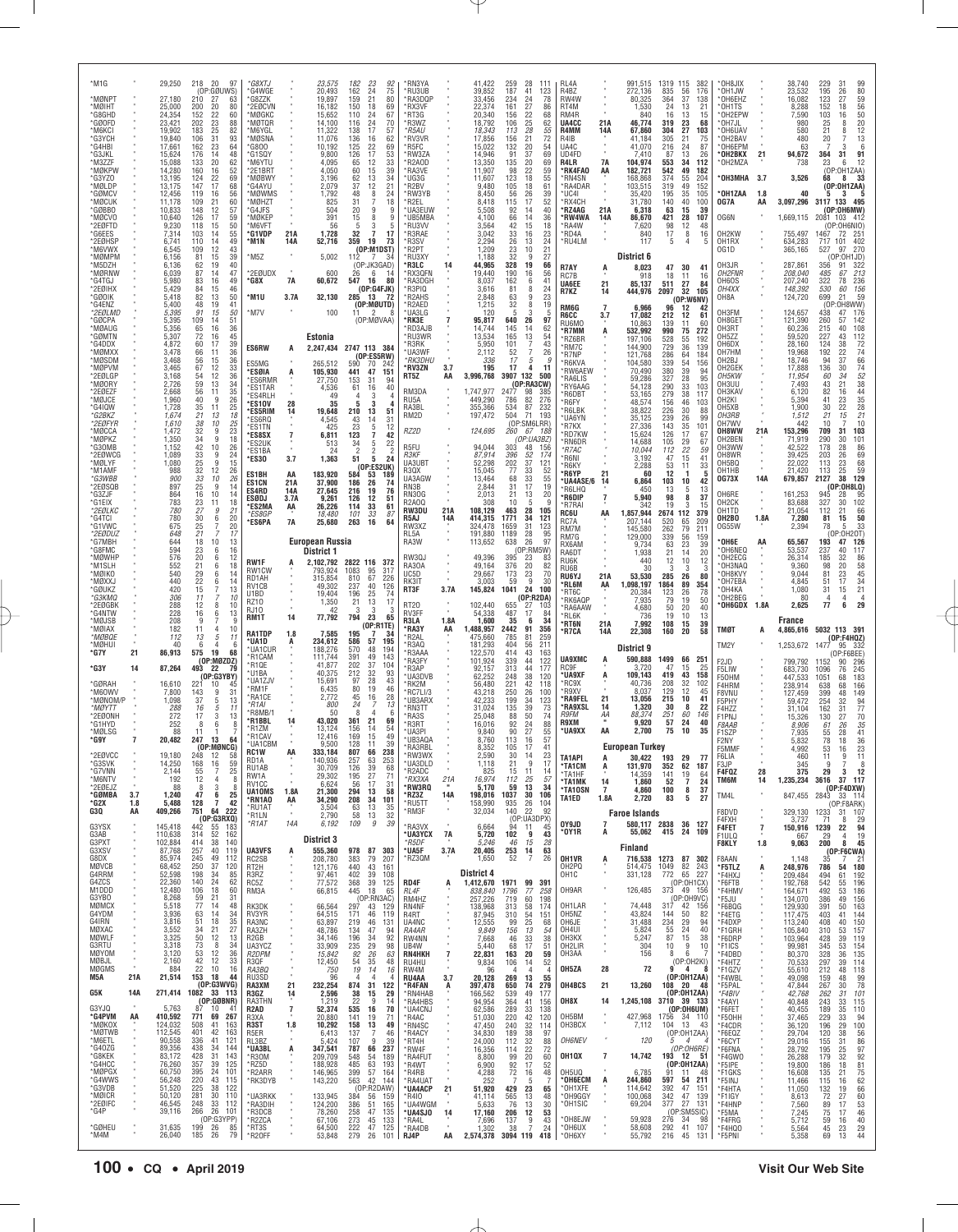| *F4DLM<br>*F/PA3DCU              |                    | 4,928<br>3.525                   | 76<br>14<br>50<br>49<br>18                                                                      | DG4KAL<br>DL2VNL                  |          | 1,376<br>1,368                | 22<br>15<br>17<br>46<br>8<br>28                                                          | *DH9FAX<br>*DO2EN                 |     | 2,392<br>2.268                      | 43<br>14<br>50<br>10                         | 32<br>26                                      | DJ2QV<br>DJ1AA                       |            | 84,360<br>79,790              | 248<br>54<br>131<br>299<br>38<br>120                                     | *DM3F                                                  |                | 4,575                         | 24<br>41<br>-37                                                                                               |
|----------------------------------|--------------------|----------------------------------|-------------------------------------------------------------------------------------------------|-----------------------------------|----------|-------------------------------|------------------------------------------------------------------------------------------|-----------------------------------|-----|-------------------------------------|----------------------------------------------|-----------------------------------------------|--------------------------------------|------------|-------------------------------|--------------------------------------------------------------------------|--------------------------------------------------------|----------------|-------------------------------|---------------------------------------------------------------------------------------------------------------|
| *F8CPA<br>*F5PVJ                 |                    | 3,500<br>2,537                   | $\frac{29}{37}$<br>59<br>13<br>56<br>11<br>32                                                   | DK9MW<br>DL4DBL                   |          | 1,276<br>300                  | 23<br>11<br>18<br>14<br>10<br>5                                                          | *DF8U0<br>*DL1DF                  |     | 2,223<br>1,974                      | 45<br>9<br>42<br>14                          | 30<br>28                                      | DK6AH<br>DG4MB                       |            | 79,692<br>76,936              | 295<br>130<br>44<br>341<br>40<br>123                                     | DL50CR<br>*DL1DVE                                      |                | 4,212<br>4,080                | $(OP:DH5FS)$<br>$1 \t11 \t43$<br>$3 \t125 \t29$<br>$1 \t25 \t41$<br>$5 \t9 \t30$<br>$7 \t11 \t28$<br>81<br>73 |
| *F4CKF<br>*TM5PAX<br>*F4FYC      |                    | 2,275<br>2,250<br>2,107          | 22<br>33<br>13<br>55<br>12<br>18<br>12<br>47<br>31                                              | DL1EIP<br><b>DG1DHS</b><br>DG8KAD |          | 180<br>160<br>90              | 11<br>4<br>8<br>8<br>18<br>12<br>8<br>з                                                  | *DK4VF<br>*DO1BEN<br>*DL1SMA      |     | 1,734<br>1,716<br>1,650             | 13<br>34<br>46<br>8<br>39<br>9               | 21<br>18<br>24                                | DL5YL<br>DL20E<br>DL3SKF             |            | 76,152<br>65,940<br>64,944    | 256<br>51<br>116<br>176<br>47<br>110<br>237<br>46<br>130                 | *DL8BFV<br>*DH2PAF<br>*DL7AOS                          |                | 3,780<br>3,710<br>2,886       | 31<br>60<br>65                                                                                                |
| *F1MLN<br>*F800I                 |                    | 1,739<br>1,369                   | 39<br>10<br>27<br>25<br>27<br>12                                                                | DB6LY<br>DK3GG                    | 21       | 4,794<br>1,326                | 42<br>17<br>34<br>21<br>15<br>11                                                         | $*$ DC6CO<br>*DD9PS               |     | 1,628<br>1,612                      | 46<br>8<br>28<br>-11                         | 29<br>15                                      | DK9KW<br>DL6JZ                       |            | 57,450<br>57,330              | 182<br>47<br>103<br>229<br>37<br>110                                     | *DO1KUB<br>*DD9WL                                      |                | 2,652<br>2,211                | 11<br>28<br>18<br>19<br>57<br>29<br>15                                                                        |
| *F6GLZ<br>*F5PTI<br>*F4FRQ       |                    | 588<br>361                       | 21<br>10<br>18<br>13<br>12<br>10<br>9<br>3<br>9                                                 | DK5QN<br>DI 91 M<br><b>DL2LDE</b> | 14       | 347,795<br>25,900<br>57,462   | 1234<br>32<br>101<br>230<br>17<br>57<br>306<br>26<br>96                                  | *DL7CU<br>*DL7TG<br>*DK2MB        |     | 1,598<br>1,560<br>1,406             | 40<br>10<br>37<br>12<br>11                   | 24<br>27<br>27                                | DL1YM<br>DL3DW<br>DL5AXX             |            | 55,664<br>54,720<br>53,952    | 198<br>37<br>61<br>47<br>211<br>124<br>42                                | *DG2GG<br>*DL1NKB<br>*DL9GMN                           |                | 2,142<br>1,813<br>1.680       | 25<br>15<br>37<br>$\frac{12}{12}$<br>31                                                                       |
| *F4IDM<br>*F5DBT                 | 21                 | 156<br>68<br>792                 | 12<br>5<br>12<br>16<br>8<br>10                                                                  | DL5RU<br>DF2DJ                    | 7<br>3.7 | 33,028<br>10,877              | 301<br>18<br>74<br>134<br>14<br>59                                                       | *DB1VQ<br>*DO9YJ                  |     | 1,344<br>1,107                      | 35<br>27<br>12<br>25<br>9                    | 12<br>18                                      | DH5MK<br>DK9IP                       |            | 53,328<br>46,800              | 289<br>22<br>202<br>$36\,$<br>140<br>171<br>41<br>109                    | *DJ3XM<br>*DL8JDX                                      |                | 1,620<br>1,584                | 252321223222377<br>$\boldsymbol{9}$<br>$^{42}_{22}$<br>14                                                     |
| *F1SMV<br>*F4IVV                 | $\mathbf{u}$<br>14 | 49<br>69,336                     | 3<br>-5<br>$\mathbf{A}$<br>349<br>28<br>80                                                      | DJ2YE<br>DJ8ES                    | 1.8      | 8,619<br>4,972                | 174<br>6<br>45<br>38<br>110<br>6                                                         | *DG3MNF<br>*DG1SR                 |     | 1,054<br>930                        | 35<br>6<br>37<br>7                           | $\frac{25}{24}$                               | DK5KK<br>DK6SP                       |            | 43,500<br>42,458              | 239<br>25<br>100<br>222<br>37<br>105                                     | *DL1NUX<br>*DL1PT                                      |                | 1,512<br>1,462                | 26<br>11<br>13<br>41                                                                                          |
| *F6EWX<br>*F1MQJ<br>*F4FVW       |                    | 23,775<br>1,200<br>936           | 200<br>59<br>16<br>28<br>6<br>14<br>27<br>17                                                    | DM5RC<br>DK3AX<br>*DF3IS          |          | 3,040<br>132<br>365,007       | 83<br>35<br>5<br>$\mathfrak{p}$<br>13<br>q<br>218                                        | *DJ2IA<br>*DH1UZ<br>*DM2RH        |     | 754<br>728<br>700                   | 17<br>12<br>19<br>10<br>10                   | 17<br>16<br>18                                | DG7CF<br>DL1DBR<br>DR <sub>2</sub> P |            | 31,892<br>30,562<br>29,253    | 196<br>29<br>105<br>32<br>186<br>86<br>239<br>32<br>115                  | *DM2XM<br>*DM5DX<br>*DL4LT                             |                | 1,368<br>1,064<br>972         | 30<br>15<br>22<br>16<br>26                                                                                    |
| *F4FIA<br>*F4HKH                 |                    | 140<br>48                        | 8<br>3<br>$\overline{2}$                                                                        | *DK1KC<br>*DG7LAN/P               | Ą        | 359,488<br>324,612            | <b>745</b><br>726<br>$\begin{array}{c} 71 \\ 69 \end{array}$<br>259<br>1102<br>55<br>199 | *DL6ZNG<br>*DD9NT                 |     | 648<br>644                          | $^{21}_{17}$<br>11<br>18<br>7                | 16<br>16                                      | <b>DL6MFK</b>                        |            | 26,864                        | (OP:DJ4AK)<br>126<br>59<br>33                                            | *DL2BO<br>*DO1BA                                       |                | 874<br>840                    | $^{13}_{12}$<br>16<br>27<br>8<br>16                                                                           |
| *F5BEG<br><b>F4CWN</b><br>TM5EE  | 3.7<br>AA          | 72,030<br>1.136.580<br>1,068,051 | 14<br>665<br>84<br>1561<br>88<br>292<br>1169 118<br>411                                         | *DM4EE<br>*DF5BM<br>*DLØNG        |          | 301,474<br>158,999<br>151,369 | 62<br>245<br>668<br>606<br>43<br>180<br>458<br>54<br>175                                 | *DF1GRA<br>*DB3GI<br>*DO5MF       |     | 625<br>456<br>456                   | 25<br>7<br>17<br>$\overline{7}$<br>17<br>10  | 18<br>12<br>14                                | DL1HAZ<br>DL9FBF<br>DL9FCR           |            | 25,920<br>25,185<br>23,218    | 33<br>156<br>102<br>109<br>30<br>85<br>25<br>179<br>69                   | *DF5EM<br>*DL8RB<br>*DK7NC                             |                | 650<br>598<br>400             | 27<br>18<br>8<br>16<br>4<br>9<br>$\overline{7}$<br>9<br>12                                                    |
| F6KOP                            |                    |                                  | (OP:F6AGM)<br>1,039,842 1280 89 280                                                             | *DL4ZA                            |          | 139,355                       | (OP:DK8NC)<br>542<br>46<br>189                                                           | *DL4SZB<br>*DG1BQC                |     | 440<br>416                          | 9<br>14<br>13<br>7                           | 13                                            | DL1LOD<br>DK7ZT                      |            | 22,500<br>22,230              | 118<br>29<br>71<br>27<br>90<br>147                                       | *DFØSL                                                 |                | 220                           | 8<br>5<br>(OP:DDØNM)                                                                                          |
| F6BGC<br>F6DZU                   |                    | 936,572<br>830,484               | (OP:IUØBMX)<br>1282 94 309<br>73<br>1420<br>233                                                 | *DK2WU<br>*DL8UV<br>*DL7VX        |          | 128,520<br>123,692<br>103,488 | 460<br>45<br>159<br>493<br>45<br>169<br>450<br>41<br>151                                 | *DH70M<br>*D02CRB<br>*D01MIC      |     | 405<br>400<br>374                   | 9<br>19<br>8<br>5<br>19                      | 12<br>12                                      | DLØLK<br>DG4DX                       |            | 22,072<br>21,658              | 158<br>18<br>44<br>(OP:DG7AK)<br>137<br>25<br>66                         | *DG1UAE<br>*DL8MH<br>*DO7JLF                           | 21A            | 110<br>17,464<br>9,234        | 5<br>$\frac{51}{37}$<br>$\frac{76}{76}$<br>113<br>23<br>17<br>96                                              |
| <b>F1RHS</b><br>F4DPW            |                    | 733,920<br>638,648               | 803<br>112<br>305<br>1023<br>88<br>300                                                          | *DG2JA<br>*DF6QC                  |          | 102,128<br>84,175             | 351<br>47<br>161<br>415<br>33<br>152                                                     | *DO1HE<br>*DL8MV                  |     | 340<br>280                          | 3<br>22<br>11<br>6                           | 14                                            | DL5ASK<br>DP4D                       |            | 19,095<br>18,975              | 25<br>117<br>70<br>129<br>22<br>53                                       | *DL4VAI<br>*DL4YR                                      | 14A            | 56,448<br>19,570              | 319<br>20<br>103<br>22                                                                                        |
| F8CRS<br>F8ATM<br>F4FEP          |                    | 599,646<br>443,680<br>337.440    | 742<br>98<br>319<br>96<br>280<br>535<br>497<br>67                                               | *DL5LB<br>*DM7W                   |          | 83.952<br>78,848              | 416<br>36<br>123<br>325<br>39<br>115<br>(OP:DL8MAS)                                      | *DL7LZ<br>*DK7RD<br>*DO6GS        |     | 264<br>192<br>120                   | 9<br>15<br>6<br>6<br>$\overline{c}$          | 15<br>10                                      | DL8UI<br>DL1CG                       |            | 18,357<br>15,222              | (OP:DJ4MG)<br>79<br>40<br>4<br>87<br>60<br>26                            | *DL9NCR<br>*DG2BHB<br>*DM5MR                           |                | 15,738<br>13,940<br>2,368     | 17<br>128<br>113<br>15<br>15<br>28                                                                            |
| TM2F                             |                    | 258,003                          | 229<br>216<br>831<br>47<br>(OP:FAGTT)                                                           | *DL1SA<br>*DLØRD                  |          | 76,287<br>72,861              | 410<br>36<br>$14^{\circ}$<br>42<br>121<br>306                                            | *DC4CF<br>*DL9MFY                 | 28  | 98<br>2                             | $^{16}_{\ 13}$<br>5<br>1<br>1                |                                               | DJ2YA<br>DL1STG                      |            | 14,652<br>13,167              | 85<br>84<br>15<br>79<br>31<br>68                                         | *DM7CW<br>*DL2YCD                                      | 7A             | 1,827<br>5,082                | 73 44 53 22 20 55 27 21 21 54 35<br>9<br>43<br>66<br>11                                                       |
| F5MUX<br>F1AGR<br>F5JFU          |                    | 176,640<br>102,460<br>65,570     | 757<br>66<br>30<br>267<br>58<br>160<br>165<br>108<br>50                                         | *DKØBM                            |          | 66,030                        | (OP:DL7NV)<br>394<br>30 125<br>(OP:DK7CH)                                                | *D01PCD<br>*DJ9KH<br>*DL5KUD      | 21  | 11,712<br>11,594<br>8,370           | 20<br>99<br>90<br>21<br>77<br>16             | 44<br>41<br>38                                | DF1LON<br>DK5RL<br>DL7USM            |            | 12,960<br>12,019<br>10,323    | 112<br>19<br>62<br>70<br>36<br>65<br>79<br>28<br>65                      | *DL7PY<br>*DK2DQ<br>*DF2EBT                            |                | 2,520<br>1,566<br>180         | 56<br>8<br>22<br>8<br>18<br>3                                                                                 |
| F5SDD<br>F1UIJ                   |                    | 51,708<br>32,396                 | 214<br>38<br>86<br>63<br>142<br>28                                                              | *DL8ULO<br>*DF6QE                 |          | 64,462<br>63,081              | 340<br>133<br>-34<br>294<br>39<br>124                                                    | *DO8JL<br>*DL1RPR                 |     | 3,920<br>3,240                      | 42<br>13<br>10<br>60                         | 22<br>20                                      | DB4MM<br>DK3GI                       |            | 10,176<br>9,204               | $\frac{23}{27}$<br>73<br>41<br>51<br>66                                  | *DL3ANK<br>*DO6PA                                      | 3.7A           | 16,758<br>5,031               | 260<br>9<br>$\overline{4}$<br>159                                                                             |
| F4EPU<br>F6AXN<br>F5NBX          |                    | 9,362<br>7,810<br>3,969          | $\frac{36}{34}$<br>$\begin{array}{c} 53 \\ 58 \end{array}$<br>26<br>$\frac{21}{29}$<br>34<br>34 | *DL5KB0<br>*DO1CS<br>*DK8HE       |          | 58,387<br>55,440<br>53,760    | $\frac{335}{335}$<br>$\frac{335}{267}$<br>30<br>103<br>32<br>108<br>35<br>125            | *DКЗСС<br>*DO7ES<br>*DO5ZX        |     | 2,178<br>1,943<br>1,612             | 33<br>12<br>39<br>$10$<br>32<br>8            | 21<br>19<br>18                                | DJ1TO<br>DK3HV<br>DM3JAN             |            | 7,742<br>5,184<br>5,100       | 87<br>18<br>61<br>$\frac{22}{18}$<br>$\frac{32}{50}$<br>44<br>66         |                                                        |                | Greece                        |                                                                                                               |
| F5SRH<br>F5PHW                   |                    | 2,679<br>805                     | 27<br>20<br>27<br>18<br>17<br>18                                                                | *DK3WM<br>*DM5JL                  |          | 52,268<br>48,511              | 200<br>41<br>138<br>278<br>34<br>105                                                     | *DK2YL<br>*DO9SL                  |     | 147<br>70                           | $\overline{7}$<br>$\overline{2}$<br>3<br>4   |                                               | DC2FB<br>DG7R0                       |            | 4,250<br>3,762                | 72<br>14<br>36<br>43<br>23<br>43                                         | <b>SV6JHA</b><br>SV2DGH<br>SV1JS0                      | A              | 122,760<br>27,328<br>21,420   | 239<br>71<br><b>193</b><br>85<br>129<br>37<br>89<br>126<br>30                                                 |
| F1UOD<br>TM5Y                    | 21A                | 32<br>750,189                    | 19<br>17<br>15<br>1910<br>35<br>144<br>(OP:FBDBF)                                               | *DJ3GE<br>*DF1ZN<br>*DH8DR        |          | 48,425<br>48,128<br>47,905    | $\frac{249}{218}$<br>33<br>116<br>36<br>92<br>237<br>39<br>104                           | *DL9ZP<br>*DK5FF<br>*DLØGEO       | 14  | 36,893<br>18,944<br>10,494          | 317<br>19<br>189<br>15<br>151<br>11          | 60<br>49<br>42                                | DM3ZF<br>DF2FR<br>DF3QG              |            | 3,392<br>3,120<br>2,337       | 45<br>11<br>42<br>16<br>45<br>36<br>33<br>15<br>26                       | SV3FU0<br><b>SV1KYC</b>                                | 21             | 180<br>27,141                 | 10<br>11<br>5<br>19<br>169                                                                                    |
| F1UVN<br><b>F4ENK</b>            | 14A                | 64,752<br>595,658                | 37<br>1883<br>120                                                                               | *DD5MA<br>`DM2AWM                 |          | 47,414<br>46,784              | $^{215}_{245}$<br>$\frac{37}{32}$<br>120<br>104                                          | *DL7FB                            |     | 9,666                               | (OP:DL2YAK)<br>165<br>11                     | 43                                            | DK2WF<br>DL90HA                      |            | 2,128<br>1,152                | $\frac{24}{18}$<br>$\frac{18}{15}$<br>$^{20}_{17}$                       | <b>SV1PMR</b><br><b>SV2HJQ</b><br><i><b>SV2AIU</b></i> | 14             | 152,570<br>121,346<br>97,432  | $\begin{array}{r} 64 \\ 83 \\ 129 \end{array}$<br>27<br>1118<br>616<br>37<br>107<br>355<br>45                 |
| F4GGQ<br>F4FFZ<br>F8DFP          |                    | 558,909<br>423,852<br>1,980      | 1730<br>119<br>34<br>1518<br>35<br>108<br>26<br>42<br>7                                         | *DL1VJL<br>*DF5RF<br>*DJ6DO       |          | 43,086<br>41,180<br>40,828    | 163<br>40<br>89<br>216<br>35<br>107<br>220<br>33<br>85                                   | *DL3LJ<br>*DL7BTW<br>*DL2QT       |     | 2,117<br>1,632<br>1,102             | 9<br>35<br>48<br>8<br>24<br>7                | 20<br>16<br>12                                | DL7FP<br>DF4JM<br>DF1LX              |            | 928<br>896<br>160             | 17<br>32<br>10<br>22<br>11<br>5<br>11                                    | *SV2DFK<br><i><b>SV1RMB</b></i>                        |                | 51,013<br>43,548              | 100<br>206<br>39<br>279<br>27                                                                                 |
| F6ALX<br><b>F4DVX</b>            | 7A                 | 234<br>457,068                   | 8<br>6<br>1764<br>35<br>129                                                                     | *DL9OLI<br>*DD5AJ                 |          | 37,895<br>37,700              | 32<br>$\frac{227}{167}$<br>111<br>31<br>85                                               | *DL1SXB<br>*DF4SR                 |     | 216<br>110                          | 10<br>6<br>10<br>4                           | 6                                             | DK7AC<br>DH8BQA                      | 21A        | 54<br>305,888                 | 3<br>3<br>845<br>32<br>126                                               | *SV10CQ<br>*SV6NNZ<br>*SV7CUD                          |                | 21,691<br>12,900<br>11,904    | $8783$<br>$65$<br>$63$<br>$57$<br>$18$<br>26<br>183<br>107<br>21<br>91<br>30                                  |
| F4HIK<br>F1DHX<br>F4HUA          | 3.7A               | 103,138<br>45,747<br>72,254      | 925<br>20<br>86<br>511<br>$\frac{53}{78}$<br>$\frac{16}{13}$<br>667                             | *DF7DC<br>*DF9WB<br>*DL6MDG       |          | 34,830<br>34,020<br>33,782    | 218<br>30<br>99<br>99<br>98<br>$\frac{171}{224}$<br>$\frac{36}{29}$                      | *DG6SCP<br>*DL1STV<br>*DL4WA      |     | 100<br>72<br>23,788                 | 6<br>5<br>3<br>12<br>283                     | 64                                            | DL1SEH<br>DI 1RG<br><b>DL2ARD</b>    | 14A        | 43,290<br>5,412<br>1,132,136  | 211<br>24<br>66<br>27<br>59<br>$\frac{14}{40}$<br>148<br>2764            | 'SV3QUY/1<br>*SV1CEI<br>*SV1RUX                        |                | 8,374<br>2,484<br>2,160       | 104<br>22<br>18<br>23<br>12<br>36                                                                             |
| F8BDQ<br>*TM3Z                   | AA                 | 21,556<br>1,881,750              | 12<br>297<br>56<br>2109 117<br>462<br>(OP:F4DSK)                                                | *DL5JS<br>*DF9IX<br>*DL5RMH       |          | 33,517<br>33,166<br>32,315    | 228<br>26<br>95<br>73<br>170<br>30<br>91                                                 | *DL1DY<br>*DM2DLG<br>*DL3LQM      |     | 7,176<br>1,260<br>288               | 107<br>11<br>49<br>5<br>19                   | 41<br>25<br>14                                | DK7TX<br>DF6QV<br>DL1KID             |            | 168,270<br>21,252<br>70       | 577<br>32<br>110<br>151<br>15<br>51<br>$\overline{4}$<br>3               | *SV1QVY<br><i><b>SV2SDP</b></i>                        |                | 2,107<br>2,016                | 28<br>34<br>31<br>25<br>51<br>15<br>51<br>11                                                                  |
| *F5DRD<br>*F4KKE                 |                    | 238,134<br>80,359                | 605<br>55<br>203<br>326<br>36<br>127                                                            | *DL9HB<br>*DF6RI                  |          | 30,988<br>29,456              | $^{224}_{164}$<br>$\frac{24}{28}$<br>94<br>198<br>$\substack{23 \\ 20}$<br>89            | *DM9MB<br>*DG1YHP                 |     | 99<br>96                            | $\frac{2}{3}$<br>10<br>12<br>3               |                                               | DL5L                                 | <b>7A</b>  | 281,714                       | 1226<br>34 124<br>(OP:DGØOKW)                                            | *SY3CMU<br>*SV1VN<br>'SV1AZL                           |                | 1,855<br>525<br>340           | 10<br>35<br>10<br>11<br>11<br>$\frac{10}{40}$<br>10<br>10                                                     |
| *F4GOT<br>*F4GDO                 |                    | 50,516<br>38,727                 | (OP:F6JSZ)<br>299<br>217<br>121<br>$\frac{25}{32}$<br>85                                        | *D07DOC<br>*DK7ZH<br>*DL7FUA      |          | 29,388<br>26,781<br>26,208    | 267<br>73<br>$\frac{203}{196}$<br>$\frac{22}{29}$<br>91<br>88                            | *D03GLM<br>*D01RWM<br>*DO3NN      | 3.7 | 17,700<br>3,700<br>1.140            | 298<br>8<br>140<br>$\overline{4}$<br>47<br>5 | 52<br>$\begin{array}{c} 33 \\ 25 \end{array}$ | DK9HN<br><b>DMØY</b>                 | 3.7A       | 650<br>184,920                | 7<br>18<br>1482<br>24<br>96<br>(OP:DL3BQA)                               | °SV2YC<br><i><b>SV4RNT</b></i><br>*SV2QQZ              | 14             | 9,169<br>4,720<br>O           | 97<br>13<br>34<br>98<br>6                                                                                     |
| *F4HXC<br>*F4FRF<br>*F1IEH       |                    | 17,622<br>11,305<br>4,424        | 137<br>25<br>74<br>33<br>52<br>67<br>65<br>13<br>43                                             | *DL8ZAJ<br>*DL3SDN<br>*DO9SR      |          | 25,760<br>24,321<br>24,196    | 167<br>30<br>82<br>90<br>31<br>159<br>182<br>21<br>71                                    | *DL3EAZ<br>*DL2RZG<br>*DL2PK      | 1.8 | 5,106<br>1,984<br>130               | 110<br>6<br>66<br>4<br>13<br>3               | 40<br>28<br>10                                | DB <sub>2</sub> B<br>DM5TS           |            | 88,755<br>1,131               | 925<br>14<br>83<br>(OP:DL8OBF)<br>40<br>5<br>24                          | 'SW3JH                                                 | $\overline{7}$ | 20,172                        | 68<br>212<br>14<br>(OP:DJ5JH)                                                                                 |
| *F4GVE<br>*F4GLD                 |                    | 2,760<br>2,279                   | 32<br>41<br>14<br>21<br>32<br>45                                                                | *DK1YH<br>*DB2BJT                 |          | 22,360<br>21,505              | 229<br>71<br>15<br>193<br>26<br>89                                                       | DM4X                              | AA  | 3,307,388                           | 3005<br>125<br>(OP:DD2ML)                    | 477                                           | DH8WR<br>*DF2AJ                      | 1.8A<br>AA | 1,363<br>565,869              | 60<br>25<br>$\mathbf{a}$<br>94<br>853<br>323                             | SV2GJV<br>SV1BFW<br>SV4LQW                             | AA             | 65,352<br>28,994<br>8,034     | 212<br>$\frac{124}{79}$<br>44<br>88<br>54<br>86<br>21                                                         |
| *F5LDY<br>*F4EPP<br>*F5UAY       |                    | 1,440<br>1,110<br>966            | $20\,$<br>22<br>16<br>29<br>27<br>12<br>9<br>21<br>18<br>24                                     | *DG1LS<br>*DH9DX/P<br>*DO6NI      |          | 21,276<br>21,008<br>20,839    | 202<br>87<br>$\frac{21}{20}$<br>178<br>81<br>209<br>72                                   | DL1MGB<br><b>DL1NKS</b><br>DL4LAM |     | 1,587,716<br>1,169,144<br>1,021,515 | 1691<br>120<br>1692<br>96<br>92<br>1350      | 374<br>376<br>359                             | *DQ1P<br>*DL1WA                      |            | 565,323<br>519,520            | 738<br>98<br>309<br>(OP:DK1IP<br>77 305<br>838                           | SV1DKD<br>SV3EXU<br>SV1IYY                             |                | 6,264<br>3,772                | $\frac{57}{41}$<br>99<br>13<br>21<br>34<br>34<br>17                                                           |
| *F1TRE<br>*F5TGR                 | 14A                | 720<br>29.714                    | 12<br>12<br>198<br>19<br>64                                                                     | *DK7MCX<br>*DJ6HR                 |          | 19,722<br>19,228              | 134<br>30<br>84<br>131<br>21<br>71                                                       | DL5AN<br>DL5GAC                   |     | 982,016<br>887,801                  | 1022 114<br>1166 105                         | 398<br>382                                    | *DR1F                                |            | 227,900                       | 432<br>67 198<br>(OP:DG3FK                                               | SV2KGA<br><i><b>SV7QNV</b></i>                         |                | 3,234<br>816<br>224           | 25<br>32<br>13<br>12<br>14<br>11<br>14<br>$\boldsymbol{\Delta}$                                               |
| *F4BHW<br>*F4BDG                 | 7A<br>1.8A         | 68,068<br>80                     | 475<br>22<br>97<br>2<br>8                                                                       | *DJ9SN<br>*DK3YD<br>*DK1WZ        |          | 18,032<br>16,848<br>16,376    | 24<br>68<br>131<br>115<br>29<br>75<br>125<br>24<br>68                                    | DF2LH<br>DL2CC<br>DP5N            |     | 871,416<br>868,644<br>853,710       | 1022<br>104<br>1072<br>83<br>1501<br>83      | 390<br>300<br>315                             | *DH4PSG<br>*DJ10J<br>*DG5MLA         |            | 225,720<br>193,140<br>183,194 | 559<br>57<br>228<br>464<br>58<br>203<br>481<br>56<br>186                 | <b>SV7BVM</b><br>*SV3RPQ<br>'SV6EBQ                    | AA             | 85,251<br>56,440<br>13,494    | 49<br>$\frac{132}{122}$<br>$\frac{122}{58}$<br>$\frac{5}{47}$<br>318<br>238<br>44<br>125<br>20                |
| DJ5MW                            |                    | Germany<br>2,291,408             | 2568 107<br>392                                                                                 | *DI 6TS<br>*DK1MCS                |          | 15,834<br>15,386              | 131<br>22<br>23<br>25<br>65<br>134<br>$^{75}_{60}$                                       | DG9SEH                            |     | 718,094                             | (OP:DJØACA)<br>990<br>85<br>92               | 304                                           | *DK5DC<br>*DM5Z                      |            | 178,347<br>175,770            | 322<br>$\frac{67}{48}$<br>202<br>489<br>169                              | *SV7JJZ<br>*SV2MJY                                     |                | 8,505<br>7,315                | 93<br>16<br>40<br>98<br>15                                                                                    |
| DJ80G<br>DL7BC<br>DK6CQ          |                    | 1,767,840<br>976,125<br>250,900  | 2056<br>111<br>369<br>88<br>323<br>1314<br>536<br>61<br>199                                     | *DL6CT<br>*DL9FB<br>*DL6DJ        |          | 14,450<br>14,329<br>14,028    | 119<br>23<br>66<br>114<br>19<br>65<br>159                                                | DF2RG<br>DL70N<br>DLØESA          |     | 700,448<br>700,425<br>672,404       | 913<br>735 109<br>980<br>85                  | 332<br>386<br>303                             | *DJ60Z<br>*DD1LD                     |            | 135,675<br>129,340            | (OP:DM5JBN)<br>381<br>50<br>- 151<br>327<br>170<br>53                    | *SV8NBI<br>*SV1DZI<br>*SV8LMC                          |                | 3,180<br>2,544                | $\begin{array}{c} 38 \\ 30 \end{array}$<br>57<br>15<br>35<br>18<br>27<br>34<br>18                             |
| DG1IU<br>DH1PAL<br><b>DL1TRK</b> |                    | 167,889<br>128,570<br>127,738    | 770<br>39<br>152<br>388<br>52<br>178<br>47<br>450<br>174                                        | *DL8AX<br>*DO3GE<br>*DG7DBR       |          | 12,546<br>12,288<br>12,160    | 20<br>111<br>62<br>100<br>70<br>$^{26}_{16}$<br>172<br>64                                | DL1ATZ<br>DK5TX                   |     | 613,872<br>610,600                  | (OP:EA1HEO)<br>867 100<br>72<br>1031         | 332<br>272                                    | *DB8AH<br>*DJ3JD<br>*DL1EHR          |            | 118,440<br>117,055<br>106,964 | 413<br>44<br>166<br>439<br>45<br>160<br>408<br>143<br>44                 | *SV1XV<br>*SV7RRL                                      |                | 744<br>520                    | 17<br>10<br>14<br>10<br>12<br>10                                                                              |
| DJ4MO<br>DF3TE                   |                    | 127,070<br>124,574               | 393<br>43<br>151<br>391<br>45 154                                                               | *DL4JWU<br>*DL4ZAA                |          | 12,144<br>11,782              | 108<br>24<br>68<br>135<br>21<br>65                                                       | DL7URH<br>DM4M                    |     | 608,542<br>548,954                  | 894<br>$\frac{93}{74}$<br>1047               | 305<br>273                                    | *DL1JNA<br>*DL2SWR                   |            | 103,790<br>100,602            | 307<br>331<br>46<br>148<br>49<br>158                                     | *SV7RIB                                                |                | 266<br>Guernsey               | 7<br>7<br>7                                                                                                   |
| <b>DKØOF</b><br>DR6R             |                    | 96,624<br>94,810                 | 318 48 150<br>(OP:DH6BH)<br>391 44 146                                                          | *DG6DAF/P<br>*DK4WK<br>*DD10P     |          | 11,664<br>11,562<br>11,388    | 118<br>21<br>51<br>19<br>63<br>121<br>22<br>104<br>56                                    | DK2L0<br>DL7CX                    |     | 543,444<br>525,007                  | (OP:DM4IM)<br>955 76 282<br>791<br>91        | 328                                           | *DL5ALW<br>*DL1GME<br>*DO6LE         |            | 98,250<br>87,612<br>76,908    | 256<br>56<br>194<br>$\frac{324}{297}$<br>45<br>151<br>39<br>117          | MUØFAL*<br>*MUØGSY                                     | A<br>7         | 31,262<br>47,808              | 193 25<br>- 73<br>68<br>531<br>15                                                                             |
| <b>DK410</b><br>DL5AWE           |                    | 77,924<br>74,029                 | (OP:DL6RBO)<br>285<br>41 120<br>316<br>39<br>142                                                | *D04HRE<br>*DL4HWM<br>*D02HEY     |          | 11,388<br>11,200<br>11,154    | 15<br>132<br>63<br>129<br>12<br>58<br>115<br>17<br>61                                    | DK4VW<br>DF8XC<br>DJ5AN           |     | 499,664<br>477,792<br>454,328       | 840<br>86<br>619<br>88<br>684 101            | 248<br>290<br>291                             | *DL3DRN<br>*DL6RBH<br>*DH1TST        |            | 73,062<br>66,789<br>63,070    | 325<br>38<br>124<br>261<br>44<br>137<br>42<br>128                        | <b>HA3DX</b>                                           | А              | Hungary                       | 853,596 1415 89 304                                                                                           |
| <b>DL6DVU</b><br>DK5EZ           |                    | 64,306<br>58,136                 | 282<br>37<br>121<br>207<br>41<br>131                                                            | *DL1LSW<br>*D04WLL                |          | 10,790<br>10,530              | 62<br>107<br>21<br>142<br>14<br>51                                                       | DM5EM<br>DG5E                     |     | 446,085<br>431,361                  | 712 83 262<br>672 88 281                     | 262                                           | *DJ6RN<br>*DG1PM                     |            | 62,884<br>54,058              | 241<br>298<br>235<br>37<br>121<br>40<br>111                              | HA1BC                                                  |                | 586,606                       | (OP:HA4XH)<br>1203 77 282                                                                                     |
| DL9CP<br>DM5SB<br>DKØDI          |                    | 49,724<br>46,200<br>44,902       | 97<br>289<br>27<br>250<br>37<br>117<br>197<br>31 112                                            | *DL1RGA<br>*DL6EZ<br>*DJ1FZ       |          | 10,191<br>10,140<br>10,005    | 58<br>93<br>21<br>123<br>17<br>61<br>152<br>15<br>54                                     | DJ9HX<br>DL7UXG                   |     | 388,960<br>348,270                  | (OP:DK2CX)<br>617 81 271<br>756<br>66        | 216                                           | *DC2CB<br>*DD6DR<br>*DJ2FR           |            | 49,432<br>43,941<br>36,564    | 259<br>37<br>111<br>274<br>32<br>119<br>218<br>28<br>104                 | HA2KSD<br>HA8JV                                        | 14             | 2,318<br>24,804               | (OP:DL1MAJ)<br>58 10 28<br><b>311 9 27</b><br>311                                                             |
| DJ9YL<br>DF6PB                   |                    | 44,890<br>43,824                 | (OP:DF2ZV)<br>207<br>91<br>43<br>50<br>116                                                      | *DL8ZU<br>*DL9SCO<br>*DF4LB       |          | 9,975<br>9,514<br>9,176       | 89<br>23<br>52<br>50<br>21<br>61<br>116<br>56                                            | DL1NEO<br>DK8AX<br>DK2AT          |     | 322,354<br>312,480<br>291,116       | 597<br>73<br>404<br>94                       | 250<br>278                                    | *D04TP<br>*DJ9MH<br>*DF1MM           |            | 35,178<br>34,606<br>32,092    | 196<br>28<br>95<br>32<br>177<br>111<br>150                               | HG8R<br>HG2DX                                          | $\overline{7}$ | 368,100<br>108,240            | 1709 34 116<br>(OP:HA8JV)                                                                                     |
| DL2VM<br>DJ7ØWAE                 |                    | 42,300<br>41,031                 | 153<br>161<br>49<br>101<br>296<br>26 115                                                        | *DO8BKF<br>*DL8TN                 |          | 9,000<br>8,064                | $\frac{18}{16}$<br>93<br>44<br>67<br>20<br>44                                            | DL6DH<br>DL4SKF                   |     | 260,715<br>245,594                  | 599<br>561<br>522<br>$\frac{65}{57}$<br>69   | 216<br>216<br>212                             | *DJ7A                                |            | 30,523                        | 30<br>112<br>25<br>280<br>106<br>(OP:DJ7AT                               | HG5R                                                   | 3.7            | 71,841                        | <b>832 20 90</b><br>923 12 65<br>(OP:HA8JP)                                                                   |
| DL2DSA<br>DF5BX                  |                    | 33,120<br>32,964                 | (OP:DL3FF)<br>160<br>38<br>106<br>276<br>21<br>102                                              | *DC5LY<br>*DK9ZE<br>*DL1AWC       |          | 7,878<br>7,840<br>7,370       | 83<br>21<br>57<br>21<br>59<br>103<br>101<br>15<br>52                                     | DL5YM<br>DJ8QP<br>DK1AX           |     | 243,285<br>231,073<br>230,112       | 543<br>392<br>59<br>79<br>344<br>87          | 186<br>232<br>201                             | *D01SJF<br>*DF5FS<br>*DL2FQ          |            | 28,548<br>27,830<br>25,425    | 142 34<br>-83<br>26<br>185<br>89<br>114<br>38<br>75                      | *HG6V<br>*HA6NL                                        | A              | 543,904<br>212,052            | 1068 76 292<br>(OP:HA6IAM)<br>689                                                                             |
| DL2KMS<br>DKØSU                  |                    | 31,464<br>24,582                 | 196<br>30<br>84<br>80<br>205<br>22                                                              | *DL5HP<br>*DK6AC                  |          | 7,221<br>6,720                | 74<br>24<br>59<br>86<br>19<br>51                                                         | DK2MX<br>DL4JLM                   |     | 224,316<br>201,960                  | 548<br>65<br>390<br>66                       | 203<br>189                                    | *DO5JD<br>*DKØKG                     |            | 24,648<br>24,628              | 263<br>19<br>85<br>283<br>77<br>$\frac{17}{37}$                          | *HA7PO<br>*HA3FHH                                      |                | 86,304<br>41,496              | 52 194<br>44 142<br>352<br>156                                                                                |
| DJ3WE<br>DK1FW                   |                    | 20,910<br>20,485                 | (OP:DF7SA)<br>77<br>168<br>$\frac{25}{28}$<br>115<br>57                                         | *DL3BCR<br>*DM4AB<br>*DF90B       |          | 6,630<br>6,588<br>6,510       | 19<br>58<br>46<br>71<br>18<br>43<br>61<br>21<br>41                                       | DL2DQL<br>DJ6TB<br>DL8AAE         |     | 199,434<br>197,955<br>186,221       | 467<br>63<br>468<br>66<br>492<br>64          | 195<br>199<br>195                             | *DL7YS<br>*DL5ANS<br>*DO9ST          |            | 23,712<br>20.944<br>18,011    | 114<br>77<br>111<br>$^{25}_{19}$<br>94<br>64<br>171                      | *HA9MDN<br>*HA3FMR<br>*HA4UC                           | $\frac{14}{1}$ | 32,107<br>1,023<br>3,952      | 213<br>27<br>$\frac{21}{31}$<br>10<br>79<br>7                                                                 |
| DL7LX<br>DL4ABR<br>DK5WB         |                    | 20,178<br>18,905<br>17,850       | 147<br>29<br>89<br>22<br>73<br>157<br>137<br>25<br>77                                           | *DJ6TK<br>*DO1TOM<br>*DG9BEO      |          | 6,396<br>6,318<br>6,279       | 75<br>16<br>25<br>10<br>119<br>44<br>18<br>51<br>94                                      | DG7NFX<br>DL60N<br>DK7A           |     | 168,300<br>167,919<br>158,064       | 482<br>50<br>499<br>47<br>340 65 231         | 175<br>204                                    | *DL7UGN<br>*DL5ZB<br>*DB1BAC         |            | 17,992<br>17,869<br>17,748    | 119<br>26<br>78<br>43<br>70<br>64<br>120<br>29<br>87                     | *HA8MZ<br>*HA7JIV<br>*HA9GKL                           | $\overline{7}$ | 800<br>273<br>144             | 19<br>36<br>6<br>21<br>10<br>3<br>10                                                                          |
| DL1BSN<br>DB3FS                  |                    | 17,112<br>17,072                 | 30<br>$\frac{62}{75}$<br>109<br>184<br>22                                                       | *DK1AUP<br>*DK2TS                 |          | 6,188<br>4,898                | 50<br>74<br>18<br>78<br>$\frac{13}{17}$<br>49                                            | DK5DQ                             |     | 153,426                             | (OP:DJ8VH)<br>233<br>76 205<br>50 158        |                                               | *DM6DX<br>*DGØOJO                    |            | 15,616<br>15,048              | $\frac{36}{23}$<br>104<br>86<br>137<br>65                                | <b>HA7VK</b><br><b>HA1TNX</b>                          | AA             | 317,322<br>221,760            | 64 242<br>731<br>407<br>78<br>230                                                                             |
| DJ8QA<br>DH2DAM<br>DKØUU         |                    | 14,040<br>13,120<br>10,850       | 69<br>149<br>21<br>121<br>18<br>46<br>75<br>46<br>24                                            | *DJ4DN<br>*DL1EJD<br>*DG9FBA      |          | 4,602<br>4,524<br>4,361       | 54<br>42<br>70<br>16<br>36<br>$\frac{29}{25}$<br>47                                      | DF9VJ<br>DG7JB<br><b>DK6VCO</b>   |     | 153,296<br>146,412<br>140,748       | 455<br>452<br>50<br>47<br>489                | 202<br>175                                    | *DLØGEL<br>*DL1NHW<br>*D01MPR        |            | 13,261<br>10,412<br>10,125    | 24<br>119<br>65<br>116<br>21<br>55<br>$\frac{22}{26}$<br>59<br>113       | HA5BI<br>HA5DDX<br><b>HAØHW</b>                        |                | 112,860<br>43,061<br>30,969   | 345<br>143<br>55<br>109<br>58<br>91<br>80<br>177<br>31                                                        |
| DH6MES<br>DG7FB                  |                    | 10,504<br>8,160                  | (OP:DF2CD)<br>94<br>17<br>35<br>108<br>18<br>62                                                 | *DD5KD<br>*DL1EMA<br>*DM3BN       |          | 4,107<br>3,976<br>3,315       | $^{20}_{12}$<br>47<br>13<br>43<br>68<br>58<br>15<br>36                                   | DD5ZZ<br>DC2YY<br>DB250NN         |     | 137,940<br>136,276<br>133,666       | 358<br>57<br>396<br>51<br>463<br>51 143      | 163<br>166                                    | *DGØLFG<br>*DL1SO<br>*DK4MDA         |            | 10,086<br>9,652<br>9,135      | 56<br>70<br>18<br>105<br>58<br>22<br>90<br>65                            | <b>HA1TJ</b><br>HG3R<br>HA3LN                          | 21A<br>14A     | 575,575<br>784,399<br>629,680 | 137<br>1578<br>38<br>2462<br>127<br>40<br>2095<br>36<br>134                                                   |
| DL3BRE<br>DL3LAB                 |                    | 5,808<br>5,676                   | 80<br>16<br>$\frac{50}{28}$<br>59<br>16                                                         | *DL1JPF<br>*DJ3ABC                |          | 3,264<br>3,124                | $\begin{array}{c} 35 \\ 28 \end{array}$<br>56<br>13<br>16<br>46                          | DL5ST                             |     | 121,983                             | (OP:DC3RJ)<br>441<br>50                      | 169                                           | *DC8WPA<br>*DK9LB                    |            | 9,120<br>8,640                | 17<br>59<br>125<br>16<br>64<br>104                                       | HG4F                                                   | $\alpha$       | 254,520                       | 33 107<br>1155<br>(OP:HA4FF)                                                                                  |
| DL5ML<br>DC7DX<br>DD2TC          |                    | 5,406<br>4,836<br>4,661          | 85<br>12<br>39<br>$\begin{array}{c} 33 \\ 58 \end{array}$<br>30<br>32<br>15<br>44               | *DM5CQ<br>*DL2FBG<br>*DL5DWF      |          | 3,024<br>2,950<br>2,760       | 60<br>13<br>29<br>54<br>27<br>$\frac{14}{17}$<br>$\frac{36}{23}$                         | DH8LAW<br>DJØIF<br>DC1HR          |     | 121,599<br>113,090<br>111,447       | 360<br>51<br>344<br>$\frac{57}{51}$<br>349   | 178<br>158<br>152                             | *DL6BS<br>*DF2DR<br>*DL2ADI          |            | 7,995<br>7,524<br>7,420       | 114<br>16<br>49<br>$\frac{62}{87}$<br>$\frac{19}{18}$<br>$\frac{38}{52}$ | HA9A<br>HA8M                                           | $\,$<br>7A     | 168,960<br>789,888            | 827<br>29 103<br>(OP:HA9AX)<br>2846 37 139                                                                    |
| DL6JH<br>DL6SBD                  |                    | 3,192<br>2,849                   | 37<br>16<br>26<br>53<br>11<br>26                                                                | *DC1DB<br>*DG1DBY                 |          | 2,601<br>2,501                | 40<br>59<br>11<br>55<br>10<br>31                                                         | DJ7YP<br>DL9BBE                   |     | 109,002<br>90,744                   | 250<br>51<br>279<br>50                       | 171<br>149                                    | *DL6RAI<br>*DL/PA3DAT                |            | 6,916<br>5,100                | 17<br>35<br>76<br>18<br>50<br>74                                         | HA7RY<br>HA8TP                                         |                | 66,783<br>14,190              | 89<br>446<br>24<br>$\frac{137}{706}$ $\frac{15}{13}$ $\frac{51}{68}$                                          |
| DK1LRS<br>DL2FK                  |                    | 2,142<br>2,080                   | 30<br>37<br>12<br>34<br>14<br>26                                                                | *DK9MOS<br>*DK90S                 |          | 2,491<br>2,444                | 39<br>45<br>14<br>57<br>11<br>36                                                         | <b>DJ1TU</b><br>DJ5LA             |     | 88,566<br>87,429                    | 301<br>45<br>195<br>55 138                   | 129                                           | *DR4K<br>*DF6YC                      |            | 4,704<br>4,575                | 10<br>46<br>81<br>62<br>19<br>42                                         | HA7I                                                   | 1.8A           | 60,183                        | (OP:HA7JTR)                                                                                                   |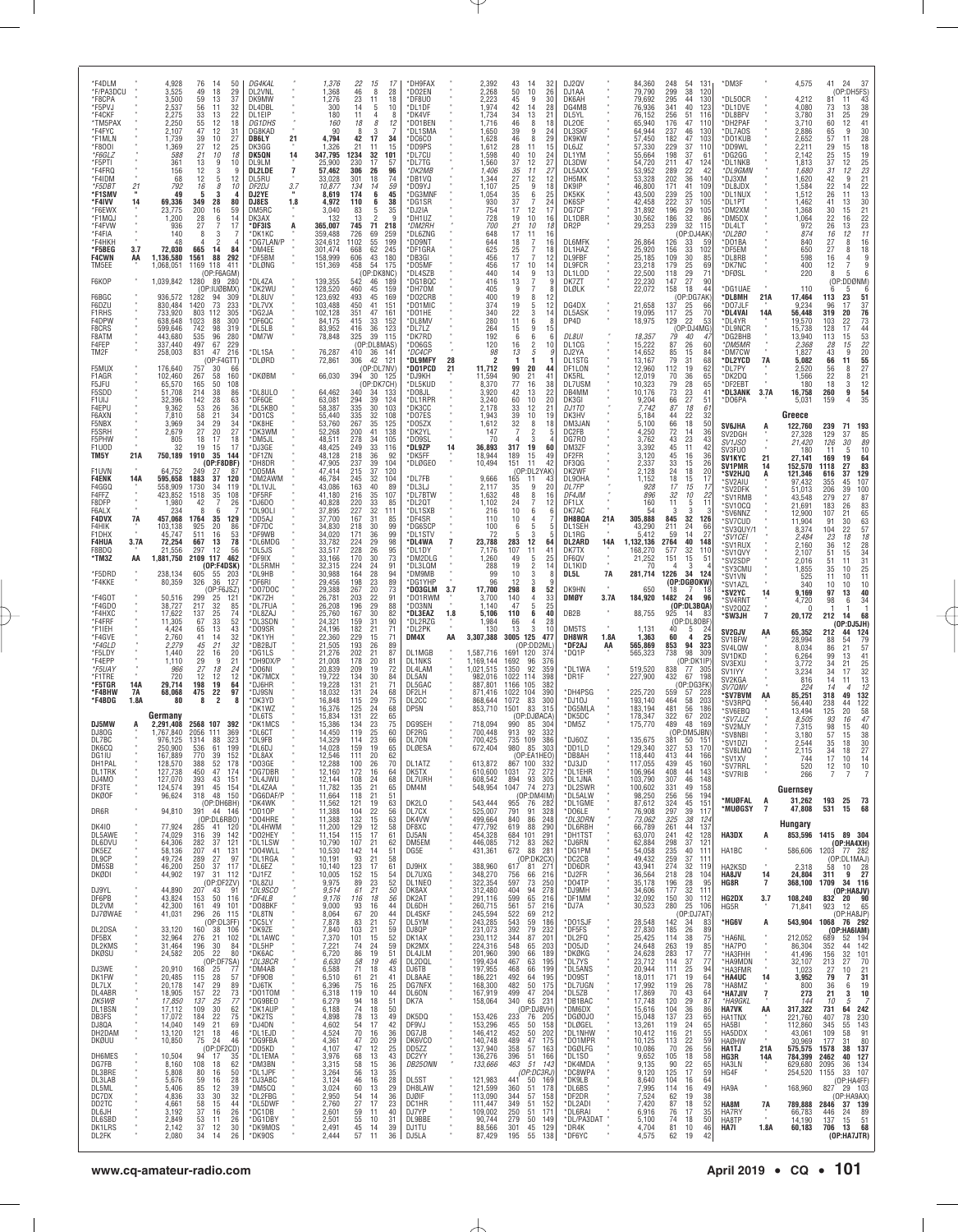| *HA6PJ<br>*HA1RJ<br>*HA7MS<br>*HG8C                          | AA<br>21A                   | 209,250<br>35,912<br>2,773<br>54,012                  | 560<br>203<br>49<br>276           | 65<br>33<br>10<br>24                       | 205<br>101<br>37<br>60                 | *IZ1UKF<br>*IU2GGD<br>*IQ2XI<br>*I1RB               |     | 46,860<br>46,282<br>44,484<br>44.250           | 177<br>224<br>200<br>245         | 46<br>96<br>37<br>109<br>33<br>99<br>111                                | I2WIJ<br>I2SVA<br>IK3TPP<br><b>IKØXBX</b>                                        | ΑA              | 1,708,168<br>601,250<br>333,576<br>237,250     | 1565 128<br>488<br>890<br>85<br>285<br>490<br>88<br>281<br>406<br>86<br>279                       | YL2GD<br>YL3HE<br>YL2CI                     | A<br>14                    | Latvia<br>510,543<br>48,692                     | 1013<br>295                      | 223<br>74<br>31<br>117<br>31<br>94                                              | *PG1R<br>PA1TO<br>*PH2A<br>PE2HG                      |                         | 51,408<br>46.284<br>39,848<br>38,076                | 305<br>326<br>247<br>297                  | 26<br>110<br>24<br>109<br>33<br>103<br>22                                              |
|--------------------------------------------------------------|-----------------------------|-------------------------------------------------------|-----------------------------------|--------------------------------------------|----------------------------------------|-----------------------------------------------------|-----|------------------------------------------------|----------------------------------|-------------------------------------------------------------------------|----------------------------------------------------------------------------------|-----------------|------------------------------------------------|---------------------------------------------------------------------------------------------------|---------------------------------------------|----------------------------|-------------------------------------------------|----------------------------------|---------------------------------------------------------------------------------|-------------------------------------------------------|-------------------------|-----------------------------------------------------|-------------------------------------------|----------------------------------------------------------------------------------------|
| *HA5PP<br>*HG8YKO                                            | 7A<br>3.7A                  | 137,760<br>12,376<br>Iceland                          | 1018<br>209                       | 22<br>-8                                   | 98<br>48                               | *IV3EW0<br>*I4VIL<br>*IK4NZD<br>*IZ2BKA             |     | 38,989<br>34,452<br>34,200<br>30.294           | 242<br>167<br>252<br>179         | $\frac{39}{27}$<br>100<br>30<br>86<br>16<br>41<br>$\frac{25}{29}$<br>77 | IV3DSG<br>IK5IFH<br>IZØOTV<br>102X                                               |                 | 236,652<br>176,412<br>149,600<br>142,386       | 525<br>65<br>181<br>354<br>66<br>178<br>336<br>$\frac{62}{36}$<br>158<br>78<br>496                | *YL2JR<br>*YL3GY<br>*YL2LW<br>*YL3AD        | A<br>21<br>3.7             | 272,875<br>3,233<br>1.512<br>21,312<br>18,018   | 1207<br>47<br>28<br>128<br>266   | 16<br>37<br>10<br>18<br>25<br>49<br>8<br>55                                     | 'PD1B<br>'PC9F<br>'PC7E<br>PA3ARM                     |                         | 37,296<br>37,120<br>32,718<br>29,095                | 217<br>262<br>258<br>196                  | $\frac{92}{82}$<br>29<br>102<br>26<br>22<br>101<br>24<br>91                            |
| TF3SG<br><b>TF3CW</b><br>TF2LL<br>TF3T                       | Α<br>7<br>3.7               | 2.970<br>126,635<br>60.687<br>62,080                  | 44<br>950<br>508<br>736           | 19<br>19<br>19<br>13                       | 36<br>76<br>80<br>67                   | * IZ4EKI<br>*IV3WMI<br>*IZ2BZP<br>*IK4.IOO          |     | 29,854<br>27,735<br>26,085<br>25,645           | 234<br>144<br>166<br>198         | 89<br>34<br>95<br>24<br>87<br>$\frac{25}{32}$<br>90                     | <b>IK5PWS</b><br>IZ10SP<br>IU4FLO                                                |                 | 102,375<br>88,944<br>87,932                    | (0P:12VXJ)<br>368<br>45<br>150<br>353<br>49<br>155<br>287<br>76<br>171                            | *YL3AKM<br>YL2SM<br>YL2SW<br>YL2PP          | AA                         | 2,216,622<br>1,735,181<br>205,744               | 11<br>2168<br>2188<br>446        | 129<br>442<br>106<br>403<br>75<br>233                                           | *PAØTCA<br>PA1LIO<br>*РАЗСХВ<br>PE10KY                |                         | 27,456<br>23,210<br>17,765<br>16,926                | 157<br>187<br>131<br>144                  | 32<br>56<br>87<br>23<br>66<br>29<br>23<br>68                                           |
| *TF8KY<br>*TF2MSN<br>TF3DT<br>TF3A0                          | A<br>AA<br>14A              | 110,722<br>97.728<br>51,042<br>54,112                 | 430<br>341<br>288<br>595          | 41<br>43<br>27<br>15                       | 125<br>149<br>114<br>61                | *IU6FUB<br>*IW2FUT<br>*IU3GJD<br>*IZ4AIF            |     | 25,272<br>24,864<br>23,871<br>23,865           | 156<br>198<br>131<br>150         | 85<br>18<br>78<br>35<br>74<br>$\frac{33}{32}$<br>78                     | <b>IV3JVJ</b><br>14MKN<br>IZ4JMU<br>IK2TYL<br><b>IØWBX</b>                       |                 | 75,750<br>66,066<br>57,539<br>51,840           | 252<br>46<br>104<br>200<br>49<br>105<br>341<br>188<br>41<br>122<br>47<br>97                       | YL2K0<br>YL5T<br>YL2IP                      |                            | 177,408<br>63,798<br>10.010                     | 393<br>219<br>108                | 62<br>162<br>42<br>105<br>(OP:YL3DQ)<br>19<br>58                                | 'PA3MET<br>*PD2DVB<br>PD5ISW<br>*PDØWVB               |                         | 16,554<br>16,324<br>16,093<br>16,072                | 158<br>180<br>151<br>170                  | 72<br>21<br>61<br>58<br>66<br>16<br>19<br>16<br>19                                     |
| TF3JB<br>*TF3DC                                              | 3.7A<br>AA                  | 31,360<br>8,613<br>Ireland                            | 398<br>76                         | 12<br>20                                   | 58<br>67                               | *IK3XTT<br>*IW4EGX<br>*IZ1LAY<br>*120GV             |     | 23,816<br>23,498<br>22,990<br>22,900           | 148<br>139<br>158<br>137         | 72<br>22<br>40<br>31<br>90<br>$\frac{29}{27}$<br>71                     | IZ3XEF<br>IK2YFT<br>IZØBVU<br><b>IU8LMC</b>                                      |                 | 45,753<br>33,027<br>25,704<br>22,774<br>16,128 | 220<br>40<br>111<br>125<br>40<br>69<br>125<br>29<br>79<br>35<br>83<br>115<br>99<br>32<br>64       | YL7X<br>YL7A                                | 21A<br><b>7A</b>           | 391,326<br>50,407                               | 1091                             | 36<br>138<br>(0P:YL2LY)<br>248 31 102<br>(OP:YL2GM)                             | *PDØWR<br>'PD3ALX<br>PE2JMR<br>*РАЗНСС<br>PA3DBS      |                         | 15,477<br>14,124<br>13,692<br>13,608<br>12,090      | 131<br>150<br>112<br>150<br>112           | 58<br>50<br>16<br>63<br>67<br>21<br>17<br>69<br>24                                     |
| TF1AM<br>TF3Y<br>*TF2MSN<br>*TF8KY                           | ņ<br>A                      | 276,390<br>7.350<br>33,919<br>23,765                  | 1107<br>71<br>179<br>197          | 48<br>20<br>25<br>22                       | 174<br>30<br>82<br>75                  | *IU1FIB<br>*IX1HPN<br>*IK8ARF<br>*IN3JRZ            |     | 22,770<br>22,568<br>21,850<br>19,992           | 144<br>158<br>144<br>190         | 83<br>25<br>79<br>28<br>67<br>$\frac{20}{29}$<br>78                     | IK8SCR<br>IK5FKF<br>IZ2WTZ<br><b>IKØYUT</b>                                      |                 | 14,746<br>11,552<br>11,175<br>7,260            | 84<br>36<br>65<br>55<br>84<br>21<br>22<br>53<br>97<br>19<br>66                                    | YL3F0<br>*YL2QV<br>*YL2NK<br>*YL3GX         | 1.8A<br>AA                 | 10.850<br>93,867<br>44,551<br>17,169            | 205<br>288<br>281<br>129         | 10<br>40<br>51<br>150<br>$\substack{29 \\ 28}$<br>120<br>69                     | *PD5WSQ<br>'PB4PT<br>*PE10FJ<br>*PBØACU               |                         | 10,854<br>9,576<br>8,732<br>8,601                   | 110<br>101<br>99<br>106                   | 19<br>48<br>58<br>55<br>14<br>19<br>48<br>13                                           |
| *TF3VS<br>*TF3VF<br>TF3DT<br>TF3T                            | AA<br>3.7A                  | 12,127<br>741<br>18,500<br>50,730                     | 119<br>42<br>133<br>435           | 17<br>6<br>22<br>17                        | 50<br>13<br>78<br>72                   | *IU8GYT<br>*I3GWF<br>*IK2SAR<br>*IK6SBW<br>*IWØHLZ  |     | 18,480<br>18,468<br>18,304<br>17,949<br>16,218 | 191<br>99<br>94<br>119<br>174    | 103<br>29<br>85<br>34<br>70<br>29<br>64<br>24<br>78                     | IV3DXW<br>IK3SCB<br><i><b>IK4DZB</b></i><br>IZ8DVD                               |                 | 6,960<br>5,876<br>5,415<br>5,141               | $\frac{25}{35}$<br>48<br>23<br>50<br>36<br>16<br>36<br>37<br>21<br>22<br>31<br>43                 | *YL3GV<br>*YL3IR                            | 21A                        | 24,336<br>2,760<br>Lithuania                    | 205<br>34                        | 21<br>57<br>18<br>28                                                            | *PB7TT<br>'PA3GXB<br>*PA2W<br>*PB2Z                   |                         | 8,496<br>8,470<br>7,437<br>7,424                    | 102<br>100<br>84<br>102                   | $\frac{53}{57}$<br>19<br>20<br>16<br>16                                                |
| <b>EI9CN</b><br>EI5KG                                        | Ą                           | Ireland<br>86,840<br>61,149                           | 388<br>263                        | 37 130<br>33                               | 76                                     | * I3TXV<br>*IN3EOM<br>*IU8JPG<br>*IV3APH            |     | 15,520<br>13,824<br>12,784<br>11,726           | 84<br>109<br>70<br>111           | 30<br>50<br>26<br>70<br>31<br>63<br>20<br>62                            | <i><b>I1CHC</b></i><br>IK4U0A<br><b>IX1CLD</b><br><b>IK2WSJ</b>                  |                 | 5,060<br>4,698<br>4,620<br>4,094               | $\frac{27}{31}$<br>39<br>17<br>45<br>23<br>35<br>16<br>28<br>43<br>17<br>29                       | LY2AE<br>LY2BAA<br>LY50<br>LY2BIS<br>LY2AJ  | $\frac{A}{n}$<br>14        | 232,068<br>35,518<br>16,195<br>64,893<br>42.408 | 579<br>225<br>118<br>480<br>401  | 57<br>192<br>28<br>90<br>23<br>56<br>21<br>76<br>18<br>58                       | 'PA2HD<br>'PA2VS<br>PC4D<br>'PAØCT                    |                         | 6,762<br>5,544<br>3.036<br>2,790                    | 100<br>101<br>51<br>50                    | $\frac{48}{53}$<br>$\frac{48}{48}$<br>16<br>8<br>12<br>34<br>22<br>33<br>33<br>33<br>9 |
| EI7M<br>EI5IX<br>EI5GUB                                      | 14<br>$\overline{7}$<br>1.8 | 931,042<br>661,821<br>18,810                          | 3095<br>2738<br>272               | 35<br>(OP:EI3JZ)<br>38<br>11               | 111<br>129<br>55                       | *IZ7EUB<br>*IK2YSJ<br>'IK20FS<br>*IW1BEF            |     | 11,680<br>11,316<br>11,026<br>10,608           | 56<br>116<br>$\frac{99}{102}$    | 34<br>46<br>23<br>59<br>$\frac{27}{22}$<br>47<br>56                     | IZ8HUJ<br>IC8POF<br><b>IZ5FDJ</b><br>IR4Y                                        |                 | 3,286<br>3,042<br>1,643<br>1,634               | $34$<br>$15$<br>44<br>19<br>39<br>11<br>23<br>14<br>17<br>30<br>7<br>12                           | LY2KA<br>LY4T<br>*LY5XX<br><b>LY1SR</b>     | $\overline{7}$<br>1.8<br>Ą | 81,625<br>3,069<br>388,614<br>310,208           | 491<br>106<br>1323<br>998        | 29<br>96<br>5<br>26<br>57<br>214<br>55<br>207                                   | <b>PDØRS</b><br>'PD9MK<br>PA2MUL<br>*PA4EL            |                         | 2.709<br>2,688<br>2,214<br>1,856                    | $\frac{51}{58}$<br>52<br>22<br>25<br>36   | 10<br>9<br>30<br>11<br>17<br>15                                                        |
| *EI4GNB<br>*EI3ENB<br>*EI9HSB<br>*EI/OK1NYD                  | Ą                           | 323,680<br>48,672<br>20,384<br>3,330                  | 813<br>247<br>186<br>62           | 56<br>40<br>24<br>14                       | 224<br>116<br>80<br>31                 | *IW2BZY<br>*IK8JVG<br>* IWØAEN<br>*IC8AJU           |     | 9,804<br>9,760<br>9,758<br>9,372               | 76<br>70<br>96<br>74             | 22<br>29<br>22<br>54<br>51<br>60<br>23<br>43                            | IV3IPS<br><b>IKØMAZ</b><br>I7CSB<br>IB4X                                         | 21A             | 1,584<br>912<br>792<br>212,226                 | $^{24}_{16}$<br>$^{13}_{10}$<br>$^{20}_{14}$<br>12<br>10<br>12<br>129<br>665<br>34<br>(0P:IZ40R0) | *LY2N<br>*LY5AX<br>*LY2DX<br>'LY1M          |                            | 203,090<br>103,250<br>94,248<br>40,375          | 582<br>540<br>389<br>266         | 46<br>184<br>33<br>142<br>$\begin{array}{c} 39 \\ 28 \end{array}$<br>159<br>97  | *PE1CUF<br>'PAØRHA<br>PEØDNY<br>*PA5P<br>PD4BER       |                         | 1,120<br>1.050<br>1,044<br>784<br>784               | 20<br>24                                  | $\substack{20\\22}$<br>$\frac{12}{8}$<br>12<br>17<br>19<br>9<br>6                      |
| *EI5KO<br>E17CC<br>EI7HVB<br>E181U                           | AA<br>1.8A                  | 2,664<br>81,648<br>9,100<br>7.968                     | 50<br>312<br>120<br>171           | 10<br>41<br>16<br>6                        | 26<br>127<br>49<br>42                  | *IN3FWK<br>*IK6UBY<br>'IQ5ZR<br>*IK2AUK             |     | 8,960<br>8,954<br>8,715<br>8,694<br>8,505      | 136<br>99<br>70<br>96            | 17<br>63<br>18<br>56<br>31<br>52<br>18<br>51<br>28                      | IZ5CML<br>IZ8IEV<br>IR4E                                                         |                 | 147,254<br>75,120<br>55,458                    | 455<br>31<br>- 111<br>289<br>32<br>88<br>86<br>260<br>31                                          | *I Y1K<br>*LY2LF<br>*LY5AT<br>*LY5T         | 14<br>7                    | 28,375<br>1,204<br>741<br>82,566                | 188<br>51<br>27<br>726           | 28<br>97<br>6<br>22<br>13<br>6<br>19<br>80                                      | *PA4T<br>PA1GS<br>*PDØJBZ<br>'PA2REH                  | 28                      | 480<br>280<br>40<br>247                             | $\frac{35}{12}$<br>12<br>$\sqrt{5}$<br>21 | $\frac{22}{12}$<br>8<br>12<br>8<br>5<br>3<br>10<br>3                                   |
| *E14CF<br>*EI9HX<br>*EI5KF                                   | AA<br>7A<br>1.8A            | 57,720<br>320,160<br>195                              | 172<br>1676<br>12                 | 44<br>29<br>4                              | 141<br>116<br>11                       | *IU8CNE<br>*IK3MLF<br>*IU4FJL<br>*IX1AMY<br>*IU3KHI |     | 7,245<br>7,102<br>7,029<br>6,930               | 63<br>50<br>84<br>77<br>101      | 53<br>29<br>40<br>17<br>50<br>18<br>53<br>14<br>56                      | IK5NLA<br>IZ4COW<br>IK2XDE<br>IK4UXB                                             | 14A             | 1,680<br>297,807<br>244.461<br>233,600         | (OP:IK4ZHH)<br>23 12 18<br>12<br>973<br>34<br>125<br>936<br>32<br>115<br>897<br>32<br>114         | 'LY5I<br>*LY9A<br>LY5Q*<br>*LY5S<br>*LY5YY  | 3.7<br>1.8                 | 34,224<br>86,955<br>16,368<br>3,852<br>54       | 294<br>984<br>246<br>129<br>9    | 17<br>75<br>13<br>72<br>10<br>56<br>30<br>6<br>3<br>-6                          | *PDØMGX<br>'PA3TA<br><b>PA3CVR</b><br>*PD1JAZ         | 14                      | 6.846<br>5,964<br>456<br>224                        | 123<br>100<br>26<br>10                    | 9<br>33<br>8<br>34<br>14<br>5<br>5<br>9                                                |
| GD9W<br>*GD7RVP                                              | А<br>A                      | <b>Isle of Man</b><br>2,913,428 3431 96 373<br>19,260 | 149                               | (OP:MØDXR)<br>22                           | 85                                     | * IZ3ZBP<br>*IZ3NUI<br>*IU5BKR<br>*IW8ENL           |     | 5,888<br>5,244<br>5,220<br>4,650               | 50<br>74<br>61<br>72             | 39<br>25<br>13<br>33<br>15<br>45<br>19<br>43                            | <b>IO3X</b><br>IK6QON<br><b>I1NVU</b>                                            |                 | 229,555<br>211,437<br>165,760                  | 843<br>35<br>120<br>(OP:IV3JCC)<br>1226<br>95<br>28<br>633<br>794<br>34<br>114                    | LY7Z<br>LY5Y<br>LY2NY<br>LY2SA              | AA                         | 5,558,220<br>1,415,775<br>701,800<br>594,819    | 4874 144<br>1664<br>1067<br>1084 | 561<br>99<br>340<br>350<br>90<br>85<br>302                                      | *PD3EDA<br>*PA2TMS<br>*PA3DTR<br>PA3AAV               | 3.7<br>1.8<br>AA        | 152<br>122,740<br>1.260<br>1,923,220                | 1338<br>49<br>1934                        | 15<br>80<br>24<br>121<br>448                                                           |
| *2DØXPS<br>IB2M                                              | A                           | 5,220<br>Italy<br>859,805                             | 83<br>1309                        | 14<br>79 280                               | 46                                     | *IN3MNS<br>'I2RBR<br>*IU2KBY<br>'IQ3VI              |     | 4,248<br>4,214<br>3,950<br>3,700               | 57<br>42<br>67<br>66             | 12<br>47<br>18<br>25<br>11<br>39<br>11<br>39                            | <b>IW1CHX</b><br><b>IU3BTY</b><br>IZ2FLX<br>IZ5RKC<br>IW2MZX                     |                 | 118,389<br>69,972<br>44,404<br>828<br>169,830  | 21<br>72<br>498<br>24<br>78<br>323<br>16<br>52<br>26<br>$\overline{7}$<br>16<br>1083<br>29        | LY1R<br>LY2TS<br>LY9Y<br>LY2BKT             |                            | 503,754<br>464.548<br>445,397<br>375,099        | 839<br>1012<br>647<br>1088       | 74<br>265<br>$\begin{array}{c} 68 \\ 88 \end{array}$<br>261<br>331<br>55<br>236 | PA1T<br>PA2LO<br>PHØAS<br>PA3EVY<br>PA3GRM            |                         | 969,054<br>411,207<br>217,071<br>171,990<br>122,138 | 1663<br>691<br>581<br>358<br>313          | 290<br>83<br>256<br>83<br>206<br>179<br>65<br>66<br>121<br>52                          |
| <b>IQLYO</b><br>IZ6ERS<br>IZ8FFA<br>IZ5WTV<br>IZ60UX         |                             | 699,270<br>662,660<br>519,720<br>289.971<br>158,286   | 1219<br>1494<br>997<br>585<br>661 | 84<br>82<br>80<br>69<br>49                 | 306<br>258<br>275<br>$\frac{234}{173}$ | *IK2UJF<br>*IU8LCS<br>*IW20EV                       |     | 3,500<br>3,480<br>3,363                        | 57<br>85<br>52                   | (0P:IZ3Z00)<br>12<br>.38<br>12<br>46<br>19<br>38                        | IK5RUN<br>IU1JCZ<br>18UZA<br><b>I1JTQ</b>                                        | 7A<br>3.7A      | 93,456<br>49,344<br>22,454<br>124,187          | 106<br>441<br>29<br>103<br>493<br>17<br>79<br>152<br>21<br>82<br>944<br>93<br>20                  | LY3CY<br>LY2XW<br>LY7M<br>LY2CX             |                            | 87,381<br>87,016<br>42,614<br>29,088            | 399<br>320<br>239<br>123         | 35<br>136<br>43<br>103<br>39<br>110<br>33<br>63                                 | PAØM<br>PF1MO<br>PA2LEN<br>PA7AL                      |                         | 112,582<br>70,366<br>61,190<br>48,638               | 394<br>294<br>272<br>587                  | 141<br>40<br>113<br>38<br>34<br>111<br>13<br>70                                        |
| IZ2SMQ<br>IK8NSR<br>II4A                                     |                             | 156,832<br>150,096<br>114,318                         | 398<br>455<br>386                 | 56<br>$\overline{53}$<br>46<br>(OP:IK4ADE) | 176<br>159<br>100                      | *IZ5IMB<br>*IU2HUQ<br>*IZ8SFM<br>*IZ2SDK            |     | 2,880<br>2,852<br>2,765<br>2,730               | 55<br>57<br>31<br>25             | 12<br>36<br>11<br>35<br>20<br>15<br>19<br>23                            | 177FCI<br>*IZ3NYG<br>*IZØDXD<br>*IQ2DN                                           | AA              | 11,832<br>360,927<br>190,816<br>174,730        | 216<br>9<br>49<br>96<br>588<br>261<br>487<br>64<br>204<br>582<br>47<br>155                        | LY4BP<br>LY2W<br>LY2MM<br>LY2K<br>LY1FW     | 21A<br>14A                 | 8,410<br>14,299<br>626,454<br>415,380           | 152<br>94<br>1995<br>1815        | 47<br>11<br>28<br>51<br>37<br>125<br>37<br>124                                  | PA7WW<br>PA2LS<br>PAØGJV<br>PC4H                      |                         | 38,280<br>37,128<br>35,700<br>32,144                | 197<br>201<br>198<br>199                  | $\frac{92}{91}$<br>28<br>28<br>74<br>28<br>85<br>27                                    |
| <b>IK7NXU</b><br>14AUM<br><b>IW1FGY</b><br>IK1BPL            |                             | 90,636<br>90,538<br>86.460<br>49,617                  | 278<br>291<br>282<br>176          | 51<br>52<br>45<br>43                       | 131<br>151<br>120<br>106               | *IU3EIY<br>'IZ2JNN<br>*IUØJIW<br>*IU5KZG<br>*I1DXD  |     | 2,337<br>2,294<br>2,156<br>2,128<br>1,932      | 25<br>34<br>41<br>28<br>26       | 20<br>21<br>13<br>18<br>16<br>28<br>14<br>24<br>18<br>24                | 'IK3XTV<br>*IV30NZ<br>*I2BRT                                                     |                 | 121,429<br>53,480<br>51,084                    | (OP:IZ2JQP)<br>355<br>52<br>157<br>347<br>25<br>115<br>195<br>39<br>93                            | <b>LY2FN</b><br>LY2PAD<br>LY2AX<br>*LY5BT   | 7A<br>3.7A<br>1.8A<br>AA   | 544,978<br>102,960<br>8,470<br>494<br>55,937    | 2429<br>729<br>148<br>27<br>497  | 35<br>131<br>23<br>97<br>9<br>46<br>4<br>15<br>20<br>111                        | PA3ELQ<br>PA5KT<br>PA5FN<br>PA3GDD                    |                         | 25,398<br>20,349<br>13.351<br>12,403                | 171<br>119<br>165<br>109                  | 78<br>24<br>85<br>34<br>63<br>57<br>51<br>56<br>16<br>22                               |
| IK3SSW<br>IZ3ZLG<br>IU5JHK<br>IZ4EFP                         |                             | 43,248<br>35,535<br>31,944<br>27,965<br>23,940        | 144<br>217<br>206<br>145<br>136   | 36<br>29<br>34<br>34<br>35                 | 123<br>86<br>87<br>85<br>91            | *IN3ADW<br>*IK1HZZ<br>*IK5AMB<br>*IU2JWP            |     | 1,480<br>1,320<br>1,260<br>1,188               | 37<br>19<br>19<br>22             | 10<br>27<br>10<br>14<br>12<br>16<br>9<br>18                             | *IU3EDK<br>*IW3BAS<br>*IW2EVH<br>*IK3XJP<br>*IU4DTV                              |                 | 42,826<br>37,632<br>34,596<br>31,020           | 249<br>28<br>105<br>26<br>236<br>102<br>37<br>148<br>87<br>63<br>103<br>47<br>143<br>27<br>77     | LY4MA'<br>*LY3B<br>*LY3A<br>*LY2BBF         | 21A<br>14A                 | 23,700<br>19,796<br>52,156<br>11,118            | 306<br>172<br>178<br>168         | $\frac{17}{25}$<br>58<br>76<br>31<br>87<br>12<br>39                             | PA1CA<br>PA3JQD<br>PE5TS<br>PE1NYQ                    |                         | 12,312<br>7,844<br>6,958<br>6,900                   | 100<br>96<br>52<br>96<br>98               | 21<br>18<br>25<br>$\begin{array}{c} 46 \\ 53 \end{array}$<br>16<br>44                  |
| IZ8QNS<br>IK2AHB<br>IW1RGP<br>IX1FIT<br>IZ3DVU               |                             | 22,008<br>18,768<br>17,266<br>16,068                  | 123<br>136<br>115<br>90           | 28<br>27<br>21<br>28                       | 56<br>65<br>68<br>50                   | *IU2ACI<br>*IU4FKM<br>*IU1CYF<br>*IU8DFD            |     | 1,152<br>1,120<br>1,102<br>1,089               | 18<br>30<br>26<br>37             | 14<br>18<br>21<br>11<br>8<br>21<br>8<br>25                              | *IW2MYH<br>*IU2GPJ<br>*IZ7GEG<br>*IR1X                                           |                 | 18,928<br>18,540<br>13,110<br>12,470<br>10,998 | 102<br>59<br>31<br>65<br>88<br>30<br>$\frac{51}{59}$<br>63<br>35<br>136<br>19                     | *LY20U<br>*LY2MC                            | 7A                         | 66,976<br>24,414<br>Luxembourg                  | 575<br>260                       | 18<br>86<br>13<br>65                                                            | PA5N<br>PC <sub>2F</sub><br>PA1WBU<br>PA2KW<br>PD2MDR |                         | 5,830<br>4,074<br>2,814<br>800<br>651               | $\frac{33}{39}$<br>14<br>25               | 11<br>$\frac{25}{26}$<br>17<br>16<br>13<br>12<br>6<br>15                               |
| IK20LJ<br>IZ5NSH<br>IZ2SNI<br>4U73B                          |                             | 10,584<br>7,930<br>7,797<br>6,100                     | 96<br>48<br>51<br>84              | 25<br>27<br>24<br>17                       | 59<br>34<br>45<br>33                   | *IW3IOD<br>*IZ8CLM<br>*IK2WQD<br>*IK3TZB            |     | 1,088<br>1,053<br>988<br>936                   | 32<br>15<br>22<br>16             | 22<br>10<br>13<br>14<br>10<br>16<br>12<br>14                            | *IU1LCU<br>*IU1IMC<br>$*$ I5IIL                                                  |                 | 8,768<br>8,700<br>7,540                        | (OP:IZ1GLX)<br>105<br>48<br>16<br>103<br>57<br>18<br>77<br>22<br>43                               | LX4A<br>*LX1DKE<br>LX1HD                    | 21<br>A<br>AA              | 39,042<br>27,552<br>179,740                     | 352 24<br>206<br>674             | -57<br>(OP:LX1NO)<br>24<br>88<br>48<br>172                                      | PI4DX<br>PE1LUB<br>PA5DX                              | 14A                     | 142,336<br>28,272<br>9,487                          | 495<br>210<br>144                         | 29<br>99<br>(OP:PD1DX)<br>60<br>16<br>14<br>39                                         |
| <i>IN3EIS</i><br>IK2IKW<br><b>IU2CKS</b>                     |                             | 4,928<br>4,005                                        | 60<br>63<br>96                    | (OP:9A3A)<br>22<br>18<br>$\mathbf{q}$      | 42<br>46<br>36                         | *IU4CZW<br>IK8YFW<br>*IZ5HQB<br>*IK2SYK<br>*IU7BPF  |     | 930<br>900<br>900<br>896                       | 28<br>22<br>28<br>24             | 11<br>20<br>12<br>9<br>16<br>12<br>20<br>10<br>12                       | *IN3FOI<br>IZ8LKL<br>*IV3DCZ<br>*I3MDU                                           |                 | 7,236<br>6.231<br>4,560<br>4,085               | 90<br>52<br>15<br>46<br>25<br>42<br>66<br>15<br>45<br>49<br>29<br>14                              | LX1IQ<br>LX/G1TPA AA<br>LX/PA3DAT*          | 7A                         | 17,190<br>186.498<br>4,284<br>Macedonia         | 119<br><b>037</b><br>57          | 21<br>69<br>47<br>187<br>18<br>45                                               | PA5CT<br>PE1HWO<br><b>PA9M</b><br>*PC3T               | <b>7A</b><br>3.7A<br>AA | 17,250<br>238,204<br>755,856                        | 212<br>42<br>1619<br>1039                 | 12<br>57<br>30<br>21<br>103<br>363<br>101                                              |
| <b>IU1AUG</b><br><b>IWØEZW</b><br>IU5FFM<br>IK3GBG<br>IZ4UFB |                             | 2,924<br>1,240<br>1,210<br>728<br>640                 | 48<br>36<br>21<br>18              | 14<br>9<br>11<br>11<br>13                  | 29<br>22<br>11<br>17<br>19             | *IU2IHM<br>*IWØGVG<br>*IZ1MHY<br>*IZ1FRM            |     | 792<br>704<br>550<br>432<br>378                | $\frac{12}{25}$<br>14<br>13<br>9 | 10<br>22<br>11<br>14<br>8<br>6                                          | *IW5ECW<br>*IK5YJK<br>*IK2RLS<br>8<br>*IZ4XAI<br>8<br>*IK4MTF                    |                 | 2,496<br>2,440<br>2,220<br>2,166<br>1,836      | 40<br>11<br>28<br>28<br>40<br>12<br>44<br>9<br>28<br>25<br>40<br>13<br>29<br>10                   | Z35M<br>Z33B<br><b>Z36N</b>                 | A<br>14<br>1.8             | 57,900<br>16,482<br>8,721                       | 284<br>208<br>166                | 32 118<br>15<br>52<br>43<br>8                                                   | *PA2PKZ<br>*PA8KW<br>*PE50<br>*PA3DDP<br>*PE1EWR      |                         | 393,736<br>296,383<br>216,468<br>124,260<br>108,192 | 778<br>663<br>592<br>443<br>458           | 246<br>70<br>241<br>70<br>197<br>55<br>181<br>37<br>158<br>38                          |
| <b>IW5DPF</b><br>IN3ELX<br>IK2UUJ<br>IR7R                    | 21                          | 638<br>342<br>252<br>42,028                           | 21<br>20<br>10<br>7<br>279 23     | 13<br>8<br>$\mathbf{5}$                    | 16<br>10<br>$\overline{7}$<br>53       | *IW1BBQ<br>*IK2REA<br>*IK5AFJ<br>*IW2DFS            |     | 221<br>192<br>156<br>88                        | 13<br>12<br>12<br>6              | 6<br>11<br>5<br>$\sqrt{3}$<br>5                                         | *IZ2ZPM<br>7<br>*IZ5MMT<br>9<br>*IW5EIJ<br>6<br>*IW7DZN                          |                 | 1,394<br>1,147<br>1,128<br>527                 | 26<br>26<br>$\frac{26}{22}$<br>15<br>28<br>9<br>10<br>21<br>14<br>11<br>7<br>10                   | *Z35W<br>*Z350<br>*Z33ST<br>*Z34PEC<br>Z35Y | Á<br>٠<br>AA               | 139,682<br>17,114<br>8,256<br>5,616<br>17,513   | 522<br>139<br>98<br>70<br>150    | 49<br>162<br>23<br>63<br>15<br>49<br>16<br>36<br>22<br>61                       | *PB2A<br>*PD1R0<br>*PD2TW<br>*PG2AA                   |                         | 85,613<br>80,542<br>78,600<br>65,940                | 285<br>352<br>396<br>329                  | 137<br>44<br>121<br>33<br>103<br>28<br>27<br>113                                       |
| <b>I4LCK</b><br>IQ5PO                                        | ٠                           | 29,868<br>24,929                                      | 182<br>127                        | (OP:IZ7GXB)<br>21<br>29<br>(OP:IZ5VCI)     | 55<br>68                               | *IW8FBM<br>* IZ3EBA<br>*IK4DCX<br>*IZ7WWY           | 21  | 8<br>0<br>21,420<br>17,812                     | 4<br>2<br>124<br>111             | $\overline{4}$<br>$\overline{2}$<br>42<br>21<br>24<br>49                | $\overline{4}$<br>*IU1LFA<br>$\overline{2}$<br>*IZØYIQ<br>*IUØDMP 21A<br>*IK3SSG |                 | 315<br>169<br>7,130<br>6,768                   | 8<br>13<br>16<br>17<br>3<br>10<br>79<br>15<br>31<br>70<br>16<br>32                                | Z32U<br>*Z36W<br>*Z33C                      | AA<br>7A                   | 14,535<br>132,977<br>185,806                    | 101<br>483<br>1290               | 26<br>69<br>41<br>152<br>23<br>99                                               | *PE1FTV<br>*PC1PM<br>*PA1VD<br>*PH4E                  |                         | 54,600<br>41,895<br>39,825<br>37,570                | 309<br>247<br>233<br>255                  | $\frac{121}{104}$<br>29<br>29<br>104<br>31<br>104<br>26                                |
| IW3RQT<br>IK4AUY<br>11Ø1                                     | 14                          | 672<br>78,085<br>45,815                               | 16<br>345<br>431                  | - 6<br>26<br>22<br>(OP:IZØPAU)             | 10<br>89<br>55                         | *IU5CTX<br>*IV3ZNK<br>*IU4DAF<br>*IW2ENA            |     | 13,608<br>10,738<br>10,404<br>4,797            | 82<br>94<br>92<br>62             | 22<br>50<br>19<br>40<br>16<br>35<br>27<br>14                            | *IK4WMH<br>*IK4LZH<br>*IZ8EFD<br>*IW2MXY                                         | 14A             | 420<br>357,018<br>95,130<br>62,348             | 10<br>9<br>6<br>1221<br>34<br>123<br>531<br>29<br>97<br>367<br>24<br>85                           | *9H3ZY<br>*9H3HZ                            | 14<br>AA                   | Malta<br>8,968<br>85,008                        | 92                               | - 14<br>45<br>(OP:OK1FZM)<br>386 46 138                                         | *PDØME<br>'PI4FL<br>*PA2Z<br>*PD1AT                   |                         | 31,977<br>27,864<br>25,070<br>24,366                | 208<br>185<br>193<br>150                  | $\frac{75}{94}$<br>24<br>35<br>$\frac{85}{69}$<br>24<br>24                             |
| IZ2JCD<br>IU4FIT<br>IW1RBI<br><b>IWØBLW</b><br>IU4HMP        |                             | 29,393<br>25,670<br>8,970<br>4,224<br>2,822           | 174<br>187<br>86<br>72<br>48      | 23<br>21<br>13<br>10<br>-9                 | 68<br>64<br>33<br>$\frac{23}{25}$      | *IZ5HZ0<br>*IX1CKN<br>*IZ1PHT<br>*IW1FRU<br>*IZ1PNT | 14  | 3,774<br>2,268<br>1,298<br>252,340<br>40,200   | 51<br>52<br>28<br>934<br>182     | 12<br>25<br>8<br>20<br>8<br>14<br>31<br>117<br>28<br>72                 | *IZ5CMI<br>*IU2JMZ<br>*IK2ULV<br>*IK1TTD<br>*IZ4REF                              | 7A              | 36,720<br>26,070<br>6,552<br>725               | 200<br>24<br>78<br>287<br>51<br>15<br>74<br>13<br>39<br>31<br>19<br>6<br>787<br>24<br>99          | *ER4LX                                      | A                          | Moldova<br>207,644                              |                                  | (OP:TA1HZ)<br>561 62 182                                                        | *PC4AD<br>*PA2RG<br>*PA3HFJ<br>*PAØB                  |                         | 23,940<br>22,310<br>20,085<br>15,295                | 189<br>159<br>148<br>151                  | $\frac{86}{71}$<br>19<br>26<br>79<br>77<br>24<br>18                                    |
| IK3ZAQ<br>IZ7NMD<br><b>IQ2XZ</b><br><b>IØBYR</b>             | $\overline{7}$              | 175,571 1325<br>30,168<br>19,740<br>120               | 446<br>170<br>8                   | 27<br>14<br>17<br>4                        | 94<br>58<br>67<br>6                    | *IZ4IRX<br>*IU2HEE<br>*IU1DUB<br>*IZ2ABI            |     | 19,338<br>7,592<br>5,504<br>5,040              | 169<br>105<br>76<br>76           | 16<br>50<br>10<br>42<br>33<br>10<br>12<br>36                            | *IR4P<br>*IK8DNJ<br>*IZØHLY                                                      |                 | 110,823<br>57,245<br>37,932<br>13,200          | 438<br>17<br>90<br>(OP:IK4RVG)<br>257<br>25<br>84<br>141<br>14<br>61                              | *ER1JA<br>*ER3CT                            | 14<br>AA                   | 28,512<br>162,006<br>Montenegro                 | 306<br>560                       | 14<br>58<br>47<br>154                                                           | *PAØGRU<br>*PAØMJM<br>*PE1RDP<br>*PC4C<br>*PA2A       |                         | 14,819<br>14,534<br>10,725<br>7,992                 | 163<br>103<br>103<br>97                   | 57<br>60<br>55<br>55<br>59<br>52<br>48<br>16<br>26<br>20<br>15                         |
| IZ1GAR<br>*IK2QLX<br>*IK1XPK<br>*IU1FSL                      | 3.7<br>A                    | 41,496<br>211,560<br>188,370<br>183,995               | 483<br>540<br>522<br>574          | 12<br>62<br>$\frac{59}{54}$                | 64<br>196<br>$\frac{175}{191}$         | *IU3KPF<br>*IN3EMI<br>*IV3XPP<br>*IV3HJB            |     | 4,280<br>1,479<br>276<br>8                     | 88<br>41<br>16<br>2              | 8<br>32<br>5<br>24<br>10<br>13<br>$\overline{c}$                        | *IU4JJP<br>*IQ3UV<br>*I2GPT<br>$\overline{2}$<br>*I3QJZ                          |                 | 9,240<br>2,178<br>1,040<br>594                 | 133<br>10<br>50<br>29<br>86<br>4<br>$^{24}_{13}$<br>9<br>$\frac{17}{12}$<br>10                    | *40/E73A<br>*401HQ<br>404A                  | A<br>AA                    | 13,246<br>5,525<br>30,502                       | 127 20<br>69 18<br>278 21        | 54<br>47<br>(OP:YU3EEA)<br>80                                                   | *PD2GSP<br>*PA3GEO<br>*PE1NBD<br>*PC9DB               |                         | 7,986<br>7,680<br>2,365<br>2,255<br>2,210           | 100<br>97<br>48<br>33                     | 14<br>12<br>$31$<br>$27$<br>$14$<br>$27$<br>$15$<br>12<br>14<br>12                     |
| *IK1JJM<br>*IK1RGK<br>*IZ200S<br>*IZ2SXZ                     |                             | 157,560<br>153,397<br>120,367<br>113,460              | 605<br>455<br>420<br>348          | 53<br>53<br>44<br>43                       | 149<br>158<br>153<br>140               | *IK40M0<br>*IK7JVE<br>*IU5ICR<br>*IU8GWJ            |     | 28,269<br>10,465<br>2,294<br>1,271             | 318<br>208<br>42<br>50           | 15<br>66<br>10<br>55<br>25<br>12<br>8<br>23                             | *IU2GGS<br>*IZ5ILK<br>* IB5A                                                     | 3.7A<br>1.8A    | 475<br>3,225<br>266                            | 19<br>6<br>13<br>9<br>34<br>59<br>20<br>3<br>11<br>(0P:IZ50QX)                                    | PC2T<br>PA1X                                | A                          | <b>Netherlands</b><br>453,552 1010<br>56,595    | 290                              | 207<br>57<br>34<br>113                                                          | *PD5S<br>*PA3GDG<br>*PH7A<br>*PA50                    | 21A                     | 882<br>644<br>45,240<br>6,776                       | $\frac{35}{41}$<br>25<br>129<br>100       | 15<br>123<br>33<br>31<br>13                                                            |
| *IK2JTS<br>*IU4APB<br>*IK5MES<br>*IU4HMY                     |                             | 94,478<br>71,400<br>66,495<br>62,390                  | 377<br>279<br>247<br>261          | 50<br>41<br>38<br>42                       | 144<br>127<br>117<br>128               | *IZ8IBC<br>*IU4BUQ<br>*IZ2CSX<br>*II3BVV            |     | 1,247<br>195<br>168<br>60                      | 33<br>9<br>12<br>9               | 8<br>21<br>6<br>3<br>11<br>$\overline{4}$                               | 9<br>UA2FZ<br>8                                                                  | $\frac{A}{i}$   | Kaliningrad                                    | 1,142,532 1484 104 343                                                                            | PA4GDR<br>PA4DN<br>PA4B<br>PA3J             |                            | 26,370<br>10,611<br>10,296<br>8,500             | 203<br>102<br>80<br>100          | 21<br>69<br>20<br>61<br>21<br>23<br>50<br>18                                    | *PD7RB<br>*PD1BHZ                                     | 14A                     | 31,920<br>1,984<br>Northern Ireland                 | 231<br>28                                 | 59<br>17<br>14<br>18                                                                   |
| *IKØVWH<br>*IU3GKJ<br>*IW2NEF<br>*IUØKAH                     |                             | 60,759<br>60,000<br>58,557<br>56,457                  | 253<br>246<br>232<br>227          | 37 120<br>39<br>34<br>41                   | 121<br>115<br>112                      | *IU5KZL<br>*IU1HHA<br>*IW4CNY                       | 3.7 | 18<br>16<br>12,876                             | 5<br>2<br>230                    | (OP:13GJJ)<br>$\frac{2}{2}$<br>8<br>50                                  | RA2F<br>*RA2FB<br>2<br>*R2FCC<br>*RW2F                                           | 28<br>14<br>3.7 | 155,480<br>54<br>7,693<br>43,602               | 536<br>42<br>142<br>9<br>$\overline{2}$<br>$\Delta$<br>117<br>11<br>38<br>468<br>15<br>63         | PA1CWI<br>PAØMIR<br>*PA1P<br>*PA1REG        | 3.7<br>Á                   | 3,528<br>17,030<br>133,772<br>110,800           | 61<br>236<br>525<br>355          | 16<br>40<br>10<br>55<br>44<br>168<br>45<br>155                                  | *MIØI<br>*MIØOBC                                      | А                       | 189,945<br>91,656                                   | 438                                       | 768 43 158<br>(OP:MIØRRE)<br>135<br>36                                                 |
| *IZ2NZQ<br>*IK4BEI<br>*IU8DSP<br>*IK5BDG                     |                             | 53,196<br>51,491<br>49,200<br>47,334                  | 242<br>232<br>186<br>257          | 36<br>$\frac{37}{35}$<br>33                | 120<br>114<br>115<br>105               | *IV3UHL<br>*IK5TBK<br>*IK3AVM<br>*IK3SSJ            | 1.8 | 5,934<br>5,610<br>3,990<br>9,792               | 130<br>119<br>104<br>209         | 6<br>40<br>8<br>43<br>6<br>36<br>$\overline{7}$<br>44                   | UA2FF<br>*RT2F<br>*R2FBK                                                         | 21A<br>AA       | 338,778<br>32,926<br>18,684                    | (OP:RA2FA)<br>945 35 142<br>199<br>$\frac{73}{79}$<br>28<br>155<br>29                             | *PD8DX<br>*PDØMHZ<br>*PA3ACA<br>*PA2CVD     |                            | 73,584<br>61,824<br>60,450<br>59,075            | 401<br>465<br>295<br>353         | 23<br>61<br>21<br>91<br>38<br>112<br>27<br>112                                  | *MIØJZZ<br>*MIØDWE<br>*GI4MBM<br>*MIØULK              |                         | 25,960<br>13,800<br>9,288<br>9,176                  | 147<br>114<br>115<br>110                  | 30<br>80<br>22<br>$\begin{array}{c} 53 \\ 55 \\ 47 \end{array}$<br>17<br>15            |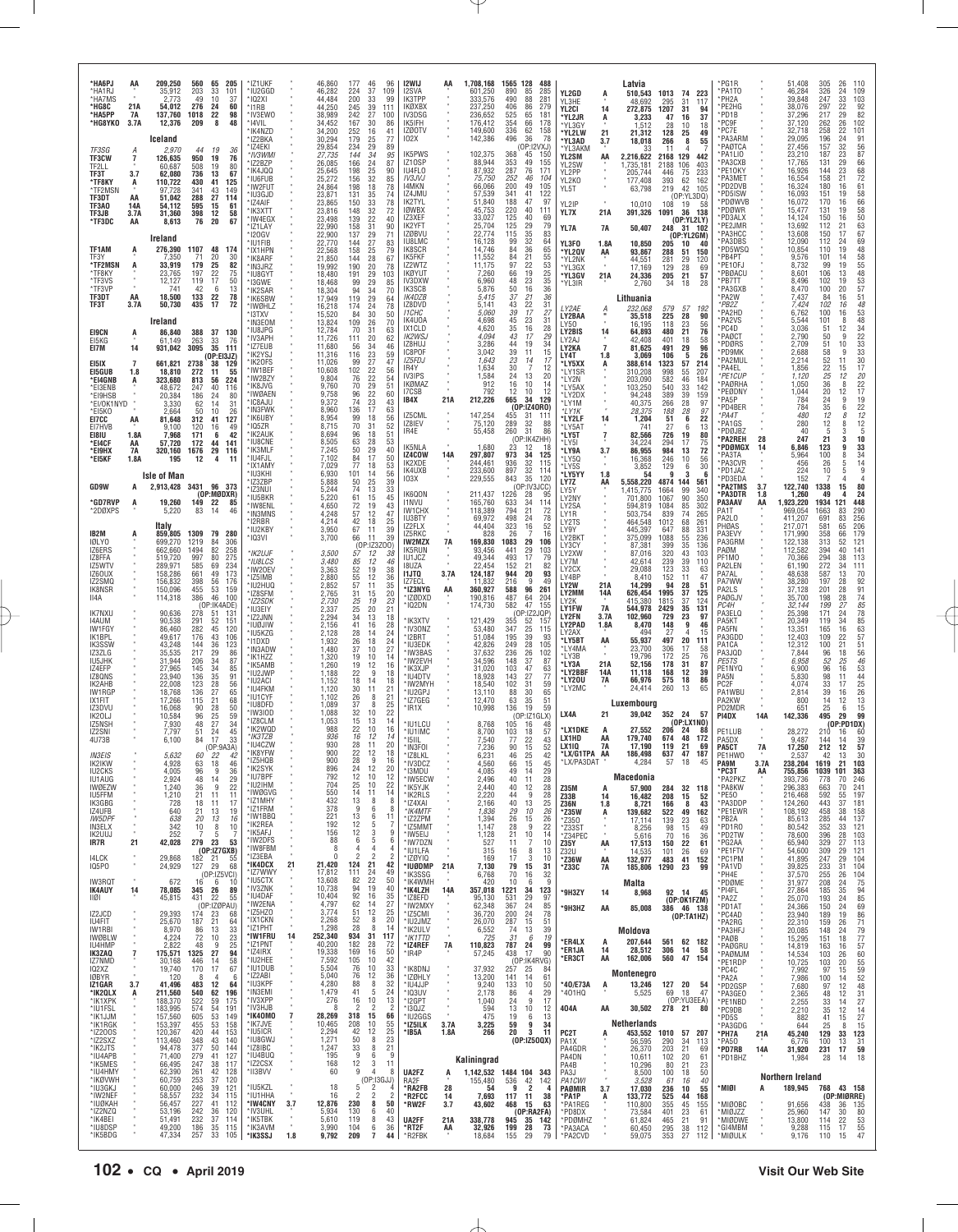| *MI6WGX<br>*MIØM                           | 21                   | 300<br>173,937                       | 17<br>7<br>13<br>829<br>25<br>86                                                              | 3Z60<br>*SP9RHN                            |                | 12,546<br>12,201                       | 116<br>20<br>62<br>26<br>57<br>95                                                  | 'SP3SC<br>'SQ1BHH                                  |               | 21,210<br>19,929                         | 98<br>30<br>117<br>31                             | 71<br>60                                      | *Y05BIM<br>*Y02CMI                        | 3.7<br>1.8                        | 1,479<br>440                       | 6<br>23<br>54<br>21<br>4<br>16                                         | IT9VDQ<br>IT9ACN                               | 28A                       | 33,033<br>1,364                                | 376<br>17<br>60<br>49<br>15                                                   |
|--------------------------------------------|----------------------|--------------------------------------|-----------------------------------------------------------------------------------------------|--------------------------------------------|----------------|----------------------------------------|------------------------------------------------------------------------------------|----------------------------------------------------|---------------|------------------------------------------|---------------------------------------------------|-----------------------------------------------|-------------------------------------------|-----------------------------------|------------------------------------|------------------------------------------------------------------------|------------------------------------------------|---------------------------|------------------------------------------------|-------------------------------------------------------------------------------|
| GI4VHO<br>GI4T<br>MIØSLE                   | 21A<br>3.7A          | 50,324<br>2,618<br>15,444            | (OP:MIØSAI)<br>367<br>22<br>70<br>22<br>53<br>12<br>224<br>13<br>53                           | 'SQ6IYV<br>SP9GZW<br>'SP4GHL<br>*SP7K      |                | 10,962<br>10,152<br>9.776<br>9,718     | 102<br>23<br>64<br>121<br>14<br>58<br>32<br>62<br>84<br>122<br>22<br>64            | 'SQ1GQT<br>'SP5BUJ<br>'SQ5ASR<br>*SQ6IUS           |               | 18,480<br>16,830<br>9,869<br>8,927       | 25<br>118<br>134<br>22<br>14<br>116<br>22<br>85   | 59<br>80<br>57<br>57                          | 'YO9DBF<br>YQ6A<br>Y07CVL                 | AA                                | 240<br>329,783<br>235,470          | 3<br>12<br>17<br>645<br>71<br>252<br>(OP:YO6BHN)<br>50<br>185<br>836   | <b>IT9ZMX</b><br>II9L<br><b>IT9IMJ</b><br>IR9W | 21A<br><b>14A</b><br>7A   | 214,420<br>150,750<br>20,377<br>323,330        | 811<br>35<br>116<br>609<br>31<br>119<br>197<br>16<br>55<br>1359<br>32<br>123  |
| *MI1M<br>*210WMN                           | 14A<br>7A            | 39,355<br>336                        | 231<br>18<br>67<br>(OP:MIØLLG)<br>20<br>$\mathbf{3}$<br>-11                                   | *SP8GK<br>*SP9IHP<br>*S01001               |                | 9,350<br>9,176<br>8,960                | 18<br>167<br>67<br>23<br>52<br>39<br>100<br>20<br>50                               | 'SQ70FB<br>*SN1ØØPOL                               |               | 6.195<br>5,655                           | 71<br>19<br>46<br>24<br>(OP:SP3HLM)               | 40<br>41                                      | Y04AR<br>YR8D                             | 28A                               | 92.340<br>12,200                   | 544<br>30<br>141<br>231<br>10<br>40<br>(0P:Y08TTT)                     | IT9FRX<br>IT9DFI                               |                           | 151,765<br>57,820                              | (OP:IZ8EYP)<br>922<br>104<br>23<br>325<br>94<br>24                            |
| LC5C                                       | А                    | <b>Norway</b><br>113,750             | 540 36 139                                                                                    | 'SQ5RTI<br>*HF1ØØN                         |                | 8.025<br>7,840                         | (OP:SQ9NOS)<br>21<br>54<br>71<br>112<br>16<br>54                                   | 'SQ7BCN<br>'SP9FOW<br>*SP8PKP                      |               | 3,657<br>1,330<br>1,295                  | 45<br>19<br>21<br>18<br>35<br>11                  | 34<br>20<br>26                                | Y03H0T<br>Y03FRI<br>ҮРЗА                  | 21A<br>14A                        | 1,551<br>75.924<br>391,248         | $2^{\circ}$<br>30<br>12<br>311<br>30<br>81<br>33<br>110<br>1868        | IT9BLB<br>*IT9LKX<br>*IT9BYS                   | 1.8A<br>AA                | 12,462<br>11,523<br>7,626                      | 52<br>179<br>10<br>42<br>70<br>27<br>57<br>21<br>41                           |
| LC5W<br>LA7SI                              |                      | 75.240<br>10,005                     | (OP:LA6KOA)<br>334<br>40<br>125<br>121<br>19<br>50                                            | 'SP9KB<br>`SQ9ZAX                          |                | 7,480<br>6,000                         | (OP:SP9BRP)<br>158<br>20<br>68<br>55<br>19<br>31                                   | *SP7C<br><b>SQ6PLD</b><br>'SO6R                    | 21A           | 150,560<br>24,928<br>13,115              | 423<br>33<br>166<br>20<br>105<br>21               | 127<br>56<br>40                               | Y09HP<br>Y04RIU                           | 3.7A                              | 310,284<br>234,496                 | (OP:YO3IMD)<br>1287<br>33<br>123<br>24<br>104<br>1511                  | *II9Y<br>*IB9A                                 | 21A<br>14A                | 117,530<br>159,616                             | 35<br>111<br>346<br>(OP:IT9IQQ)<br>858 27 101                                 |
| <b>LA2US</b><br>LA7RRA<br>LC7T             | 14<br>$\overline{7}$ | 799<br>342<br>6,624                  | 17<br>10<br>$\overline{7}$<br>19<br>6<br>12<br>134<br>7<br>41                                 | 'SP8CGU<br>*SP3AYA<br>'SQ7M                |                | 5,742<br>5,510<br>5,418                | 20<br>65<br>38<br>47<br>21<br>37<br>102<br>48<br>15                                | 'SP4DZT<br>'SP6CYN<br>'SP9IBJ                      | 14A           | 111,754<br>53,025<br>26,175              | 476<br>31<br>275<br>25<br>218<br>16               | 111<br>76<br>59                               | Y03APJ<br>'YO9IAB<br>'Y04NF               | 1.8A<br>AA                        | 51,243<br>79,670<br>54,000         | 15<br>72<br>554<br>415<br>31<br>124<br>28<br>107<br>334                | *IF9A                                          |                           | 107,260                                        | (OP:IZ2WFL<br>647<br>28<br>(OP:IT9WDC)                                        |
| *LB1LG<br>*LA2HFA                          | A                    | 115,830<br>62,160                    | (OP:LA1BFA)<br>484<br>41<br>154<br>266<br>41<br>127                                           | *SP9CH<br>`SP3UCW<br>*SP3YM                |                | 4,508<br>3,481<br>3,230                | 8<br>38<br>97<br>55<br>18<br>41<br>29<br>22<br>16                                  | 'SQ3TGV<br>*SQ5CSF<br>*SN70                        |               | 7,525<br>2,652<br>2,352                  | 97<br>11<br>$\boldsymbol{9}$<br>70<br>48<br>8     | 32<br>25<br>20                                | *Y030M<br>'Y02MHJ<br>*Y05ER               |                                   | 37,752<br>37,376<br>12,367         | 210<br>35<br>108<br>$^{43}_{21}$<br>146<br>103<br>111<br>62            | <b>IT9DGG</b><br>*IT9RBW                       | 3.7A                      | 29,133<br>77,220                               | 225<br>22<br>61<br>17<br>91<br>554                                            |
| *LA20NA<br>*LA2QJA<br>*LC7D                |                      | 56,140<br>53,721<br>27,250           | 295<br>32<br>108<br>27<br>100<br>349<br>206<br>23<br>86                                       | 'SQ5SUL<br>*SQ8FEU<br>'SQ8NQW              |                | 2,915<br>1,748<br>1,012                | 36<br>45<br>17<br>24<br>34<br>14<br>22<br>8<br>14                                  | '3Z5A<br>'SP9JZT                                   | 7A            | 50,904<br>20,008                         | (OP:SP7IVO)<br>435<br>20<br>141<br>19             | 81<br>63                                      | 'Y02MLS<br>*Y08ST<br>'Y05PBW              | 28A                               | 8,378<br>5,658<br>360              | 19<br>52<br>92<br>65<br>17<br>52<br>22<br>10<br>-5                     | <b>OM7RU</b><br>OMØR                           | A                         | <b>Slovak Republic</b><br>1,480,680<br>690,616 | 1973 102<br>355<br>271<br>1384<br>75                                          |
| *LA6M<br>*LA2GCA                           |                      | 27,192<br>22,671                     | 22<br>216<br>81<br>(OP:LA6GX)<br>232<br>80<br>19                                              | *SQ2DYL<br><i><b>SQ9FVE</b></i><br>*SP3ATB |                | 952<br>928<br>740                      | 30<br>9<br>19<br>22<br>11<br>18<br>13<br>10<br>10                                  | 'SPØT<br>'SQ4LP<br>*HFØDKI                         |               | 18,200<br>4,949<br>576                   | 235<br>9<br>58<br>14<br>12<br>6<br>$\overline{4}$ | 56<br>$\frac{35}{12}$                         | *YO7DAA<br>Y02LLL<br>'YO3CVG              | 21A<br>14A                        | 75,891<br>17,928<br>9,744          | 315<br>30<br>93<br>85<br>28<br>55<br>17<br>89<br>41                    | OM3IAG<br>OM8GT<br>OM1DK                       |                           | 629,038<br>160,056<br>156,864                  | 1134<br>89<br>278<br>481<br>172<br>56<br>374<br>57<br>135                     |
| *LA3RNA<br>*LA8RTA<br>*LA7TN               |                      | 16,109<br>11,385<br>8,236            | 153<br>18<br>71<br>147<br>$\begin{array}{c} 53 \\ 55 \end{array}$<br>16<br>107<br>16          | 'SQ30NE<br>'SP7TQ<br>*SP6DG<br>'SP5SJR     |                | 627<br>416<br>108<br>42                | 27<br>12<br>$^{21}_{21}$<br>$\overline{23}$<br>11<br>29<br>7<br>20<br>q<br>-5<br>q | 'SQ8GBG<br>'SP3P<br>'SP5EWX<br>`SP2KFD             | 3.7A<br>1.8A  | 272<br>53,820<br>2,380<br>420            | 18<br>12<br>721<br>79<br>5<br>24<br>4             | 12<br>66<br>30<br>16                          | *Y09FLD<br>*Y05PBF                        | 3.7A                              | 125,939<br>55,161<br>Sardinia      | 1082<br>91<br>$\frac{16}{12}$<br>665<br>69                             | OM5VS<br>OM2AGN<br>*OM5WW                      | 14<br>A                   | 2.552<br>24,990<br>436,009                     | $\frac{26}{73}$<br>28<br>18<br>111<br>25<br>1086<br>252<br>61                 |
| *LA9DK<br>*LC9T                            |                      | 5,940<br>5,208                       | 95<br>17<br>43<br>66<br>18<br>44<br>(OP:LA9VKA)                                               | *SQ9LPO<br>'SP3LD<br>*SQ8BGR               | 21             | 26,568<br>18,490<br>12,627             | 176<br>22<br>60<br>103<br>25<br>61<br>75<br>20<br>49                               | 'SP9UOP                                            |               | 32                                       | (OP:SP2NBV)<br>5<br>3                             |                                               | <b>ISØBSR</b><br><b>*ISØHXK</b>           | A<br>A                            | 24,528<br>4,408                    | 296<br>17<br>67<br>44<br>20<br>38                                      | *OM4KK<br>OM5NL<br>*OM4IK                      |                           | 211,905<br>90.598<br>81,503                    | 606<br>201<br>54<br>283<br>52<br>142<br>120<br>455<br>29                      |
| *LA7USA<br>*LA20UA<br>*LB4UH               | 14<br>7              | 154<br>182<br>44,408                 | 11<br>5<br>9<br>g<br>14<br>16<br>75<br>490                                                    | 'SP1II<br>*SN1ØØN                          |                | 10,266<br>9,204                        | 16<br>85<br>43<br>74<br>20<br>39<br>(OP:<br>SP9MDY)                                | <b>CT7AKW</b>                                      | A             | Portugal<br>18,758                       | 99<br>26                                          | 57                                            | *ISØGRB<br>'ISØDFC<br>'ISØHNF             | 14                                | 55,142<br>918<br>792               | 526<br>17<br>62<br>28<br>8<br>19<br>ğ.<br>16<br>13                     | OM6AT<br>OM2DT<br>OM7AG                        |                           | 81.104<br>42,582<br>31,050                     | 529<br>114<br>225<br>38<br>103<br>211<br>30<br>108<br>75<br>43                |
| *LBØOG<br>*LA80KA<br>*LC1P                 | 3.7<br>1.8           | 7,844<br>2,754<br>66                 | 139<br>46<br>29<br>83<br>5<br>9<br>11<br>$\overline{2}$                                       | *SP4AAZ<br>'SP1APZ<br>*SP4MPA              |                | 7,975<br>2,627<br>578                  | 85<br>15<br>40<br>29<br>13<br>24<br>14<br>7<br>10                                  | CT1IW<br>CR7ATQ<br>CT1APN<br>CR6T                  | 21            | 8,855<br>6,104<br>2,320<br>791,532       | 20<br>76<br>57<br>21<br>24<br>18<br>2288<br>37    | 57<br>35<br>22<br>125                         | 'ISØLYN<br>*ISØNHT                        | AA<br>21A                         | 552<br>38,700                      | 15<br>11<br>13<br>250<br>25<br>75                                      | *OM7ZM<br>*OM8ADU<br>OM8ST<br>OM1AKU           |                           | 27,848<br>21,146<br>20,691<br>15,840           | 101<br>23<br>86<br>196<br>81<br>176<br>18<br>62<br>188<br>18                  |
| <b>LC6C</b><br>LC5K                        | AA                   | 862,524<br>354,609                   | (OP:LA1DSA)<br>1636 57 190<br>(0P:LA6VQ)<br>1082<br>-60<br>219                                | 'SQ9DE0<br>*SP6DVP<br>'SP9MAT              | 14             | 56<br>70,300<br>31,746                 | 3<br>5<br>5<br>426<br>22<br>78<br>228<br>229<br>18<br>60                           | CT1IQI<br>CT2HTM                                   |               | 58,800<br>3,081                          | (OP:CT1ESV)<br>301<br>-26<br>12<br>53             | $\frac{74}{27}$                               | MMØCEZ<br><b>GM40</b>                     | А<br>14                           | <b>Scotland</b><br>1,998<br>42,030 | 37 11<br>26<br>345<br>18<br>-72                                        | OM3ZBG<br>*OM6W                                | 14                        | 476<br>61,404                                  | 25<br>9<br>40<br>415<br>21<br>81<br>(OP:OM6DN)                                |
| LA8HGA<br>LA6ZP                            |                      | 326,536<br>141,750                   | (OP:LA5YJ)<br>1108<br>46<br>150<br>578<br>38<br>172                                           | `SQ5AAG<br>'SP8IOV<br>'SP9EMI              |                | 24,747<br>17,220<br>16,750             | 15<br>58<br>184<br>18<br>52<br>177<br>14<br>53                                     | CR5A<br>CT1AL<br>CT7AHV                            | 14<br>7       | 14,344<br>12,586<br>2,450                | 237<br>9<br>148<br>12<br>70                       | 35<br>46<br>28                                | MM1E*                                     | A                                 | 358,722                            | (OP:KQ8Z)<br>691<br>54 219<br>(OP:MMØGOR)                              | *OM8JP<br>*OM3ZWA<br>*OM6TX                    | 3.7                       | 18,330<br>37,512<br>22,336                     | 182<br>61<br>511<br>11<br>334<br>9<br>55                                      |
| LA6UL<br>I A6SK<br>*LA9TY                  | AA                   | 30,163<br>1,056<br>287,339           | 139<br>36<br>103<br>16<br>12<br>12<br>693<br>68<br>231                                        | 'SP5DXU<br>'SQ1KW<br>`SP9BMH               |                | 11,628<br>10,816<br>9,540              | 116<br>14<br>43<br>136<br>13<br>39<br>107<br>12<br>48                              | <b>"CT7AJL</b><br>*CT1EKU<br>°CT2JBD               | A             | 423,678<br>51,030<br>30,888              | 985<br>64<br>228<br>34<br>160<br>31               | 229<br>101<br>77                              | <b>GM3TAL</b><br>MMØCPZ*<br><b>GMØBZS</b> |                                   | 7,210<br>6,466<br>3,696            | 89<br>19<br>-51<br>98<br>13<br>48<br>49<br>14<br>34                    | OM3PA<br>OM5CM<br>OM2Y                         | AA<br>21A<br>14A          | 190.120<br>160,160<br>975,908                  | 447<br>68<br>212<br>714<br>34<br>109<br>2735<br>40<br>139                     |
| *LA3BPA<br>*LC8P<br>*LA2GKA                |                      | 261,900<br>62,348<br>53,841          | 624<br>58<br>242<br>310<br>$\begin{array}{c} 28 \\ 24 \\ 23 \end{array}$<br>115<br>113<br>352 | *SP8P<br>'SQ3PMX<br>'SP2CYK                |                | 9,405<br>8,272<br>6,210                | 13<br>117<br>44<br>12<br>$\frac{35}{36}$<br>100<br>10<br>103                       | 'CT7AGI<br>'CS7AMN<br>*CT1FHL                      |               | 20,227<br>11,070<br>10,640               | 105<br>$\frac{25}{24}$<br>98<br>109<br>$20\,$     | $\begin{array}{c} 88 \\ 58 \end{array}$<br>60 | '2MØVKP<br>MMØGOR *<br>MM3T               | $\overline{7}$<br>28A             | 224<br>17,100<br>558               | 12<br>18<br>4<br>$\frac{15}{3}$<br>169<br>60<br>15<br>36               | OM3DX<br>OM3CW                                 | $\sim$                    | 15,957<br>15,438                               | (OP:0M2KI)<br>121<br>19<br>-62<br>65<br>108<br>18                             |
| *LC9A<br>*LA2XNA                           |                      | 36,088<br>10,360                     | 297<br>81<br>(OP:LB1TI)<br>128<br>-17<br>53                                                   | *SP6GTN<br>*SP5TIM<br>*SP3FSM              |                | 4,329<br>3,045<br>2,046                | 29<br>73<br>10<br>69<br>8<br>27<br>52<br>8<br>23                                   | °CT1EBM<br>°CS7AOM<br>*CT7ABE                      |               | 4,532<br>2,964<br>2,701                  | 49<br>17<br>49<br>-14<br>36<br>14                 | 27<br>38<br>23                                | *MMØPHG                                   | АA                                | 80<br>Serbia                       | $\overline{4}$<br>$\overline{4}$                                       | OM7JG<br>OM2VL<br>omøwr                        | <b>7A</b><br>3.7A<br>1.8A | 445,480<br>388,314<br>86,652                   | 1924<br>37<br>135<br>112<br>2123<br>29<br>898<br>16<br>71                     |
| *LB6UH<br>*LB3TI                           | <b>14A</b>           | 6,240<br>39,375                      | 49<br>22<br>30<br>236<br>24<br>81                                                             | 'SO1MK<br>*SO5MK<br>'SP5LGN                |                | 368<br>30<br>6                         | 27<br>$\overline{4}$<br>12<br>5<br>$\overline{2}$<br>4                             | *CT7AIX<br><b>'CS7AOL</b><br>*CT7/HB9AAP14         | 28<br>21      | 1,386<br>72<br>15,194                    | 22<br>7<br>5<br>166<br>14                         | 14<br>57                                      | YT1RK<br>YT9X                             | 21                                | 29,568<br>555,930                  | 209<br>29<br>- 83<br>1796<br>34<br>111<br>(OP:YU1ZZ)                   | *OM5UM<br>*OM1AVL<br>*OM7YC                    | AA                        | 41,616<br>8,249<br>7,700                       | 109<br>256<br>27<br>73<br>24<br>49<br>79<br>$\frac{22}{15}$<br>48             |
| <b>SQ10D</b><br>SN5U                       | A                    | Poland<br>536,310<br>137,588         | 1199<br>73<br>281<br>420<br>53<br>159                                                         | *SP5X<br>SP7RFF<br>*SQ6ELV<br>'SQ9GOL      |                | 24,300<br>11,913<br>8,640<br>6,533     | 242<br>12<br>69<br>9<br>193<br>48<br>104<br>13<br>47<br>128<br>40                  | *CS2I<br><b>CT1ENV</b>                             | 3.7<br>AA     | 55,932<br>212,232                        | 413<br>13<br>(OP:CT1BWU)<br>349<br>74             | 66<br>222                                     | YT2ZZ<br>YT1A<br>YT2ISM                   | 14                                | 37,620<br>514,216<br>7,140         | 184<br>26<br>-69<br>2092<br>36<br>116<br>148<br>8<br>26                | *OM40<br>*OM7LW                                | 14A                       | 4,896<br>91,602                                | 66<br>36<br>(OP:OM3NI)<br>423<br>26<br>100                                    |
| SP1JQJ<br>SP5ICS<br>SQ9NIU                 |                      | 88,556<br>67,080<br>59,184           | 382<br>40<br>129<br>34<br>122<br>315<br>38<br>106<br>310                                      | `SQ5SAA<br>*SP5ETS<br>*SP6EIY              |                | 3,520<br>2,450<br>754                  | 90<br>5<br>35<br>66<br>6<br>29<br>6<br>23<br>24                                    | CT1DSV<br><b>CT1AHU</b><br>CT1AGS                  | 21A<br>1.8A   | 156,784<br>309,281<br>2,415              | 365<br>60<br>1214<br>26<br>6<br>54                | 179<br>93<br>29                               | <b>YTØW</b><br>*YU1YV                     | $\overline{7}$<br>Ą               | 408,164<br>98,604                  | 2089<br>31<br>103<br>(OP:YU1JW)<br>372<br>43<br>155                    | *OMØATP<br>*OM3TZZ<br>OM8ADM                   | 3.7A                      | 37.890<br>6,987<br>7,884                       | 241<br>20<br>70<br>93<br>12<br>39<br>$\overline{7}$<br>47<br>130              |
| 3Z100M<br>SQ5LTT                           |                      | 49,387<br>45,140                     | 27<br>297<br>104<br>(OP:SP6IEQ)<br>271<br>34<br>114                                           | *SP9TTT<br>'SQ9Z<br>'SQ8NGO                | 3.7            | 425<br>15,756<br>6,591                 | 27<br>$\overline{4}$<br>13<br>303<br>7<br>45<br>202<br>6<br>33                     | °CT7AQS<br>'CS7APD<br>*CT7ADH<br>°CT1BOH           | AA            | 124,544<br>91,168<br>5,454<br>3,268      | 348<br>58<br>309<br>46<br>67<br>14<br>26<br>20    | 166<br>130<br>40                              | *YU4GUV<br>'YTØI<br>*YU4SZZ<br>*YU4YES    |                                   | 11,248<br>858<br>648<br>286        | 177<br>14<br>-62<br>37<br>8<br>18<br>23<br>7<br>20<br>13<br>6          | OM7AES<br>*OM5KM                               | 1.8A                      | 7,371<br>21,655<br>Slovenia                    | 206<br>$\frac{6}{9}$<br>$\frac{33}{52}$<br>358                                |
| SP5AKP<br>SQ5EXM                           |                      | 34,272<br>33.744                     | 106<br>47<br>106                                                                              | 'SP3KX                                     |                | 2,656                                  | 83<br>5<br>27                                                                      | °CT2HPM                                            |               | 42                                       | 3<br>3                                            | $\frac{23}{3}$                                | *YU4KIS                                   |                                   | 224                                | 18<br>4<br>10                                                          |                                                |                           |                                                |                                                                               |
| SP2NNO                                     |                      | 20,178                               | 220<br>30<br>84<br>159<br>34<br>80                                                            | *SQ9BDB<br>'SQ1ØØPOL                       |                | 1,512<br>1,375                         | 76<br>4<br>23<br>74<br>$\overline{4}$<br>21                                        | <b>CT5GOJ</b>                                      | 28A           | 12                                       | 2<br>2                                            |                                               | *YT2RIS                                   |                                   | 208                                | 20<br>4<br>12                                                          | S51DD<br>S58RU                                 |                           | 21,830<br>12,087                               | 102<br>43<br>75<br>87<br>27<br>52                                             |
| SP5UGP<br>SP2JMR<br>SP2AND                 |                      | 15,990<br>14,981<br>13,940           | 76<br>33<br>$\frac{49}{47}$<br>105<br>24<br>80                                                | *S0800<br>*SNØR                            | 1.8            | 720<br>29,106                          | (OP:SP3SLU)<br>5<br>25<br>65<br>442 11<br>55                                       | Z61DX                                              | A             | Republic of Kosovo<br>12,411             | 183<br>18                                         | 45                                            | YU40IZ<br>*YU1VG<br>'YU4MOM               | 28<br>21                          | 5,304<br>33,654<br>700             | 136<br>8<br>-31<br>232<br>23<br>56<br>20<br>6<br>14                    | S57WJ<br>S57NL<br><i>S51RE</i>                 |                           | 7,742<br>4.592<br>860                          | 38<br>103<br>11<br>$\frac{50}{15}$<br>$\frac{35}{11}$<br>21                   |
| <i>SP7MOQ</i><br>SP2YWL                    |                      | 6,572<br>4,026                       | $\frac{28}{27}$<br>$\frac{54}{35}$<br>44<br>17<br>16<br>54<br>(OP:SP2FWC)                     | *SP6JOE<br>*SP60JK                         |                | 4,440<br>1,500                         | (OP:SQSIAU)<br>119<br>4<br>36<br>49<br>26                                          | 'Z62FB                                             | A             | 197,607<br>Romania                       | 980<br>34                                         | 165                                           | *YU4NSL<br>*YU4GPS<br>*YU4JAN             |                                   | 378<br>345<br>308                  | 17<br>5<br>13<br>14<br>6<br>9<br>19<br>4<br>10<br>9                    | <b>S58D</b><br>S5ØB<br>S57AL                   | 28<br>7<br>3.7            | 14,982<br>48,682<br>452,374                    | 195<br>15<br>51<br>82<br>369<br>19<br>2376<br>107<br>30                       |
| SP7D<br>SP8MRD<br>SP8HXN                   | 21                   | 68,252<br>3,042<br>24                | 289<br>85<br>28<br>40<br>26<br>13<br>$\overline{2}$                                           | *SQ9PPT<br>*SP2NBV<br>SP1NY                | AA             | 1,008<br>480<br>771,253                | 44<br>$\overline{4}$<br>24<br>25<br>16<br>1041<br>102<br>359                       | YPØC<br>Y03RU                                      | A             | 2,656,841<br>429,324                     | 3836 108 365<br>(0P:Y03CZW)<br>64<br>1114         | 202                                           | 'YU4LED<br>*YU4MLL<br>*YU4IKA<br>*YU5T    |                                   | 308<br>289<br>30<br>40             | 13<br>5<br>15<br>5<br>12<br>3<br>3<br>2<br>8<br>8                      | *S56WYB<br>S56AX<br>S52CQ                      | A                         | 287,922<br>99,900<br>76,319                    | 220<br>722<br>62<br>403<br>42<br>143<br>132<br>393<br>35                      |
| <b>SP9NSJ</b><br>SQ9DXT<br>SP4JTJ          | 14<br>$\overline{7}$ | 41,216<br>18,496<br>1.110            | 70<br>257<br>22<br>195<br>14<br>50<br>23<br>10<br>20                                          | SP1GA<br>SP90MP<br>SP47                    |                | 732,032<br>637,681<br>579,835          | 1758<br>71<br>233<br>1210<br>63<br>256<br>109<br>635<br>336                        | Y04RST<br>Y07CJB<br>Y03GNF                         |               | 203,980<br>91,744<br>58,366              | 496<br>58<br>392<br>39<br>261<br>37               | 177<br>149<br>117                             | *YU3MLD<br>*YU5W<br>*YU40WL               |                                   | 10<br>12,276<br>7,280              | $\mathfrak{p}$<br>3<br>155<br>12<br>54<br>117<br>8<br>44               | 'S57YK<br>S511<br>*S51B                        |                           | 56,918<br>20.140<br>17,250                     | 283<br>111<br>38<br>121<br>33<br>73<br>152<br>19<br>50                        |
| SN5V<br>SP9KUP                             | 3.7                  | 108,398<br>10.912                    | 1210<br>15<br>68<br>(OP:SQ5EBM)<br>JU7<br>، ت<br>170<br>$\overline{7}$<br>34                  | SQ8ERS<br>SQ9KEJ<br>SU8N                   |                | 461.168<br>370,988<br>117.586          | 895<br>75<br>253<br>599<br>75<br>251<br>263<br>72<br>155                           | Y03CIY<br>Y07DBR<br>YU8SGU                         |               | 38,907<br>29.380<br>24.875               | 230<br>28<br>158<br>35<br>168<br>-33              | 103<br>78<br>-92                              | *YT7M<br>*YT7B                            |                                   | 2,205<br>1,938                     | 49<br>7<br>28<br>45<br>10<br>28<br>(OP:YU7BJ                           | S57FJ<br>*S58B0<br>S54S<br>*S51JQ              | 14                        | 3,599<br>320<br>196<br>16,632                  | 62<br>15<br>44<br>14<br>23<br>6<br>19<br>114<br>20<br>46                      |
| SP9SMD<br>SQ7CL<br>SP9EML<br><b>SQ2WHH</b> | 1.8<br>A             | 5,781<br>42,559<br>552<br>463,410    | 629<br>11<br>62<br>28<br>4<br>19<br>917<br>77<br>265                                          | SP9IVD<br>SP1MWN<br>SP9FUY                 |                | 51,101<br>30,076<br>25,080             | 271<br>29<br>108<br>126<br>43<br>60<br>78<br>43<br>71                              | <b>YO9IKW</b><br>Y03FFF<br><b>YO9AYN</b><br>Y03.IW | 21<br>14<br>7 | 1,305<br>26,372<br>32,204<br>5.035       | 15<br>15<br>226<br>17<br>293<br>21                | 14<br>59<br>76                                | YU6DX<br>YU1EW<br>YU2STR                  | ΑA<br>$\alpha$                    | 256,355<br>32,205<br>21,935        | 607<br>66<br>229<br>20<br>246<br>75<br>34<br>89<br>73                  | *S53MR<br>'S52GO<br>*S5ØBH                     | $\overline{1}$            | 6.533<br>616<br>210                            | 40<br>136<br>7<br>23<br>15<br>17<br>10                                        |
| *SP6LUV<br>*SP2GMA<br>*SN4EE               |                      | 205,857<br>150,525<br>148,595        | 410<br>66<br>191<br>482<br>50<br>173<br>437<br>63<br>200                                      | SP9M<br>SN7Q<br>SP <sub>10</sub>           |                | 18.909<br>14,384                       | 105<br>$\frac{31}{22}$<br>68<br>86<br>40<br>(OP:SP7GIQ)<br>-69                     | *YO2LEA<br>*Y06GUU                                 | A             | 385,411<br>132,804                       | $\frac{65}{735}$<br>11<br>78<br>538<br>40         | 42<br>221<br>164<br>174                       | YU1RSV<br><b>YT2SS</b><br>YT7R            | 21A                               | 9.660<br>362,080<br>11,591         | 16<br>54<br>135<br>1229<br>35<br>125<br>25<br>80<br>42                 | *S57NAW<br>S53X<br>S53M                        | 3.7<br>AA                 | 32,157<br>3,198<br>4,844,724                   | 13<br>347<br>68<br>34<br>74<br>3785 146 541                                   |
| *SQ5PMB<br>*SQ8Z                           |                      | 145,220<br>143,325                   | (OP:SP4AWE)<br>525<br>44<br>168<br>395<br>56<br>169                                           | SP6JZL<br>SN6A                             | $\alpha$       | 13,500<br>7,680<br>5,369               | 128<br>21<br>27<br>50<br>33<br>40<br>28<br>31<br>(OP:SP6CES)                       | *Y07MPI<br>*Y07LPZ<br>*Y05BRE<br>*Y08BDW           |               | 113,960<br>109,143<br>105,198<br>100,450 | 449<br>46<br>413<br>41<br>482<br>33<br>493<br>35  | 160<br>145<br>140                             | YT1X<br>YT1HA                             | 14A<br>7A                         | 793,080<br>607,250                 | (OP:YU7BW)<br>2560<br>38 142<br>2274<br>37<br>138                      | S53K<br>S53GO                                  | $\alpha$                  | 1,302,825<br>110,600                           | (0P: \$53Z0)<br>1775<br>99<br>336<br>331<br>50<br>150                         |
| *SP1RKR<br>*HF1001<br>*SQ5AM               |                      | 140,812<br>137,196<br>89,760         | 497<br>44<br>144<br>410<br>52<br>154<br>315<br>48<br>139                                      | SP3FAR<br><b>SP5AUY</b><br>SN2M            | 21A            | 3,024<br>237,655<br>10,416             | 34<br>-21<br>- 27<br>825 32 113<br>95<br>21<br>-41                                 | *Y08SMM<br>*Y03FLM<br>*Y04AAC                      |               | 95,160<br>52,836<br>44,979               | 381<br>39<br>223<br>38<br>203<br>41               | 156<br>110<br>100                             | YT5A<br>YT8A                              | 1.8A                              | 386,784<br>38,475                  | 1826<br>33<br>120<br>(OP:Z30A)<br>498<br>່ 11<br>-64                   | <b>S57S</b><br>S51R<br>S51DX                   | $\alpha$                  | 83.160<br>24,192<br>11,100                     | 348<br>82<br>-38<br>206<br>22<br>62<br>52<br>110<br>22                        |
| *SP1V<br>*SN1ØØL                           |                      | 87,575<br>85,248                     | 333<br>44<br>111<br>(OP:SP1QXK)<br>43 149<br>395                                              | SN <sub>2</sub> B                          | 14A            |                                        | (OP:SP2XF)<br>1,016,820 2609 39 141<br>(OP:SP2WKB)                                 | *Y07LYM<br>*Y09FEB<br>*Y06DBL                      |               | 44,472<br>41,035<br>36,654               | 255<br>34<br>189<br>38<br>194<br>36               | 102<br>107<br>113                             | *YT5IVN<br>*YT1TX<br>*YT5DEY              | AA                                | 800,394<br>55,300<br>20,865        | (OP:YU1EA)<br>1497<br>83<br>316<br>33<br>294<br>125<br>181<br>24<br>83 | S5ØW<br>S52ZW                                  | 21A<br>$\alpha$           | 484,176<br>359,352                             | 1278<br>35<br>141<br>(0P:SS7K)<br>1028<br>132<br>36                           |
| *SP2GCE<br>*SP8BDF                         |                      | 70,875<br>64,962                     | (OP:SP9ADU)<br>334<br>38<br>-137<br>344<br>32<br>130                                          | SO <sub>9</sub> C<br><b>SO70</b>           | <b>A</b>       | 192,984<br>127,872                     | 966 28 101<br>(OP:SQ9CNN)<br>497 32 112                                            | *Y02CJX<br>*Y04SI<br>YO7LDT                        |               | 35,258<br>30,240<br>24,640               | 248<br>28<br>170<br>34<br>172<br>28               | 94<br>106<br>82                               | *YUØW<br>*YT2RX<br>*YT3H                  | $\alpha$<br>$\bar{a}$<br>$\alpha$ | 2,200<br>1,870<br>1,104            | 13<br>49<br>27<br>37<br>13<br>21<br>20<br>10<br>-14                    | S570<br>S57DX<br>S5ØK                          | 14A<br>$\sim$             | 91,080<br>1,043,646<br>988,624                 | 305<br>107<br>31<br>2854<br>40<br>146<br>143<br>2621<br>39<br>-34             |
| *SP5DRE<br>*SP8FB<br>*SP5Z                 |                      | 63,342<br>60,323<br>58,400           | 301<br>36<br>117<br>44<br>268<br>135<br>312<br>38<br>122                                      | SQ40<br>SP3A                               | ×<br>14        | 96,681<br>83,952                       | (OP:SP9OHP)<br>532<br>23<br>- 88<br>309<br>30 102                                  | *Y06HSU<br>*Y09BNP<br>*YO9HG                       |               | 19,530<br>17,664<br>16,296               | 102<br>36<br>136<br>25<br>21<br>166               | 69<br>67<br>76                                | *YT1XN<br>*YT5LD<br>*YU7ZZ                | 28A<br>14A                        | 546<br>25,365<br>6,710             | 28<br>6<br>15<br>396<br>12<br>45<br>71<br>15<br>40                     | S5ØR<br>S5ØG<br><b>S56X</b>                    | 7A                        | 623,960 2065<br>529,704<br>453,952 1817        | 118<br>36<br>132<br>1607<br>(OP:SS6M)<br>129<br>35                            |
| *SQ3POS<br>*SP1FRC<br>*S030                |                      | 56,791<br>53,558<br>53,431           | 32<br>295<br>101<br>340<br>22<br>100<br>411<br>22<br>97                                       | SN3A<br>SP8K                               | 7A<br>$\alpha$ | 838,304<br>349,011                     | 2785<br>37<br>147<br>(OP:SP3GEM)<br>1507<br>34<br>123                              | *Y08RKP<br>*YO5IA<br>*Y08AAZ                       |               | 15,618<br>13,288<br>11,832               | 143<br>29<br>25<br>95<br>138<br>21                | 85<br>63<br>66                                | *YU1LG<br>*YT3TPS<br>*YU1ANO              | 7A<br>$\cdot$                     | 8,320<br>4,620<br>1,785            | 141<br>9<br>43<br>104<br>7<br>35<br>23<br>12<br>23                     | S56Y<br>S51CK<br>S <sub>570</sub>              | $\alpha$                  | 400,160<br>312,056<br>200.152                  | 125<br>35<br>1716<br>121<br>1767<br>31<br>1449<br>-97<br>30                   |
| *SQ8W<br>*SP5KD<br>*SQ2EAN<br>*SP2AWJ      |                      | 52,398<br>48,018<br>47,740<br>44,712 | 26<br>356<br>116<br>45<br>188<br>106<br>310<br>27<br>113<br>34<br>104<br>246                  | SQ9C<br>SQ9IWT<br>SQ2PHG<br>SP3GTS         | 3.7A           | 85,920<br>14,399<br>170,464<br>128,915 | 791<br>18<br>-78<br>131<br>16<br>61<br>1371<br>19<br>93<br>940<br>20<br>95         | *Y08TGE<br>YO9BXE<br>*Y07NSF<br>*Y08SBQ            |               | 10,578<br>9,976<br>9,694<br>9,454        | 97<br>23<br>90<br>20<br>115<br>18<br>64<br>21     | 63<br>66<br>56<br>37                          | *YT4T<br>*YUØU                            | 3.7A                              | 23,625<br>2,852                    | (OP:YU1RA)<br>292<br>12<br>63<br>8<br>43<br>-38                        | *S56A<br>*S52BT<br>*S51Z                       | AA                        | 194,112<br>153,595<br>121,923                  | 464<br>57<br>231<br>386<br>169<br>-52<br>357<br>56<br>151                     |
| *SQ3HLB<br>*SP8UFY<br>*SP4DDS              |                      | 43,500<br>42,350<br>40,170           | 279<br>30<br>115<br>214<br>31<br>90<br>261<br>32<br>98                                        | <b>SP2PIK</b><br>*SQ9KDT                   | 1.8A<br>AA     | 92,729<br>196,330                      | 944<br>15<br>76<br>(0P:SQ2GX0)<br>521<br>68<br>222                                 | *Y03IWZ<br>*Y03GG0<br>*Y02LXW                      |               | 8,844<br>8,395<br>6,468                  | 80<br>19<br>107<br>18<br>91<br>24                 | 47<br>55<br>60                                | IT9ZTX                                    | A                                 | Sicily<br>244,496                  | 841<br>53<br>206                                                       | $*$ S53EA<br>*S57T<br>*S57KM                   | $\boldsymbol{\theta}$     | 35,310<br>33,600<br>25,272                     | 82<br>210<br>28<br>196<br>93<br>27<br>86<br>164<br>31                         |
| *SP9ENV<br>*SQ9GIW<br>*SQ4JUM              |                      | 35,190<br>34,181<br>34.153           | 202<br>31<br>107<br>218<br>32<br>101<br>29<br>246<br>90                                       | *SP6DZ<br>*SP6A<br>*SO5L                   |                | 162,206<br>159,004<br>150,021          | 692<br>40<br>162<br>524<br>55 199<br>612<br>42<br>169                              | *Y08PS<br>*Y03GD<br>*Y07JBB                        |               | 936<br>702<br>280                        | 13<br>11<br>22<br>9<br>18<br>5                    | 13<br>17<br>15                                | IT9FUN<br>IT9ZZ0<br>*IR9Z                 | A                                 | 36,848<br>20,900<br>290,646        | 31<br>171<br>81<br>82<br>41<br>69<br>887<br>49<br>192                  | *S520N<br>*S59AA<br>*S52WW                     |                           | 20,972<br>14,356<br>8,750                      | 216<br>19<br>79<br>$\substack{60\\50}$<br>$^{76}_{\color{red}85}$<br>37<br>20 |
| *SQ7LQJ<br>*SQ9IWS<br>*SP3QDX              |                      | 33,930<br>33,558<br>31,122           | $\overline{29}$<br>88<br>180<br>242<br>27<br>92<br>29<br>211<br>85                            | *SP5GNI<br>*SO7BIT                         |                | 121,210<br>114,800                     | (OP:SP5WIT)<br>380<br>56<br>174<br>438<br>46<br>159                                | *Y09DF<br>*Y08THG<br>YO2IS'                        | 21            | 154<br>18,031<br>12,084                  | q<br>-6<br>122<br>19<br>137<br>16                 | -8<br>54<br>41                                | 'IT9PZM<br>*IT9TFX                        |                                   | 89,646<br>21,186                   | (OP:IT9VCE)<br>299<br>45<br>156<br>153<br>28<br>-79                    | S57MJC<br>S56LXB<br>*S520T                     | $\alpha$<br>14A           | 8,505<br>1,980<br>333,944                      | 65<br>57<br>24<br>28<br>28<br>17<br>1250<br>118<br>34                         |
| *SP8ALT<br>*SP3BBS<br>*SP4SHD              |                      | 25,252<br>24,640<br>22,936           | 37<br>116<br>70<br>31<br>79<br>184<br>100<br>33<br>61                                         | *SN6D<br>*SP7TEX<br>*SQ1BSY                |                | 91,665<br>82,179<br>62,900             | 303<br>55<br>134<br>269<br>56<br>151<br>264<br>36<br>149                           | *Y03BA<br>*Y09FLL<br>*Y07FEY                       |               | 375<br>306<br>99                         | 17<br>5<br>20<br>5<br>$\mathfrak{a}$              | 10<br>12<br>-5                                | *IT9CLN<br>*IT90PR<br>*IT9CTG             |                                   | 18,444<br>14,110<br>5,865          | 86<br>33<br>83<br>23<br>104<br>60<br>145<br>11<br>40                   | *S55G<br>*S57LR                                | 7A                        | 41,866<br>528                                  | 258<br>24<br>97<br>$\overline{4}$<br>18<br>24                                 |
| *SQ3MIS<br>*SQ9PL<br>*SQ9MLZ               |                      | 22,360<br>21,024<br>20,706           | 198<br>24<br>80<br>196<br>22<br>74<br>72<br>154<br>30                                         | *SP2WGB<br>*SQ3WW<br>*SP9FMP               |                | 50,985<br>49,880<br>47,867             | 289<br>37<br>128<br>201<br>47<br>125<br>221<br>37<br>114                           | *Y08TNB<br>*YO4BEX<br>*Y09CWY                      | 14            | 36,288<br>20,976<br>12,824               | 294<br>18<br>275<br>15<br>12<br>177               | 63<br>54<br>44                                | 'IW9FI<br>*IT9NAN<br>'IT9AXQ              | 28<br>21                          | 128<br>247<br>828                  | 12<br>10<br>6<br>12<br>6<br>7<br>9<br>24<br>14                         | EA5DFV<br>EA3HJ0                               | Ą                         | Spain<br>2,959,872<br>142.270                  | 92 292<br>4149<br>48<br>157<br>503                                            |
| *SN5L<br>*SQ2TAC<br>*SQ5TDZ<br>*SQ3YAY     |                      | 16,287<br>15,312<br>14,329<br>13,524 | 174<br>19<br>70<br>151<br>21<br>66<br>99<br>32<br>57<br>87<br>29<br>55                        | 'SQ6SGV<br>*SQ1EIC<br>*SQ1001              |                | 37,665<br>32,619<br>28,737             | 228<br>29<br>106<br>205<br>31<br>100<br>148<br>31<br>- 72<br>(OP:SP1PBW)           | *Y05BQQ<br>*Y04GPC<br>*Y050HY<br>*Y09AGI           | 7             | 2,244<br>2,205<br>24,726<br>10,584       | 9<br>52<br>54<br>8<br>239<br>17<br>168<br>8       | 25<br>27<br>61<br>48                          | *IT9BIJ<br>*IT9KXK<br>*IT9DSZ<br>IT9ESW   | 14<br>1.8<br>AA                   | 16,125<br>5,203<br>221<br>99,630   | 21<br>145<br>54<br>96<br>12<br>31<br>15<br>3<br>14<br>295<br>47<br>158 | EA2XR<br>EE4CC<br>EA2KV                        |                           | 136,000<br>123,765<br>73,253                   | 449<br>49<br>151<br>445<br>47 138<br>(OP:EA4GSL)<br>325<br>36 103             |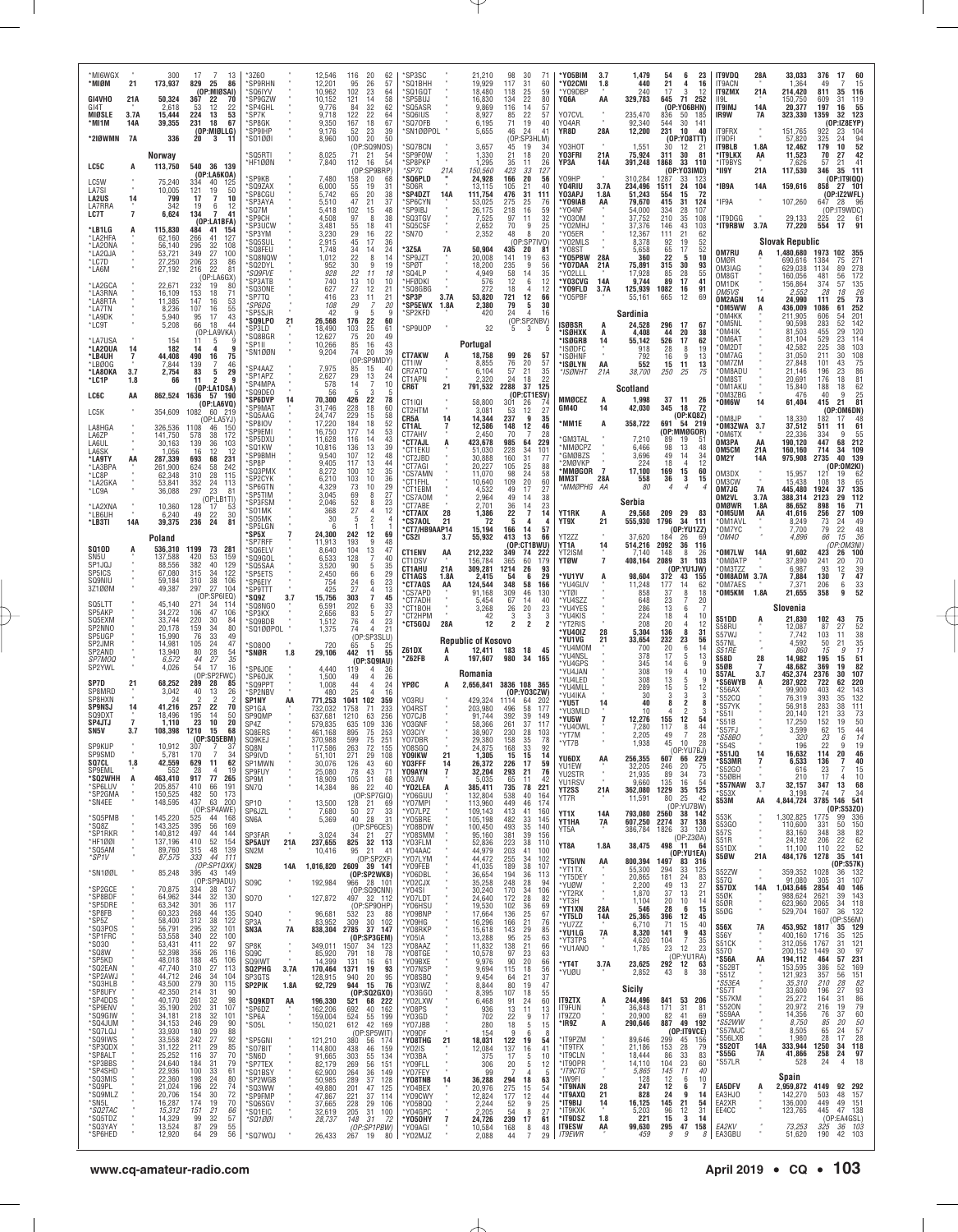| EA2ECA                         |           | 20,685                        | 186<br>25<br>80                                               | EA7TG                                          |                | 9,159                      | 61<br>28<br>43                                                  | SE3X                                        |                 | 210,795                       | 680 48 187                                                                         | *UV7MA                           |                | 53,872                        | 280<br>33<br>115                                                                 | *UT9UZ                                    |           | 357                         | 18<br>8                                                                                        |
|--------------------------------|-----------|-------------------------------|---------------------------------------------------------------|------------------------------------------------|----------------|----------------------------|-----------------------------------------------------------------|---------------------------------------------|-----------------|-------------------------------|------------------------------------------------------------------------------------|----------------------------------|----------------|-------------------------------|----------------------------------------------------------------------------------|-------------------------------------------|-----------|-----------------------------|------------------------------------------------------------------------------------------------|
| EA5CRC<br>EA4HT                |           | 1,710<br>1,104                | 39<br>12<br>33<br>35<br>17<br>29                              | EA2AAZ<br>EA1HV                                |                | 6,039<br>5,358             | 37<br>37<br>24<br>37<br>23<br>34                                | SE5N                                        |                 | 123,624                       | (OP:SA3BYC)<br>409 50 152                                                          | UR5WCQ*<br>UR5WHQ                |                | 53,298<br>52,456              | 27<br>283<br>114<br>234<br>34<br>132                                             | *UR5XGJ<br>*UR4CYT                        | 21A       | 63<br>9,600                 | $\begin{array}{c} 13 \\ 15 \end{array}$<br>$\frac{25}{71}$<br>6<br>18<br>32                    |
| EB1EWE<br>EA3DYY<br>EA3HAB     | 21        | 1,050<br>690<br>3,822         | 27<br>q<br>21<br>29<br>10<br>20<br>28<br>66<br>11             | EA3EQT<br>EC4TA<br>EA2CCG                      |                | 4,864<br>4.500<br>4,368    | $\overline{29}$<br>47<br>50<br>45<br>16<br>44<br>66<br>31<br>11 | SI3A                                        |                 | 64,540                        | (OP:SM5ISM)<br>280<br>37 103<br>(OP:SM3LIV)                                        | *UT3UZ<br>'UT4MM<br>'UT1V        |                | 51,988<br>47,628<br>46,816    | 41<br>204<br>123<br>32<br>268<br>115<br>268<br>34<br>118                         | *US7IY<br>*US7UW<br>*US8MS                | 7A        | 29,029<br>28,220<br>225     | 62<br>284<br>15<br>289<br>$68$<br>11<br>15<br>16<br>4                                          |
| EA5SR<br>FC <sub>1</sub> KR    | 7         | 799,106<br>40,592             | 121<br>2890<br>33<br>348<br>15<br>44                          | EA5RS<br>FB <sub>1IC</sub>                     |                | 4,325<br>3,268             | 61<br>12<br>13<br>24<br>36<br>19                                | 8S8S                                        |                 | 55,536                        | 201<br>43 113<br>(OP:SM5XSH)                                                       | UT5HX                            |                | 44,805                        | (OP:US1VM)<br>251<br>32<br>113                                                   | 'UW1U                                     | 1.8A      | 9,256                       | 172<br>8<br>44<br>(0P:UT7UA)                                                                   |
| EA3MR<br>EA3CI                 | 3.7       | 6,192<br>68,967               | 134<br>8<br>40<br>772<br>13<br>66                             | EA2DDE<br>EC5CSW                               |                | 1,638<br>714               | 24<br>16<br>23<br>12<br>10<br>11                                | SA5JUS<br>SMØNJO                            |                 | 21,210<br>16,019              | 136<br>34<br>71<br>65<br>33<br>50                                                  | *UT3IA<br>*UR3VKR                |                | 42,075<br>41,860              | 203<br>39<br>126<br>208<br>28<br>102                                             | *UT1US                                    | $\bar{a}$ | 1,520                       | 42<br>8                                                                                        |
| *EA3FZT<br>*EE7R               | A         | 220,249<br>206,965            | 507<br>61<br>196<br>490<br>62<br>203<br>(OP:EA7IA)            | EA5NK<br>EA4EQD<br>EA3XL                       |                | 475<br>392<br>24           | 13<br>12<br>13<br>10<br>6<br>8<br>2<br>2                        | SEØP<br><b>SB7W</b>                         | 14A             | 13,608<br>24,336              | 58<br>104<br>26<br>(OP:SAØBYP)<br>216<br>14<br>58                                  | 'UY5TE<br>UR5AMJ<br>™UT4USA      |                | 39,746<br>39,390<br>36,297    | 25<br>281<br>94<br>145<br>44<br>86<br>25<br>282<br>86                            | <b>GW40KT</b><br>'MW8R                    | 21        | Wales<br>11,000             | 150<br>14<br>41<br>704<br>48<br>182                                                            |
| *ED1MK                         |           | 175,150                       | 496<br>-53<br>-173<br>(OP:EA1MK                               | ED1R                                           | 21A            | 308,498                    | 1116<br>34 112<br>(OP:EA4AOC)                                   | SJ2W                                        |                 | 14,850                        | 288<br>10<br>8<br>(OP:SM2WMV)                                                      | <b>UT3UFI</b><br>'us7uu          |                | 30,240<br>29,346              | 31<br>234<br>104<br>100<br>183                                                   | <b>MW1MDH</b>                             | А         | 211,600<br>13,937           | (OP:GW4SHF)<br>59<br>161<br>18                                                                 |
| *EA1JO<br>*EA3KT               |           | 169,936<br>166,440            | 405<br>57<br>190<br>492<br>53<br>-175                         | ED5T                                           |                | 224,910                    | 752<br>36 111<br>(OP:EA5KV)                                     | <b>SMØFPR</b><br>*SE4E                      | <b>7A</b><br>ΑA | 256<br>409,220                | 3<br>16<br>13<br>66 250<br>986                                                     | UR5ZDZ<br>*UT1WW                 |                | 25,992<br>21,338              | $\frac{34}{24}$<br>194<br>90<br>19<br>219<br>75                                  | *2WØDOE<br>MW6M*                          |           | 13,795<br>11,036            | 69<br>130<br>20<br>20<br>69<br>114                                                             |
| *EA1OL<br>*EA4EJR<br>*EA1ANB   |           | 122,794<br>105,630<br>95,749  | 392<br>47<br>132<br>318<br>53<br>157<br>381<br>40<br>141      | EF5Y<br>EA7ZY                                  |                | 165,816<br>129,642         | 555<br>32 109<br>(OP:EA5FR)<br>686<br>22<br>80                  | 'SM5NQB<br>*SM6MVE                          |                 | 104,468<br>76,588             | (OP:SM4DQE)<br>443<br>36<br>-146<br>353<br>126<br>38                               | 'UX7QV<br>'UR5FQB<br>'US5WD.     |                | 19,897<br>19,300<br>14,535    | 129<br>26<br>75<br>22<br>168<br>78<br>99<br>26<br>69                             | 'GW8KBO                                   |           | 9,632<br>4,087              | (OP:GW4BVJ)<br>76<br>26<br>60<br>40                                                            |
| *EA1IOW<br>*EA1HTF             |           | 81,266<br>78,223              | 312<br>43<br>136<br>365<br>231<br>45<br>134                   | EA5IGO<br>EC7WR                                |                | 128,455<br>64,771          | 29<br>86<br>602<br>209<br>33<br>100                             | 'SM8B                                       |                 | 53,820                        | 312<br>28<br>110<br>(OP)<br>:SAØBVA)                                               | *US7WW<br>US4IQS                 |                | 14,448<br>14,235              | 17<br>154<br>69<br>233<br>11<br>54                                               | 'GWØANA<br><b>GWØFRE</b><br>'MW2I         | 28<br>21  | 1,056<br>31,440             | 21<br>51<br>39<br>17<br>$\overline{7}$<br>60<br>204<br>20                                      |
| *EC5EA<br>*EA4BAS              |           | 62,328<br>56,350              | 43<br>104<br>163<br>45<br>116                                 | EA30H<br>EE11                                  |                | 17,700<br>15,114           | 24<br>107<br>51<br>165<br>19<br>47                              | *SM5SY0<br>*SA6SKA                          |                 | 36,195<br>28,033              | 225<br>29<br>98<br>73<br>259<br>24                                                 | *UZ1WW<br>*UX4MX                 |                | 14,168<br>14,155              | 23<br>108<br>65<br>31<br>81<br>64                                                | GW5L'                                     | 14        | 59,892                      | (OP:G4FRE)<br>- 73<br>403<br>-19                                                               |
| *EA1FBU<br>*EB5CS<br>*EA1AJV   |           | 49,491<br>45,292<br>41,500    | 191<br>35<br>82<br>205<br>31<br>103<br>251<br>32<br>93        | EA3KN<br>EA4TX                                 |                | 13,509<br>7.200            | (OP:EA1SB)<br>73<br>21<br>58<br>124<br>9<br>16                  | *SK6QA<br>*SK3UB                            |                 | 24,888<br>8,216               | 198<br>22<br>80<br>(OP:SA6AXR)<br>70<br>28<br>$-5^{\circ}$                         | UT2MZ<br>™5U'                    |                | 13,857<br>12,580              | 61<br>42<br>51<br>58<br>170<br>16<br>(OP:UY2UA)                                  | MW6PQU<br>'GW9J                           | 7         | $\mathcal{P}$<br>57,700     | (OP:GW4ZAR)<br>-1<br>476<br>16<br>84                                                           |
| *EA1MW<br>*EA1DBX              |           | 38,324<br>31,668              | 190<br>37<br>97<br>175<br>34<br>82                            | EC4DX<br>FA50N                                 | 14A            | 870,012<br>551,002         | 2839<br>38<br>131<br>2006<br>34<br>115                          | 'SMØBYO                                     |                 | 4.599                         | (OP:SM3PXO)<br>78<br>13<br>-50                                                     | UR3ABQ<br>UT5ZL*                 |                | 12,000<br>10.934              | 117<br>21<br>75<br>98<br>24<br>53                                                | <b>GW4W</b>                               |           | 39,000                      | (OP:GWØGEI)<br>461<br>12<br>66                                                                 |
| *EA5/R3AR<br>*EB3JT<br>*EA3BRL |           | 26,912<br>23,793<br>21,560    | 24<br>180<br>92<br>95<br>37<br>66<br>140<br>80<br>30          | EE7P<br>EA5CTE                                 | 7A             | 170,553<br>128,520         | 30<br>776<br>109<br>(OP:EA7ATX)<br>597<br>28<br>-91             | *SC2M<br>*SM3EAE                            | 14A             | 1,421<br>6,946                | 21<br>33<br>8<br>(OP:SA2BRJ)<br>87<br>13<br>33                                     | *UV5EE0<br>*US7IID               |                | 9,840<br>9,222<br>8,946       | 107<br>19<br>61<br>95<br>20<br>67<br>105<br>57                                   | <b>GWØNVN</b>                             | 1.8       | 255                         | (OP:GW4EVX)<br>13<br>10<br>5                                                                   |
| *EA4GWL<br>*EA1DOB             |           | 20,760<br>20,475              | 298<br>30<br>90<br>165<br>27<br>78                            | EA1TL<br>EB1DJ                                 |                | 30,875<br>29.240           | 237<br>77<br>18<br>283<br>68<br>17                              |                                             |                 | Switzerland                   |                                                                                    | ™UR5IFM<br>UR3PHG<br>*UT6UZ      |                | 6,210<br>6.204                | 14<br>119<br>$\overline{7}$<br>47<br>17<br>49<br>58                              | MWØJZE<br>°GW7ERI<br><b>GW1HRW 28A</b>    | AA<br>ΑA  | 8,555<br>39,406<br>25       | 63<br>34<br>25<br>91<br>219<br>31<br>$\mathbf{1}$<br>4<br>5                                    |
| *EA4GUU<br>*EC5WR              |           | 19,110<br>17,630              | 33<br>109<br>65<br>23<br>63<br>137                            | EA4UV<br>EA1DVY                                | 3.7A<br>1.8A   | 15,928<br>8,364            | 72<br>114<br>16<br>12<br>136<br>39                              | <b>HB9EFJ</b><br>HB9TOC                     | A               | 139,294<br>71,978             | 308<br>57 214<br>347<br>33<br>113                                                  | US3IZ<br>'UX9Q                   |                | 3,036<br>1,645                | 53<br>12<br>32<br>52<br>12<br>35                                                 | 'MW9W                                     | 14A       | 39,000                      | 16<br>59<br>436<br>(OP:GWØKRL)                                                                 |
| *EB1IFK<br>*EA1IMP<br>*EA4GZD  |           | 17,202<br>16,150<br>15,088    | 161<br>19<br>75<br>32<br>96<br>63<br>148<br>18<br>74          | EA7JW<br>*ED7R                                 | AA             | 3,024<br>517,371           | 36<br>73<br>6<br>58<br>179<br>1283<br>(OP:EA7GX)                | HB9FEX<br>HB9RYZ                            |                 | 22,572<br>16,716              | 26<br>196<br>82<br>77<br>31<br>$\frac{53}{12}$                                     | <b>UTØFC</b><br>™UT7HM           |                | 1,617<br>1,365                | (OP:UR9QQ)<br>72<br>9<br>24<br>36<br>10<br>29                                    | GWØIRW 3.7A<br>'GW8Z                      | 1.8A      | 72<br>42                    | 8<br>2<br>$\frac{7}{5}$<br>$\overline{c}$<br>6                                                 |
| *EA5DNO<br>*EA4CFT             |           | 12,628<br>11,534              | 52<br>81<br>25<br>28<br>51<br>84                              | *EA4EUI<br>*ED1S                               |                | 362.643<br>218,595         | 627<br>76<br>- 251<br>590<br>54<br>193                          | HB9AZO<br><b>HB9BEM</b><br>HB9EGA           |                 | 840<br>540<br>504             | 8<br>14<br>11<br>10<br>10<br>$\overline{7}$<br>14<br>24                            | <b>UR4MF</b><br>UR7QDO"          |                | 520<br>448                    | 10<br>10<br>10<br>18<br>6<br>10                                                  |                                           |           | <b>OCEANIA</b>              |                                                                                                |
| *EA1GQ<br>*EA4LU<br>*EA7JWT    |           | 10,810<br>10,153<br>8,460     | 129<br>21<br>73<br>98<br>23<br>48<br>17<br>43<br>107          | *EA1TI<br>*EB1EB                               |                | 104,139<br>95,200          | (OP:EA1IQM)<br>308<br>140<br>49<br>328<br>45<br>155             | HB9AA                                       | 14              | 31,746                        | 281<br>56<br>18<br>(DP:HB9ARF)                                                     | 'UTØ7T<br>'UR6QV<br><b>UR6IM</b> |                | 352<br>224<br>135             | 20<br>16<br>6<br>16<br>5<br>-4<br>-5<br>$\overline{5}$                           | <b>VK4SDD</b>                             |           | Australia<br>620,172        | 1117<br>73<br>134                                                                              |
| *EE2A                          |           | 8,160                         | 74<br>19<br>49<br>(OP:FA2SN)                                  | *EA3XR<br>*EA7JXZ                              |                | 84,100<br>70.048           | 317<br>40<br>105<br>227<br>290<br>152<br>123                    | *HB9AWS<br>*HB9HFM<br>HB90AU                | A               | 133,760<br>64,963<br>56,833   | 503<br>46<br>174<br>330<br>35<br>132<br>248<br>39<br>122                           | 'UX2HH<br>*UT1AN                 | 21             | 32,200<br>17,892              | 174<br>26<br>74<br>$\begin{array}{c} 95 \\ 60 \end{array}$<br>$^{24}_{17}$<br>47 | VK2WWV<br><b>VK310</b><br>VK7GN           |           | 229,554<br>61,362<br>53,872 | 142<br>76<br>413<br>184<br>$^{80}_{64}$<br>46<br>40<br>190                                     |
| *EA4FLY<br>*EA3TB              |           | 6,650<br>6,572                | 49<br>22<br>48<br>55<br>19<br>34                              | *EA1EHW<br>*EA4NI                              |                | 58,400<br>50,165           | $\substack{47\\37}$<br>223<br>37<br>90                          | <b>HB9MXY</b><br>*HB9FLX                    |                 | 26,329<br>15,675              | $\frac{23}{27}$<br>90<br>197<br>68<br>130                                          | 'UT4RZ<br><b>UT3UCL</b>          |                | 5,782<br>2,752                | 42<br>37<br>17<br>26                                                             | <b>VK400</b><br>VK4ME                     |           | 13,616<br>4,644             | 74<br>30<br>44<br>$32\,$<br>22<br>53                                                           |
| *EA3DNC<br>*EA7VJ<br>*EA5BAH   |           | 6,460<br>6,344<br>5,985       | 92<br>50<br>18<br>50<br>18<br>34<br>64<br>16<br>41            | "EA1AOQ<br>'EA1ASG<br>*EA4BT                   |                | 37,632<br>32,315<br>27,864 | 192<br>35<br>77<br>149<br>35<br>80<br>164<br>40<br>89           | <b>HB9GIS</b><br>'HB9FVR                    |                 | 9.856<br>5,915                | 22<br>90<br>55<br>52<br>103<br>13                                                  | 'UTØNB<br>'UT3EV<br>'UX4CR       | 14             | 1.332<br>67,424<br>35,559     | 42<br>11<br>26<br>559<br>20<br>78<br>288<br>17<br>64                             | VK2YX<br>VK6BMW                           |           | 3,096<br>840                | 38<br>20<br>$\begin{array}{c} 23 \\ 14 \\ 10 \end{array}$<br>18<br>14                          |
| *EA3EAN                        |           | 4,810                         | (OP:OH2BAH)<br>84<br>18<br>47                                 | <b>EA3IAZ</b><br>*EB4DMH                       |                | 26,214<br>18,910           | 181<br>25<br>77<br>135<br>33<br>89                              | <b>HB9GKM</b><br>*HB3YXD<br><b>HB9TRR</b>   |                 | 5,576<br>5,428<br>5.130       | 49<br>68<br>19<br>90<br>14<br>45<br>16                                             | UR7CT<br>'UR8QR                  |                | 29,920<br>24,282              | 193<br>18<br>67<br>233<br>14<br>57                                               | VK6GOM<br>VK7QP<br><b>VK4TL</b>           | 21        | 500<br>465<br>233,205       | 21<br>10<br>11<br>9<br>6<br>77<br>852<br>28                                                    |
| *EA2RW<br>*EA7JZZ<br>*EA1IXQ   |           | 3,569<br>3,528<br>3,520       | 43<br>16<br>27<br>42<br>33<br>16<br>46<br>21<br>34            | <b>EA5FCW</b><br>*EC7DZZ<br>*EA2DUX            |                | 16,836<br>11,562<br>7,360  | 125<br>27<br>65<br>65<br>28<br>54<br>46<br>113<br>18            | *HB9FHV/M<br>*HB9PLB                        |                 | 4,686<br>3,150                | $\frac{59}{54}$<br>$\begin{array}{c} 38 \\ 45 \end{array}$<br>21<br>51<br>15<br>35 | US5AT<br>UR8QE<br>™UR4MS         |                | 22,842<br>14,446<br>8,932     | 17<br>204<br>64<br>165<br>12<br>50<br>96<br>10<br>48                             | VK2GR<br>VK4BR1                           |           | 12,121<br>7,831             | 149<br>15<br>$\frac{16}{26}$<br>$\frac{26}{14}$<br>75<br>70<br>15                              |
| *EA1FEB<br>*EA4FET             |           | 3,360<br>3,315                | 64<br>20<br>36<br>70<br>22<br>43                              | *EA5HEW<br>*EA1OT                              |                | 6,975<br>3,710             | 105<br>19<br>56<br>67<br>11<br>24                               | *HB9FXU<br>HB9DAQ<br>*HB3XRB                |                 | 3,096<br>1,008<br>837         | 30<br>50<br>13<br>30<br>$\begin{array}{c} 6 \\ 7 \end{array}$<br>6<br>25<br>20     | UR3QTN<br>'UT4EK                 | $\overline{7}$ | 2,604<br>38,258               | 70<br>6<br>25<br>303<br>19<br>75                                                 | VK5SFA<br>VK2CZ<br>VK2KS                  | 14        | 966<br>83,952<br>14.656     | 18<br>q<br>303<br>31<br>90<br>20                                                               |
| *EA4GZW<br>*EA3BE<br>*EC4AHH   |           | 3.213<br>3,024<br>2,808       | 35<br>43<br>16<br>16<br>38<br>65<br>24<br>18<br>21            | *EA5IUN<br>*EA7MT<br>*EA7IHS                   |                | 3,185<br>1,645<br>640      | 39<br>18<br>31<br>21<br>20<br>15<br>12<br>8<br>12               | HB9FZI<br>*HB9FBP                           |                 | 442<br>403                    | 31<br>23<br>11<br>$13\,$<br>6                                                      | 'UT3OD<br>*UY3CC<br>UR4WWR       |                | 31,842<br>27,342              | 271<br>16<br>71<br>284<br>18<br>75<br>73<br>30                                   | VK3AVV<br>VK4JBY                          |           | 8,869<br>72                 | $\frac{44}{35}$<br>70<br>14<br>$\overline{4}$<br>4                                             |
| *EA5UJ<br><i>*EA4CRP</i>       |           | 2,736<br>2,508                | 39<br>16<br>$\frac{32}{38}$<br>45<br>19                       | *EA4AA<br>*EA1YG                               | 28A<br>21A     | 2,352<br>115,500           | 36<br>10<br>18<br>573<br>29<br>96                               | <b>'HB3YGD</b><br><b>'HB9CSA</b><br>*HB9DOS | 21<br>7         | 2,380<br>1,560                | 50<br>11<br>23<br>52<br>26<br>4<br>23<br>53<br>3                                   | *UR6LF<br>'UT7QL                 | 3.7            | 2,660<br>1,770<br>16,900      | 5<br>58<br>6<br>24<br>240<br>9<br>56                                             | <b>VK4QS</b><br><b>*VK8VWA</b><br>*VK4MAP | A         | 7,410<br>26,578<br>24,472   | $\frac{33}{62}$<br>53<br>24<br>126<br>35<br>40<br>149                                          |
| *EA3HWC<br>*EA5IJD             |           | 2,310<br>2,200                | 30<br>18<br>15<br>17<br>23<br>34                              | *EA5IJG<br>*EA1DAX                             | 14A            | 80,400<br>39,262           | 570<br>20<br>80<br>240<br>17<br>50                              | <b>HB9EOU</b><br>HB2U                       | AA              | 1,326<br>1,810,200<br>769,749 | 2224 115<br>410<br>1339<br>88<br>291                                               | 'UT8AS<br>*UY1IP                 |                | 6,278<br>2,849                | 7<br>132<br>36<br>93<br>6<br>31                                                  | *VK4SP<br>'VK3BSP                         |           | 13,860<br>7,526             | 36<br>74<br>34<br>29<br>64<br>24                                                               |
| *EA3DUR<br>*EA4RR<br>*EA5EZA   |           | 2,091<br>1,320<br>1,224       | 30<br>50<br>11<br>42<br>10<br>20<br>37<br>10<br>26            | *EA1CS<br><b>EA1DHB</b><br>*EB1ADD             | 7A             | 32,164<br>21,420<br>9,796  | 266<br>68<br>18<br>261<br>57<br>11<br>10<br>52<br>139           | <b>HB9AUS</b>                               | $\sim$          | 30,997                        | (OP:HB9EYP)<br>110<br>36<br>103                                                    | 'UT2AB<br>UW5ZM<br>UW5Y          | 1.8<br>AA      | 117<br>3,249,884<br>3,061,408 | 5<br>Δ<br>3610 135<br>499<br>133<br>499<br>3007                                  | *VK2HOT<br>'VK2GZ<br>'VK5NS               |           | 1,995<br>1,131              | $^{18}_{15}$<br>$\substack{23 \\ 16}$<br>17<br>14                                              |
| *EA4EUW<br>*EA2XG              |           | 990<br>837                    | 27<br>9<br>21<br>21<br>24<br>10                               | *EC4YO<br>*EA2CW                               |                | 4,800<br>3,827             | 96<br>8<br>40<br>59<br>33<br>10                                 | HB9GFP<br><b>HB9FKK</b>                     | 7A              | 3,196<br>14,774               | 61<br>36<br>11<br>123<br>20<br>63<br>(OP:IK1PMR)                                   | UW1M                             |                | 2,770,800                     | (OP:US2YW)<br>2549 132 468                                                       | 'VK6WE<br>*VK2OP                          |           | 1,120<br>992<br>629         | 22<br>10<br>10<br>$\frac{23}{15}$<br>$\begin{array}{c} 17 \\ 10 \end{array}$<br>14             |
| *EA1ITX<br>*FA7.IOF<br>*EA4MD  |           | 493<br>420<br>380             | 19<br>20<br>10<br>10<br>14<br>11<br>10<br>9<br>10             |                                                |                | Sweden                     |                                                                 | *HB9VQQ<br>*HB9GNP                          | AA              | 253,116<br>57,615             | 573<br>55<br>182<br>245<br>40<br>127                                               | UV5U                             |                |                               | (OP:UR5MW<br>1,542,128 1743 124 438<br>(OP:UX1UA                                 | 'VK3TNL<br>*VK5IR                         |           | 527<br>504                  | 13<br>8<br>9<br>24<br>10<br>11                                                                 |
| *EA4AFP<br>*EA7IIW             |           | 221<br>196                    | 6<br>7<br>12<br>5<br>9                                        | <b>SMØO</b><br>SM6CMU                          | А              | 100,079<br>89,142          | 343 54 149<br>(OP:SABDIJ)<br>243<br>47<br>- 119                 | *HB9FSE<br>*НВ9МН                           | 14A             | 2,788<br>60,830               | 26<br>17<br>-24<br>308<br>87<br>23<br>(OP:HB9OCR)                                  | UT7CR<br>UW2M                    |                | 1.172.841<br>859,160          | 1681 111<br>390<br>1324<br>85<br>291                                             | *VK4PZZ<br>*VK7DW<br>'VK3UKW              |           | 432<br>400<br>396           | 13<br>8<br>8<br>8<br>18<br>8<br>19<br>10<br>12                                                 |
| *EA4GQS<br>*EA4RCT             |           | 108<br>96                     | 8<br>5<br>8<br>5<br>(OP:EA4ETT)                               | SM <sub>2</sub> S<br>SM <sub>5</sub> B         |                | 63,357<br>45,059           | 219<br>43<br>104<br>190<br>45<br>112                            | *HB9GPR<br>*HB2K                            | <b>7A</b>       | 308<br>30,576                 | 14<br>10<br>12<br>74<br>247<br>-17                                                 | US9IDD<br>UX1VT                  |                | 810,522<br>554,760            | (OP:URØMC<br>1900<br>74<br>73<br>259<br>287<br>1120                              | 'VK6RT                                    | 14        | 13,585                      | OP: @VK3BNW)<br>113<br>18<br>37                                                                |
| *EE7Y                          | 21        | 205,626                       | 910<br>31<br>98<br>(OP:EC7WA)                                 | SM7DQV<br>SF6C                                 |                | 25,784<br>19,320           | (OP:SM5EMR)<br>27<br>149<br>61<br>151<br>25<br>67               | *HB9OCR                                     | 3.7A            | 25,040                        | (OP:HB9OCR)<br>278<br>11<br>-69                                                    | UT7NY<br>UWØK                    |                | 438,834<br>375,642            | 252<br>75<br>899<br>278<br>569<br>91                                             | *VK2HBG<br>*VK2VRC<br>*VK6MIT             | 7         | 2,130<br>684<br>1,404       | 27<br>12<br>18<br>12<br>12<br>13<br>27<br>13                                                   |
| *EA5BCQ<br>*EA5HJO<br>*EA3HLM  |           | 10,800<br>5,508<br>3,600      | 80<br>18<br>72<br>15<br>36<br>23<br>50<br>13                  | SD6M                                           |                | 16,259                     | 54<br>197<br>-17<br>(OP:SA6BGR)                                 | US5D                                        | А               | Ukraine<br>1,486,368          | 2397 104 312                                                                       | UW8SM<br>UT1UL                   |                | 360,150<br>292,152            | (OP:USØKW)<br>970<br>66<br>228<br>239<br>57<br>541                               | 'VK4ATH<br>*VK2FHQQ                       |           | 900<br>308                  | 19<br>10<br>10<br>20<br>6<br>5                                                                 |
| *EA3HKY<br>*EA1HXK             |           | 3,196<br>2,844                | 12<br>22<br>50<br>22<br>49<br>14                              | SM6NT<br>SA6P                                  |                | 12,367<br>8.004            | 109<br>22<br>61<br>94<br>19<br>50                               | UZ5ZU                                       |                 | 679.323                       | (OP:UT7DX)<br>79<br>302                                                            | UT3V<br>UTØEA                    |                | 191,254<br>170,208            | 51<br>215<br>578<br>48<br>455<br>168                                             | *VK6ATS<br>*VK6BEC<br>VK4QH               |           | 255<br>140<br>250,128       | 11<br>7<br>8<br>8<br>69<br>124<br>199                                                          |
| *EA5ITW<br>*EA5HKC             |           | 2,025<br>378                  | 32<br>10<br>-17<br>13<br>8<br>10                              | SGØN<br>SM <sub>5</sub> V<br>SB <sub>3</sub> W |                | 7,308<br>6,420<br>2,912    | 102<br>13<br>50<br>77<br>17<br>43<br>18<br>43<br>34             | UXØLL<br>UX2MF                              |                 | 415,664<br>321,451            | 227<br>1065<br>86<br>248<br>618<br>65                                              | US5QUB<br>UT5ECZ                 |                | 138,446<br>65,631             | 420<br>44<br>173<br>31<br>136<br>306                                             | VK6DW<br>VK4ACN                           |           | 112,700<br>56,848           | 327<br>58<br>103<br>166<br>47<br>89                                                            |
| <i>*EA7HLU</i><br>*EE1B        | 14        | 53,768<br>51,982              | 448<br>18<br>70<br>307<br>20<br>74<br>(OP:EA1YB)              | SAØBMV                                         |                | 2,700                      | (OP:SM3RAB)<br>58<br>13<br>-32                                  | US7IA<br>UT6EE<br>UX3IT                     |                 | 271,852<br>241,376<br>223,554 | 211<br>698<br>55<br>237<br>460<br>67<br>770<br>45<br>177                           | USØSY<br>UR5E                    |                | 64,990<br>51,194              | 189<br>54<br>140<br>197<br>43<br>136<br>(OP:UR5EDX)                              | VK3KE<br>VK3BDX<br>VK2BCQ                 |           | 43,956<br>40,119            | 173<br>35<br>$\frac{76}{85}$<br>126<br>44<br>206<br>23                                         |
| *EA5IIX<br>*EA3DJL             |           | 20,732<br>16,038              | 170<br>-17<br>-56<br>156<br>13<br>53                          | SM7AWQ<br>SA5M                                 |                | 1,269<br>240               | 33<br>18<br>29<br>8<br>-7<br>-8<br>(OP:SM5CZQ)                  | UR5RP<br>US6IKF                             |                 | 188,150<br>143,325            | 458<br>61<br>204<br>408<br>66<br>179                                               | UT5EL<br><i><b>UT5EDX</b></i>    |                | 25.414<br>16,170              | 104<br>37<br>-60<br>162<br>21<br>45                                              | VK <sub>2</sub> CA<br>VK4FB               |           | 31,801<br>19,926<br>15,385  | $\frac{36}{52}$<br>90<br>30<br>$\frac{5}{32}$                                                  |
| *EA3FAJ<br>*EA5IMM<br>*EA3YK   |           | 1,680<br>3,696                | 46<br>23<br>7<br>71<br>10<br>38                               | SM5CZQ<br>SF4D                                 | 14             | 144<br>68,875              | 11<br>8<br>23<br>427<br>72                                      | UT2UB<br>UR5CN<br>UW7RV                     |                 | 134,318<br>96,320<br>95,604   | 420<br>379<br>183<br>56<br>170<br>54<br>39<br>384<br>147                           | UR5R<br>US1IV                    |                | 9,617<br>725                  | 26<br>69<br>33<br>(OP:UTØRM)<br>15<br>10<br>-15                                  | VK5GR<br>VK3MB<br>VK3KTT                  |           | 6,105<br>5,712<br>2,380     | $\substack{73 \\ 45}$<br>$\begin{array}{c} 31 \\ 23 \end{array}$<br>59<br>21<br>21<br>21<br>24 |
| *EA2CE<br>*EA7FUN              |           | 2,904<br>918                  | 92<br>37<br>7<br>26<br>$\overline{7}$<br>20<br>$\overline{7}$ | SA6BKI<br>SM6Q                                 | $\overline{7}$ | 374<br>9,408               | (OP:SM4LMV)<br>6<br>16<br>-11<br>10<br>46<br>156                | UR4EI<br>UT100                              |                 | 72,924<br>70,065              | 301<br>40<br>137<br>373<br>38<br>135                                               | UT7HA<br>UY1HY                   | 21A<br>×       | 316,480<br>98,150             | 1181<br>34<br>126<br>32<br>374<br>98                                             | *VK2LPF<br>*VK4FJ                         | AA<br>14A | 8,350<br>144                | 13<br>69<br>23<br>27<br>6<br>6<br>6                                                            |
| *EA4FTA<br>ED7W                | 3.7<br>AA | 1,575<br>2,237,892            | 38<br>28<br>2193 114 402<br>(OP:EA70T)                        | *SM5ACQ<br>'SA2APO                             | А              | 102,486<br>52,750          | 371<br>43<br>143<br>332<br>26<br>-99                            | USØU<br>UT3UV                               |                 | 63,544<br>36,900              | 294<br>39<br>130<br>(OP:USØUX)<br>222<br>38<br>112                                 | UW3HM<br>EM2G                    | 14A            | 9.106<br>401,962              | 15<br>89<br>-43<br>2000 33 118<br>(OP: URTGO)                                    | *VK5WU                                    | 7A        | 324                         | 18<br>6<br>6                                                                                   |
| EF1W                           |           | 2,157,840                     | 2581 96 336<br>(OP:EA1WS)                                     | *SM6FZO<br>*SM5DXR<br>*SM5ALJ                  |                | 51,952<br>49,984<br>44,928 | 356<br>27<br>109<br>$27\,$<br>311<br>115<br>31<br>275<br>113    | US3LX<br>UX7QG                              |                 | 31,598<br>22.176              | 191<br>29<br>93<br>158<br>23<br>73                                                 | UT3RS<br><b>UXØRR</b>            | ٠              | 97,112<br>25,500              | 516<br>28<br>94<br>17<br>197<br>58                                               | * V85T                                    | А         | Brunei Darussalam<br>14,049 | 127 28<br>35                                                                                   |
| EA2LMI<br>EE3E                 |           | 1,144,108<br>1,094,995        | 1798 92 314<br>1248 107 356<br>(OP:EA3ELZ)                    | *SM2T                                          |                | 17,343                     | 95<br>33<br>-90<br>(OP:SM2EZT)                                  | UR4LRG<br>US800<br><b>US5QRW</b>            | 28              | 12,390<br>1,702<br>300        | 124<br>18<br>41<br>$\substack{28 \\ 25}$<br>13<br>24<br>4<br>11                    | US1Q<br>UT4U                     | <b>7A</b>      | 847,032 2868<br>575,592       | 37 137<br>(0P:UW2QU)<br>2229 37 137                                              |                                           |           | East Malaysia               |                                                                                                |
| EA1SA<br>EA4ETN                |           | 824,535<br>725,420            | 1131<br>85 280<br>1135<br>92<br>288                           | *SA5HUB<br>*SD6W                               |                | 12,636<br>10,823           | 144 17<br>-61<br>117<br>20<br>59                                | UY5QZ<br>UT5LO                              | 21              | f6<br>78,232                  | $\overline{\phantom{a}}$<br>-2<br>-1<br>282<br>30<br>97                            | UT1KWA                           |                | 8,844                         | (OP:UT5UJ0)<br>209<br>7<br>-37                                                   | 9M8YY                                     | 21        | 306,423                     | 30<br>903<br>87<br>(OP:JR3WXA)                                                                 |
| EA1BNF<br>EA1XT<br>EC3AIT      |           | 372,372<br>345,114<br>212,868 | 568<br>255<br>86<br>872<br>41<br>157<br>590<br>55<br>188      | *SE3E                                          |                | 10,710                     | (OP:SM6PVB)<br>122 18 67<br>(OP:SA3AZK)                         | UR6IJ<br>US7IB<br>UX3HA                     | 14              | 46,904<br>12,864<br>45,848    | 259<br>29<br>75<br>137<br>16<br>51<br>354<br>17<br>71                              | UW7LL<br>US6EX<br>UT2AA          | 3.7A<br>1.8A   | 369,600<br>56,358<br>13,671   | 1812<br>33 117<br>471<br>18<br>83<br>201<br>9<br>54                              | '9M6GOH<br>*9M8ADX<br>*9W8DEN             | A<br>7    | 60,786<br>21,045<br>8,928   | 361<br>27<br>39<br>189<br>26<br>35<br>$20\,$<br>165<br>16                                      |
| EA2DMH<br>ED4A                 |           | 209,520<br>110,696            | 569<br>68<br>172<br>299<br>54 148                             | *SM5CCT<br>*SA7J                               |                | 7,611<br>2,378             | 123<br>11<br>48<br>68<br>10<br>-31                              | US5U0<br>UR5NLA                             |                 | 38,448<br>22,557              | 257<br>20<br>69<br>216<br>16<br>57                                                 | UX5IS<br>UX5MC                   |                | 11,716<br>2,294               | 9<br>49<br>194<br>67<br>29<br>8                                                  | *9W6VAT<br>*9W6PJM                        |           | 3,318<br>1,656              | 13<br>150<br>8<br>10<br>56<br>8                                                                |
| ED7K                           | ٠         | 95,004                        | (OP:EA4TV)<br>233 58 176                                      | <b>SM3UQK</b><br>*SM7B                         |                | 1,470<br>483               | (OP:SM7XGG)<br>$33 \t10$<br>-20<br>19<br>8<br>15                | UZ5ZV<br>UR4QZZ                             |                 | 15,123<br>56                  | 16<br>55<br>158<br>5<br>-3<br>5                                                    | US5WE<br>*UY7MM                  | ٠<br>AA        | 1,849<br>887,276              | 40<br>8<br>35<br>1441<br>94<br>358                                               | *9W6AMC<br>ALAGWG*<br>'9W6MM              |           | 300<br>195<br>81            | 27<br>3<br>7<br>11<br>8<br>5<br>8<br>5<br>4                                                    |
| EF20                           |           | 93,224                        | (OP:EA7TH)<br>277 50 122<br>(OP:EA2A00)                       | *SD3A                                          |                | 286                        | (OP:SM7LAD)<br>8 14<br>15                                       | UT7FA<br>UV5EUK<br>*UY3U                    | 7<br>Ŗ          | 34,216<br>609<br>393,216      | 329<br>74<br>17<br>27<br>-5<br>16<br>1085<br>62<br>194                             | *UR2Y<br>*UX1UX                  |                | 725,948<br>537,033            | 1192<br>85<br>303<br>(OP:USØYW)<br>1215<br>72<br>249                             | *9W6NSP                                   |           | 18                          | $\overline{c}$<br>4                                                                            |
| ED1A                           |           | 91,000                        | 419 32 98<br>(OP:EA1AST)                                      | *SA3MTS<br>*SA3XYZ                             |                | 204<br>192                 | (OP:SM3FJF)<br>11<br>7<br>10<br>10<br>- 6<br>-10                | *UT7NW<br>*UY2UQ                            |                 | 376,710<br>283,581            | 924<br>62<br>228<br>1001<br>53<br>190                                              | *UY7C<br><b>UT8EL*</b>           |                | 511,850<br>288,435            | 894<br>82<br>271<br>696<br>227<br>60                                             | *KN4IAS/KH2 A                             |           | Guam<br>1,175               | 35<br>12<br>- 13                                                                               |
| ED4T<br>EA1CK                  |           | 80,626<br>76,260              | 208<br>43 139<br>(OP:EA4CWN)<br>305<br>41 123                 | *SM6C<br><i><b>SM4JSF</b></i>                  | 21             | 7,802<br>2,842             | 74<br>14<br>33<br>52<br>-8<br>21                                | *US5UC<br>*UW6E                             |                 | 282,286<br>278,721            | 78<br>558<br>236<br>748<br>59 220<br>(OP:UR6EA)                                    | *UR4QFP<br>*UX7UU<br>*UXØFF      |                | 99,671<br>75,465<br>45,151    | 409<br>42<br>145<br>205<br>52<br>143<br>129<br>60<br>103                         |                                           |           | Hawaii                      |                                                                                                |
| EA30W<br>EA3NA                 |           | 72,252<br>70,579              | 333<br>32 130<br>271<br>40<br>123                             | 'SA6BPD<br>*SM6OPW                             | 14             | 13,719<br>2,010            | 165<br>15<br>36<br>59<br>-8<br>22                               | *UX7MR<br>*UR6QS                            |                 | 190,422<br>187,425            | 783<br>43 170<br>553<br>56<br>199                                                  | *UT1AA<br>*UT4UB                 |                | 33,578<br>30,250              | 184<br>28<br>75<br>183<br>32<br>93                                               | KH7M                                      | A         |                             | 2,699,900 2701 124 226<br>(OP:N6TJ)                                                            |
| EA20T<br>EA4YC<br>EA2RCP       |           | 64,024<br>48,990<br>41,600    | 166<br>48<br>164<br>39<br>103<br>185<br>292<br>19<br>46       | *SG30<br>*SD1A                                 | $\overline{7}$ | 1,769<br>126               | 31 11<br>18<br>(OP:SM3AGO)<br>13<br>$3^{\circ}$<br>11           | *UT8IM<br>*UY5QJ<br>*UV3QF                  |                 | 157.176<br>149,600<br>138,648 | 485<br>$\frac{51}{43}$<br>185<br>499<br>144<br>465<br>45<br>167                    | *UX5UN<br>*UR5XMM<br>*UTØNT      |                | 21.736<br>15,486<br>11,475    | $\substack{29 \\ 26}$<br>75<br>135<br>102<br>61<br>99<br>25<br>60                | NH7A<br>KH6DL<br>*КН6DН                   | n,<br>А   | 2,480,850<br>1,272<br>8,109 | 3040<br>$\begin{array}{c} 197 \\ 12 \end{array}$<br>101<br>23<br>12<br>69<br>27<br>24          |
| EA4GMX                         |           | 36,332                        | (OP:EA2DT)<br>42<br>137<br>82                                 | *SM3TTZ                                        | 1.8            |                            | (OP:SM1TDE)<br>-1                                               | *UT3SO<br>*UR5K0                            |                 | 136,915<br>133,278            | 556<br>43<br>154<br>449<br>53<br>176                                               | *UT6HX<br>*UT8IK                 |                | 9,120<br>8,692                | 30<br>58<br>50<br>17<br>103<br>65                                                | *KH6XL<br>*NH7PE                          | 21        | 825<br>28                   | $\overline{7}$<br>19<br>8                                                                      |
| EA4ZK<br>EA20K<br>EB1AC        |           | 27,540<br>27,090<br>20,492    | 130<br>32<br>49<br>112<br>42<br>87<br>122<br>29<br>80         | 8SØC<br>SA6U                                   | AA             | 689,216<br>631,680         | 748 97 387<br>(OP:SMØMPV)<br>957 90 330                         | *UR2LX<br>*UT5UN<br>*UTØCK                  |                 | 120,594<br>98,070<br>97,310   | 388<br>55<br>147<br>319<br>51<br>159<br>37<br>148<br>386                           | *UT3WX<br>*UR4QR<br>*UR5EPG      |                | 7,973<br>3,904<br>1,824       | 103<br>17<br>50<br>79<br>18<br>43<br>13<br>31<br>25                              | KH7XS<br>AH7C                             | AA        | 8,569,888<br>2,394          | 5976 150 346<br>(OP:K4XS)<br>16                                                                |
| EA4ETF                         |           | 11,200                        | 84<br>23<br>47                                                |                                                |                |                            | (OP:SM6LJU)                                                     | *UT8IBU                                     |                 | 89,430                        | 366<br>36<br>129                                                                   | *UT3UKQ                          |                | 735                           | 34<br>10<br>25                                                                   | *KH6FHI                                   | AA        | 1,200                       | $\frac{23}{22}$<br>$^{22}_{12}$<br>13                                                          |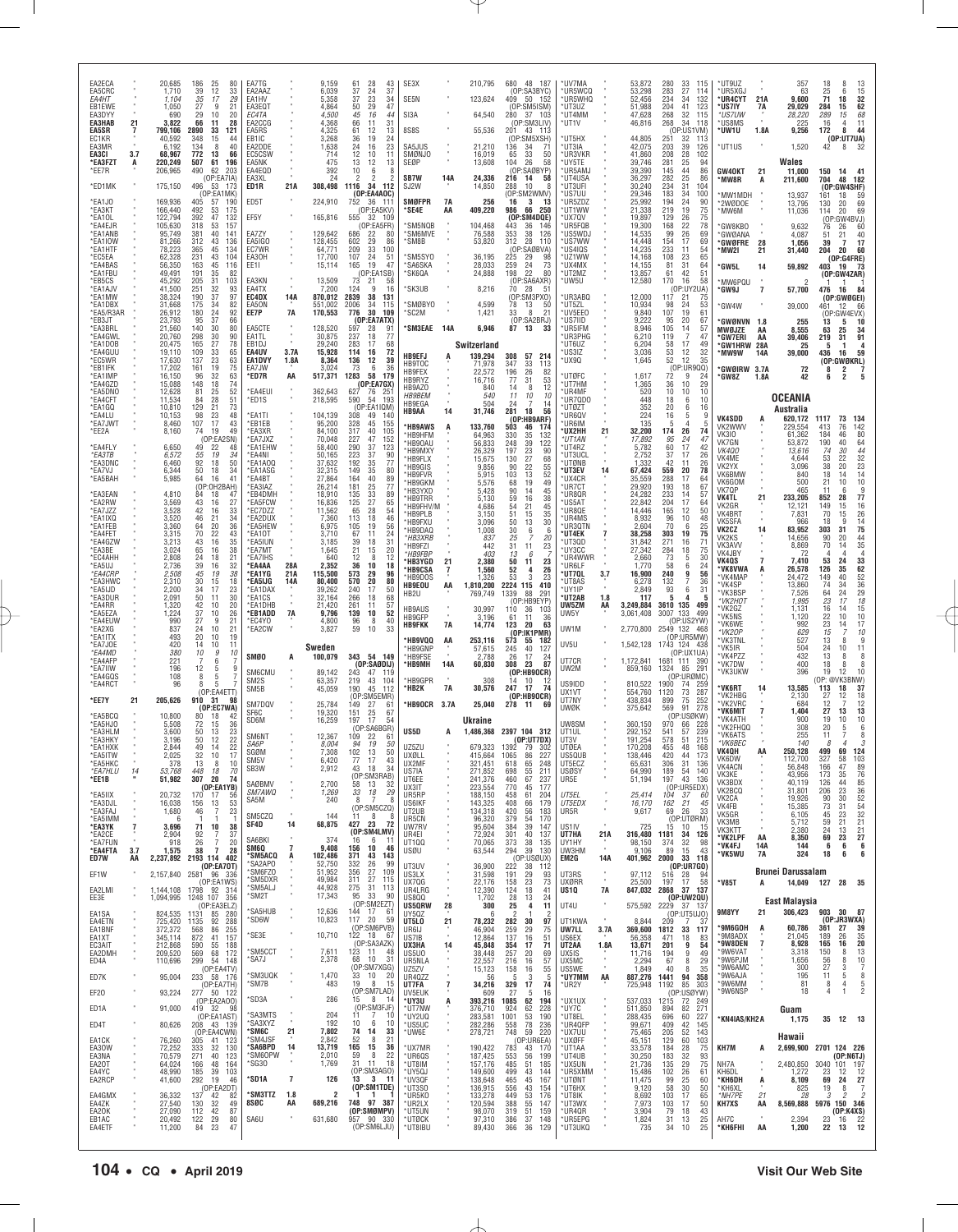| YB3VI<br>YB1AR                              |            | Indonesia<br>777.444<br>628,704      | 1355<br>66<br>816<br>84                                                         | 156<br>204                      | 'YF3CXB<br>'YG3BUP<br>*YD1LRG                       |                      | 336<br>325<br>289<br>288                         | 16<br>5<br>22<br>5<br>21<br>39<br>3                      | -8<br>10<br>5                 | DU9XL'<br>*DW9IGT<br>*DU1VHY<br>*DW7RAR              |                                        | 713<br>616<br>567                            | $\frac{22}{22}$<br>16             | 10<br>13<br>12<br>10<br>9<br>12<br>14                               | *PY2CYD<br>*PY3ASQ<br>*PY4MHZ<br>'PY1FOG               |                | 702<br>504<br>475                        | 17<br>12<br>12<br>23<br>18<br>g                                                   | 15<br>12<br>10                            | CB8E                                              | A                         | Chile<br>1,081,856 1617                        |                           | 79 177<br>(0P:CE8E10)                                           |
|---------------------------------------------|------------|--------------------------------------|---------------------------------------------------------------------------------|---------------------------------|-----------------------------------------------------|----------------------|--------------------------------------------------|----------------------------------------------------------|-------------------------------|------------------------------------------------------|----------------------------------------|----------------------------------------------|-----------------------------------|---------------------------------------------------------------------|--------------------------------------------------------|----------------|------------------------------------------|-----------------------------------------------------------------------------------|-------------------------------------------|---------------------------------------------------|---------------------------|------------------------------------------------|---------------------------|-----------------------------------------------------------------|
| <b>YC7TUU</b><br>YB4NY<br>YB2BNN<br>YC2EEE  |            | 119.662<br>18,326<br>17,784<br>1,700 | 414<br>49<br>107<br>28<br>121<br>38<br>10<br>74                                 | 85<br>49<br>66<br>15            | 'YD3DXG<br>*YD7VGB<br>*YD7UVB<br>*YDØEGA<br>'YC9SXI |                      | 238<br>216<br>198<br>140                         | 59<br>7<br>66<br>11<br>33<br>3<br>6<br>6                 | 10<br>13<br>6                 | *DV9CA<br>*DU1KIR<br>*DU1Q<br>AE1EEE*                | 21<br>14                               | 325<br>2,431<br>1,386<br>12,400<br>1,564     | 35<br>57<br>36<br>11<br>111<br>38 | 11<br>8<br>g<br>10<br>30<br>20<br>13<br>10                          | *PY3EAM<br>*PU20XB<br>'PU2WDX<br>*PU5BOY               | 28             | 312<br>210<br>20,944<br>8,288            | 12<br>37<br>26<br>10<br>$\overline{\phantom{a}}$<br>-fi<br>251<br>13<br>135<br>10 | 14<br>11<br>2<br>21<br>18                 | CE2SQE<br><b>CA6CGX</b><br>XR <sub>2</sub> K      | 28                        | 39.690<br>53,648<br>35,389                     | 139<br>431<br>348         | 49<br>-86<br>16<br>40<br>28<br>15<br>(OP:CX1EK)                 |
| YC3IMS<br>YB2VMC<br>YC3GOQ<br>YBØMWM        | 21<br>14   | 464<br>42<br>1,475<br>22,236         | 29<br>-9<br>3<br>43<br>10<br>142<br>19                                          | 9<br>$\overline{4}$<br>15<br>49 | *YG3FAP<br>YC8BJK/9<br>*YC8VSR<br>*YD7MHZ           |                      | 136<br>112<br>96<br>77                           | 3<br>3<br>11<br>20<br>5<br>3<br>$\overline{a}$           | 5                             | *DV1VGX<br><b>DV1UUU</b><br>*DV3RXC<br>*DW1NOL       | 7                                      | 108<br>2,548<br>1,250<br>726                 | 8<br>41<br>31<br>35               | $\overline{2}$<br>$\overline{4}$<br>12<br>16<br>10<br>15<br>9<br>13 | *PU5DUD<br>*PU8MRS<br>*PU2SDX<br>*PU3KNG               |                | 2,808<br>2,555<br>1,740<br>1.250         | 68<br>9<br>82<br>14<br>34<br>13<br>39<br>10                                       | 17<br>2 <sub>1</sub><br>16<br>15          | CE5JZ0<br>CE3DNP<br><b>CE3NR</b><br>CE2WNW        | 21<br>14                  | 220,697<br>101,460<br>38,006<br>27,897         | 1012<br>661<br>254<br>247 | 20<br>63<br>40<br>17<br>40<br>22<br>33<br>18                    |
| YB3RO<br><b>YCØPOG</b><br>YBØVB<br>YF4IDI   |            | 14,750<br>13,200<br>11,350<br>9,828  | 141<br>21<br>172<br>$^{21}$<br>99<br>19<br>109<br>16                            | 38<br>$\frac{39}{31}$<br>26     | *YG3DKB<br>'YC1HBO<br>*YD2KJC                       |                      | 74<br>70<br>70                                   | 66<br>15<br>12<br>$\overline{4}$<br>$\overline{2}$<br>21 | 22<br>6<br>5                  | *DU1ZC<br>*DU9XM<br>*DW7PGC                          |                                        | 540<br>360<br>285                            | 23<br>28<br>16                    | 7<br>11<br>5<br>10<br>5<br>10<br>$\mathcal{P}$                      | *PU4ABA<br>*PU2PZE<br>*PU2KUL                          |                | 1,170<br>748<br>726                      | 29<br>11<br>17<br>10<br>47<br>10                                                  | 15<br>12<br>12                            | CE2ML<br>CE30P<br>*CD4PSH<br>*CE4CBJ              |                           | 208<br>6,318<br>8.352<br>5.005                 | 8<br>104<br>128<br>80     | 7<br>6<br>23<br>16<br>14<br>18<br>26<br>29                      |
| YC9SBP<br>YB3SZM<br>YB3FTD<br>YC3NHW        |            | 2,701<br>2.001<br>1,755<br>210       | 32<br>16<br>34<br>13<br>32<br>12<br>37<br>6                                     | 21<br>16<br>15<br>9             | *YD3CRW<br>*YC1LBQ<br>*YB9RRE<br>*YD1IDB            |                      | 64<br>63<br>54<br>54                             | 3<br>6<br>12<br>3<br>8<br>5<br>$\mathfrak{p}$<br>ĥ       | 5<br>4                        | *DV1YAH<br>DU3T<br>DU3/KB7DV<br><b>DU1AV</b>         | AA<br>7A                               | 16<br>914,544<br>315<br>28,755               | 2<br>1315<br>12<br>341            | $\overline{\phantom{a}}$<br>85<br>176<br>10<br>11<br>19<br>26       | *PU2UGO<br>*PU2NBI<br>*PU3IKE<br>*PU2NAX               |                | 429<br>345<br>336<br>180                 | 32<br>6<br>27<br>8<br>12<br>6<br>12<br>5                                          | -6                                        | *CE6TK<br><b>CA2CEV</b><br>*CE7VPQ<br>*XQ5CIE     | 28                        | 850<br>46.752<br>30,243<br>5.940               | 27<br>413<br>297<br>127   | 11<br>14<br>31<br>17<br>37<br>14<br>11                          |
| <b>YF3DFB</b><br>YF3CYT<br>'YB2GV<br>*YB7WR | 3.7<br>1.8 | 1,026<br>24<br>89,352<br>65,790      | 28<br>12<br>4<br>-3<br>263<br>50<br>217<br>45                                   | 15<br>3<br>96<br>84             | *YD2PTC<br>*YD7VP7<br>*YD3YPD<br>*YD3PRG            |                      | 36<br>36<br>27<br>18                             | 11<br>1<br>$\mathfrak{p}$<br>19<br>15<br>3<br>-1         | 3<br>4<br>2<br>$\mathfrak{p}$ | *DU1AVC<br>5W1SA                                     | 14A<br>AA                              | 2,938<br>Samoa<br>8                          | 53<br>2                           | 10<br>16<br>2<br>$\overline{2}$                                     | *PU8MGB<br>*PU7EYL<br>*PU1WZY<br>*PU3JFF               |                | 156<br>150<br>143<br>110                 | 19<br>5<br>24<br>$\overline{4}$<br>30<br>$\frac{5}{5}$<br>10                      | 6<br>6<br>-6                              | *CE5AUC<br>*CE4CBK<br>°CA3JBD<br>*CA4UFC          |                           | 5,626<br>5.390<br>3.591<br>2.968               | 117<br>123<br>90<br>70    | $\frac{22}{18}$<br>11<br>$\frac{14}{15}$<br>8<br>12<br>17<br>11 |
| *YB2VYY<br>*YC4FIK<br>*YB1NOE               |            | 46,968<br>36,784<br>23,068           | 38<br>169<br>197<br>37<br>23<br>112                                             | 76<br>51<br>56                  | *YD9XYN<br>*YD9WKN<br>*YG9VTT<br>*YD1HVZ            |                      | 12<br>8<br>8<br>6                                | 3<br>3<br>2<br>$\mathfrak{p}$<br>$\overline{c}$          | 3<br>2                        |                                                      |                                        | <b>SOUTH AMERICA</b>                         |                                   |                                                                     | *PU2WA\<br>*PU4CGT<br>*PU2UAH<br>*PY2CX                | 21             | 84<br>78<br>4<br>389,418                 | 13<br>3<br>17<br>-5<br>1160<br>28                                                 | 8<br>95                                   | *CE3TL<br>*CA6WKD<br>CE3WYZ                       | AA                        | 1,474<br>253<br>26,410                         | 60<br>23<br>146           | 12<br>10<br>5<br>6<br>54<br>41                                  |
| *YC9JAU<br>*YB3BME<br>*YB2UFM<br>*YC1DMK    |            | 21,525<br>18,486<br>15,610<br>13,206 | 26<br>158<br>104<br>26<br>97<br>24<br>28<br>90                                  | 49<br>53<br>46<br>43            | *YD9VTA<br>*YG9VTA<br>*YD9VTT<br>*YD8CPZ            | 3.7                  | 2<br>360                                         | 0<br>$\Omega$<br>21<br>8                                 | n<br>10                       | LV1F<br>LU1BJW                                       | A                                      | Argentina<br>290,173<br>57,728               | 737 60 109<br>269                 | (OP:LU4FTA)<br>29<br>53                                             | *PY2CP<br>*PP7LP<br>*PY4XX<br>*PY3ND                   |                | 93,912<br>45.144<br>20,678<br>2,528      | 480<br>18<br>263<br>18<br>176<br>16<br>13<br>46                                   | 68<br>48<br>33<br>19                      | <b>CE7KF</b><br>CE6PGO<br>CB3UP                   | AA                        | 56,580<br>21.510<br>14,694                     | 211<br>142<br>119         | 89<br>49<br>55<br>35<br>35<br>27<br>(OP:XQ7UP)                  |
| *YBØJVZ<br>*YC1KK<br>*YB8ADX<br>*YB2BBZ     |            | 12,544<br>11,972<br>10,500<br>9,702  | 72<br>24<br>64<br>34<br>24<br>85<br>63<br>25                                    | 40<br>48<br>46<br>38            | *YF3CYS<br>*YC3TEN<br>*YB6DE<br>*YC2YEN             |                      | 208<br>165<br>144<br>O                           | 9<br>8<br>9<br>10<br>6                                   | 8<br>ĥ                        | LU8DY<br>AY8A<br>LU3HS                               | 28                                     | 4,590<br>3,384<br>13,695                     | 64<br>74<br>179                   | 28<br>17<br>8<br>10<br>(OP:LU8ADX)<br>15<br>18                      | *PY2PCZ<br>*PY2RTB<br>*PP5IP<br>*PP2BK                 | 14             | 21<br>54,660<br>49,350                   | 13<br>-9<br>355<br>20<br>371<br>24                                                | 12<br>40<br>46                            | CE5JTC<br>НКЗС                                    |                           | 702<br>Colombia<br>631,475                     | 23<br>1572                | 8<br>10<br>42<br>103                                            |
| *YC1HLT<br>*YC2LLC<br>*YC7UDD<br>*YBØBAJ    |            | 7,788<br>6,848<br>6,579<br>5,992     | 99<br>20<br>103<br>23<br>22<br>57<br>69<br>20                                   | 39<br>41<br>29<br>36            | *YF3CYU<br>YBØNSI<br>YC6RMT                         | 1.8<br>AA            | 2<br>152,950<br>146,965                          | 380<br>61<br>404<br>43                                   | 114<br>90                     | <b>LU5VV</b><br>I U9MDE<br><b>LU9MBY</b>             | 21<br>14                               | 424,872<br>19.845<br>169,168                 | 1379<br>172<br>751                | 21<br>87<br>30<br>15<br>73<br>24<br>25                              | *PY2SRL<br>*PP5FE<br>*PY2DPM                           | $\overline{1}$ | 9,352<br>3,234<br>504<br>884             | 22<br>83<br>17<br>42<br>35<br>12<br>23<br>11                                      | 34<br>25<br>16<br>15                      | HK6J<br>HK4W<br>HK4CO<br><b>НК6Р</b>              |                           | 497,420<br>99,484<br>7,668                     | 1060<br>326<br>58         | 56<br>114<br>48<br>106<br>26<br>45<br>23                        |
| *YBØYAD<br>*YCØBAS<br>*YB4MDL<br>*YB8XOB    |            | 5,888<br>5,148<br>4,524<br>3,525     | 53<br>18<br>69<br>16<br>77<br>24<br>39<br>20                                    | 28<br>23<br>34<br>27            | YB2IQ<br>YBØDJ<br>YB9BCS<br>YC3RJL                  | 21A                  | 63,315<br>54<br>24<br>5,805                      | 193<br>48<br>3<br>3<br>19<br>6<br>14<br>65               | 87<br>3<br>6<br>29            | LU2DVI<br>LU1VM<br>LU6DU<br>*LW1EUD                  | 3.7<br>A                               | 19,180<br>5.687<br>459<br>263,186            | 123<br>55<br>11<br>648            | 45<br>20<br>27<br>8<br>g<br>55<br>99                                | *PY1ZP<br>*PU2SDW<br>ZX5J                              | 3.7<br>AA      | 360<br>0                                 | 20<br>7<br>8<br>-1<br>8,140,341 4773 155 472                                      | 11                                        | *НК4КМ<br><b>*НКЗТК</b><br>*НK3J                  | 3.7<br>A<br>21<br>AA      | 79,032<br>1,178<br>481.134<br>27,730           | 328<br>34<br>1880<br>153  | 66<br>12<br>19<br>25<br>77<br>78<br>40                          |
| *YB3FUA<br>*YB9YBB<br>*YB2TS                |            | 3,060<br>2,920<br>2,870              | 40<br>15<br>34<br>16<br>38<br>17                                                | 19<br>24<br>24                  | YB8UM<br>YBØNDT<br>YE3AA<br>YB7GRN                  | 14A<br>7A            | 720<br>214,484<br>330<br>9,416                   | 21<br>9<br>711<br>30<br>5<br>11<br>83<br>17              | 11<br>86<br>-5<br>27          | *LQ7E<br>*LU5EVK<br>*LU1DW                           |                                        | 249,084<br>26.040<br>17,296                  | 694<br>$\frac{183}{90}$           | 47<br>106<br>(OP: LW3DN)<br>21<br>39<br>40<br>54                    | ZX2B<br>PY2EX                                          |                | 3,336,894 2788 106<br>928,505            | (0P:PP5JR)<br>(OP:PY2MNL)<br>1415<br>68                                           | - 312<br>165                              | 'HK4GOO<br>*PJ2DD                                 | 14A<br>ΑA                 | 289<br>Curacao<br>654,560                      | 9<br>1459                 | 9<br>8<br>39<br>- 121                                           |
| *YE3CGG<br>*YC6UAF<br>*YC2BDZ<br>*YB1IM     |            | 2,870<br>2.368<br>2,115<br>1.479     | 43<br>18<br>50<br>13<br>51<br>18<br>19<br>12                                    | 23<br>19<br>29<br>17            | YB3OIB<br>YG8BIR<br>YB9QP<br>YD1KCX                 |                      | 2,852<br>1,190<br>522<br>406                     | 13<br>44<br>78<br>14<br>8<br>15<br>25<br>5               | 18<br>20<br>10<br>9           | *LU6EQV<br>*LU1EXR<br>*LU8EHR<br>*LU9EHU             |                                        | 15,330<br>13,206<br>10,011<br>7,261          | 112<br>95<br>85<br>89             | 29<br>41<br>22<br>-40<br>33<br>38<br>22<br>31                       | PR2D<br>PY3PA<br>PY1V0Y                                |                | 181,300<br>164,465<br>129,244            | 77<br>298<br>(OP:PY2LCD)<br>496<br>49<br>321<br>51                                | 168<br>78<br>107                          |                                                   |                           | Ecuador                                        |                           | (OP:PF4T)                                                       |
| *YBØPTR<br>*YB3BX<br>*YD9JKT<br>*YG3DPH     |            | 1,242<br>651<br>560<br>152           | 23<br>13<br>17<br>8<br>37<br>22<br>8                                            | 14<br>13<br>g<br>11             | YC1EAV<br>YF9CDL<br>YC3VRY<br>*YC2YIZ               | 3.7A<br>AA           | 104<br>384<br>224<br>178,872                     | 15<br>3<br>13<br>7<br>q<br>404<br>57                     | 5<br>9<br>q<br>117            | *LU1JHF<br>*LU6KA<br>*LU9JX<br>*LU6DCN               |                                        | 5,562<br>4,921<br>1.980<br>1,911             | 41<br>108<br>31<br>70             | 21<br>33<br>24<br>13<br>15<br>18<br>22<br>27                        | PY5DC<br>PY2VOX<br>PY2FSG                              |                | 99,280<br>58,529<br>58,446               | 266<br>46<br>37<br>260<br>47<br>175                                               | 100<br>70<br>106                          | <b>HC5DX</b><br>*HC7AE<br>*HC5VF<br>*HC2AP        | A<br>A<br>21              | 75,660<br>158.060<br>48,360<br>19.383          | 179<br>420<br>298<br>199  | 64<br>131<br>42<br>98<br>20<br>42<br>25<br>14                   |
| *YC2DFD<br>*YC6BVV<br>*YB8FIJ<br>*YC9FAR    | 28<br>21   | 85<br>80<br>2<br>86,071              | 21<br>6<br>3<br>387<br>23                                                       | 10<br>5<br>-1<br>60             | *YB8RW<br>*YB8IBD<br>*YB8R0P                        |                      | 90,739<br>55,330<br>21,660                       | 380<br>47<br>205<br>43<br>136<br>32                      | 66<br>67<br>44                | *LU1ALF<br>*LU4VI<br>*LW9ENF<br>*LU2NI               | 28<br>21                               | 171<br>196<br>24<br>21.184                   | 11<br>19<br>4<br>149              | 9<br>10<br>6<br>-8<br>2<br>17<br>47                                 | PY2ZZ<br>PY2T0P<br>PT2AW<br>PY5XH                      |                | 58,381<br>52,074<br>47,200<br>45,684     | 300<br>26<br>35<br>211<br>28<br>229<br>135<br>60                                  | 53<br>64<br>52<br>102                     | *HC1DX<br>*HC1HN<br>*HC2AO<br>*HC2TKV             | 7<br>AA                   | 55,616<br>630<br>619,340<br>38,306             | 302<br>44<br>1233<br>182  | 59<br>20<br>30<br>15<br>63<br>116<br>40<br>67                   |
| *YB5OUB<br>*YBØ0KR<br>*YB1EGP<br>*YC1BON    |            | 7,638<br>6,630<br>5,535<br>3,230     | 70<br>10<br>78<br>13<br>41<br>11<br>53<br>9                                     | 28<br>38<br>$\frac{34}{29}$     | *YC1TQL<br>*YC2CAA<br>*YE8XBN<br>*YB7BIM            |                      | 18,549<br>14.931<br>13,695<br>7,748              | 110<br>28<br>$\frac{25}{24}$<br>110<br>156<br>63<br>23   | 53<br>54<br>31<br>29          | *LU5MEC<br>*LU3JVO<br><b>LU5FF</b>                   | AA                                     | 2,688<br>341<br>21,112                       | 57<br>15<br>159<br>164            | 11<br>17<br>6<br>-5<br>23<br>29<br>8<br>ċ                           | PP <sub>1</sub> CZ<br>PY6HD<br><b>PY2NFT</b><br>PY3LB0 |                | 27.135<br>23,004<br>8.040<br>8,008       | 157<br>30<br>97<br>36<br>74<br>10<br>56<br>30                                     | 51<br>72<br>30<br>47                      | ZP4KFX                                            | A                         | Paraguay<br>520                                | 12                        | 9<br>11                                                         |
| *YC80BM<br>*YC4IWS<br>*YB1HDR<br>*YB8BY     |            | 629<br>620<br>176<br>144             | 33<br>8<br>13<br>10<br>5<br>-6<br>10<br>6                                       | 9<br>10<br>6<br>6               | *YG8DX<br>*YCØ0XA<br>*YCØNGA<br>*YB9GWR             | 28A                  | 836<br>667<br>264<br>84                          | 33<br>7<br>15<br>10<br>8<br>5<br>3                       | 12<br>13                      | LU6ETB<br>LU2DX<br>LU1DX<br>LW3EK                    | 28A                                    | 7.718<br>63,232<br>44,370<br>25,960          | 401<br>325<br>251                 | 17<br>47<br>16<br>42<br>14<br>30                                    | PY2DR<br>PY3TX<br>PY4ME<br>PP5GWM                      |                | 3.430<br>2,604<br>1,722<br>962           | 71<br>21<br>34<br>17<br>41<br>18<br>19<br>13                                      | 28<br>25<br>24<br>13                      | *ZP5DVD<br>*ZP6SKY<br>ZP5DA                       | A<br>$\overline{7}$<br>AA | 220,242<br>510<br>316,960                      | 629<br>31<br>829          | 46<br>95<br>6<br>9<br>51<br>109                                 |
| *YB20BI<br>*YC3RWT<br>*YC3EON<br>*YC3SGQ    |            | 54<br>24<br>6<br>6                   | 15<br>8<br>$\overline{2}$                                                       | 10<br>$\overline{2}$            | *YC2VOC<br>*YB1UUN<br>*YC2CAB<br>*YBØEIN            | 21A                  | 43,706<br>29,520<br>437<br>198                   | 193<br>19<br>131<br>24<br>8<br>11<br>6<br>5              | 63<br>58<br>11<br>6           | L77D<br>LU3MO<br><b>LU7MT</b>                        | 21A<br>7A                              | 139,740<br>46,915<br>21,141                  | 511<br>315<br>134                 | 23<br>79<br>(OP:LU6DC)<br>18<br>-37<br>26<br>55                     | PY2GZ<br>PY2AE<br>PY2KJ<br>PY5ZHP                      | 21A            | 957<br>616<br>712,712<br>203,308         | 23<br>14<br>20<br>10<br>1604<br>34<br>23<br>713                                   | 15<br>12<br>120<br>83                     | <b>OA4SS</b><br>*OA2DRG                           | A                         | Peru<br>276,749<br>575                         | 748<br>22                 | 53<br>86<br>8<br>15                                             |
| *YC3TTS<br>*YC3XJH                          |            | 6<br>6                               |                                                                                 | (OP:YC3TTS)                     | *YB3VY<br>*YBØANJ<br>*YBØISE                        | 14A                  | 6<br>9,823<br>6,204                              | 84<br>15<br>(OP:4F3JX)<br>73<br>15                       | 32                            | LU2DKT<br>*LW4EF<br>*LU7DH<br>*L73H                  | 1.8A<br>AA                             | 10,545<br>259,346<br>209,880<br>21,750       | 82<br>648<br>629<br>114           | 18<br>39<br>58<br>120<br>42<br>90<br>35<br>52                       | PP1WW<br>PY <sub>2</sub> F.I<br><b>PP2FRS</b><br>PY2MP | ٠<br>14A       | 177,216<br>122.056<br>377,804<br>151,810 | 23<br>645<br>22<br>538<br>34<br>1069<br>588<br>25                                 | 81<br>66<br>97<br>70                      | 9Y4D<br><b>'9Z4A</b>                              | 21<br>A                   | <b>Trinidad &amp; Tobago</b><br>987,420<br>442 | 2610<br>19                | 32<br>108<br>12<br>14                                           |
| *YB2CPO<br>*YB2MM<br>*YB7SKM<br>*YB2B0B     | 14         | 26,996<br>24,759<br>12,426<br>10,293 | 159<br>22<br>159<br>20<br>97<br>21<br>97<br>17                                  | 46<br>43<br>36<br>30            | <b>'YGØTUR</b><br>*YG3BWY<br>*YG3DGQ<br>*YB8ASY     | 7A                   | 7,266<br>5,548<br>5,535<br>4,464                 | 15<br>125<br>62<br>15<br>115<br>17<br>58<br>15           | 27<br>23<br>24<br>21          | *LU3EBG<br>*LU7DV<br>*LU3MAM                         | 21A<br>14A                             | 8.056<br>47,334<br>56,820                    | 111<br>282<br>360                 | (OP:LU4HK)<br>16<br>22<br>19<br>50<br>39<br>21                      | PR7AP<br>*PY1SX<br>*PY5F0<br>*PY4RL                    | 3.7A<br>AA     | 1,456<br>117,775<br>90.206<br>60.465     | 21<br>11<br>275<br>53<br>345<br>41<br>208<br>51                                   | 15<br>122<br>65<br>94                     | *9Z4Y<br><b>CX9AU</b>                             | 28A<br>A                  | 22,554<br>Uruguay<br>479,755                   | 256<br>892                | 14<br>28<br>78 151                                              |
| *YB6UAK<br>*YB9GV<br>*YB3KK<br>*YD9VIZ      |            | 7,436<br>2,046<br>18<br>20,178       | 82<br>16<br>30<br>12<br>3<br>3<br>162<br>25                                     | 28<br>19<br>3<br>32             | *YC1AD<br>'YDØSDD<br>'YG3EOY<br>*YG3CMQ             |                      | 3,904<br>3,232<br>1,904<br>1,891                 | 54<br>14<br>14<br>64<br>36<br>11<br>13<br>37             | 18<br>18<br>17<br>18          | <b>P40T</b>                                          | A                                      | Aruba<br>10,978,352 6247 142 474             |                                   |                                                                     | *PY2XC<br>*PY2FRQ<br>*PY1RY                            |                | 58,702<br>46.920<br>38.157               | 30<br>273<br>$\substack{42\\30}$<br>178<br>214                                    | 68<br>73<br>49                            | <b>CX2DK</b><br>CV7S<br>CX5AL                     | 28<br>21                  | 136,729<br>926,508<br>2,176                    | 751<br>2619<br>37         | 18<br>55<br>29<br>103<br>(0P:CX7SS)<br>20<br>14                 |
| *YD3YSF<br>*YB700<br>*YDØMAT<br>*YD1JGE     |            | 20.064<br>18,166<br>9.900<br>6.864   | 21<br>160<br>123<br>21<br>79<br>19<br>111<br>15                                 | 45<br>41<br>31<br>29            | *YDØRXA<br>*YD9YSS<br>*YB8UTI                       |                      | 1,650<br>1,470<br>1,404                          | 9<br>42<br>39<br>13<br>41<br>7                           | 16<br>17<br>11                | P4ØL<br>*P4ØW                                        | AA                                     | 4,464,437 4155 103<br>3,393,054 2776 103 338 |                                   | (OP:VE3DZ)<br>-270<br>(OP:W6LD)                                     | *PR7RBA<br>*PY2WND<br>*PP2RON<br>*PY2ZR                |                | 34,226<br>33,524<br>32,153<br>25.950     | 147<br>37<br>44<br>161<br>26<br>152<br>27<br>155                                  | 72<br>72<br>53<br>48                      | CX5BDE<br>*CX2TL<br>*CX1CAN<br>*CX8DS             | Á.<br>28                  | 54<br>3.740<br>1,269<br>34,750                 | 10<br>67<br>37<br>281     | 4<br>27<br>28<br>13<br>14<br>34<br>16                           |
| YUYKNA<br>*YD3BGM<br>*YD7YGR<br>*YD9ATS     |            | b.7b<br>6,120<br>5,880<br>5,640      | - 175<br>-14<br>99<br>16<br>115<br>18<br>12<br>65                               | ZU<br>29<br>24<br>28            | *YB7XYO<br>*YG3DEA<br>*YC3CQY<br>*YD7JLI            |                      | 1,173<br>1,152<br>882<br>770                     | 52<br>8<br>48<br>10<br>25<br>6<br>28<br>10               | 15<br>14<br>8<br>12           | <b>CP5HK</b>                                         | A                                      | Bolivia<br>110,600                           | 408 54                            | (OP: W2GD)<br>86                                                    | *PY3KN<br>*PY1AN<br>*PY2CAT<br>*PY3DX                  |                | 23.868<br>21,065<br>16,110<br>14,553     | 109<br>45<br>22<br>163<br>33<br>97<br>31<br>90                                    | 63<br>33<br>57<br>46                      | °CX7BBR<br>*CX2TQ<br><b>CX5UA</b>                 | 21<br>7<br>AA             | 30,442<br>1,972<br>394,267                     | 240<br>48<br>847          | 18<br>44<br>13<br>16<br>48<br>125                               |
| *YB1LUE<br>*YC1DWD<br>*YC2CTE<br>*YDØODC    |            | 5,002<br>4,914<br>4,389<br>3,959     | 78<br>14<br>87<br>17<br>76<br>14<br>122<br>14                                   | 27<br>25<br>19<br>23            | *YD1IFR<br>*YG3FKD                                  | 3.7A                 | 720<br>84<br><b>Marshall Islands</b>             | 26<br>6<br>7<br>6                                        | 10<br>6                       | <b>CP6UA</b><br>PS2T                                 | AA<br>A                                | 46,515<br>Brazil<br>3,883,684 3469 108 290   | 332 38                            | 67                                                                  | *PY2COY<br>*PY2KS<br>*PR7CJ<br>*PY7BR                  |                | 14,028<br>8,208<br>5,772<br>4,420        | 128<br>21<br>76<br>33<br>50<br>20<br>75<br>25                                     | 21<br>39<br>32<br>43                      | <b>CX4BW</b><br><b>CX7ACH</b><br>*CX4AD<br>*CX2CC | 21A<br>7A<br>28A<br>14A   | 672<br>97,524<br>434<br>182,756                | 14<br>419<br>15<br>725    | 7<br>14<br>28<br>80<br>-7<br>79<br>28                           |
| *YC1EJL<br>*YD2YSW<br>*YG3CZW<br>*YD1EDH    |            | 3,740<br>3,434<br>3,315<br>3,300     | 48<br>14<br>45<br>15<br>53<br>16<br>54<br>12                                    | 20<br>19<br>23<br>18            | *V73MT                                              | А                    | 13,350<br><b>New Caledonia</b>                   | 80 42 47<br>(OP:JAØRQV)                                  |                               | PY9GC<br>ZW2T                                        |                                        | 805,263<br>512,600                           | 1445 60 159<br>991                | (OP:PY2NY)<br>68 152<br>(OP:PY2RKG)                                 | *PY5II<br>*ZV2B<br>*PY2WLM                             |                | 3,312<br>2,574<br>2,552                  | 35<br>19<br>59<br>17<br>(OP:PY2OX)<br>53<br>20                                    | 29<br>22<br>24                            | YV2CAR<br>YV5AM                                   | 28                        | Venezuela<br>29,564<br>8,415                   | 315<br>142                | 13<br>25<br>21<br>12                                            |
| *YB3BAR<br>*YDØUVZ<br>*YDØSCZ<br>*YD2CPQ    |            | 3,220<br>2,860<br>2,754<br>2,640     | 62<br>14<br>51<br>12<br>57<br>13<br>69<br>13                                    | 21<br>14<br>14<br>17            | <b>FK8IK</b><br>FK4QX                               | A                    | 206,028<br>187,974<br><b>New Zealand</b>         | 450 66 111<br>451 65 112                                 |                               | PY5WW<br>PY2MET<br>PY2SBY<br>PT9AL                   |                                        | 506,862<br>383,280<br>192,050<br>3,710       | 1094<br>731<br>515<br>62          | 59 115<br>69<br>171<br>55<br>112<br>25<br>28                        | *PY2MSR<br>*PP2CS<br>*PY2SR<br>*PY20P                  |                | 2,220<br>1,482<br>729<br>441             | 38<br>15<br>55<br>16<br>43<br>12<br>10<br>11                                      | 22<br>22<br>15<br>11                      | YW4D<br>4M1K                                      | 21<br>14                  | 1,076,400<br>1,587,131                         | 2426                      | 34 122<br>(OP:YY1DIG)<br>3455 35 128<br>(OP:YV1KK)              |
| *YD2DPK<br>*YG3CMS<br>*YF4ICC<br>*YC7WNC    |            | 2,584<br>2,550<br>2,332<br>2,262     | 30<br>14<br>63<br>15<br>40<br>10<br>75<br>13                                    | 20<br>19<br>12<br>16            | ZM4T<br>ZL2X                                        | A                    | 2,659,480 2824 108 232<br>23,885                 | (0P: N5Z0)<br>133<br>-35                                 | -50                           | PY5KA<br>PY2EU<br>PY2KP<br><b>PY2NA</b>              | 28                                     | 1,034<br>1,008<br>713<br>39,936              | 35<br>22<br>27<br>309             | 21<br>26<br>10<br>14<br>14<br>17<br>16<br>36                        | *PU2XMY<br>*PU3NVN<br>*PU5KGB<br>*PY7AC                |                | 340<br>322<br>289<br>192                 | 47<br>9<br>11<br>25<br>8<br>16<br>8                                               | 11<br>9<br>8                              | 4M6R<br>*YV5EMG<br>*YV6CA                         | 7<br>A                    | 236,457<br>140,715<br>16,154                   | 393<br>94                 | 801 26 91<br>(0P:YV6CR)<br>48 111<br>26<br>56                   |
| *YC4JOY<br>*YG3DBH<br>*YDØMZH               |            | 1,988<br>1,938<br>1,752              | 40<br>11<br>98<br>15<br>32<br>10                                                | 17<br>23<br>14                  | ZL2BCO<br>ZL1DK<br>ZL3DW                            | 14                   | 23.520<br>12,719<br>629                          | (OP:ZLACZ)<br>117<br>32<br>91<br>33<br>15<br>8           | 52<br>46<br>9                 | PY3VB<br>PY2XJ<br>PP5RT                              | 21<br>14                               | 37,044<br>25,515<br>139,986                  | 193<br>185<br>569                 | 19<br>65<br>18<br>45<br>22<br>77                                    | PQ2HX<br>*PY4LDS<br>*PY7BC<br>*PU2UAF                  | 28A            | 175<br>156<br>24<br>29,796               | 27<br>11<br>13<br>6<br>$\overline{\phantom{a}}$<br>249<br>15                      | 14<br>6<br>$\overline{\phantom{a}}$<br>37 | *YY5AEP<br>*YV5JG0<br>*YV5AJI<br>*YY2EDF          | 21                        | 13,041<br>675<br>575<br>97,580                 | 105<br>17<br>16<br>512    | 20<br>43<br>$\frac{13}{13}$<br>12<br>10<br>19<br>51             |
| *YG2UFA<br>*YB8TDK<br>*YD7YCO<br>*YD1CCZ    |            | 1,702<br>1,624<br>1,560<br>1,496     | 47<br>9<br>35<br>11<br>35<br>11<br>35<br>8                                      | 14<br>18<br>15<br>14            | ZL3RIK<br>*ZL2XC<br>*ZL1FAB<br>*ZL2AYZ              | 7<br>A               | 350<br>5,499<br>5,247<br>1,000                   | 20<br>$\overline{7}$<br>23<br>48<br>52<br>24<br>16<br>13 | 24<br>29<br>12                | PS8DX<br>ZV <sub>1</sub> D<br>PY7BEL<br><b>PY9MP</b> | $\alpha$<br>$\alpha$<br>$\overline{7}$ | 18,360<br>779<br>9,044                       | 118<br>39<br>-1<br>82             | 16<br>56<br>8<br>11<br>-1<br>47<br>21                               | *PU2LEW<br>*PU8YAB<br>*PY2HT<br>*PP5KC                 |                | 9.200<br>3,429<br>578<br>504             | 13<br>140<br>108<br>8<br>8<br>39<br>19<br>7                                       | 27<br>19<br>9<br>7                        | *YV4NR<br>*YV50IE<br>*YY2HCM<br>*YY2WTF           | 14<br>7                   | 39,195<br>320<br>45,180<br>15,282              | 260<br>21<br>477<br>140   | 50<br>17<br>10<br>6<br>22<br>14<br>38<br>16                     |
| *YD2GBS<br>*YD7YDB<br>*YC4KAO<br>*YD1SGB    |            | 1,218<br>1,204<br>1,092<br>1.092     | 28<br>11<br>37<br>11<br>20<br>9<br>$\begin{array}{c} 59 \\ 28 \end{array}$<br>9 | 18<br>17<br>12<br>12            | *ZL4CTS<br>ZL2AJ<br>ZL4AS<br>ZL2RX                  | $\overline{7}$<br>AA | 924<br>229,670<br>60,489<br>25,020               | q<br>18<br>82<br>376<br>158<br>51<br>108<br>34           | 12<br>156<br>90<br>56         | PY4JW<br>*PY5DD<br>*PY2SEI<br>*PP5XA                 | A                                      | 2,279<br>71,001<br>54,384<br>35,532          | 45<br>14<br>264<br>243<br>159     | 29<br>52<br>95<br>59<br>29<br>38<br>70                              | *PU3LTA<br>*PU4HUD<br>*PU7ASP                          |                | 392<br>272<br>221                        | 11<br>7<br>14<br>8<br>24<br>6<br>7                                                | 9<br>8                                    | *YV5CDE<br>*YV4YC<br><b>YV6BXN</b>                | 3.7<br><b>14A</b>         | 1,768<br>87,904<br>82,644                      | 31<br>382<br>356          | $20\,$<br>14<br>66<br>16<br>71<br>26                            |
| *YD7VLT<br>*YF4IFT<br>*YDØRLX<br>*YB1NCR    |            | 1,060<br>902<br>836<br>798           | ğ<br>20<br>9<br>8<br>17<br>18<br>9                                              | 11<br>13<br>11<br>12            | ZL2IFB<br>ZL3DMC<br>ZL4FZ                           |                      | 6,136<br>3,234<br>2,720                          | 23<br>49<br>35<br>16<br>28<br>18                         | 29<br>26<br>22                | *PY1NS<br>*PY2LPM<br>*PY1KB<br>*PY2RMY               |                                        | 34,545<br>28,248<br>24,564<br>14,964         | 162<br>129<br>152<br>111          | 38<br>67<br>41<br>66<br>53<br>39<br>32<br>55                        | *PY2ZA<br>*PU7EDR<br>*PY2GFA<br>*PU2XSK                |                | 195<br>180<br>169<br>162                 | 17<br>56<br>4<br>13<br>6<br>22<br>4                                               | 5<br>5                                    | *YV4AW<br>*YY5KAT<br>*YV5COR<br>*YV1SW            | AA<br>28A                 | 510,272<br>6,960<br>4,374<br>364               | 870<br>58<br>46<br>22     | 68<br>156<br>40<br>20<br>34<br>20<br>8<br>- 6                   |
| *YC3RBI<br>*YC8VRS<br>*YC8VRA<br>*YB3BBF    |            | 720<br>651<br>646<br>640             | 30<br>7<br>27<br>28<br>68<br>8                                                  | 8<br>9<br>12<br>9<br>10<br>12   | *ZL4YY<br>*ZL2MM<br>*ZL3TE                          | AA<br>3.7A           | 420<br>391<br>221                                | 18<br>7<br>18<br>8<br>8<br>6                             | 8<br>9<br>7                   | *PY2AB<br>*PY2VCP<br>*PY200<br>*PY2XRP               |                                        | 9,230<br>8,174<br>7,744<br>7,598             | 111<br>63<br>110<br>88            | 25<br>46<br>24<br>37<br>24<br>40<br>22<br>36                        | *PU1SSH<br>*PU2LHA<br>*PU7ABC<br>*PY2UD                | 21A            | 126<br>24<br>10<br>511,784               | 10<br>$\overline{4}$<br>14<br>4<br>26<br>4<br>1193<br>33                          | 5<br>4<br>-6<br>119                       | *YY5ATN<br>*YY1AFL                                | 7A<br>3.7A                | 407<br>638                                     | 32<br>29                  | 10<br>27<br>9<br>20                                             |
| *YD9DE<br>*YB8ACM<br>*YD1NVX<br>*YD9SVS     |            | 638<br>624<br>594<br>486             | 29<br>8<br>42<br>10<br>9<br>22<br>14<br>9                                       | 14<br>14<br>13<br>9             | DU1IVT<br>DU1EG<br>DU1RB                            | A<br>21<br>14        | <b>Philippines</b><br>199.383<br>16,638<br>1.824 | 661 47<br>104<br>16<br>56<br>- 8                         | -76<br>43<br>-8               | *PY2MIA<br>*PY1LU<br>*PY5AP<br>*PV8IG                |                                        | 6,448<br>6,060<br>4,624<br>4,130             | 95<br>57<br>69<br>59              | 23<br>29<br>23<br>37<br>16<br>18<br>28<br>42                        | *PP5DZ<br>*PY2FSR<br>*PV8AJ<br>*PP7DX                  | 14A            | 41,850<br>22,631<br>736<br>24,163        | 207<br>19<br>161<br>16<br>18<br>10<br>139<br>23                                   | 56<br>45<br>13<br>50                      | KR2Q<br>OK2FD                                     | A                         | QRP<br>436,103<br>340,234                      | 560<br>760                | 71 212<br>244<br>67                                             |
| *YG3EB0<br>*YD9A0S<br>*YD7ITF<br>*YD1EMV    |            | 476<br>448<br>442<br>380             | 27<br>12<br>6<br>24<br>-5<br>49<br>8                                            | 10<br>8<br>8<br>11              | DU1R<br>4F3FSK<br>*4E1A                             | 7<br>3.7<br>A        | 68,952<br>840<br>351,400                         | 346<br>25<br>(0P:DU1UGZ)<br>32<br>8<br>761<br>68         | 53<br>13<br>107               | *PY2KG<br>*PY1CDR<br>*PY1LV<br>*PU1JSV               |                                        | 3,640<br>2,610<br>2,440<br>1,950             | 47<br>83<br>46<br>48              | 22<br>30<br>26<br>19<br>19<br>21<br>13<br>17                        | *PY2X0<br>*PY6TS<br>*PS8ET<br>*PY2KC                   | 7A<br>3.7A     | 252<br>6,136<br>5,580<br>80              | 6<br>-9<br>51<br>20<br>49<br>12<br>11<br>5                                        | 6<br>39<br>33<br>5                        | IZ3NVR<br>UT5E0X<br>JH10GC<br>G4CWH               | u,<br>H                   | 248,310<br>238,944<br>216,828<br>210,176       | 606<br>612<br>394<br>560  | 221<br>58<br>57<br>205<br>87<br>141<br>196<br>60                |
| *YC3BQS<br>*YC7MIB<br>*YG3FBV               |            | 360<br>348<br>340                    | 32<br>7<br>19<br>$\overline{4}$<br>13<br>$\overline{4}$                         | 11<br>8<br>6                    | *DU1JM<br>*DV1YAI<br>*DV1TBT                        |                      | 43,056<br>11,781<br>5,559                        | 166<br>37<br>17<br>106<br>19<br>61                       | 55<br>34<br>32                | *PY5J0<br>*PY2EBD<br>*PR7KSA                         |                                        | 1,491<br>1,312<br>1,176                      | 39<br>27<br>59                    | 10<br>11<br>13<br>19<br>12<br>16                                    | *PU2TNT<br>*PV8DX<br>*PY2GTA                           | 1.8A           | 10<br>49<br>12                           | $\overline{2}$<br>16<br>2<br>5<br>$\overline{c}$<br>3                             | 3<br>5<br>$\overline{2}$                  | JR4DAH<br>LZ1DM<br>NP2Q                           | п<br>u,                   | 187,620<br>152.992<br>136,017                  | 436<br>518<br>549         | 64<br>113<br>48 176<br>47<br>72                                 |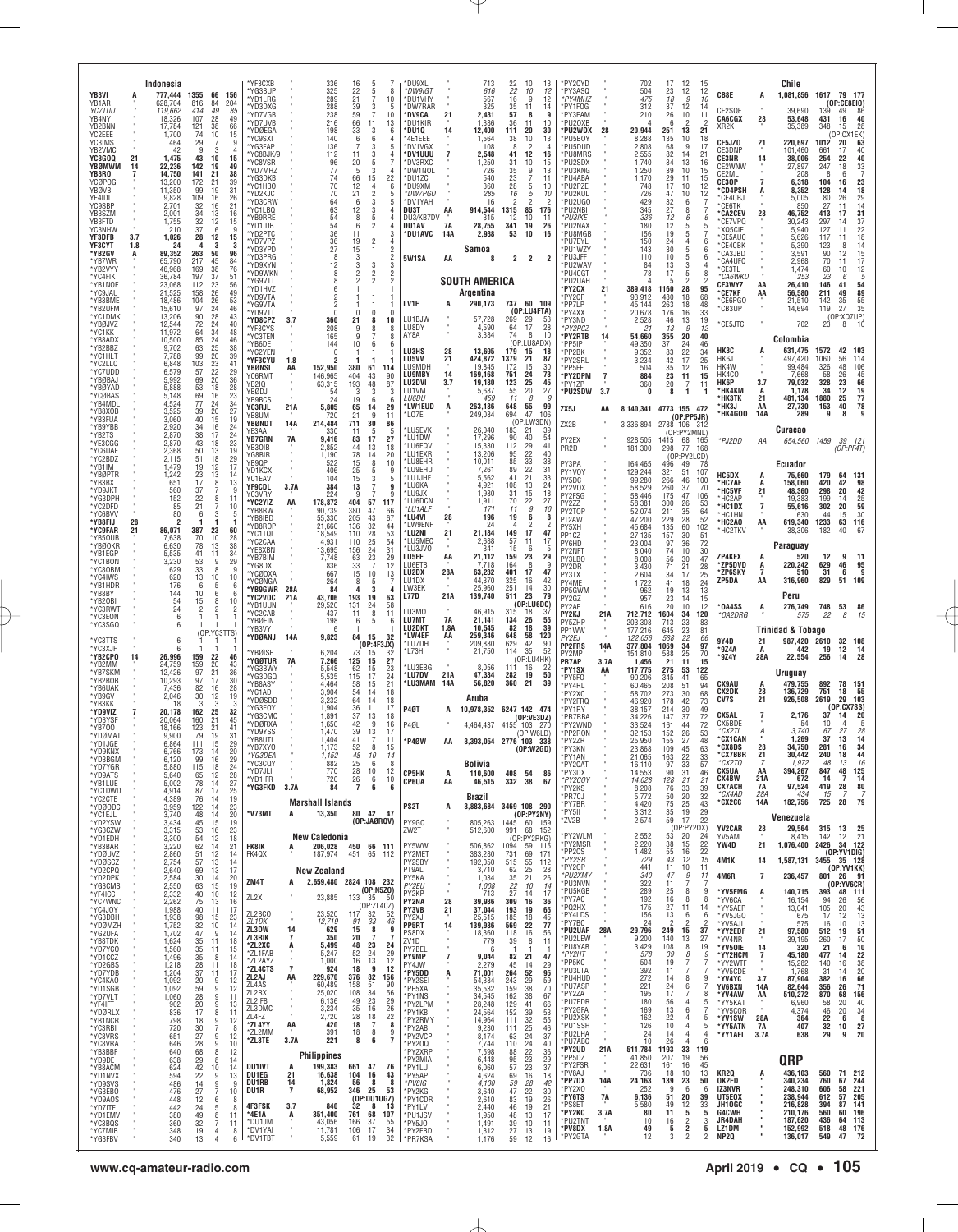| IZØFUW<br>UV2IZ                                          | 130,207<br>108,040                   | 472<br>47<br>162<br>368<br>45<br>140                                                       | <b>TA3AER</b><br><b>DK1MIR</b>               |            | 5,012<br>3,920                | 69<br>6<br>22<br>98<br>6<br>29                                                       | <b>DL1DXA</b><br>SMØR                  |      | 5,217<br>5,031                                         | 77<br>121                          | 13<br>34<br>32<br>$\overline{7}$                                  |                                     | District 6                                                               |                        |                       |                                        |                                       | Kuwait                                                       |                                     |                             |                                                |
|----------------------------------------------------------|--------------------------------------|--------------------------------------------------------------------------------------------|----------------------------------------------|------------|-------------------------------|--------------------------------------------------------------------------------------|----------------------------------------|------|--------------------------------------------------------|------------------------------------|-------------------------------------------------------------------|-------------------------------------|--------------------------------------------------------------------------|------------------------|-----------------------|----------------------------------------|---------------------------------------|--------------------------------------------------------------|-------------------------------------|-----------------------------|------------------------------------------------|
| K8ZT<br>NDØC<br><b>UA30Q</b>                             | 77.400<br>76,000<br>72,765           | 186<br>52<br>120<br>200<br>52<br>100<br>393<br>31<br>134                                   | <b>UAØA</b><br>YB1PEF                        |            | 2,660<br>2,046                | (OP:E73WM)<br>41<br>12<br>26<br>32<br>10<br>21                                       | EA2GM<br>E77D                          |      | 4,592<br>3.848                                         | 109<br>94                          | (OP:SMØRUX)<br>7<br>34<br>6<br>31                                 | <b>VE6SV</b><br>VE6AO               | 3,321,544 3596 117 295<br>392,676                                        | 1627 45                |                       | 84                                     | 9K2HN                                 | 9,138,978 5278 138 501<br>Macao                              |                                     |                             |                                                |
| UR5FE0<br>EW8G<br>UZ5DM                                  | 72,558<br>66,924<br>61,633           | 330<br>34<br>140<br>326<br>30<br>126<br>457<br>31<br>112                                   | UR5FAI<br><b>LZ50Z</b><br><b>LU7DUE</b>      |            | 1,764<br>1.650<br>1,560       | 39<br>6<br>22<br>54<br>18<br>47<br>12                                                | LZ2AU<br>K2GMY<br>UT5WAA               |      | 3,071<br>2,156<br>1,302                                | 73<br>28<br>42                     | 7<br>30<br>11<br>17<br>24                                         | VE7GL<br>VE7SAR                     | District 7<br>1,532,912 2394 91 207<br>294,624                           | 714 64                 |                       | 134                                    | *XX90                                 | 340,800<br>Mongolia                                          |                                     | 868 68 132                  |                                                |
| W6QU<br><b>DK8TA</b>                                     | 57,200<br>46,576                     | 177<br>51<br>79<br>(0P:W8QZA)<br>302<br>29<br>113                                          | MØJBA<br>USØFF<br>OE3MDB                     |            | 1,550<br>1,365<br>1,219       | $\begin{array}{c} 12 \\ 7 \end{array}$<br>48<br>24<br>51<br>6<br>15<br>5<br>41<br>18 | YE3WIL<br><b>ON9EEE</b><br>VE3CBK      |      | 578<br>252<br>187                                      | 16<br>18<br>9                      | $\overline{7}$<br>10<br>3<br>11<br>5<br>6                         | 'VE9UNB                             | District 9<br>285                                                        |                        | 8 7                   | 8                                      | *JT1KAI                               | 495,159 1041 62 157<br>Singapore                             |                                     |                             |                                                |
| <b>F4HHL</b><br>HA5BA<br>ОНЗКО                           | 45,150<br>31,034<br>23,940           | 290<br>27<br>102<br>88<br>218<br>30<br>28<br>180<br>86                                     | LZ2JR<br>SQ1NX0<br>DL2DWP                    |            | 980<br>693<br>561             | 25<br>6<br>14<br>33<br>6<br>15<br>33<br>4<br>13                                      | YB8RBI<br>JM2LHB<br><b>SQ5CW</b>       | 7A   | 135<br>24<br>39,836                                    | 2<br>358                           | 4<br>-5<br>2<br>$\overline{2}$<br>16<br>76                        |                                     | District Ø                                                               |                        |                       |                                        | 9V1YC                                 | 446,040<br>Thailand                                          | 927                                 | 68 168                      |                                                |
| IW1BCO<br>177H<br><b>RW9AV</b>                           | 23,183<br>22,684<br>18,830           | 169<br>22<br>75<br>148<br>26<br>80<br>20<br>50<br>105                                      | IV3BTY<br>R <sub>2</sub> WW<br>KZ3I          |            | 480<br>396<br>240             | 8<br>12<br>14<br>4<br>21<br>14<br>8<br>6<br>6                                        | LZ8U<br><b>IN3HUU</b>                  |      | 11,780<br>8,400                                        | 152<br>163                         | 11<br>51<br>(0P: LZ2TU)<br>5<br>45                                | VYØERC                              | 392,253<br>Cuba                                                          | 992 41 118             |                       |                                        | <b>HS6VW</b><br>HSØAC<br>*E28AI       | 61,899<br>6,604<br>241,215                                   | 248<br>93<br>594                    | 47<br>14<br>56              | 38<br>139                                      |
| IK3XTY<br><b>102S</b>                                    | 14,685<br>14,535                     | 139<br>22<br>67<br>19<br>124<br>66<br>(OP:IU2IGX)                                          | SP9RQH<br><b>JH7BMF</b><br><b>JJØSFV</b>     |            | 132<br>120<br>72              | 13<br>4<br>8<br>5<br>4<br>5<br>4<br>5                                                | <b>YT5CQ</b><br>E2ØWXA<br><b>LW2EE</b> |      | 3.081<br>170<br>55                                     | 51<br>26<br>13                     | 10<br>29<br>2<br>3<br>4<br>-7                                     | T42T<br>'T42W                       | 2,109,184 3420<br>79,544                                                 | 742                    | 82 226<br>19          | 42                                     | *E27EK<br>*E27AZ                      | 227,900<br>58,681                                            | 604<br>319                          | 82<br>-31                   | 133<br>70                                      |
| <b>VE6EX</b><br>UX8IX<br><b>YB3EDD</b>                   | 13,760<br>11,120<br>11,032           | 166<br>21<br>22<br>117<br>19<br>61<br>84<br>19<br>37                                       | <b>BH4IWK</b><br>EA3FHP<br>M6PGU             |            | 66<br>63<br>40                | 3<br>3<br>5<br>4<br>5<br>2                                                           | SP5ES<br>9A4AA/MM<br>LZ2DB             | 3.7A | 9,513<br>6.615<br>5,084                                | 135<br>67<br>118                   | 9<br>54<br>$\overline{5}$<br>30<br>34<br>7                        | *HI3LT                              | <b>Dominican Republic</b><br>2,284,648 3321 89 258                       |                        |                       |                                        | *A61HA                                | <b>United Arab Emirates</b><br>1,754,472 2126                |                                     | 73 255                      |                                                |
| <b>M6OXO</b><br><b>EA5EX</b><br>SN1ØØU                   | 10,920<br>10,208<br>9,408            | 140<br>24<br>67<br>24<br>102<br>64<br>18<br>66<br>120                                      | BY2HIT<br>LU4DPL<br>LY5G                     |            | -6<br>50,343                  | 3<br>427<br>16<br>81                                                                 | OE100MDB<br>HA8V                       |      | 483<br>208                                             | 39<br>17                           | 17<br>4<br>3<br>10<br>(OP:HA8MV)                                  | OX7A                                | Greenland<br>3,892,810 4024 91 295                                       |                        |                       |                                        | 9M2SJK                                | West Malaysia<br>79,100                                      | 317                                 | 39                          | 74                                             |
| <b>PY2BN</b><br>F4GWM                                    | 8,360<br>7,991                       | (0P:SP2UUU)<br>81<br>32<br>44<br>99<br>17<br>44                                            | LY2NK<br>IZ4VQS<br>SQ8MFB                    |            | 28,314<br>25,353<br>11,816    | 322<br>64<br>14<br>244<br>15<br>66<br>191<br>8<br>48                                 | JA5NSR<br>EU1AA<br>DL2SAX              | 1.8A | 3<br>8,262<br>1,296                                    | 5<br>170<br>51                     | 1<br>-2<br>$\overline{7}$<br>44<br>$\overline{\mathbf{4}}$<br>23  | *XE1CRG                             | Mexico<br>4,788                                                          |                        | 56 15                 | 21                                     | 9M4COK<br>*9M2R<br>*9M2SDX            | 1,760<br>132,132<br>16,520                                   | 52<br>470<br>133                    | 10<br>42<br>25              | 22<br>112<br>34                                |
| SP9TKW<br>YU3VIP<br>PS8MT                                | 7,600<br>6,985<br>6,912              | 92<br>21<br>59<br>39<br>135<br>16<br>38<br>103<br>26                                       | SP5FKW<br>CR5M                               |            | 11,220<br>6,370               | 163<br>10<br>56<br>41<br>118<br>8<br>(OP:CT1HSN)                                     | NW3R                                   |      | 140                                                    | 15                                 | $\overline{2}$<br>-3<br>(OP:NH7C)                                 | *XE2N                               | 4,680<br>Montserrat                                                      | 67                     | 19                    | 20                                     | *9M4CKM                               | 1,360<br>EUROPE                                              | 33                                  | 8                           | 12                                             |
| <b>BD4HZX</b><br>IZ2JPN<br>N4ZAK                         | 6.413<br>5,856<br>4.848              | 24<br>29<br>83<br>71<br>15<br>46<br>50<br>19<br>29                                         | <b>OK6OK</b><br>OP4A<br><b>M1LCR</b>         |            | 4.440<br>3,871<br>2.448       | 122<br>35<br>-5<br>39<br>65<br>10<br>64<br>29<br>$\overline{7}$                      |                                        |      | <b>MULTI-OPERATOR</b>                                  |                                    |                                                                   | VP2MDG                              | 5,796,440 4927 124 396<br><b>Turks &amp; Caicos Islands</b>              |                        |                       |                                        | OE5XRL<br>°0E1ØØXA                    | Austria<br>389,503<br>59,488                                 | 1323<br>271                         | 55<br>39                    | 208<br>137                                     |
| G3PLE<br><b>EA8DDS</b><br>F4BIT                          | 4,784<br>4,704<br>3,900              | 72<br>16<br>36<br>50<br>18<br>30<br>79<br>12<br>40                                         | UR5KBP<br><b>JA2MWV</b><br><b>TA7AGL</b>     |            | 2,108<br>1,474<br>1,280       | 52<br>26<br>8<br>30<br>11<br>11<br>28<br>5<br>15                                     |                                        |      | <b>SINGLE TRANSMITTER</b><br><b>NORTH AMERICA</b>      |                                    |                                                                   | VP5W                                | 2,297,997 3048 80 271                                                    |                        |                       |                                        | *OE1XTU<br>*OE6XFL                    | 16,848<br>2,014                                              | 122<br>39                           | 26<br>13                    | 82<br>25                                       |
| DF7XR<br>SQ30GP<br>MØJGX                                 | 3,876<br>3,588<br>3,477              | 12<br>39<br>60<br>28<br>48<br>18<br>15<br>42<br>61                                         | YC70CS<br><b>JRØBUL</b><br><b>YT2SMS</b>     |            | 1,190<br>893<br>630           | 49<br>6<br>11<br>21<br>10<br>g<br>29<br>17<br>4                                      |                                        |      | <b>United States</b><br>District 1                     |                                    |                                                                   |                                     | AFRICA<br><b>Burkina Faso</b>                                            |                        |                       |                                        | CQ8M                                  | Azores<br>1,574,172 2053 98 340                              |                                     |                             |                                                |
| YBØANN<br><b>HB9NBN</b><br>SM/0Z4PAT                     | 3,090<br>2,970<br>2,726              | 19<br>39<br>11<br>13<br>32<br>46<br>34<br>13<br>54                                         | <b>UB6RNB</b><br><i>G3ZNR</i><br>RAØAY       |            | 320<br>255<br>240             | 27<br>5<br>15<br>27<br>2<br>13<br>9<br>14<br>7                                       | K <sub>1</sub> LZ<br>W1NA<br>W100      |      | 5.524.138<br>4,751,900<br>528,360                      | 3359 134 507<br>3026<br>131<br>570 | 479<br>86<br>271                                                  | *XT2SZZ                             | 3,420,196 2774 105 337                                                   |                        |                       |                                        | <b>EU1WW</b>                          | <b>Belarus</b><br>3,246,440                                  | 3758 132 454                        |                             |                                                |
| <b>RZ3AR0/6</b><br><i>DM5CT</i><br>UAØSBQ/P              | 2,628<br>2,352<br>2,352              | 9<br>27<br>55<br>45<br>34<br>15<br>29<br>8<br>20                                           | <b>W7RLF</b><br>YD3KNJ<br><b>DW3TRZ</b>      |            | 220<br>220<br>216             | 10<br>4<br>6<br>4<br>-14<br>6<br>19<br>5                                             | W1DX<br>KA1IOR<br>W1YK                 |      | 471,213<br>250,800<br>5,633                            | 496<br>380<br>55                   | 97<br>272<br>56<br>184<br>12<br>31                                | EF8R<br>FD8W                        | <b>Canary Islands</b><br>26,422,692 10838 178 689<br>11,255,783 5839 147 |                        |                       | 532                                    | *EW2WW<br>*EW4WE                      | 31,204<br>552                                                | 195<br>21                           | 27<br>7                     | 89<br>17                                       |
| PY2IAX<br><b>PA7N</b><br><b>KC8VWM</b>                   | 2.176<br>2,068<br>1.980              | 43<br>16<br>18<br>45<br>11<br>33<br>31<br>19<br>17                                         | MWØMWZ<br><b>UB1AHI</b><br>TR7FM             |            | 169<br>154<br>120             | -11<br>4<br>q<br>3<br>14<br>8<br>3<br>-5<br>5                                        | W2IRT                                  |      | District 2<br>724,950                                  | 760                                | 85 273                                                            | *ED8G<br>*EE8V                      | 351,102<br>116,095                                                       | 779 40<br>316 39       |                       | 123<br>116                             | OR2M                                  | Belgium<br>4,282,170 3386 145 560                            |                                     |                             |                                                |
| <b>VK2FHRK</b><br>G7PVZ<br>SY1AQG                        | 1,980<br>1.700<br>1,443              | 41<br>15<br>15<br>10<br>24<br>36<br>27<br>13<br>24                                         | SP9BJV<br>DG2FDD<br>YC1ELP                   |            | 78<br>66<br>63                | 10<br>4<br>$\overline{2}$<br>11<br>3<br>4                                            | W2ZQ<br>WA2JQK                         |      | 369,264<br>209,042                                     | 485<br>358                         | 221<br>73<br>64<br>190                                            | *ED9E                               | <b>Ceuta &amp; Melilla</b><br>3,846,720 2921 100 380                     |                        |                       |                                        | E7DX<br>E73KT                         | Bosnia-Herzegovina<br>5,078,745 4444 145 556<br>655,368 1449 |                                     | 79 253                      |                                                |
| DU70K<br>R1FW<br>PY2MM                                   | 1,376<br>1,295<br>980                | 40<br>18<br>14<br>38<br>10<br>25<br>17<br>24<br>11                                         | N2SRK<br>YD1BED<br>9W2VWT                    |            | 56<br>45<br>18                | 6<br>4<br>$\overline{2}$<br>3                                                        | N3AD<br>W3SQ                           |      | <b>District 3</b><br>2,950,848<br>66,960               | 2118 128                           | 436<br>98                                                         | <b>ET3AA</b>                        | Ethiopia<br>744,760 1282 52 163                                          |                        |                       |                                        | E7CW                                  | 592,668<br><b>Bulgaria</b>                                   | 1741                                |                             | 60 243                                         |
| OE3VET<br>SP3BES<br>RZ5A                                 | 957<br>924<br>918                    | 10<br>27<br>19<br>21<br>31<br>20<br>32<br>7                                                | E27AH<br>OL4W                                | 3.7        | n<br>17,400                   | (OP:HS4WLA)<br>292<br>8<br>-52                                                       | K300<br>K3PH<br>*W3ZGD                 |      | 66,297<br>2,257<br>215,670                             | 225<br>172<br>26<br>382            | $\frac{22}{39}$<br>108<br>11<br>26<br>66<br>171                   |                                     | ASIA                                                                     |                        |                       |                                        | LZ5R<br>LZ <sub>1</sub> D<br>LZ1ABC   | 9,159,290<br>424.960<br>102,660                              | 6846 167 638<br>996<br>448          | 69<br>41                    | 263<br>136                                     |
| 9M6ZAE<br>DL7DR<br>PA1B                                  | 810<br>806<br>704                    | 19<br>8<br>10<br>28<br>11<br>20<br>28<br>6<br>16                                           | OK6K                                         |            | 16,484                        | (0P:OK1IF)<br>320<br>- 6<br>-46<br>(OP:OK5IM)                                        | WW4LL                                  |      | District 4                                             |                                    |                                                                   | RT9L                                | Asiatic Russia<br>District 9<br>2,059,228                                | 1815 101               |                       | 335                                    | <b>9A5Y</b>                           | Croatia<br>7,012,520                                         | 5502 155 605                        |                             |                                                |
| <b>CM3EFM</b><br><b>KK7VL</b><br>OM3KHT                  | 608<br>540<br>525                    | 13<br>12<br>7<br>12<br>9<br>9<br>24<br>$\overline{7}$<br>18                                | R2FI<br>0Z60M<br>OM7KW                       |            | 4,284<br>4,230<br>3,939       | 132<br>5<br>29<br>98<br>7<br>38<br>108<br>33<br>6                                    | W4AQL<br>W5MX<br>WA4IPU                |      | 2,504,295<br>680,442<br>338,428<br>212,724             | 1878 113 392<br>732<br>450<br>342  | 92<br>265<br>81<br>211<br>61<br>167                               | RK9CYA<br>RC <sub>9</sub> J<br>RN9T | 656,064<br>495,180<br>200,304                                            | 929<br>750<br>564      | 67<br>68<br>35        | 221<br>194<br>109                      | 9A1EZA<br>*9A1CBM<br>*9A5G            | 150,586<br>76,610<br>25,641                                  | 513<br>370<br>174                   | 41<br>34<br>25              | 165<br>129<br>86                               |
| DM7C                                                     | 441                                  | (OP:OM7ANT)<br>8<br>15<br>-13<br>(OP:DL7CX)                                                | <b>GW7APP</b><br>HF4ØCUF<br>DO3KTM           |            | 3,840<br>2,618<br>1,568       | 77<br>9<br>31<br>96<br>5<br>29<br>55<br>5<br>27                                      | *N4SVC<br>'WK1DS<br>*W4MLB             |      | 651,264<br>404,250<br>398,698                          | 729<br>466<br>596                  | 95<br>289<br>90<br>240<br>85<br>241                               | R8IZ                                | 136,284<br>District Ø                                                    | 243                    | 72                    | 174                                    | *9A9D<br>*9A7B                        | 4,543<br>3,510                                               | 89<br>63                            | 13<br>17                    | 46<br>37                                       |
| M60DZ<br>Y03IHG<br>AD3Y                                  | 432<br>380                           | 27<br>6<br>18<br>17<br>$\overline{7}$<br>13<br>10<br>6                                     | <b>PAGAWH</b><br>OM6AMD<br>JH1APZ            |            | 1,368<br>364<br>168           | 62<br>4<br>20<br>27<br>3<br>11<br>6<br>- 6<br>- 6                                    | *WA1F<br>*AD4XT                        |      | 132,492<br>25,145                                      | 261<br>121                         | 45<br>136<br>41<br>66                                             | <b>RØAK</b><br>*UIØL                | 430,320<br>2,220                                                         | 758<br>48              | 79 185<br>18          | 19                                     | OK5Z                                  | <b>Czech Republic</b><br>4,933,319 4078 152 599              |                                     |                             |                                                |
| DL9ZAL<br>DO5TMM<br><b>ON4ANE</b>                        | $\frac{351}{252}$<br>198<br>176      | 6<br>12<br>14<br>30<br>13<br>5<br>16<br>2<br>9                                             | HA1TI<br>HA5NB<br>UR5VAA                     | 1.8        | 9,165<br>4,995<br>3,367       | 207<br>41<br>6<br>5<br>40<br>112<br>6<br>95<br>31                                    | K5TR                                   |      | District 5<br>3,798,400 3071 160 480                   |                                    |                                                                   | TC7C                                | Asiatic Turkey<br>2,536,320 2616                                         |                        | 84                    | 300                                    | OL7T<br>OK2KOJ<br>*OL1Z               | 2,089,450<br>486,477<br>473,040                              | 2496<br>897<br>927                  | 115<br>68<br>80             | 435<br>215<br>280                              |
| PU2USK<br>EA3GYE<br>VA3MYC                               | 165<br>143<br>133                    | 19<br>8<br>9<br>6<br>9<br>4<br>3                                                           | RA2FDX/3<br><b>R7NA</b><br><b>DL5SFC</b>     |            | 1,242<br>1,080<br>648         | 59<br>6<br>17<br>22<br>43<br>5<br>32<br>3<br>21                                      | W5RRR                                  |      | 24,200<br>District 6                                   | 102 34                             | 66                                                                | TCØF<br>TC2MK<br>*ҮМЗКС             | 2,027,808<br>1.661.088<br>628,716                                        | 2581<br>1758<br>968    | 53<br>80<br>54        | 235<br>272<br>188                      | *0K20CT<br>*OL1B<br>*OL6A             | 182.784<br>132,145<br>21,185                                 | 593<br>415<br>156                   | 53<br>58<br>23              | 185<br>189<br>72                               |
| JP30UG<br>PY1XR<br>IU5HES                                | 132<br>126<br>100                    | 9<br>6<br>6<br>6<br>6                                                                      | DF1TB<br><b>Y04JQ</b><br>SV <sub>1</sub> BJY |            | 323<br>238<br>88              | 23<br>3<br>-14<br>3<br>15<br>11<br>9<br>4                                            | NW6P<br>NX6T<br>W6AX                   |      | 498,465<br>428,624<br>143,034                          | 734<br>800<br>306                  | 81 184<br>96<br>205<br>61<br>125                                  | *YM3VBR<br>TC290CT<br>*YM2KK        | 484.840<br>60,976<br>46,848                                              | 760<br>246<br>189      | 56<br>20<br>22        | 192<br>83<br>74                        | <b>OZØTX</b>                          | Denmark<br>1,653,858                                         | 2410                                | 92 394                      |                                                |
| MWØDNF<br><b>FA3HIF</b><br>M6VUK                         | 70<br>66<br>45                       | 19<br>16<br>19<br>9<br>5                                                                   | HK3W<br>VE2IDX                               | AA         | 791,296                       | 1252<br>73 208<br>(OP:VE3ZF)                                                         | *N6UTC<br>*AI6V                        |      | 12,144<br>10,220                                       | 92<br>81                           | 28<br>41<br>33<br>37                                              | <b>XU7AJA</b>                       | Cambodia<br>29,565                                                       | 223 32                 |                       | 49                                     | OZ5E<br>*OZ7D                         | ,515,654<br>277,146                                          | 1670 114 409<br>705                 | 56 211                      |                                                |
| DL2SF0<br>ON6EB<br>LU4VZ<br>28                           | 35<br>9<br>5,320                     | 3<br>7<br>8<br>5<br>96<br>13<br>22                                                         | LZ2DF<br>RT4W<br>EE3X                        |            | 550.784<br>298,704<br>281,144 | 725 91 325<br>710<br>60<br>234<br>565<br>65 246                                      | WØRIC<br>W7VJ                          |      | <b>District 7</b><br>1.483.782 1636 120 282<br>840,125 | 1039                               | 97<br>228                                                         | <b>BG5BWZ</b>                       | China<br>463,360                                                         | 906                    | 85                    | 171                                    | M4A<br>G2F                            | England<br>2,116,800 2366 123 477<br>.682,716                | 2080 105                            |                             | 427                                            |
| 15KAP<br>S59GS<br>EA8BUE                                 | 2,958<br>1,247<br>880                | 50<br>11<br>$\substack{23 \\ 23}$<br>39<br>6<br>20<br>$\overline{7}$<br>13                 | <b>VA7FC</b><br>YU1LM                        |            | 140,454<br>85,050             | (OP:EA3KX)<br>57<br>96<br>421<br>37<br>138<br>399                                    | KZ1W<br>W7V0<br>K7RI                   |      | 663,312<br>307,530<br>172,056                          | 1004<br>459<br>545                 | 95<br>217<br>87<br>183<br>33<br>101                               | B7P<br>BD7NWZ<br>BD7JPC             | 402,300<br>198,730<br>140,910                                            | 1095<br>691<br>525     | 78<br>$\frac{51}{52}$ | 147<br>119<br>102                      | G4IIY<br>G3B<br>MØREG                 | 1,057,029<br>655,038<br>178,451                              | 1523<br>947<br>501                  | 86<br>96<br>$\frac{56}{13}$ | $\frac{377}{357}$                              |
| LU7VCH<br>EC4AA<br><b>PU2NKC</b>                         | 640<br>448<br>375                    | 12<br>19<br>8<br>6<br>10<br>11<br>22<br>8                                                  | 9A40P<br>S53NW<br><b>W1JCW</b>               |            | 72,240<br>62,900<br>32,890    | 372<br>33<br>135<br>34<br>359<br>114<br>111<br>40<br>75                              | N7BV<br>KA7LJQ<br>W7E                  |      | 119,616<br>106,088<br>88,517                           | 259<br>269<br>238                  | $\begin{array}{c} 54 \\ 50 \end{array}$<br>124<br>99<br>41<br>102 | BY3MM<br>*BD7DT<br>*BI8FZA          | 20,727<br>1,129,824<br>543,172                                           | 227<br>1798<br>972     | 80<br>77              | 39<br>208<br>189                       | <b>MØSNB</b><br>*G4ATH<br><b>G3CO</b> | 34,800<br>233,520<br>109,620                                 | 453<br>645<br>453                   | 53<br>43                    | $\frac{203}{62}$<br>$227$<br>160               |
| PU2TRX<br>3Z3Z                                           | 144<br>49                            | 25<br>6<br>6<br>6<br>3<br>(0P:SQ3ET)                                                       | IK1ZOF<br>SQ8P<br>DO8YX                      |            | 25,288<br>22,330<br>16,954    | 83<br>166<br>26<br>168<br>82<br>28<br>148<br>$\frac{24}{21}$<br>74<br>71             | W7TVC<br>KU7T<br>AB7HP                 |      | 50,500<br>31,262<br>10,143                             | 190<br>159<br>67                   | 48<br>77<br>30<br>47<br>18<br>45                                  | *BY1AS<br>*BD1LT<br>*BY6LY          | 234,675<br>100,717<br>64,368                                             | 626<br>369             | 68<br>52<br>48        | 157<br>99                              | *G3RCM<br><b>"G1MPW</b><br>*M7P       | 67,878<br>14,105<br>3,344                                    | 372<br>138<br>49                    | 33<br>18<br>11              | $\begin{array}{r} 129 \\ 73 \\ 27 \end{array}$ |
| UW5EJX/MM21<br><b>HKØRMR</b><br>JQ1NGT                   | 46,620<br>39,435<br>23,310           | 201<br>22<br>62<br>19<br>351<br>36<br>23<br>154<br>40                                      | RA3DJA<br>PE2K<br><b>IN3UFW</b>              |            | 16,928<br>16,650<br>9,546     | 145<br>190<br>75<br>15<br>121<br>14<br>60                                            | *K7SS<br>*KG7YPB                       |      | 206,360<br>32                                          | 370<br>3                           | 74<br>146<br>$\overline{2}$<br>2                                  | *BG7RCX<br>*BG5BRT<br>BH2RO*        | 35,100<br>4,784<br>3,230                                                 | 226<br>235<br>78<br>81 | 41<br>24<br>16        | $\frac{96}{67}$<br>28<br>22            | ES3V                                  | Estonia<br>805,233 1509 81 348                               |                                     |                             |                                                |
| TA2IB<br>HG3C                                            | 22,579<br>17,516                     | 135<br>18<br>49<br>164<br>16<br>42<br>(OP:HA3HX)                                           | <b>JK1TCV</b><br>OK1DMP<br>S54X              |            | 7,124<br>4,641<br>2,891       | 55<br>24<br>28<br>33<br>19<br>32<br>42<br>18<br>31                                   | W8PR<br>*N8YXR                         |      | <b>District 8</b><br>1,424,029<br>173,229              | 1284 116 345<br>303                | 65<br>154                                                         | *BG7TTZ                             | 2,006<br>Cyprus                                                          | 41                     | 12                    | 22                                     |                                       | <b>European Russia</b><br>District 1                         |                                     |                             |                                                |
| SP5DDJ<br>JR2EKD<br>OK1LV                                | 17,228<br>15,660<br>7,498            | 115<br>23<br>50<br>$\frac{20}{15}$<br>$\begin{array}{c} 34 \\ 31 \end{array}$<br>108<br>88 | VK2YI<br><b>DDØVS</b><br><b>OK1HBP</b>       |            | 2,516<br>1,833<br>702         | 16<br>21<br>33<br>$\frac{32}{21}$<br>48<br>$\ddot{6}$<br>34                          | *W8AJT<br>*W8DC                        |      | 32,370<br>22,440                                       | 112<br>105                         | 39<br>91<br>66<br>36                                              | <b>P33W</b>                         | 17,552,192 8047 160 624<br>Israel                                        |                        |                       |                                        | <b>RM10</b><br>RC10                   | 1,073,058 2023<br>774,009                                    | 1846                                | 90 316                      | 74 253                                         |
| <b>JR1NKN</b><br><b>F1ICR</b><br>JL1KLK                  | 4,983<br>2,074<br>1,620              | 70<br>15<br>18<br>10<br>55<br>24<br>22<br>13<br>17                                         | YF3DG0<br><b>K7JAN</b><br>DL8MF              |            | 672<br>506<br>345             | 18<br>11<br>10<br>19<br>11<br>11<br>9<br>15<br>14                                    | AA9A                                   |      | District 9<br>1,732,332                                | 1360 116 376                       |                                                                   | 4X1DX<br>4X6TT                      | 6,342,413 4199 120 419<br>3.337.848 2953 95                              |                        |                       | 313                                    | RL3A<br>R05F                          | District 3<br>6,719,900<br>550,875                           | 5446 150<br>1163                    | 74                          | 595<br>301                                     |
| <b>GU4YBW</b><br>JI1NZA/1<br>DF3SM                       | 1,150<br>735<br>608                  | 34<br>5<br>20<br>17<br>9<br>12<br>24<br>5<br>14                                            | <b>MØWLY</b><br>E14GXB<br>YC1HBP             |            | 140<br>52<br>18               | $\mathbf{3}$<br>14<br>7<br>8<br>5<br>8<br>3                                          | W9VW<br>W9YB<br>3<br>*W9GRS            |      | 164,167<br>12,264<br>693                               | 349<br>65<br>28                    | 52<br>129<br>28<br>45<br>10<br>11                                 |                                     | Japan<br>District 1                                                      |                        |                       |                                        | RU3C<br>RK3SWS<br>RK3DXW              | 14,365<br>5,353<br>2,394                                     | 140<br>104<br>67                    | 18<br>11<br>8               | 67<br>$\frac{42}{34}$                          |
| JI1IKC<br>RA7RA<br>DF7LS                                 | 594<br>510<br>506                    | 15<br>9<br>13<br>25<br>4<br>13<br>26<br>6<br>16                                            | PU2RT0<br><b>SV1NK</b><br>LZ2A               | 28A<br>21A | 966<br>32,965<br>16,698       | 35<br>10<br>11<br>203<br>27<br>68<br>127<br>21<br>48                                 | KØDDD                                  |      | District Ø<br>746.112                                  |                                    | 784 104 244                                                       | JR1ZTI<br>JH1BNC<br>*JA1YAD         | 46,252<br>4,224<br>7,072                                                 | 191<br>46<br>63        | 49<br>15<br>31        | 75<br>17<br>37                         | *RZ3DZI                               | 7,904<br>District 4                                          | 97                                  | 20                          | 56                                             |
| ADØBI<br><b>BD4SY</b><br>Y06PIB                          | 416<br>357<br>294                    | 14<br>4<br>9<br>7<br>16<br>10<br>12<br>5<br>9                                              | R4FD<br>ES7A                                 |            | 4,418<br>1,769                | (0P:LZ2DB)<br>62 12<br>35<br>12<br>38<br>17                                          | KØYR<br>N5KB<br>*wøsv                  |      | 454,140<br>52,800<br>12,921                            | 623<br>170<br>73                   | 88<br>202<br>36<br>$\frac{96}{48}$<br>25                          | *JE1YEM<br>*JQ1ZCK/1<br>*J01ZEJ/1   | 2,232<br>592<br>429                                                      | 30<br>15<br>13         | 16<br>-7<br>6         | $\begin{array}{c} 15 \\ 9 \end{array}$ | UA4M<br>UA4S<br>RT4D                  | 5,957,325<br>5,306,304<br>826,804                            | 5450 153 572<br>5208<br>1377        | 141<br>89 329               | 555                                            |
| <b>VR2UNG</b><br>7L1DST<br><b>RØSBZ</b><br><b>PY2YAS</b> | 256<br>126<br>84<br>78               | 14<br>8<br>8<br>6<br>$\frac{4}{3}$<br>5<br>4<br>4<br>9<br>3<br>3                           | JH3DMQ<br>G3WW<br>JM2RUV                     | <b>H</b>   | 945<br>80<br>12               | (OP:ES7GN)<br>16<br>8<br>13<br>6<br>4<br>4<br>$\overline{2}$<br>2<br>2               | *VP9I                                  |      | Bermuda<br>2,192,298 2663 88 294                       |                                    |                                                                   | JI2ZJS                              | <b>District 2</b><br>1,689,114 1705 119 274                              |                        |                       |                                        | *RY4A                                 | 1,376<br>District 6                                          | 33                                  | 12                          | 20                                             |
| KIØG<br>CT1BXT<br>14                                     | 25<br>32,544                         | $\overline{2}$<br>З<br>3<br>278<br>14<br>58                                                | IZ3IBL<br>UZ7M                               | 14A        | 137,940<br>134,412            | 620 31 101<br>636<br>31 107                                                          |                                        |      | Canada                                                 |                                    |                                                                   | JL3RDC                              | <b>District 3</b><br>158,545                                             | 380 64 121             |                       |                                        | RT6A<br>R7AB<br>UC6K                  | 6,914,476<br>2,050,616<br>174,640                            | 5886 159 599<br>2236 111 437<br>775 |                             | 40 108                                         |
| <b>RW3AI</b><br>UT1XX<br><b>IZ1ANK</b><br>R6LHD          | 26,775<br>20,724<br>19,950<br>17,080 | 254<br>14<br>61<br>232<br>13<br>53<br>16<br>192<br>59<br>185<br>15<br>55                   | OT6M<br>YP8W                                 |            | 81,756<br>67,392              | (OP:UT9MZ)<br>456 22<br>86<br>(OP:ON9CC)<br>430 20<br>- 76                           | V01GRC                                 |      | District 1<br>327,033                                  | 778 52 151                         |                                                                   | <b>JA6BXA</b>                       | District 6<br>983,630                                                    | 1261 101 233           |                       |                                        | *R7GU                                 | 31,031<br>Finland                                            | 129                                 |                             | 34 109                                         |
| UR7HCX<br><b>WE6EZ</b><br>RZ4WZ                          | 15,721<br>15,562<br>13,333           | 147<br>16<br>63<br>42<br>99<br>20<br>148<br>17<br>50                                       | UA1AFT<br>UA1ANA                             |            | 67,068<br>61,491              | (0P:Y08SEP)<br>324 24<br>84<br>376<br>85<br>18                                       | <b>VE2BWL</b><br>VE2PIB                |      | District 2<br>2,875,597 2914 99 320<br>185,377         |                                    | 387 54 143                                                        | JA6YDH                              | 969<br><b>District 7</b>                                                 | 17                     | -7                    | 12                                     | OG6ØF<br>OH <sub>6</sub> K            | 4,964,030<br>888,122 1348                                    | 4749 132 538                        | 96 353                      |                                                |
| UX8ZA<br><b>E72NA</b>                                    | 13,224<br>12,040                     | 194<br>10<br>47<br>185<br>12<br>44                                                         | E74Y<br><b>YU1NR</b>                         |            | 52,624<br>41,976              | 266<br>29<br>75<br>75<br>286<br>24                                                   | VE3EJ                                  |      | District 3<br>8,498,832 4873 159 549                   |                                    |                                                                   | <b>JA7ZFN</b><br>JA7YRR             | 4,784,808 3360 146 386<br>1,273,271                                      | 1485 116               |                       | 237                                    | TM3R<br>TM1T                          | France<br>4,955,852 3898 145 546                             |                                     |                             | -447                                           |
| IV3DDN<br>I4PZP<br>SY1AEA                                | 12,031<br>9,858<br>6,660             | 168<br>10<br>43<br>136<br>16<br>46<br>132<br>10<br>35                                      | OQ4B<br><b>IV3UTV</b>                        |            | 33,040<br>18,648              | 201<br>21<br>59<br>(OP:ON4BHQ)<br>144 17 57                                          | <b>VE3SOO</b><br>*VE3LON               |      | 608,675 1007 74<br>54,864                              | 191 41                             | 177<br>86                                                         | *JAØZAV                             | District Ø<br>700                                                        |                        |                       | 19    12    16                         | TM <sub>2</sub> T<br>TM1M             | 3,816,960<br>3,032,640 3075 124 461<br>451,704               | 3670 121<br>766                     |                             | 83 265                                         |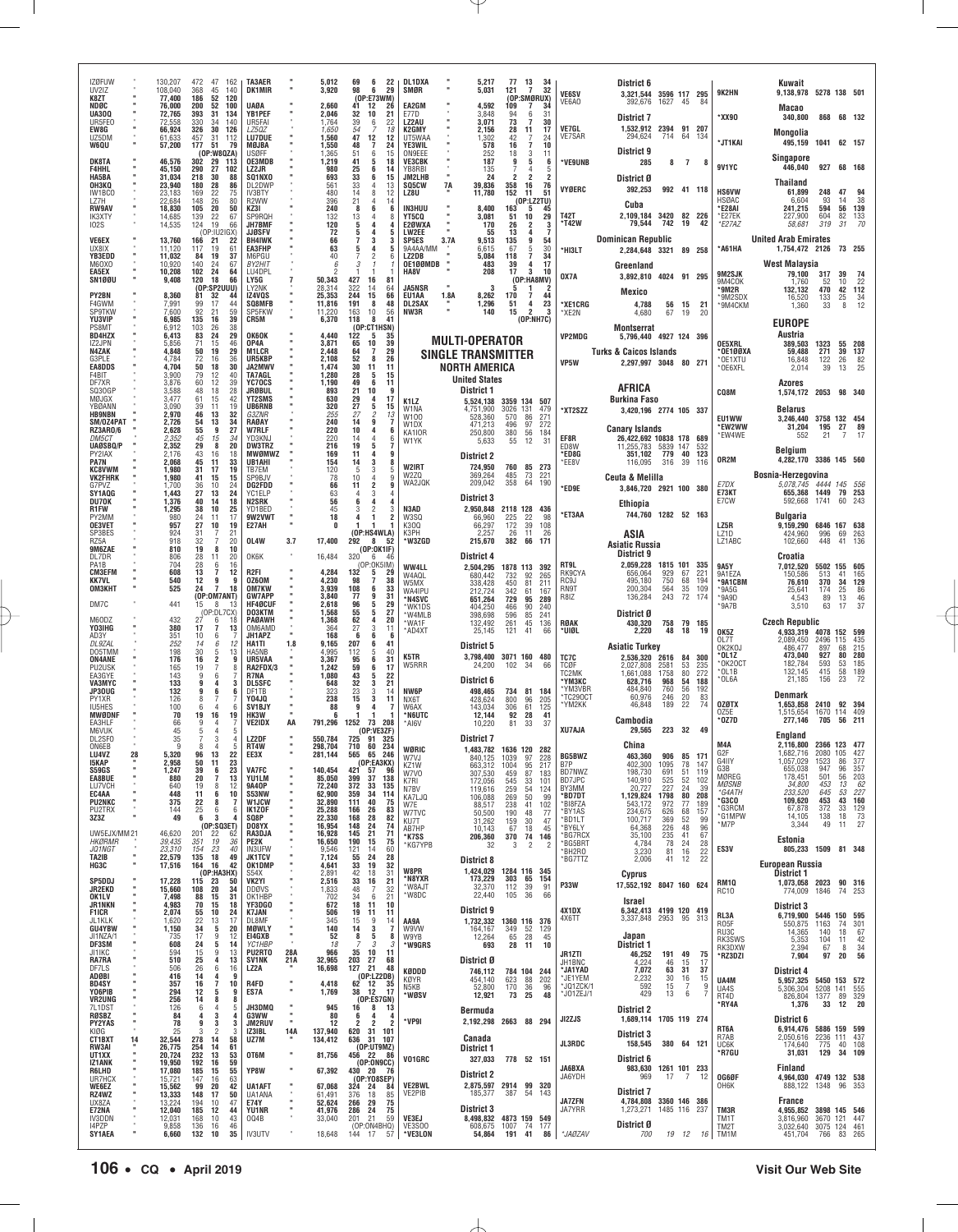| F8KGH<br>F5KSE<br>TM5AH0<br>F6KFV<br>F4HRU                                                                | 443,394<br>329,588<br>301,056<br>196,425<br>137.025                                | 676<br>711<br>625<br>647<br>420                      | 87 304<br>72<br>70<br>52<br>62               | 226<br>266<br>173<br>163                             | *YR1ØØR<br>'Y04KAK                                                       | Romania<br>765,960<br>37,859<br>Sardinia                                         | 1394 86 304<br>184                            | 39                                                    | 92                                       | LT1F<br>LU2DD<br>L07H                                           | SOUTH AMERICA<br>Argentina<br>6,084,608<br>2,183,571<br>1,675,180      | 4287 132 380<br>103<br>2453<br>1727<br>111               | 248<br>268                                                                    | S07M<br>PA6AA<br>PI4M<br>DQ5M<br>C37NL                                 |                                      | 1,960,584<br>1,923,813<br>1.882.648<br>1,756,405<br>1,697,174                       | 3090 100<br>2695<br>109<br>2697<br>101<br>2268<br>109<br>2903<br>86                                      | 353<br>422<br>407<br>426<br>353                     | W2KU<br>KD2NXM<br>*W2XK<br>*K2ELV                                   | <b>District 2</b><br>133,964<br>6.148<br>82,720<br>21.900                 | 304<br>47<br>191<br>89                  | 52 162<br>21<br>48<br>34              | 32<br>112<br>66                                    |
|-----------------------------------------------------------------------------------------------------------|------------------------------------------------------------------------------------|------------------------------------------------------|----------------------------------------------|------------------------------------------------------|--------------------------------------------------------------------------|----------------------------------------------------------------------------------|-----------------------------------------------|-------------------------------------------------------|------------------------------------------|-----------------------------------------------------------------|------------------------------------------------------------------------|----------------------------------------------------------|-------------------------------------------------------------------------------|------------------------------------------------------------------------|--------------------------------------|-------------------------------------------------------------------------------------|----------------------------------------------------------------------------------------------------------|-----------------------------------------------------|---------------------------------------------------------------------|---------------------------------------------------------------------------|-----------------------------------------|---------------------------------------|----------------------------------------------------|
| *F8KGS<br>*F5KKE<br>*F1PYN                                                                                | 536,484<br>343,970<br>28,728<br>Germany                                            | 1011<br>851<br>158                                   | 78<br>71<br>37                               | 284<br>224<br>89                                     | <b>ISØBWM</b><br>*IQØID<br>GMØV                                          | 267.734<br>51,824<br><b>Scotland</b><br>2,033,205                                | 837<br>299<br>2753                            | 52 211<br>35<br>92                                    | 123<br>353                               | LU3DX<br>LU3DRP<br>LU1VKQ<br>*LU1DBQ                            | 766,320<br>248,540<br>43,757<br>244,446                                | 1418<br>573<br>182<br>711                                | 144<br>62<br>65<br>150<br>48<br>85<br>37<br>94                                | LA4C<br>DR6C<br>CR5T<br>OE5T<br>G6MC                                   |                                      | 1,592,184<br>1,501,245<br>1,469,602<br>1,384,857<br>1,365,780                       | 2417<br>93<br>101<br>2108<br>94<br>1931<br>98<br>2165<br>97<br>2032                                      | 396<br>356<br>339<br>319<br>345                     | *KD2OTP<br>*KC1JGT<br>*AC2XM<br>*AD2J<br>*KD2KEH                    | 3,404<br>897<br>861<br>660<br>255                                         | 35<br>16<br>$^{21}_{17}$<br>13          | 17<br>9<br>10<br>9<br>5               | 29<br>14<br>11<br>13<br>10                         |
| DR1A<br>DP7D<br>DP9I<br>DJ4MX<br>DL1M                                                                     | 9,756,279<br>3,596,628<br>913,767<br>553,395<br>361,460                            | 6019 159<br>3177<br>1598<br>761<br>625               | 133<br>79<br>83<br>70                        | 634<br>525<br>312<br>312<br>240                      | 'MMØTGH<br><b>GM7A</b>                                                   | 123,046<br>71,394<br>Serbia                                                      | 516<br>390                                    | 38<br>32                                              | 149<br>-131                              | PJ40                                                            | <b>Bonaire</b><br>7,148,438<br><b>Brazil</b>                           | 4698 127 415                                             |                                                                               | PAØAA<br>113F<br>R2VA<br>JW5E                                          | OM100CSR                             | 1,325,184<br>1,203,360<br>1.155.066<br>814,625<br>800,730                           | 94<br>1860<br>99<br>1636<br>89<br>2144<br>1847<br>75<br>1371<br>86                                       | 370<br>361<br>318<br>268<br>224                     | W3XOX<br>*KC3INR                                                    | District 3<br>184,414<br>73,904                                           | 338<br>178                              | 53<br>40                              | 158<br>109                                         |
| <b>DLØHMK</b><br><b>DLØWM</b><br>DLØZZ<br><b>DGØYS</b><br>DKØKKB<br>DKØSB<br><b>DKØIW</b><br><b>DLØPS</b> | 339,066<br>300,468<br>291,165<br>220,042<br>124,260<br>109,604<br>73,542<br>63.124 | 760<br>800<br>695<br>527<br>325<br>425<br>358<br>198 | 62<br>72<br>63<br>61<br>53<br>47<br>47<br>48 | 237<br>220<br>232<br>208<br>165<br>165<br>159<br>124 | YU5R<br>YT7ØSRV<br>YT5C<br>*YU2A<br>'YU1AFV<br>'YTØB<br>*YU1HFG<br>'YT5L | 3,917,730<br>1,009,683<br>3.105<br>431,648<br>98,280<br>14,268<br>3,315<br>2,142 | 1928<br>56<br>1006<br>1250<br>152<br>63<br>66 | 3879 136 509<br>82<br>13<br>69<br>20<br>19<br>14<br>8 | 305<br>32<br>259<br>70<br>63<br>37<br>26 | PQ5B<br>*PR50<br>*ZX2T<br>*PV2B<br>*ZV4SL<br>*ZW1WPT<br>*PY20SL | 4,373,186<br>1,145,724<br>165,111<br>129,034<br>12,978<br>1,200<br>667 | 3378 127<br>1476<br>526<br>418<br>154<br>39<br>49        | 355<br>226<br>-81<br>45<br>96<br>52<br>97<br>29<br>34<br>10<br>14<br>12<br>11 | LY2RJ<br>OE3A<br>PI4D<br>LC1U<br><b>IQØNU</b><br>IQ3ME<br>M3P<br>ED3ST |                                      | 701.220<br>690,664<br>654,615<br>467,853<br>260.148<br>188,775<br>128,896<br>25,284 | 1632<br>75<br>1396<br>79<br>1501<br>80<br>49<br>1600<br>851<br>53<br>817<br>43<br>498<br>42<br>32<br>209 | 302<br>298<br>293<br>228<br>213<br>182<br>170<br>97 | *KC3HXF<br>*K3ABE<br>W3CDW<br>*W8YPV<br>*N3PEC<br>*KC3LIV<br>KC3KBE | 49,408<br>40,432<br>1.075<br>899<br>546<br>180<br>99<br><b>District 4</b> | 151<br>148<br>19<br>17<br>12<br>7<br>10 | 35<br>41<br>-9<br>13<br>10<br>3<br>5  | 93<br>92<br>16<br>16<br>11<br>6<br>6               |
| *DR7B<br>*DL1D<br>*DM6A<br>*DLØIL<br>*DKØGM                                                               | 114,048<br>91,875<br>23,919<br>7,140<br>3.796                                      | 395<br>290<br>178<br>114<br>90                       | 42<br>53<br>26<br>11<br>q                    | 156<br>122<br>93<br>40<br>43                         | 109A<br>*109R                                                            | Sicily<br>3,324,860<br>812,160                                                   | 1600                                          | 3846 108 400<br>77 243                                |                                          | CE3CT<br>'3G1D<br>*CE3PA<br>*CB3ET                              | Chile<br>4,462,644<br>699,811<br>85.993<br>56,444                      | 3657 120<br>1171<br>385<br>273                           | 324<br>76<br>181<br>50<br>63<br>54<br>83                                      | PI4FRG<br>RK1M                                                         |                                      | 18,957<br>1,026<br><b>OCEANIA</b>                                                   | 132<br>30<br>22<br>10                                                                                    | 59<br>17                                            | N7WJ<br>W4BBT<br>N4VLK<br>KE4PLT                                    | 140,448<br>127,600<br>63,510<br>39,368                                    | 277<br>279<br>178<br>134                | 61<br>53<br>$^{45}_{45}$              | 148<br>147<br>100<br>88                            |
| *DQ4X<br>*DLØII<br>*DLØHDB                                                                                | 2.948<br>2,592<br>1,998                                                            | 56<br>61<br>50                                       | 12<br>12<br>15                               | 32<br>42<br>39                                       | <b>OM4Q</b>                                                              | <b>Slovak Republic</b><br>1,528,098 1966 108 399                                 |                                               |                                                       |                                          | *XR1B                                                           | 31,125<br>Fernando de Noronha                                          | 204                                                      | 33<br>42                                                                      | <b>VK4KW</b><br>YE2A<br>VK9XG                                          |                                      | 2,570,178<br>1.280.368                                                              | 3,775,200 3267 132 297<br>2480 114 283<br>1450<br>98                                                     | 246                                                 | KN4BIT<br><b>WB400C</b><br>KN4NJR<br>N4WLF                          | 23,716<br>10,863<br>4,830<br>60                                           | 104<br>72<br>47<br>18                   | 33<br>20<br>12<br>14                  | 65<br>51<br>30<br>16                               |
| <b>J42L</b>                                                                                               | Greece<br>5,130,561                                                                | 5321 138 531                                         |                                              |                                                      | <b>S50C</b><br>S51A                                                      | Slovenia<br>6,622,646<br>2,521,254                                               | 2842 112                                      | 4733 158 600                                          | 442                                      | *PYØF                                                           | 3,378,272 3284 93 293<br>Paraguay                                      |                                                          |                                                                               | DYØMK                                                                  |                                      | 542,430<br>SOUTH AMERICA                                                            | 1053<br>75                                                                                               | 130                                                 | *KM4SII<br>*AA4LS<br>*N4ETC                                         | 234,038<br>28,381<br>11,826                                               | 392<br>125<br>72                        | 58<br>30<br>29                        | 171<br>$^{71}_{52}$                                |
| SX2X<br>SZ3P<br>SZ2TSL<br>*SZ4KRD                                                                         | 2,280,276<br>729,630<br>17,473<br>110,745                                          | 3225 116<br>1845<br>113<br>419                       | 70<br>29<br>46                               | 466<br>260<br>72<br>161                              | S54K<br>*S56K<br>*S541                                                   | 1,386,538<br>615,650<br>386,384<br>Spain                                         | 1947<br>1373<br>1059                          | 101<br>75<br>58                                       | 356<br>275<br>246                        | ZP6A<br>*ZP9MCE                                                 | 2.467.435 2719 98 263<br>26,640<br><b>Trinidad &amp; Tabago</b>        | 156                                                      | 34<br>56                                                                      | <b>FY5KE</b><br>PZ5K<br>PJ4G<br>PX2A                                   |                                      | 21.603.000 10194 158 592<br>19,525,968 10106<br>19,112,148<br>8,629,612             | 158<br>9984<br>156<br>5595<br>138                                                                        | 535<br>512<br>439                                   | *KK4BZ<br>*KN4DXT<br>KB8ABJ<br>*KN4LKC                              | 7.832<br>3,901<br>2.223<br>1,764                                          | 80<br>43<br>25<br>36                    | 11<br>18<br>15<br>9                   | $\frac{33}{29}$<br>24<br>19                        |
| HG5A                                                                                                      | Hungary<br>4,779,720                                                               | 4352 136 476                                         |                                              |                                                      | ED7P<br>FD <sub>3</sub> x<br>EE5V                                        | 5,543,672<br>4.812.516<br>1.925.136                                              | 4431 148<br>4057<br>2889                      | 138<br>97                                             | 546<br>528<br>364                        | 9Y4W                                                            | 9,464,280 5694 137 456<br>Venezuela                                    |                                                          |                                                                               | ZV50<br>CB1H<br><b>LU8YE</b>                                           |                                      | 3.792.633<br>2,914,160<br>1,744,506                                                 | 3540<br>109<br>3010<br>98<br>86<br>2208                                                                  | 294<br>267<br>220                                   | *W4MBX<br>*KN4GBO<br>*N4JAH                                         | 1,458<br>570<br>322                                                       | 21<br>17<br>11                          | 10<br>7<br>$\frac{5}{4}$              | 17<br>12<br>$\frac{9}{6}$                          |
| HG6N<br>*HG5P                                                                                             | 4,384,278<br>45,543                                                                | 3688 141<br>303                                      | 27                                           | 540<br>114                                           | EE1G<br>ED1T<br><b>FA5/LN2G</b>                                          | 821,121<br>742,752<br>529.544                                                    | 1140<br>1648<br>1041                          | 93<br>64<br>71                                        | 334<br>224<br>225                        | *YW5DX                                                          | 2.481.368 2429 105 299                                                 |                                                          |                                                                               | 0A40<br>ZW8T                                                           |                                      | 1,125,996<br>812,600                                                                | 1469<br>76<br>1286<br>67                                                                                 | 233<br>172                                          | *K4WRX<br>*K40T0<br>*KX4LL                                          | 150<br>132<br>24                                                          | 8<br>$\overline{7}$<br>11               | 5<br>6                                | $\begin{matrix} 6 \\ 6 \end{matrix}$               |
| TF2R                                                                                                      | Iceland<br>2,350,080 3430 85 323<br>Ireland                                        |                                                      |                                              |                                                      | EA3IBS<br>ED2W<br>EE2K<br>ED2R                                           | 459,984<br>140,890<br>112,554<br>44,856                                          | 924<br>559<br>426<br>189                      | 67<br>35<br>43<br>37                                  | 229<br>111<br>126<br>89                  |                                                                 | <b>MULTI-OPERATOR</b><br><b>TWO TRANSMITTER</b><br>UNITED STATES       |                                                          |                                                                               |                                                                        |                                      | <b>MULTI-OPERATOR</b><br><b>MULTI-TRANSMITTER</b>                                   |                                                                                                          |                                                     | K5NOW<br>*KG5WZD<br>*N5BYZ                                          | District 5<br>10,836<br>15,834<br>3,108                                   | 66<br>86<br>39                          | 36<br>33<br>18                        | 48                                                 |
| EIØR                                                                                                      | 1,497,241 1636 101 392<br><b>Isle of Man</b>                                       |                                                      |                                              |                                                      | *EC5AN<br>'ED3D<br>*ED1LO                                                | 672,388<br>361,956<br>230,112                                                    | 1055<br>927<br>648                            | 84<br>69<br>58                                        | 344<br>209<br>224                        | K9CT<br>N4WW                                                    | 5,125,098 3515 150<br>4.350.456                                        | 3311 139                                                 | 477<br>455                                                                    | K3LR<br>W3LPL                                                          |                                      | <b>UNITED STATES</b><br>13,970,364<br>11,474,490                                    | 7389<br>169<br>6169<br>159                                                                               | 617<br>586                                          | *K2ZP<br>*KG5ZLE<br>*AG5NH                                          | 2,275<br>1,350<br>1,075                                                   | $^{26}_{26}$<br>19                      | 13<br>13<br>11                        | 54<br>24<br>22<br>22<br>14<br>14                   |
| *MDØGLK                                                                                                   | 29,120 196 29 83<br>Italy                                                          |                                                      |                                              |                                                      | *ED1N<br><b>EA1GTX</b>                                                   | 30,800<br>10,400                                                                 | 128<br>136                                    | 50<br>13                                              | 104<br>52                                | N1MM<br>K1RX<br>K2LE                                            | 4,180,761<br>3.260.358<br>2,658,816                                    | 2844 121<br>2434 112<br>2004<br>118                      | 438<br>407<br>394                                                             | KC1XX<br>K1TTT<br>WX3B                                                 |                                      | 11,227,068<br>4,868,864<br>3,573,948                                                | 6296<br>157<br>3502<br>133<br>2830<br>128                                                                | 567<br>475<br>414                                   | *AG5DB<br>KG5ZMG<br>*AA5AH                                          | 952<br>572<br>64                                                          | 15<br>14<br>$\overline{4}$              | 13<br>10<br>$\overline{4}$            | 15<br>12<br>$\frac{4}{3}$                          |
| IR4X<br>IR4M<br>1050                                                                                      | 10,641,724 6330 165<br>9,201,770<br>8.720.864                                      | 5738<br>5731 149                                     | 162                                          | 631<br>623<br>587                                    | SJØX<br>SK7K                                                             | Sweden<br>3,016,818<br>1,908,309                                                 | 2779 105                                      | 3542 126 495                                          | 396                                      | KA1ZD<br>N2RJ<br>K <sub>2</sub> AX<br>W2CG                      | 2.605.170<br>2,310,000<br>2,086,326<br>1,910,656                       | 123<br>1654<br>1930<br>104<br>1551<br>112<br>114<br>1454 | 432<br>358<br>402<br>392                                                      | K1KI<br>W4AAW<br><b>WØAIH</b>                                          |                                      | 3.548.260<br>2,382,904<br>1.917.403                                                 | 2344<br>132<br>1918 110<br>1731<br>134                                                                   | 458<br>378<br>375                                   | *K5TMT                                                              | 50<br>District 6                                                          | 5                                       | $\mathfrak{p}$                        |                                                    |
| IR6T<br>IR2L<br>IR8P                                                                                      | 8.490.794<br>3,509,820<br>3,282,104                                                | 5540 155<br>3203<br>3404                             | 134<br>127                                   | 599<br>486<br>475                                    | SKØQ0<br>SJ3A<br>SE3T                                                    | 500.964<br>84,476<br>58.058                                                      | 1192<br>319<br>244                            | 66<br>48<br>40                                        | 261<br>148<br>114                        | KT7E<br>N3DPB<br>W1QK                                           | 1,400,250<br>1,279,606<br>1,098,896                                    | 1713 115<br>1102 113<br>1007                             | 260<br>365<br>88<br>309                                                       | K1KP<br>NE3F<br>W3MF                                                   |                                      | 1,803,108<br>1.493.115<br>1.420.258                                                 | 1628<br>91<br>1269<br>106<br>1127<br>105                                                                 | 326<br>359<br>353                                   | <b>N6JCN</b><br>*N6REK<br>N6DRU                                     | 189<br>6,726<br>1,472                                                     | 14<br>68<br>39                          | 10<br>25<br>11                        | 11<br>$34$<br>12                                   |
| IQ4FA<br><b>IQØRU</b><br>IN3FOX                                                                           | 2,589,896<br>555,592<br>336,638                                                    | 2584<br>1172<br>945                                  | 128<br>66<br>54                              | 491<br>230<br>227                                    | SA6MIW                                                                   | 18,423<br>Switzerland                                                            | 162                                           | 23                                                    | 66                                       | K8AZ<br>NØMA<br>WV4P                                            | 954,906<br>877,800<br>728,474                                          | 1052<br>886<br>768                                       | 79<br>255<br>300<br>99<br>101<br>281                                          | W1CSM<br>WB2P<br><b>K5LRW</b>                                          |                                      | 1,025,233<br>985,675<br>59,670                                                      | 98<br>939<br>817<br>105<br>54<br>194                                                                     | 309<br>340<br>99                                    | W7ZFG                                                               | <b>District 7</b><br>1,920                                                | 26                                      | 11                                    | 19                                                 |
| <b>IQØRM</b><br>IU2BEE<br><b>IO5FI</b>                                                                    | 253,053<br>32,487<br>5.475                                                         | 826<br>234<br>81                                     | 60<br>26<br>24                               | 219<br>93<br>49                                      | HB9H<br>HB90K<br>HB9ZZ                                                   | 3,906,619<br>769.440<br>503,644                                                  | 1481<br>844                                   | 3679 139 528<br>82<br>70                              | 338<br>262                               | K3CCR<br>WA8MCD<br>W1FM                                         | 528,540<br>515,679<br>359,324                                          | 568<br>630<br>465                                        | 266<br>79<br>239<br>88<br>68<br>219                                           | <b>V26B</b>                                                            |                                      | NORTH AMERICA<br>12,125,232                                                         |                                                                                                          |                                                     | *W7AXN<br>*AG7GP<br>*AG7PW                                          | 18,139<br>2,952<br>168                                                    | 93<br>35<br>8                           | 36<br>18<br>$\frac{5}{2}$             | 61<br>18<br>$\frac{7}{2}$                          |
| IB2T<br><b>IQ2MI</b><br>*107YP                                                                            | 4,370<br>2.046<br>232,394                                                          | 61<br>72<br>751                                      | 15<br>-5<br>63                               | 31<br>26<br>199                                      | HB <sub>2</sub> S<br>HB9BS<br>HB <sub>2</sub> C                          | 160,734<br>135,400<br>84,504                                                     | 339<br>349<br>395                             | 65<br>56<br>37                                        | 193<br>144<br>131                        | W1AEC<br>W2DLT<br>WC8VOA                                        | 244,872<br>204,736<br>36.153                                           | 435<br>380<br>138                                        | 57<br>171<br>62<br>162<br>34<br>83                                            | <b>KL7RA</b><br><b>VE5PV</b><br>VE3DC                                  |                                      | 7,892,964<br>905,250<br>548,624                                                     | 8352 145<br>7498 132<br>1765<br>85<br>1005                                                               | 499<br>327<br>170<br>72 200                         | *K7XTN                                                              | 8<br>District 8                                                           | $\overline{2}$                          |                                       |                                                    |
| *108XE<br>*103BM<br>*IU1CZH                                                                               | 182.952<br>163,125<br>4,558                                                        | 488<br>459<br>50                                     | 61<br>55<br>16                               | 191<br>206<br>-37                                    | UZ2I<br>UT <sub>1</sub> S                                                | Ukraine<br>1,112,372                                                             | 2205                                          | 85                                                    | 343<br>179                               | W7DK<br>W2ZJ<br>K1LEE                                           | 30,394<br>14,760<br>336                                                | 129<br>79<br>16                                          | 31<br>60<br>28<br>54<br>13<br>11                                              |                                                                        |                                      | AFRICA                                                                              |                                                                                                          |                                                     | K8PK<br>KE8IVY<br>*KE8JIT                                           | 153.225<br>50,895<br>3.120                                                | 262<br>151<br>33                        | 64<br>43<br>15                        | 161<br>92<br>25                                    |
| GJ2A                                                                                                      | Jersey<br>731.612 1300 69 302                                                      |                                                      |                                              |                                                      | UR4RWW<br><b>UT7AXA</b><br>UR4PWC                                        | 144,878<br>43,806<br>11.297<br>7,452                                             | 660<br>228<br>121<br>98                       | 35<br>29<br>14<br>14                                  | 118<br>65<br>55                          |                                                                 | NORTH AMERICA                                                          |                                                          |                                                                               | CN3A                                                                   |                                      | 31,124,906 12787 174 692<br>ASIA                                                    |                                                                                                          |                                                     | *AA8SW<br>*KE8HAF<br>*KE8KRX                                        | 2,838<br>1.944<br>1,767                                                   | 33<br>26<br>25                          | 16<br>15<br>$\frac{13}{7}$            | 27<br>21<br>$\begin{array}{c} 18 \\ 7 \end{array}$ |
| *YL1ZR                                                                                                    | Latvia<br>1,008                                                                    |                                                      | 26 10 18                                     |                                                      | *UW7W<br>*UW6M<br>*UZ5P                                                  | 861.960<br>125,050<br>118.365                                                    | 1107<br>479<br>491                            | 91<br>46<br>40                                        | 349<br>159<br>155                        | ZF1A<br>KP2M<br>VE3JM<br>K4AJA/VP9                              | 13,465,836 10087<br>8,647,458<br>6,841,718<br>2,576,874                | 141<br>135<br>6669<br>4732<br>133<br>2706                | 471<br>443<br>465<br>96<br>330                                                | A73A<br>A44A<br>JA3YBK                                                 |                                      | 11.908.694<br>6,900,135<br>6,417,500<br>5,459,540                                   | 6671 149<br>4662 136<br>4281<br>161                                                                      | 542<br>453<br>443<br>444                            | *K8BHX<br><b>AC9TO</b>                                              | 182<br>District 9<br>20,196                                               | $\overline{7}$                          | 40                                    |                                                    |
| HBØA                                                                                                      | Liechtenstein<br>1,730,310 2510 79 332                                             |                                                      |                                              |                                                      | *UT2HZT                                                                  | 891<br><b>Vienna International Center</b>                                        | 21                                            | 9                                                     | 18                                       | VE3MIS<br><b>VE6FI</b><br><b>VE9FI</b>                          | 1.555.110<br>1,441,571<br>543.890                                      | 2185<br>2696<br>817                                      | 83<br>250<br>81<br>188<br>67<br>207                                           | RWØA<br>B9K<br>B <sub>4</sub> T<br><b>JA1YPA</b>                       |                                      | 4,899,479<br>1,747,564<br>408,852                                                   | 3968<br>136<br>3950<br>141<br>2307<br>108<br>82<br>674                                                   | 406<br>256<br>164                                   | *AC9SJ                                                              | 7,366<br>District Ø                                                       | 94<br>64                                | 22                                    | 59<br>36                                           |
|                                                                                                           | Lithuania                                                                          |                                                      |                                              |                                                      | 4U1A                                                                     | 1.580.031 2827 98 351<br>Wales                                                   |                                               |                                                       |                                          | VA7QD                                                           | 350,094<br>AFRICA                                                      | 1116                                                     | 58<br>108                                                                     | 9M4DX<br><b>JA2YCK</b>                                                 |                                      | 123,018<br>630                                                                      | 502<br>67<br>30<br>- 15                                                                                  | 107<br>15                                           | <b>KEØITC</b><br>NØEHX                                              | 44.811 155 37 80<br>1,275                                                 |                                         | 9                                     | 16                                                 |
| LY5W<br>LY2J<br>*LY5AA                                                                                    | 1.640.688 1976 107 407<br>943,170 1609 99<br>533,950 1255 75 287                   |                                                      |                                              | 348                                                  | <b>GWØRHC</b><br>*GW9T                                                   | 193,965<br>529                                                                   | 30                                            | 563 49 152<br>5                                       | 18                                       | D4C<br>Z23MD<br>EF8L                                            | 28,093,569 11612 177 684<br>736,560<br>653,660                         | 1204<br>1061                                             | 61<br>179<br>48<br>182                                                        | M6T                                                                    |                                      | <b>EUROPE</b><br>11,537,636                                                         | 8901 170 644                                                                                             |                                                     | *WZ1Y<br>*KEØKOT<br>*KEØMHJ                                         | 15,075<br>13,430<br>2,052<br>8                                            | $\frac{24}{75}$<br>$\frac{92}{29}$      | $\frac{27}{25}$<br>$\frac{16}{2}$     | 48<br>$\frac{54}{22}$                              |
| LX7I                                                                                                      | Luxembourg<br>10,222,884 6855 161 630                                              |                                                      |                                              |                                                      |                                                                          | <b>OCEANIA</b><br>Australia                                                      |                                               |                                                       |                                          | ZS6MRK                                                          | 1,760<br>ASIA                                                          | 29                                                       | 16<br>24                                                                      | LZ9W<br><b>DFØHQ</b><br>OH5Z<br>OT5A                                   |                                      | 11,307,090<br>10,722,235<br>6,904,788<br>5,556,096                                  | 9024 178<br>8288 171<br>6606 151<br>5908 142 530                                                         | 652<br>664<br>573                                   | KEØRNB                                                              | Canada                                                                    |                                         |                                       |                                                    |
| *LX8M                                                                                                     | 913.872 1337 99 375<br>Malta                                                       |                                                      |                                              |                                                      | <b>VK2RSG</b><br>VK3GK                                                   | 817,600<br>284,565                                                               | 598                                           | 1047 95 197<br>67 116                                 |                                          | C4A<br>RTØC<br>A5A                                              | 10,647,880<br>3,910,995<br>1,907,712                                   | 6103 126<br>3767 141<br>2046 102                         | 494<br>354<br>282                                                             | DP6T<br>SZ1A<br>LZ7A                                                   |                                      | 3,976,250<br>2,904,132                                                              | 4498 126<br>3914 125<br>3640 110                                                                         | 499<br>463<br>415                                   | *VA2YAF<br>VE2NCG                                                   | District 2<br>4,017<br>240                                                | 49<br>9                                 | 14<br>$\overline{4}$                  | 25<br>8                                            |
| <b>9H6A</b>                                                                                               | 2,249,811 3445 114 433<br>Netherlands                                              |                                                      |                                              |                                                      | *V84SB                                                                   | <b>Brunei Darussalam</b><br>64,167 367 32                                        |                                               |                                                       | 41                                       | <b>JE2YRB</b><br>BH4PYC<br><b>VR2CC</b>                         | 1,401,410<br>1,069,134<br>759,800                                      | 1446 120<br>1632<br>1980                                 | 277<br>98<br>236<br>73<br>159                                                 | DR3W<br>TM6AM<br>0Z4EDR                                                |                                      | 2,501,100<br>1,742,490<br>316,517<br>310,896                                        | 2110 115<br>68<br>58<br>776<br>1022                                                                      | 455<br>239<br>214                                   | *VE3SCN                                                             | District 3<br>29,536                                                      | 122                                     | 30                                    | 74                                                 |
| PI4AMF<br>PC <sub>2</sub> L<br>PI25KAR                                                                    | 1,795,600 2121 114 422<br>1,389,570 2067<br>415,162                                | 903                                                  | 99<br>68                                     | 410<br>266                                           | 9M6SKT                                                                   | <b>East Malaysia</b><br>80,484                                                   |                                               | 330 47                                                | 67                                       | BY1AA<br>JA1ZGP<br>BY4QA                                        | 749,650<br>192,600<br>152,192                                          | 1272<br>470<br>523                                       | 94<br>225<br>66<br>114<br>58<br>106                                           | IR8W<br>MØSQC<br><b>IQ3QU</b>                                          |                                      | 256,594<br>164,802<br>53,808                                                        | 726<br>63<br>43<br>627<br>314 32                                                                         | 215<br>184<br>120                                   | *VE3XKZ<br>*VE3MJD<br>*VA3JHQ                                       | 27,666<br>1,176<br>968                                                    | 114<br>18<br>25                         | 39<br>12<br>10                        | 67<br>16<br>$\begin{array}{c} 12 \\ 9 \end{array}$ |
| PE5JW<br>PI4MM<br>PI4VPO                                                                                  | 93,259<br>50,955<br>14,453                                                         | 426<br>325<br>140                                    | 36<br>28<br>21                               | 143<br>101<br>76                                     | *9M6ZIM<br>*9M6FC                                                        | 37,620<br>9,000<br>Guam                                                          | 254                                           | 29<br>103 20                                          | 37<br>30                                 | BY3GA<br><b>BV2A/3</b><br>BY1CY                                 | 143,916<br>120,375<br>93,051                                           | 549<br>614<br>583                                        | 62<br>117<br>43<br>82<br>49<br>98                                             | KH6J                                                                   |                                      | <b>OCEANIA</b><br>11,757,078                                                        | 7826 169                                                                                                 | 365                                                 | *VA3TTZ                                                             | 663<br>District 4                                                         | 19                                      | 8                                     |                                                    |
| LA3T                                                                                                      | Norway<br>279,818                                                                  | 634                                                  | 65 188                                       |                                                      | AH2R                                                                     | 4,003,378 3194 137 321<br>Hawaii                                                 |                                               |                                                       |                                          | 9M4CHS<br>D73G<br><b>JRØYHF</b>                                 | 30,615<br>29.484<br>17,440                                             | 220<br>$\frac{484}{88}$                                  | 25<br>40<br>$\frac{27}{36}$<br>27<br>44                                       | DX9M<br>DU1EV<br>VK2BV                                                 |                                      | 252,857<br>188,480<br>19,012                                                        | 705<br>68<br>608<br>44<br>41<br>112                                                                      | 113<br>80<br>57                                     | <b>VE4VJR</b>                                                       | 53,040<br>Guatemala                                                       | 193                                     | 36                                    | - 84                                               |
| LN2D<br>LA1K                                                                                              | 234,117<br>32,480                                                                  | 721<br>368                                           | $\frac{46}{14}$                              | 215<br>56                                            | KH6TU                                                                    | 452,298 1022 61                                                                  |                                               |                                                       | 93                                       | JA2YGP                                                          | 1,804<br><b>EUROPE</b>                                                 | 32                                                       | 20<br>21                                                                      | YB3ZBD                                                                 |                                      | 3,009<br><b>SOUTH AMERICA</b>                                                       | 24<br>42                                                                                                 | 27                                                  | *TG9NRS                                                             | 36<br>Mexico                                                              | $\mathbf{3}$                            | 3                                     | 3                                                  |
| SO4R<br>SN7H                                                                                              | Poland<br>2,295,447<br>1,492,700                                                   | 2970 112 411<br>2381                                 | 90                                           | 370                                                  | YE1ZAD<br>YBØZZD                                                         | Indonesia<br>19,513<br>8,673                                                     | 85                                            | 103 24<br>20                                          | 55<br>29                                 | ES9C<br>9A7A<br>HG7T                                            | 12,192,700<br>8,972,139<br>8,864,184                                   | 9465 165 665<br>6709 156<br>6795 165                     | 603<br>633                                                                    | ZW5B<br>PJ2T<br>PJ4K                                                   |                                      | 12,184,092 6614 161 523<br>11,385,792<br>4,696,710                                  | 7182 136<br>3571<br>120                                                                                  | 440<br>350                                          | *XE1SRA                                                             | 18,846                                                                    | 183 25                                  |                                       | - 29                                               |
| SP2KPD<br>S0100N<br>3Z1K                                                                                  | 900,111<br>831,312<br>654,042                                                      | 1326<br>1729<br>1248                                 | 90<br>82<br>81                               | 363<br>286<br>285                                    | YBØZZE<br>YBØZZ<br>*YB5C                                                 | 2,622<br>260<br>130,020                                                          | $^{125}_{26}$<br>335                          | 19<br>6<br>52                                         | 27<br>113                                | SN8B<br>PI4COM<br>EI9E                                          | 8,165,050<br>5,666,601<br>5,224,032                                    | 6626 155<br>4948 140<br>5203 119                         | 575<br>541<br>463                                                             | ZY2A<br>HCØE<br>PT4B                                                   |                                      | 2,790,400<br>1,314,684 2048                                                         | 2833<br>107<br>73                                                                                        | 293<br>186                                          |                                                                     | AFRICA<br><b>Canary Islands</b>                                           |                                         |                                       |                                                    |
| S0100ZHP<br>SP9KDA<br>SN50                                                                                | 607,545<br>519,921<br>357,012                                                      | 1472<br>1053<br>1196                                 | 77<br>78<br>$62$<br>62                       | 268<br>291<br>220<br><b>233</b>                      | *YE1R<br>YE1ZAL                                                          | 124,168<br>5,824                                                                 | 315                                           | 53<br>44 21                                           | 113<br>35                                | DR5N<br>II2S<br>IK2YCW                                          | 5,217,797<br>4,987,568<br>4,532,962                                    | 4595<br>136<br>4641 137<br>4354<br>136                   | 553<br>519<br>522                                                             | PY3AA                                                                  |                                      | 187,800<br>6,644                                                                    | $\frac{59}{20}$<br>509<br>103                                                                            | 91<br>24                                            | *EF8U<br>*EA8DGS                                                    | 326,350<br>3,002                                                          | 39                                      | 951 26 96<br>(OP:EA8DGH)<br>$17 - 21$ |                                                    |
| *SN6E<br>*SP2TMT<br>*3Z1ØØI                                                                               | 300,310<br>273,008<br>201,552                                                      | 718<br>639<br>657                                    | 70<br>49                                     | 232<br>198                                           | ZL1RQ                                                                    | New Zealand<br>841,035 1134 95 190                                               |                                               |                                                       |                                          | CR6P<br><b>RO2E</b><br>ED7B                                     | 4,384,765<br>4,217,682<br>4,010,459                                    | 4988 109<br>3825<br>153<br>3709 129                      | 430<br>580<br>464                                                             |                                                                        |                                      | <b>ROOKIE</b><br><b>NORTH AMERICA</b>                                               |                                                                                                          |                                                     | ZS2MAC                                                              | South Africa<br>931                                                       | 17 10                                   |                                       | 9                                                  |
| *SN9A<br>*SP3KQV<br>*SP5PDB                                                                               | 135,828<br>89,950<br>67,240                                                        | 486<br>244<br>343                                    | 42<br>54<br>33                               | 154<br>121<br>131                                    | *DX2R<br>*DX3H                                                           | <b>Philippines</b><br>723,690<br>262,480                                         | 1262<br>610                                   | 75<br>61                                              | 140<br>109                               | IR7T<br>DA2X<br>DLØA0                                           | 3,772,416<br>3,422,508<br>3,170,008                                    | 4163<br>126<br>3473 134<br>2911<br>118                   | 488<br>512<br>450                                                             |                                                                        |                                      | <b>United States</b><br>District 1                                                  |                                                                                                          |                                                     |                                                                     | ASIA                                                                      |                                         |                                       |                                                    |
| *SN9H<br>*SP5PRF<br>*SP1ØØZCF                                                                             | 61,920<br>53,428<br>10,648                                                         | 343<br>302<br>108                                    | $\frac{36}{36}$<br>22                        | 124<br>112<br>66                                     | *DX1EVM<br>*DX9EVM<br>*DX4BR<br>*DX1ARC                                  | 15,196<br>11,186<br>7,540                                                        | 216<br>180<br>81                              | 23<br>$\frac{20}{22}$<br>24                           | 35<br>27<br>30<br>35                     | IR3Z<br>ED3M<br>EE5T                                            | 3,111,610<br>2,897,297<br>2,564,625                                    | 3288<br>129<br>3372 119<br>3419 109                      | 481<br>440<br>416                                                             | AC1DC<br>N1TAA<br>*NU1P                                                |                                      | 3,680<br>1,701<br>10,320                                                            | 32<br>10<br>23<br>10<br>65<br>26                                                                         | 30<br>17<br>54                                      | TA3LKJ<br>*TA3LHH                                                   | <b>Asiatic Turkey</b><br>22,950<br>252                                    | 125<br>9                                | 18<br>3                               | 57<br>9                                            |
| CR5E<br>$*$ CR5K                                                                                          | Portugal<br>8,209,080 5879 144 547<br>164,302                                      | 436 55 171                                           |                                              |                                                      | YJØGC                                                                    | 6,608<br>Vanuatu<br>684                                                          | 72                                            | 16 7 12                                               |                                          | GM2T<br>DP6A<br><b>GS7V</b><br>G50                              | 2,471,970<br>2,363,760<br>2,293,652<br>2,040,200                       | 2989 104<br>2233 122<br>3804 92 374<br>2559 105 400      | 406<br>466                                                                    |                                                                        | *W1HMM<br>*N1BOX<br>*W1FOY<br>*N1DCH | 6,500<br>6,250<br>3,652<br>30                                                       | 24<br>48<br>15<br>49<br>37<br>16<br>$\overline{4}$<br>3                                                  | 41<br>35<br>28<br>3                                 | *BH4LLP                                                             | China<br>442                                                              |                                         | 18 9 8                                |                                                    |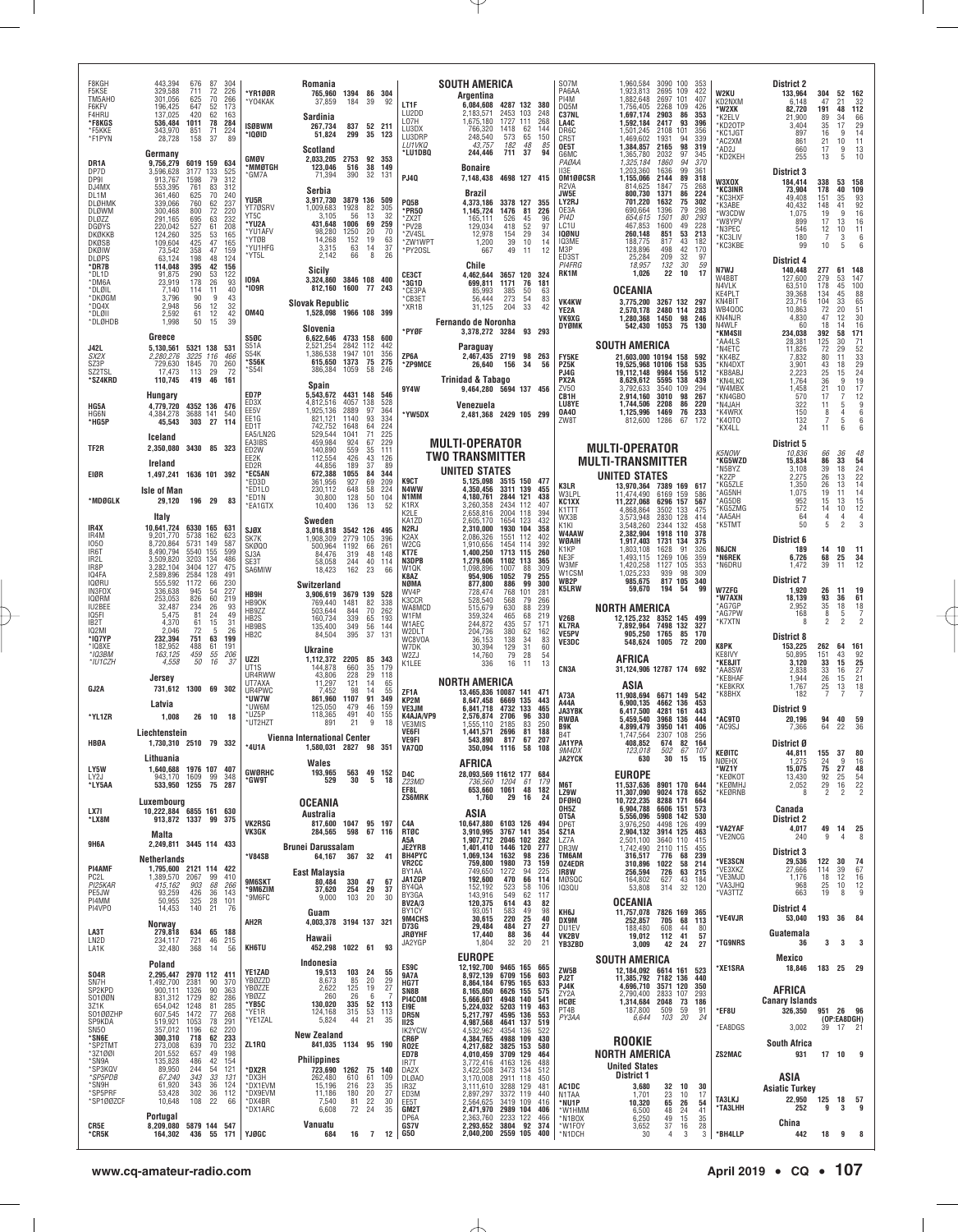| VU2ZMK<br>*VU3WBB                       | India<br>69,600<br>60,888           | 281<br>335              | 26<br>23              | 74<br>63                                            | <b>IU1JCZ</b><br>IU5JHK                    | Italy<br>49,344<br>493<br>31.944<br>206                          | -17                                                | 79<br>34<br>87                                                              | *YD1IDB<br>*YG3FKD<br>*YD1HVZ              | 54<br>12<br>6                                   | 6<br>7<br>1                       | 2<br>6<br>$\mathbf{1}$                          | 6                                   | *KG4WOJ<br>*K4BC<br>*K2WPM<br>*KR4M                     | 30,186<br>27,940<br>18.177<br>12,220    | 113<br>107<br>89<br>71                               | 41<br>39<br>29<br>20              | 76<br>71<br>54<br>45                                | KDØJLE<br>NØNZG<br><b>*KC6X</b><br>*WØYJT           | 3,116<br>2,816<br>109.248<br>58,558        | 40<br>53<br>239<br>204                              | -17<br>20<br>65<br>41                                                 | 21<br>24<br>127<br>93                                 |
|-----------------------------------------|-------------------------------------|-------------------------|-----------------------|-----------------------------------------------------|--------------------------------------------|------------------------------------------------------------------|----------------------------------------------------|-----------------------------------------------------------------------------|--------------------------------------------|-------------------------------------------------|-----------------------------------|-------------------------------------------------|-------------------------------------|---------------------------------------------------------|-----------------------------------------|------------------------------------------------------|-----------------------------------|-----------------------------------------------------|-----------------------------------------------------|--------------------------------------------|-----------------------------------------------------|-----------------------------------------------------------------------|-------------------------------------------------------|
| *VU30XH<br>*VU30B0<br>*VU3EQG           | 924<br>384<br>204                   | 19<br>15<br>20          | 8<br>8                | 14<br>9<br>9                                        | *IU4HMY<br>*IUØKAH<br>*IU2GGD<br>*IU6FUB   | 62,390<br>261<br>56,457<br>227<br>224<br>46,282<br>25,272<br>156 |                                                    | 42<br>128<br>41<br>112<br>37<br>109<br>32<br>85                             | *ZL1FAB                                    | <b>New Zealand</b><br>5,247                     |                                   | 52 24                                           | 29                                  | *KK4AND<br>*KT3V/4<br>*WJ4HCP                           | 12,033<br>11,935<br>9.443               | 77<br>76                                             | 18<br>28                          | 45<br>49<br>47                                      | *NØFY<br>*WØZF<br>KA8HDE                            | 19.694<br>10,248<br>6.496                  | 88<br>69                                            | $\frac{29}{25}$                                                       | $\frac{57}{36}$                                       |
|                                         | Japan<br>District 1                 |                         |                       |                                                     | *IU3GJD<br>*IX1HPN<br>*IU2GPJ              | 23,871<br>131<br>22,568<br>158<br>13,110<br>88                   |                                                    | $\frac{35}{25}$<br>74<br>79<br>30<br>65                                     | *DW9IGT<br>*DU1ZC                          | <b>Philippines</b><br>616<br>540                | 22<br>$\overline{23}$             | 10<br>Ĩ.                                        | 12<br>11                            | *KJ4KKD<br>'KJ4EU<br>N4DE*                              | 7,584<br>4,576<br>3,649                 | 62<br>79<br>46<br>39                                 | $\frac{24}{27}$<br>20<br>15       | 52<br>32<br>26                                      | 'KDØOYC<br>*NØEMU<br>*WA5SWN                        | 2.856<br>2,592<br>1,943                    | $\begin{array}{c} 45 \\ 38 \end{array}$<br>48<br>31 | $^{24}_{16}$<br>17<br>14                                              | $34$<br>$18$<br>$19$<br>$15$<br>8                     |
| JS1BIB                                  | 4,851<br><b>District 2</b>          |                         | 59 23                 | 26                                                  | *IU4JJP<br>*IU1LCU<br>*IU2HEE              | 9,240<br>133<br>8,768<br>105<br>7,592<br>105                     |                                                    | 10<br>50<br>48<br>16<br>10<br>42                                            | *DW7RAR<br>*DV1VGX                         | 325<br>210                                      | 35<br>22                          | 11<br>$\overline{2}$                            | 14<br>$\boldsymbol{\vartriangle}$   | 'NØKOE<br>*W4NWT<br>AJ4AY                               | 3,159<br>1,598<br>1,260                 | 35<br>28<br>21                                       | 12<br>15<br>12                    | 27<br>19<br>18                                      | AEØDM<br>'WAØILD<br>*KD8HAM                         | 646<br>400<br>15                           | 28<br>20<br>3                                       | 9<br>7<br>3                                                           | 9<br>$\overline{2}$                                   |
| *JS2AAV                                 | 2,880<br><b>Republic of Korea</b>   |                         | 42 15                 | 17                                                  | *IU3KHI<br>*IU3KPF<br>*IU2KBY              | 6,930<br>101<br>4,280<br>3,950                                   | 88<br>67                                           | 56<br>14<br>8<br>32<br>39<br>$^{11}_{12}$                                   |                                            | <b>SOUTH AMERICA</b><br>Argentina               |                                   |                                                 |                                     | *W2UW<br>*NC4MI<br>*WB2ART<br>*N4ZAK                    | 850<br>98<br>-6<br>4,848                | 22<br>5<br>50                                        | 10<br>3<br>19                     | 15<br>4<br>29                                       | **NDØC<br>**ADØBI                                   | 76,000<br>416<br>Alaska                    | 200<br>14                                           | 52                                                                    | 100                                                   |
| HL2DBP<br>*HL3/IU1GMK                   | 63,616<br>580<br>Taiwan             | 232<br>21               | 60<br>10              | 82<br>10                                            | *IU8LCS<br>*IU2HUQ<br>*IU2IHM<br>* IV3H.JB | 3,480<br>2,852<br>704<br>8                                       | 85<br>57<br>25<br>$\overline{2}$                   | 46<br>11<br>35<br>$\overline{22}$<br>10<br>$\overline{c}$<br>$\overline{2}$ | *LW9ENF                                    | 28<br>Brazil                                    | 5                                 | $\overline{2}$                                  | $\overline{2}$                      | AI5SF                                                   | District 5<br>193,800                   | 357                                                  | 55                                | 149                                                 | AL7LO                                               | 199,172<br>Belize                          | 826                                                 | 40                                                                    | 76                                                    |
| *BX2AFS                                 | 25,688<br>Thailand                  | 156 27                  |                       | 49                                                  | ** 102S<br>**IU5HES                        | 14,535<br>124<br>100                                             | 6                                                  | 19<br>66<br>(OP: IU2IGX)<br>4<br>6                                          | PY2MET<br>*PY2FRQ<br>*PY2XRP               | 383,280<br>46,920<br>7,598                      | 731<br>178<br>88                  | 69<br>42<br>22                                  | 171<br>73<br>36                     | K <sub>5</sub> I <sub>B</sub><br>KM5VI<br><b>KF5YUB</b> | 52,116<br>40,984<br>21,492              | 166<br>309                                           | 45<br>30                          | 84<br>64                                            | 'V3A                                                | 116,644 1285                               |                                                     | 12 32<br>(OP:V31MA)                                                   |                                                       |
| *E2ØSJC                                 | 4,796<br>West Malaysia              |                         | 64 16                 | 28                                                  | *R2FCC                                     | Kaliningrad<br>7,693                                             | 117 11                                             | 38                                                                          | *PU8MGB<br>*PU7EYL<br>*PU4CGT<br>*PU7ABC   | 156<br>150<br>78                                | 19<br>24<br>17                    | 5<br>4<br>5                                     | 6<br>8                              | KJ5MA<br>*NN5T<br>*K5DHY                                | 1.767<br>71,145<br>51,375               | $\substack{93 \\ 22}$<br>181<br>150                  | $\frac{46}{13}$<br>53<br>51       | $62$<br>$18$<br>100<br>86                           | <b>VE1JS</b>                                        | Canada<br>District 1<br>61,270             | 201                                                 | 29                                                                    | 81                                                    |
| 9M2VBC<br>*9W2SAF<br>*9W2GVR            | 1.029<br>101,742<br>7,801           | 36<br>516<br>113        | 9<br>25<br>11         | 12<br>68<br>18                                      | *LY5XX                                     | Lithuania<br>388,614<br>1323                                     |                                                    | 57<br>214                                                                   | *PU2UAH<br>**PS8MT                         | 10<br>4<br>6,912                                | 26<br>5<br>103                    | $\overline{4}$<br>$\overline{2}$<br>26          | 6<br>$\overline{\phantom{a}}$<br>38 | *NW5Q<br>*K1JHS<br>*KD5FBA                              | 41,412<br>27,904<br>7,020               | 137<br>104<br>55<br>50                               | 46<br>37<br>21<br>$\overline{19}$ | 70<br>72<br>39<br>34                                | 'VE9RLW                                             | 1,943<br><b>District 2</b>                 | 35                                                  | 12                                                                    | 17                                                    |
| *9W2HXP<br>*9W2LRN<br>*9M2YDX           | 6,390<br>5,921<br>1,782             | 95<br>97<br>49          | 12<br>11<br>11        | 18<br>20<br>16                                      | *LY5AX<br>*LY5BT<br>*LY5YY                 | 103,250<br>540<br>497<br>55,937<br>54                            | 9                                                  | 33<br>142<br>$20\,$<br>111<br>3<br>6                                        | *CD4PSH                                    | Chile<br>8,352                                  |                                   | 128 14                                          | - 18                                | *KC5LK<br>*K9ING<br>*NØLD<br>AF5VO                      | 5,777<br>3,198<br>1.911<br>1,272        | 36<br>27<br>26                                       | $\frac{15}{17}$<br>11             | $\frac{26}{22}$<br>13                               | VA2LGQ<br>'VY2GF<br>'VE2SMS                         | 3,567<br>11,966<br>11,736                  | 41<br>98<br>86                                      | 16<br>21<br>27                                                        | 25<br>41<br>45                                        |
|                                         | <b>EUROPE</b>                       |                         |                       |                                                     | *PC4AD<br>*PD5WSQ                          | <b>Netherlands</b><br>23.940<br>189<br>10,854<br>110             |                                                    | 19<br>86<br>19<br>48                                                        | *HC2TKV<br>*HC2AP                          | Equador<br>38.306<br>27,534                     | 279                               | 182 40<br>14                                    | 67<br>25                            | <b>KM5FW</b><br>*KC5RGQ<br>**WE6EZ                      | 1,247<br>56<br>15,934                   | 35<br>4<br>102                                       | 14<br>$\overline{4}$<br>20        | 15<br>4<br>42                                       | VA3CCO                                              | <b>District 3</b><br>681,912               |                                                     | 841 87 241                                                            |                                                       |
| *OE9SEV                                 | Austria<br>7,420                    |                         | 91 17                 | 53                                                  | *PD4BER<br>*PDØJBZ                         | 784<br>40                                                        | 35<br>5                                            | 6<br>22<br>3<br>$\overline{5}$                                              | *YY2WTF                                    | Venezuela<br>15,282                             | 141                               | 16                                              | 38                                  | N6JS                                                    | District 6<br>173,301                   | 543                                                  | 60                                | 123                                                 | VE3UTT<br>VE3GYL<br>VE3RX                           | 599,248<br>95,756<br>88,343                | 891<br>246<br>215                                   | (OP:VE3KZ)<br>67<br>40<br>55                                          | 201<br>108<br>112                                     |
| *EW8LM<br>*EU1TL                        | <b>Belarus</b><br>139,821<br>39,928 | 534<br>276              | 48<br>26              | 161<br>98                                           | *210WMN                                    | Northern Ireland<br>336                                          | 20                                                 | 3<br>-11                                                                    | *YY5AEP<br>*YY5KAT<br>*YY5ATN              | 13,041<br>6,960<br>777                          | 105<br>58<br>51                   | 20<br>20<br>10                                  | 43<br>40<br>27                      | W1PR<br>W6UE<br>KE8FT                                   | 146,850<br>101,150<br>82,150            | 341<br>225<br>246                                    | 55<br>49<br>(OP:NGAN)<br>58       | 110<br>121<br>97                                    | VE3FTM<br><b>'VC3M</b>                              | 4,896<br>969,173                           | 48<br>1180                                          | 17<br>87<br>(OP:VE3LA)                                                | 31<br>262                                             |
| *EW8MZ<br>*EU1ADO                       | 8,400<br>500<br><b>Bulgaria</b>     | 102<br>19               | 18<br>7               | 52<br>13                                            | *LC9A                                      | Norway<br>36,088                                                 | 297 23                                             | -81<br>(DP:LB1TI)                                                           |                                            | <b>CLASSIC</b>                                  |                                   |                                                 |                                     | WA6URY<br>N6KN<br>KG6WIK                                | 53,120<br>50,652<br>40,215              | 161<br>233<br>152                                    | 56<br>26<br>41                    | 72<br>58<br>64                                      | VE3CV<br>'VE3MH<br>'VE3SST                          | 301,320<br>67,188<br>40,515                | 497<br>222<br>151                                   | 69<br>37<br>36                                                        | 179                                                   |
| LZ4AW<br>*LZ7PW<br>*LZ7EA               | 448,200<br>55,713<br>16,800         | 1031<br>205<br>159      | 73<br>41<br>18        | 259<br>106<br>62                                    | *3Z5A                                      | Poland<br>52,419                                                 | 442 20                                             | 81                                                                          |                                            | <b>NORTH AMERICA</b><br><b>United States</b>    |                                   |                                                 |                                     | NC6R<br>W6UM<br>N6VOH                                   | 35,490<br>32,085<br>22,656              | 235<br>120<br>129                                    | 51<br>$\frac{31}{34}$             | 79<br>62<br>62                                      | 'VE3LVW<br>VE3LMS<br>'VE3KBI<br>VE3LBG              | 32,421<br>23.670<br>4,896<br>3,264         | 111<br>113<br>46<br>31                              | 35<br>28<br>21<br>18                                                  | 95<br>75<br>72<br>62<br>80<br>30                      |
| *LZ1TEA                                 | 104<br>Croatia                      | 5                       | 3                     | 5                                                   | *SQ8W<br>'SQ4JUM<br>*SP8GK<br>*SQ9GOL      | 356<br>52,398<br>246<br>34,153<br>167<br>9,350<br>6,533          |                                                    | 26<br>116<br>29<br>90<br>18<br>67<br>40<br>7                                | K5ZD<br>KQ2M                               | District 1<br>3,062,108 2255 107 369<br>874.239 | 1286                              | 61                                              | 188                                 | KB6A<br>K6SZQ<br>KM6G<br>*W6BJB                         | 9.690<br>1,118<br>-fi                   | 75<br>18                                             | 23<br>10<br>-1                    | 28<br>16<br>-1                                      | *VE3MDX<br>'VA3KTT                                  | 1,728<br>20                                | 33                                                  | 11                                                                    | 21                                                    |
| *9A3EJZ                                 | 12,702<br><b>Czech Republic</b>     | 99                      | 23                    | 64                                                  | *SQ7M<br>*SP9CH<br>*SP3KX                  | 128<br>5,418<br>102<br>97<br>4,508<br>2,784                      | 85                                                 | 48<br>15<br>8<br>38<br>5<br>27                                              | K1RM<br>W1WEF<br>K <sub>1</sub> IX<br>KK1W | 588,138<br>543.312<br>248,862<br>180,320        | 860<br>$\frac{706}{403}$<br>307   | 54<br>$^{74}_{50}$<br>66                        | 195<br>220<br>172<br>158            | *KE6WC<br>*AE6YB<br>WB6ZAM                              | 30,199<br>24,722<br>20,436<br>7,869     | 124<br>110<br>114<br>63                              | 37<br>40<br>34<br>31              | 64<br>54<br>44                                      | <b>VE4JBB</b>                                       | District 4<br>156,341                      | 1050                                                | - 26                                                                  | 53                                                    |
| *OK1LRD<br>*OK1DWH<br>*OK9RKZ           | 115,540<br>114,063<br>4.459         | 421<br>514<br>85        | 47 171<br>37<br>12    | 160<br>37                                           | *SP8PKP<br>*SP3ATB<br>*S0800               | 1,295<br>740<br>720                                              | 35<br>13<br>$\begin{array}{c} 65 \\ 5 \end{array}$ | 11<br>26<br>10<br>10<br>$\frac{5}{2}$<br>25                                 | W1NSK<br>W10HM<br>*K1HT                    | 101,976<br>7,200<br>180,648                     | 233<br>63<br>329                  | 45<br>11<br>45                                  | 123<br>34<br>148                    | *NR7Z<br>'W6VIO                                         | 5,358<br>4,545                          | 41<br>65                                             | 19<br>23<br>(OP:K6ICS)            | $\substack{30\\28}$<br>22                           | VE6IVN<br>VE6TWP                                    | District 6<br>72,360<br>4,600              | 244<br>52                                           | 42<br>15                                                              | 78<br>25                                              |
| *OK2SDE<br>**OK1HBF                     | 3,456<br>702<br>Denmark             | 58<br>34                | 13<br>6               | 35<br>21                                            | *SO5MK                                     | 30<br>Portugal                                                   |                                                    | 4                                                                           | *N1ALO<br>*KC1SS<br>*N1DC<br>*NP2GG        | 153,116<br>58,519<br>49,320                     | 305<br>170<br>145<br>146          | 50<br>40<br>43<br>35                            | 152<br>99<br>94<br>91               | K6ELE<br>*N6BHX<br>*AB6WC                               | 2,352<br>348<br>170                     | 49<br>13<br>10                                       | 24<br>6<br>5                      | 25<br>6<br>5                                        | 'VA6AN                                              | 19,630<br>District 7                       | 138                                                 | 29                                                                    | 36                                                    |
| OZ7PBI<br>*OZ7MC                        | 7,700<br>30                         | 104<br>9                | 19<br>$\overline{4}$  | 51<br>6                                             | <b>*CS7AOL</b><br>'Y08TGE                  | 72<br>Romania<br>10,578                                          | 5<br>97<br>23                                      | 4<br>4<br>63                                                                | *W1JQ<br>*N1VH<br>*KR1A                    | 45,360<br>41,730<br>20,200<br>18,150            | 125<br>83<br>107                  | 41<br>35<br>16                                  | 89<br>65<br>50                      | 'WA7ER<br>*WB6ETY<br>*KK6VZE                            | 120<br>48<br>42                         | 7<br>3<br>11                                         | 5<br>3<br>3                       | 5<br>3<br>3                                         | <b>VE7BC</b><br><b>VA7CRZ</b><br>*VE7KPB<br>'VA7DGT | 118,272<br>111,706<br>5,418<br>198         | 500<br>277<br>55<br>10                              | 49<br>57<br>21<br>6                                                   | 63<br>101<br>$\frac{22}{5}$                           |
| *M6KCI<br>*MØLDP                        | England<br>19,902<br>13,175         | 183<br>147              | 25<br>17              | 82<br>68                                            | *ISØHNF                                    | Sardinia<br>792                                                  | 16                                                 | 9<br>13                                                                     | *W1GHD<br>*WA10TZ                          | 8,778<br>3.010                                  | 60<br>29                          | (OP:KL7JT)<br>30<br>17                          | 47<br>26                            | K9JF<br>W7YAQ                                           | <b>District 7</b><br>368,544<br>352,350 | 527<br>496                                           | 85 179<br>92                      | 178                                                 | <b>CM2XN</b>                                        | Cuba<br>276.940                            | 1052                                                | 30                                                                    |                                                       |
| *M6YGL<br>*M6VWX<br>*2EØIHX<br>*M6YTU   | 11,322<br>6,545<br>5.429<br>4,095   | 138<br>109<br>84<br>65  | 17<br>12<br>15<br>12  | 57<br>43<br>$\begin{array}{c} 46 \\ 33 \end{array}$ | *YU4GUV                                    | Serbia<br>11,248<br>177                                          |                                                    | 14<br>62                                                                    | *KB1IRB                                    | 1,085<br><b>District 2</b>                      | 26                                | 13                                              | 18                                  | WN7T<br>N3FG<br><b>WU6W</b>                             | 41,760<br>17.176<br>16,016              | 144<br>88<br>90                                      | 52<br>32<br>32                    | 68<br>44<br>45                                      | °CO8ZZ<br><b>CM8NMN</b><br>'CO8RH                   | 89,318<br>25,773<br>4,761                  | 634<br>188<br>81                                    | 19<br>18<br>9                                                         | 92<br>52<br>53<br>53<br>14                            |
| *2EØLGP<br>*MØWMS<br>*2EØWCG            | 3,168<br>1,792<br>1,089             | 54<br>48<br>33          | 12<br>8<br>9          | 36<br>24<br>24                                      | *YU40WL<br>*YU40IZ<br>*YU4MOM              | 7,280<br>117<br>136<br>5,304<br>700                              | 20                                                 | 8<br>44<br>31<br>8<br>6<br>14                                               | W2LU<br>N2JJ<br>KD2DC<br>KB2MN             | 209,198<br>55,200<br>12,512<br>9,504            | 368<br>136<br>69<br>58            | 73<br>43<br>22<br>25                            | 184<br>107<br>46<br>47              | KH6VM<br>W70N<br>NO7E                                   | 12,814<br>7,140<br>6,785                | 103<br>$\begin{array}{c} 55 \\ 63 \end{array}$<br>55 | 34<br>29<br>29<br>22              | 52<br>$\begin{array}{c} 39 \\ 30 \end{array}$<br>28 | CO8SJ                                               | 988<br>Haiti                               | 28                                                  | 9                                                                     | 10                                                    |
| *2EØSQB<br>*MØIAX<br>**M6ODZ            | 897<br>182<br>432                   | 25<br>11<br>27          | 9<br>4<br>6           | 14<br>$\begin{array}{c} 10 \\ 18 \end{array}$       | *YU4NSL<br>*YU4GPS<br>*YU4JAN<br>*YU4LED   | 378<br>345<br>308<br>308                                         | 17<br>14<br>19<br>13                               | 5<br>13<br>6<br>9<br>$\overline{4}$<br>10<br>5<br>9                         | K2QB<br>N2DDX<br>N <sub>1</sub> UFO        | 4,371<br>4,165<br>1.740                         | 49<br>46<br>26                    | 6<br>12<br>11                                   | 25<br>23<br>19                      | KG7SXF<br><b>KE7HTL</b><br>AG7NC<br>*N7FLT              | 5,250<br>4,257<br>840<br>44,795         | 41<br>23<br>193                                      | 16<br>13<br>24                    | 27<br>11<br>61                                      | 'HH2AA                                              | 36,400<br><b>Puerto Rico</b>               | 238                                                 | 26                                                                    | -44                                                   |
| **M6VUK                                 | 45<br>Estonia                       | 5                       | 4                     | 5                                                   | *YU4MLL<br>*YU4YES<br>*YU4KIS              | 289<br>286<br>224                                                | 15<br>13<br>18                                     | $5\,$<br>12<br>6<br>10<br>$\overline{4}$                                    | *AC2RL<br>*W2CCC                           | 174,460<br>141,372                              | 300<br>282                        | 56<br>56<br>(OP:K2CS)                           | 164<br>133                          | *N7MU<br>*KNØW<br>'K7HKR                                | 20,100<br>16,116<br>10,179              | 100<br>91<br>103                                     | 46<br>35<br>$^{14}_{21}$          | 54<br>44<br>$\frac{25}{25}$                         | KP4RV<br>WP41<br>KP3LR*                             | 486,864<br>9,399<br>19,778                 | 1638<br>93<br>321                                   | 42 102<br>10<br>12                                                    | 29<br>19                                              |
| *ES1TAR                                 | 4,536<br>European Russia            |                         | 61 16                 | 40                                                  | *YU4IKA                                    | 78<br>11<br><b>Slovak Republic</b>                               |                                                    | 3<br>3                                                                      | *KD2BXD<br>*W2FUN<br>*W2VU<br>AC2QH        | 6.750<br>5,340<br>5,335<br>2,856                | 49<br>48<br>40<br>28              | 14<br>22<br>21                                  | 36<br>38<br>34                      | *K7ACZ<br>*AG7CC<br>*N6LB<br>*K3TP                      | 6,532<br>2,958<br>1,250                 | 53<br>37<br>24                                       | 15<br>10                          | 19<br>15                                            | *KP4LE<br>*WP4RF<br>NP3OT '                         | 13,080<br>9.462<br>2.496                   | 208<br>60<br>34                                     | 11<br>22                                                              | 19<br>$\frac{35}{20}$                                 |
| *R1ZM<br>*R1CAV                         | District 1<br>22,100<br>12,416      | 270<br>169              | 14<br>15              | -54<br>49                                           | ° OM4IK                                    | 81,503<br>Spain                                                  | 455 29                                             | 120                                                                         | *N2IVN<br>*K2AL<br>*K2KU                   | 1,440<br>817<br>810                             | 24<br>16<br>17                    | $^{18}_{12}$<br>7<br>13                         | $^{24}_{18}$<br>12<br>14            | *W7RTC<br>*WF7BSR<br>*K7JSG                             | 962<br>703<br>252<br>154                | 26<br>17<br>8<br>10                                  | 13<br>10<br>6<br>8                | 13<br>9<br>6<br>-6                                  |                                                     | AFRICA                                     |                                                     |                                                                       |                                                       |
| *R2ARR                                  | <b>District 3</b><br>146,965        |                         | 399 57 164            |                                                     | *EA4GWL<br>*EA7JZZ<br>*EA4GZW<br>*EA5IUN   | 20,760<br>298<br>3,528<br>3,213<br>3,185                         | 30<br>42<br>43<br>39                               | 90<br>33<br>16<br>16<br>35<br>31<br>18                                      | K1BZ                                       | <b>District 3</b><br>141,918                    | 259                               | 62 155                                          |                                     | W8MET                                                   | District 8<br>239,424                   | 402 68                                               |                                   | 164                                                 | <b>EA8BQM</b><br>'EA8DEG                            | <b>Canary Islands</b><br>133,056<br>15,642 | 345<br>74                                           | 44 100<br>26                                                          | - 53                                                  |
| *R6KVA<br>*R6YP                         | District 6<br>104,580<br>138        | 339<br>26               | 54 156<br>-1          | 5                                                   | *EA5ITW                                    | 2,619<br>Sweden                                                  | 48                                                 | 10<br>17                                                                    | N3XF<br>K9ZU<br>K3DCW<br>*K3HW             | 49,861<br>22,968<br>14,630<br>106,368           | 156<br>95<br>73<br>236            | 36<br>24<br>28<br>51                            | 83<br>64<br>49<br>141               | K8MR<br>W8WA<br>K8IV                                    | 165,898<br>97,464<br>72,684             | 287<br>291<br>282                                    | 65<br>29<br>24                    | 153<br>102<br>84                                    | *ZS6MM                                              | <b>South Africa</b><br>2,580               | 34                                                  | 9                                                                     | 21                                                    |
| **UB6RNB                                | 320<br>Finland                      | 27                      | 5                     | 15                                                  | SA5JUS                                     | 21,210<br>Switzerland                                            | 136 34                                             | 71                                                                          | *N3XZ<br>*W3MBC<br>*N3UR                   | 21,800<br>16,356<br>13,870                      | 102<br>78<br>72                   | 33<br>33<br>21                                  | 67<br>61<br>52                      | AF8C<br>AA8DC<br>WB8RNV                                 | 62,832<br>34,020<br>936                 | 195<br>$\frac{153}{24}$                              | 45<br>18<br>-11                   | 91<br>$\frac{63}{13}$                               |                                                     | ASIA<br><b>Asiatic Russia</b>              |                                                     |                                                                       |                                                       |
| *ОН6ИХ<br>*OH6UAV<br>*OH2BAV            | 58,608<br>580<br>480                | 292<br>21<br>20         | 41<br>8<br>7          | 107<br>12<br>13                                     | *HB9GNP<br>*HB3XRB<br>*HB9GPR              | 57,615<br>245<br>837<br>25<br>308                                | 14                                                 | 40<br>127<br>7<br>20<br>10<br>12                                            | *AJ3DI<br>*N3RUM<br>*N3TIR                 | 6,032<br>1,408<br>1,152                         | 60<br>20<br>22                    | 21<br>13<br>16                                  | 31<br>19<br>20                      | *W8GX<br>*K8BKM<br>*W8TM<br>*K8LBT                      | 104,652<br>28,600<br>26,730<br>17,304   | 241<br>114<br>91<br>75                               | 46<br>34<br>33<br>29              | 116<br>66<br>77<br>55                               | R8WF<br>RW9DX                                       | District 9<br>1,447,506<br>70,200          | 1487<br>245                                         | 77 277<br>27                                                          | 81                                                    |
| *F4HXC<br>*F4HQO                        | France<br>17,622<br>5,564           | 137 25<br>45            | 23                    | 74<br>29                                            | UR5NLA<br>*UT8IBU                          | <b>Ukraine</b><br>22,557<br>89,430<br>366                        | 216 16                                             | 57<br>36<br>129                                                             | *KB3LIX                                    | 702<br>District 4                               | 16                                | 8                                               | 10                                  | *AB80U<br>'K7DR<br>KB8SRQ                               | 5,358<br>1,815<br>925                   | 44<br>25<br>18                                       | $\frac{22}{12}$<br>11             | 35<br>21<br>14                                      | RW90W<br>RL9L<br>*R9JAD                             | 58,421<br>9,752<br>64,400                  | 200<br>90<br>251                                    | 34<br>10                                                              | 79<br>$\frac{36}{87}$                                 |
| DK2MX                                   | Germany<br>224,316                  | 548                     | 65 203                |                                                     | *UR5FQB<br>*UR6LF<br>**UT5WAA              | 19,300<br>168<br>1,770<br>58<br>1,240                            | 46                                                 | 22<br>78<br>$\,6\,$<br>24<br>7<br>24                                        | K4AB<br>K4BAI<br>ND4Y<br>AC4G              | 1,542,525<br>638,514<br>413,028<br>376,200      | 1285 114 357<br>719<br>582<br>492 | 88<br>79<br>84                                  | 254<br>219<br>216                   | 'W8SJB                                                  | 182<br>District 9                       | 8                                                    | 5                                 | 8                                                   | *UA9JNT<br>*UA9JBV<br>'R9TV                         | 34,776<br>26,904<br>25,056                 | 150<br>182<br>124                                   | $\begin{array}{c} \textbf{28} \\ \textbf{25} \end{array}$<br>13<br>33 | 67<br>46<br>75<br>24<br>25<br>25<br>23                |
| DK5KK<br>DM3JAN<br>DL7FP                | 43,500<br>5,100<br>928              | 239<br>66<br>17         | 25<br>18<br>15        | 100<br>50<br>17                                     |                                            | <b>OCEANIA</b>                                                   |                                                    |                                                                             | K4FX<br>KU8E<br>WA3DQS                     | 263,942<br>178,420<br>126,072                   | 401<br>306<br>244                 | 63<br>64<br>62                                  | 175<br>156<br>142                   | WB9Z<br>WS9W<br>K9RU                                    | 1,696,940<br>116,725<br>19,136          | 1346 121<br>255<br>80                                | $\frac{56}{32}$                   | 339<br>119<br>60                                    | *RA90CP<br>*R8JAL/M<br>*RT9YA<br><b>UA90MT</b>      | 3,978<br>3,290<br>2,380<br>2,175           | 49<br>51<br>33<br>33                                | 15<br>10<br>11<br>11                                                  | 18                                                    |
| *D07D0C<br>*DF5FS<br>*DK1YH             | 29,388<br>27,830<br>22,360          | 267<br>185<br>229       | $\frac{20}{26}$<br>15 | $\begin{array}{c} 73 \\ 89 \end{array}$<br>71       | *VK8VWA<br>*VK6MIT                         | Australia<br>26,578<br>126<br>1,404<br>27                        | 35                                                 | 62<br>13<br>13                                                              | WX8V<br>K4KAY<br>ND4G                      | 103,395<br>59,079<br>34,220                     | 220<br>192<br>113                 | 57<br>40<br>36                                  | 126<br>101<br>82                    | W9SE<br>*WD9CIR<br>*NN1N                                | 9.648<br>91,040<br>19,594               | 61<br>230<br>83                                      | 25<br>51<br>39                    | 42<br>109<br>58                                     | RAØQD                                               | District Ø<br>290,079                      | 982                                                 | 53                                                                    | 114                                                   |
| *DO3GE<br>*D04WLL<br>*D01MPR<br>*D07JLF | 12,288<br>10,530<br>10,125<br>9,234 | 100<br>142<br>113<br>96 | 26<br>14<br>22<br>17  | 70<br>51<br>59<br>37                                | *VK4PZZ<br>*KN4IAS/KH2                     | 432<br>Guam<br>1,175                                             | 13<br>35 12                                        | 8<br>8<br>13                                                                | KD4ISM<br>N417<br>WB5WAJ<br>WB3D           | 32,452<br>32,445<br>21,156<br>14,042            | 116<br>116<br>99<br>97            | 40<br>30<br>24<br>16                            | 82<br>75<br>62<br>43                | *KD9AC<br>*KC9VYX<br>*NA9VY<br>K9DEB                    | 14,104<br>3,850<br>3,850<br>3,634       | 72<br>41<br>42                                       | 30<br>11<br>21<br>21              | 56<br>24<br>29                                      | UAØXAK<br>*RØUT                                     | 68,530<br>48,587                           | 362<br>308                                          | 38<br>22                                                              | 51<br>55                                              |
| *DM4AB<br>*DL8BFV<br>*DM3BN             | 6,588<br>3,780<br>3,315             | 71<br>31<br>58          | 18<br>25<br>15        | $\frac{43}{29}$<br>$36\,$                           | YC3IMS                                     | Indonesia<br>29<br>464                                           |                                                    | $\overline{7}$<br>9                                                         | KM4AHP<br>WA2FTC<br>N4ZY                   | 3,465<br>2,257<br>1,530                         | $\frac{34}{21}$<br>21             | $\begin{array}{c} 8 \\ 16 \end{array}$<br>$\,9$ | $\frac{27}{21}$                     | *W9TAM<br>*K9WPV<br>*WG9L                               | 3,382<br>1,666<br>765                   | $\frac{37}{37}$<br>22<br>17                          | 13<br>15<br>5                     | $\frac{25}{25}$<br>19<br>12                         | *TA2EJ<br>*TA7I                                     | Asiatic Turkey<br>102,999<br>31,164        | 283<br>264                                          | 31 108<br>11                                                          |                                                       |
| *DG1SR<br>*D02CRB<br>*DO1MIC            | 930<br>400<br>374                   | 37<br>19<br>19          | 7<br>8<br>5           | 24<br>$\frac{12}{12}$                               | *YD9VIZ<br>*YDØMAT<br>*YGØTUR              | 20,178<br>162<br>79<br>9,900<br>7,266<br>125                     |                                                    | 25<br>32<br>19<br>31<br>15<br>27                                            | K4FBI<br>AD4TJ<br>*N9NB                    | 1,512<br>392<br>827,904                         | 25<br>13<br>803                   | 7<br>6<br>97                                    | 17<br>-8<br>287                     | *KEØL                                                   | 228<br>District Ø                       | 8                                                    | 6                                 | 6                                                   | *TA1FA/2<br>'TA2RN<br>**TA7AGL                      | 4,640<br>220<br>1,280                      | 61<br>18<br>28                                      | 6<br>7<br>5                                                           | $\frac{38}{23}$<br>$\frac{23}{15}$<br>$\frac{15}{15}$ |
| *DM9MB<br>*SV1QVY                       | 99<br>Greece                        | 10                      | 3<br>15               | 8<br>34                                             | *YD2YSW<br>*YDØSDD<br>*YD2CPQ              | 3,434<br>3,232<br>2,640                                          | 45<br>64<br>69                                     | 15<br>19<br>14<br>18<br>13<br>17                                            | *KC4TEO<br>*NT4MM<br>*K4SXT                | 72,320<br>59,830<br>56,743                      | 173<br>155<br>128                 | 51<br>50<br>64                                  | 109<br>105<br>115                   | NØUU<br>KØLBR<br>KAØLDG                                 | 158,550<br>78,842<br>75,647             | 334<br>197<br>205                                    | 51 124<br>49<br>45                | 109<br>98                                           | <b>BA5AJ</b>                                        | China<br>711,917 1276 77 194               |                                                     |                                                                       |                                                       |
| *SV2SDP                                 | 2,107<br>2,016<br>Hungary           | 51<br>51                | 11                    | 31                                                  | *YD2DPK<br>*YG3E0Y<br>*YG2UFA<br>*YG3FAP   | 2,584<br>1,904<br>1,702<br>136                                   | 30<br>36<br>47<br>7                                | 14<br>20<br>11<br>17<br>9<br>14<br>3<br>5                                   | *WØMPM<br>*KN4EWI<br>*AE4M<br>*W4LC        | 53,196<br>51,300<br>38,735<br>33,418            | 149<br>149<br>132<br>151          | 45<br>36<br>42<br>16                            | 98<br>99<br>85<br>61                | NUØC<br>KØJM<br>ADØH<br>NEØU                            | 55,461<br>48,625<br>48,387<br>27,166    | 171<br>162<br>182<br>112                             | 48<br>42<br>50<br>29              | 91<br>83<br>77                                      | *BG8INK<br>*BG8TFN<br>*BG8IL                        | 23,596<br>21,600<br>17,487                 | 143<br>158<br>109                                   | (OP:IK7YTT)<br>21<br>36<br>21                                         | 47<br>54                                              |
| *HA8MZ                                  | 800                                 | 36                      |                       | 6 19                                                | *YG3DKB                                    | 74                                                               | 66                                                 | 22<br>15                                                                    | *WN4AFP                                    | 31,941                                          | 125                               | 34                                              | 83                                  | NØWRK                                                   | 4,356                                   | 51                                                   | 17                                | $\frac{65}{27}$                                     | *BD4KM                                              | 2,046                                      | 48                                                  | 13                                                                    | $\frac{46}{18}$                                       |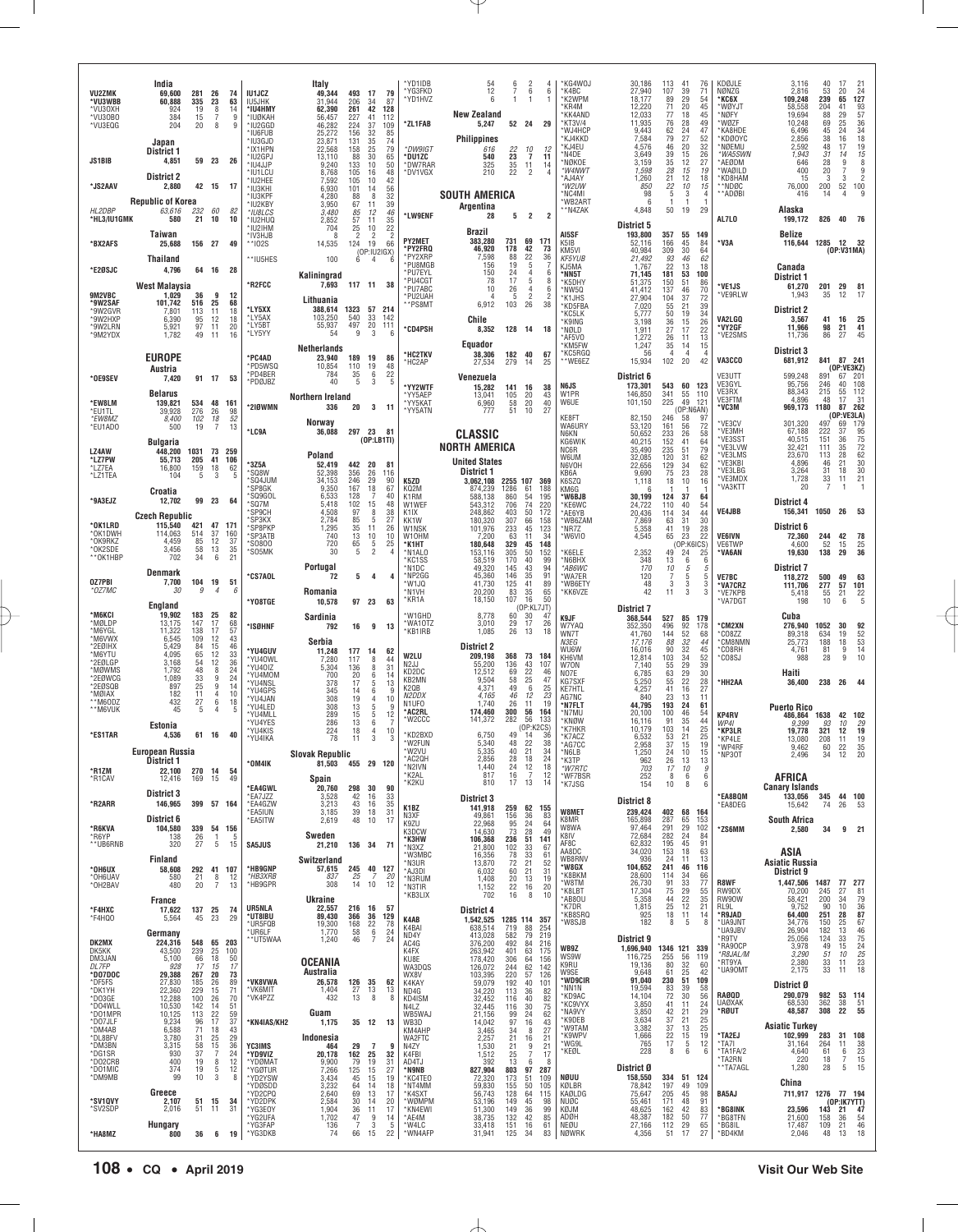| *BD7LMA<br>*BG6VGZ<br>*BI4SZP            | 910<br>504<br>195                            | 22<br>14<br>9                    | 12<br>10<br>7             | -14<br>11<br>8           | *LZ1PUB<br>*LZ2PS                              | <b>Bulgaria</b><br>42,050<br>36,935     | 249<br>31 114<br>326<br>64<br>19                                    | 'RM7C<br><b>RA6LIS</b><br>'R6DBT<br>*R6LBK | 144,900<br>59,286<br>53,165<br>38,822 | 729<br>327<br>279<br>226    | 36<br>139<br>28<br>95<br>38<br>117<br>30<br>88     | IZ2SMQ<br>IZ60UX<br><b>IK7NXU</b><br><b>IW1FGY</b> | 156,832<br>141,075<br>90,636<br>86,460 | 398<br>56<br>619<br>47<br>278<br>51<br>282<br>45 | 176<br>162<br>131<br>120                                        | *SP2AWJ<br>*SQ9IWS<br>*SQ3MIS<br>*SP9EMI | 44,712<br>33,558<br>22,360<br>16,750 | 246<br>242<br>198<br>177 | 34<br>104<br>27<br>92<br>80<br>24<br>14                               |
|------------------------------------------|----------------------------------------------|----------------------------------|---------------------------|--------------------------|------------------------------------------------|-----------------------------------------|---------------------------------------------------------------------|--------------------------------------------|---------------------------------------|-----------------------------|----------------------------------------------------|----------------------------------------------------|----------------------------------------|--------------------------------------------------|-----------------------------------------------------------------|------------------------------------------|--------------------------------------|--------------------------|-----------------------------------------------------------------------|
| VU2DED<br>VU2YQ<br>AT5M                  | India<br>122.108<br>14,388<br>7,420          | 310<br>106<br>103                | 18<br>9                   | 56 122<br>48<br>26       | *LZ2FM<br>*LZ4NS<br>*9A2VX                     | 3,880<br>2,870<br>Croatia<br>22.126     | 61<br>11<br>29<br>74<br>$\overline{7}$<br>28<br>272<br>12<br>62     | *R7KX<br>*R7RAI                            | 27,336<br>342<br>District 9           | 143<br>19                   | 35<br>101<br>3<br>15                               | IK1BPL<br>IK3SSW<br>IK20LJ<br>IZ5NSH               | 49,617<br>43,248<br>10,584<br>7,930    | 43<br>176<br>144<br>$\frac{25}{27}$<br>96<br>48  | 106<br>36<br>123<br>59<br>34                                    | *SN5L<br>'SQ9Z<br>*3Z60<br>'SP9RHN       | 16,287<br>16,224<br>12,546<br>12,201 | 174<br>312<br>116<br>95  | $\frac{53}{70}$<br>19<br>45<br>62<br>57<br>35<br>36<br>36<br>20<br>26 |
| VU <sub>2</sub> CV <sub>S</sub><br>*8T8S | 1.160<br>33,304                              | 19<br>148                        | (OP:VU2MUD)<br>13<br>25   | 16<br>67                 | '9A3DOS<br>'9A1EA                              | 12,556<br>12,155                        | 99<br>23<br>63<br>98<br>23<br>62                                    | 'RA9FEL                                    | 13,056<br>Finland                     | 215                         | 10 41                                              | IK2IKW<br><b>IU2CKS</b><br>IZ4UFB                  | 4.928<br>4,005<br>640                  | 63<br>18<br>96<br>21<br>13                       | 46<br>9<br>36<br>19                                             | 'SQ3PMX<br>*SP6JOE<br>*SQ5SAA            | 7.990<br>4,440<br>3.520              | 100<br>119<br>90         | 12<br>$\overline{4}$<br>5                                             |
| *VU2SMS<br>*VU2BL                        | 16,646<br>3,535                              | 97<br>52                         | (OP:VU2AE)<br>27<br>11    | 55<br>24                 | *9A5ADI                                        | 4,797<br><b>Czech Republic</b>          | 89<br>10<br>29                                                      | OH1VR<br>OH2PQ                             | 716,538<br>514.475                    | 1273<br>1049                | 87<br>302<br>82<br>243                             | IN3ELX<br>'IK5MES<br>*IU3GKJ                       | 342<br>66,495<br>60,000                | 10<br>247<br>38<br>246<br>39                     | 8<br>10<br>117<br>121                                           | *SP3YM<br>'SP5TIM<br>*SQ8FEU             | 3,230<br>3.045<br>1,748              | 29<br>69<br>34           | 35<br>22<br>27<br>24<br>16<br>8<br>14                                 |
| *VU3VBK<br>*VU3SXL                       | 704<br>616                                   | 19<br>16                         | q<br>10                   | 13<br>12                 | OK1GTH<br>OK1XC<br>OK1PPL                      | 920,185<br>39,240<br>7,107              | 1935<br>63 242<br>256<br>21<br>69<br>52<br>96<br>17                 | OH1C<br>OH1QX                              | 331,128<br>14,742                     | 772<br>193                  | 227<br>65<br>(OP:OH1CX)<br>- 12<br>- 51            | 'IK4BEI<br>'IK5BDG<br>'I1RB                        | 51,491<br>47,334<br>44,250             | 232<br>$\frac{37}{33}$<br>257<br>245<br>39       | 114<br>105<br>111                                               | 'SO1MK<br>*SN1ØØU                        | 384<br>9,408                         | 28<br>120                | 12<br>$\overline{4}$<br>66<br>18<br>(OP:SP2UUU)                       |
| *VU2JOS<br>*VU3LMS<br>*VU3SIO            | 273<br>240<br>156                            | 17<br>16<br>$\frac{8}{9}$        | 5<br>10<br>5              | 8<br>10<br>8             | *OL3E<br>*OK1LO                                | 88,242<br>63,648                        | 456<br>35<br>119<br>(0P:0K1J0C)<br>346<br>38<br>-118                | OH4BCS                                     | 13,260                                | 108                         | (OP:OH1ZAA)<br>-48<br>-20<br>(OP:OH1ZAA)           | 'IV3EWO<br>'IK4NZD                                 | 38,989<br>34,200                       | 242<br>27<br>252                                 | 100<br>16<br>41                                                 | **SQ1NXO                                 | 693                                  | 33                       | 6<br>- 15                                                             |
| *VU2T0                                   | 70<br>Israel                                 |                                  | 3                         |                          | *OK2BUT<br>*OK1BJ<br>*OK7N                     | 61,662<br>53,361<br>50.887              | 383<br>26<br>-60<br>296<br>36<br>111<br>207<br>43<br>108            | OH3BCX<br>OH5ZA                            | 7,112<br>72                           | 104<br>q                    | 13<br>- 43<br>(OP:OH1ZAA)<br>4                     | IZ2BKA<br>IZ2BZP<br>IK4JQQ                         | 30,294<br>26,085<br>25,645             | 179<br>25<br>166<br>24<br>25<br>198              | 77<br>87<br>90                                                  | CT1IW<br>*CT1EKU                         | Portugal<br>8,855<br>51,030          | 76<br>228                | 20<br>57<br>34<br>101                                                 |
| *4Z5TK                                   | 5,253<br>Japan                               | 54                               | 12                        | 39                       | *OK2VV<br>*OK2TC                               | 45,648<br>42.210                        | 284<br>27<br>117<br>$\frac{27}{22}$<br>12<br>302<br>99              | <b>OH6ECM</b><br>*OH2BKX                   | 221,709<br>94,672                     | 570                         | (OP:OH1ZAA)<br>54 209<br>91                        | <b>IW4EGX</b><br>'IZ1LAY<br>'IU1FIB                | 23,498<br>22,990<br>22,770             | 22<br>139<br>31<br>158<br>27<br>144              | 40<br>90<br>83                                                  | *CS7AMN<br>*CT7AIX                       | 11,070<br>2,499                      | 98<br>41                 | $^{24}$<br>$\frac{58}{14}$                                            |
| JA1NFD                                   | District 1<br>28,044                         |                                  | 161 27                    | 49                       | *OK1XBF<br>*OK1FNT<br>*OK1TVL                  | 29,464<br>14,690<br>1,564               | 94<br>235<br>214<br>53<br>$12\,$<br>22<br>40                        | 'OH1SIC<br><b>OH8JIX</b>                   | 69,204<br>38,740                      | 364<br>377<br>229           | $\frac{31}{27}$<br>131<br>(OP:SM5SIC)<br>31<br>-99 | 'IK8ARF<br>'IN3JRZ<br>'IU8GYT                      | 21.850<br>19,992<br>18,480             | 144<br>28<br>190<br>20<br>29<br>191              | 67<br>78<br>103                                                 | Y03RU<br>Y04RST                          | Romania<br>429,324<br>203,980        | 1114<br>496              | 64<br>202<br>58<br>177                                                |
| JA1ZLO<br>JK1UVL                         | 1,102<br>560                                 | 30<br>16                         | 14<br>(OP:JJ1MDY)<br>8    | 15<br>12                 | *OK2BRQ<br>**OK1LV                             | 836<br>11,316                           | 34<br>5<br>17<br>31<br>144<br>15                                    | *OH2EPW<br>OH3MHA                          | 7,590<br>3,526                        | 103<br>68                   | 50<br>16<br>8<br>33                                | 'I3GWE<br><b>IK6SBW</b><br><b>IWØHLZ</b>           | 18,468<br>17.949<br>16,218             | 99<br>29<br>119<br>$^{29}_{24}$<br>174           | 85<br>64<br>78                                                  | Y07CJB<br>Y03GNF                         | 91,744<br>58.366                     | 392<br>261               | 39<br>149<br>37<br>117                                                |
| JI1CIN<br>*JS1KKY<br>*JA1CRJ             | 232<br>101,108<br>11,700                     | 32<br>262<br>72                  | $\mathcal{P}$<br>58<br>34 | 2<br>99<br>41            | 0Z11A<br>*OZ8CT                                | Denmark<br>584.974<br>95,992            | 1478<br>64<br>234<br>480<br>31<br>138                               | OH2MZA                                     | 738                                   | 23                          | (OP:OH1ZAA)<br>-6<br>- 12<br>(OP:OH1ZAA)           | IN3EOM<br>'IV3APH<br>'IK2YSJ                       | 13,824<br>11,726                       | 109<br>26<br>20<br>111<br>23                     | 70<br>62                                                        | Y09AYN<br>Y03FFF<br>'Y07MPI              | 32,204<br>26.372<br>102,335          | 293<br>226<br>430        | 21<br>76<br>17<br>59<br>169<br>42                                     |
| *7N2UQC<br>*JK1EXF<br>*JH1RDU            | 832<br>608<br>480                            | 23<br>14<br>14                   | 8<br>8                    | 8<br>9<br>7              | *07875<br>*OU8A<br>*0Z10M                      | 70.890<br>20,160<br>11.781              | 345<br>36<br>134<br>363<br>9<br>51<br>159<br>14<br>63               | OH1ZAA                                     | 40<br><b>France</b>                   | 5                           | 3                                                  | 'IU4DAF<br>'IW2BZY                                 | 11,316<br>10,404<br>9,804              | 116<br>16<br>92<br>$\frac{76}{74}$<br>22         | 59<br>35<br>54                                                  | Y08BDW<br>YO3FLM<br>*Y050HY              | 77,688<br>52,836<br>24,726           | 421<br>223<br>239        | 126<br>30<br>38<br>110<br>17                                          |
| *JG1XRA<br>*JQ1COB                       | 294<br>126                                   | 15<br>6                          | 7<br>4                    | 3                        | *0Z1A00<br>*0Z10Z                              | 10,208<br>5,820                         | 123<br>20<br>68<br>93<br>46<br>14                                   | TM2Y<br>F8KLY                              | 1,253,672<br>9,063                    | 200                         | 1477 95 332<br>(OP:FBBEE)<br>8<br>45               | IC8AJU<br><b>IK6UBY</b><br>ILI4FJI                 | 9,372<br>8,954<br>7,102                | 23<br>99<br>84<br>77<br>18<br>17                 | 43<br>56<br>50                                                  | 'Y08THG<br>*Y09BNP<br>'Y09HG             | 18,031<br>17,664<br>16,296           | 122<br>136<br>166        | $\frac{61}{54}$<br>19<br>67<br>76<br>25<br>21                         |
| *JH1HHP<br>*JS1WWR<br>**JL1KLK           | 100<br>22<br>1,620                           | 6<br>6<br>22                     | 5<br>6<br>13              | 5<br>-5<br>17            | M8C                                            | England<br>136,127                      | 524 42 155                                                          | F6LIA<br>*F1ICS                            | 460<br>97.104                         | 11<br>337                   | (OP:F6CWA)<br>9<br>-11<br>53<br>151                | 'IX1AMY<br>'IK5TBK<br>'IZ3NUI                      | 7,029<br>5,610<br>5,244                | 119<br>74<br>13                                  | 18<br>53<br>8<br>43<br>33                                       | *Y09CWY<br>YO2IS<br>*Y08SBQ              | 12,824<br>12.084<br>9,454            | 177<br>137<br>64         | 12<br>44<br>41<br>16<br>37<br>21                                      |
| **JI1IKC<br>**7L1DST                     | 594<br>126                                   | 15<br>6                          | 9<br>4                    | 13<br>5                  | MØRBE<br>MØGDX                                 | 53,268<br>20,292                        | (OP:G4DBL)<br>306<br>35<br>103<br>122<br>40<br>74                   | *F4HTZ<br>F4IVV                            | 70,533<br>69.336                      | 297<br>349                  | 39<br>114<br>28<br>80                              | 'IU5BKR<br>'IW2ENA<br>IW8ENL                       | 5,220<br>4,797<br>4,650                | 61<br>15<br>62<br>72<br>19                       | 45<br>14<br>27<br>43                                            | *Y04GPC<br>'Y08PS<br>*Y06PIB             | 2.345<br>936<br>294                  | 56<br>13<br>12           | 8<br>27<br>13<br>11<br>5<br>9                                         |
| *JA2GHP<br>*JA2KKA                       | <b>District 2</b><br>20,100<br>9.150         | 116<br>82                        | 31<br>28                  | 44<br>33                 | G4IUF<br>G <sub>2</sub> Z<br>*MØUTD            | 6,138<br>1,508<br>361,935               | 44<br>26<br>36<br>$\overline{5}$<br>48<br>24<br>636<br>71<br>244    | *F1IGY<br>F4FRG<br>*F800I                  | 8,613<br>5.712<br>1,369               | 72<br>59<br>$\overline{27}$ | 27<br>60<br>16<br>40<br>12<br>25                   | IZ5HZ0<br>'IW20EV<br>'IZ8SFM                       | 3,774<br>3,363<br>2,765                | $\frac{51}{52}$<br>31<br>15                      | 12<br>19<br>$\begin{array}{c} 25 \\ 38 \end{array}$<br>20       |                                          | Sardinia                             |                          |                                                                       |
| *JE2BOM<br>*JL20GZ/2                     | 1,920<br>70                                  | 28<br>$\overline{4}$             | 14<br>3                   | 16                       | *G4NBS<br>*GØOOF<br>*G6UBM                     | 140.901<br>85,345<br>39,162             | 528<br>38<br>163<br>343<br>35<br>134<br>214<br>35<br>87             | 'F4FVW<br>™F1ICR                           | 936<br>2,074                          | $\substack{27 \\ 55}$       | $\overline{7}$<br>17<br>10<br>24                   | 'I1DXD<br>'IK1HZZ                                  | 1,932<br>1,320                         | 26<br>18<br>19<br>10                             | 24<br>14                                                        | <b>ISØHXK</b>                            | 4,408<br>Scotland                    | 44                       | 20<br>38                                                              |
| JR3RIY                                   | District 3<br>72,802                         | 339                              | 28                        | 61                       | *MØYDB<br>*MØACM                               | 38,080<br>31,369                        | 260<br>28<br>91<br>$\frac{27}{20}$<br>212<br>100                    | DJ5MW<br>DJ80G                             | Germany<br>2,291,408<br>1,767,840     | 2568 107<br>2056            | 392<br>111<br>369                                  | 'IU4FKM<br>IU8DFD<br>IZ8CLM                        | 1,120<br>1,089<br>1,053                | 30<br>11<br>37<br>15<br>13                       | 21<br>8<br>25<br>14                                             | 'MM1E                                    | 358,722                              | 691                      | 54 219<br>(OP:MMØGOR)                                                 |
| JR3RIU<br>JN3QNG<br>JA3QOS               | 56,876<br>40,120<br>588                      | 212<br>166<br>18                 | 42<br>50<br>6             | 76<br>68<br>8            | M1G<br>G8GHD                                   | 29,250<br>24,354                        | 218<br>97<br>(OP:GØUWS)<br>152<br>22<br>60                          | DL7BC<br>DK5QN                             | 976,125<br>347,795<br>44,890          | 1314<br>1234<br>207         | 88<br>323<br>32<br>101<br>43<br>91                 | IK2WQD<br>'IK8YFW<br>'IZ1FRM                       | 988<br>900<br>378                      | $\frac{22}{22}$<br>9                             | 10<br>16<br>12<br>18<br>6<br>8                                  | 'YTØI                                    | Serbia<br>858                        | 37                       | 8<br>18                                                               |
| *JP3KPJ<br>*JJ3TBB/3<br>*JF3FYD          | 6,222<br>4,982<br>475                        | 63<br>48<br>11                   | 22<br>21<br>10            | 29<br>26<br>9            | *GØOFD<br>*G3YCH<br>*GØRAH                     | 23,421<br>19,840<br>17,105              | 202<br>23<br>88<br>106<br>31<br>93<br>228<br>10<br>45               | DJ9YL<br>DL2VM<br>DKØSU                    | 42,300<br>24,582                      | 161<br>205                  | 49<br>101<br>22<br>80                              | 'IV3XPP<br>'IW1BBQ<br>'IK2REA                      | 276<br>221<br>192                      | 16<br>10<br>13<br>12                             | 13<br>6<br>11<br>5                                              | *YT2RIS<br>*YU5T<br>*YU3MLD              | 208<br>40<br>10                      | 20<br>8                  | $\frac{4}{2}$<br>12<br>8<br>$\overline{2}$<br>3                       |
| *JG3EHD                                  | -16<br><b>District 5</b>                     | $\overline{2}$                   | $\mathfrak{p}$            | $\mathfrak{p}$           | *MØKPW<br><b>G3SVK</b><br>*G3YZO               | 14,280<br>14,250<br>13,195              | 160<br>52<br>16<br>168<br>16<br>59<br>124<br>22<br>69               | DJ3WE<br>DL7LX                             | 20.910<br>20,178                      | 168<br>147                  | (OP:DF7SA)<br>$\frac{25}{29}$<br>77<br>89          | IZ2CSX<br><b>IW8FBM</b><br>IZ3EBA                  | 168<br>8<br>$\theta$                   | 12<br>4                                          | 3<br>11<br>$\overline{4}$<br>4<br>2<br>$\overline{\phantom{a}}$ | *YU3VIP                                  | 6,985<br>Sicily                      | 135                      | 16<br>39                                                              |
| JF5SIM                                   | 10,431<br><b>District 7</b>                  |                                  | 63 23                     | 38                       | *GØBBO<br>*M60WV<br>*MØRNW                     | 10,833<br>7,800<br>6,039                | 148<br>12<br>$\frac{57}{31}$<br>9<br>143<br>87<br>14<br>47          | DL4ABR<br>DK5WB<br>DL1BSN                  | 18.905<br>17,850<br>17.112            | 157<br>137<br>109           | $\frac{22}{25}$<br>$\frac{73}{77}$<br>30<br>62     | *IZ3NVR<br>**IZ1ANK                                | 212,784<br>19,950                      | 56<br>545<br>192<br>16                           | 208<br>59                                                       | <b>IT9ZTX</b><br>*IT9TFX<br>'IT9CLN      | 244.496<br>21,186<br>18,444          | 841<br>153<br>86         | 53<br>206<br>28<br>79<br>83                                           |
| <b>JA70VI</b><br>JA7VEI                  | 105,029<br>38,007                            | 292<br>139                       | 49<br>40                  | 78<br>63                 | *G4TGJ<br>*GØCPA<br>*MØAUG                     | 5.980<br>5,395<br>5,356                 | 83<br>16<br>49<br>109<br>14<br>51<br>65<br>16<br>36                 | DH6MES<br>DM5RC<br>'DK1KC                  | 10,504<br>3.040<br>344,320            | 94<br>83<br>716             | 17<br>35<br>35<br>-5<br>67<br>253                  | UA2FZ                                              | Kaliningrad<br>1,142,532 1484 104 343  |                                                  |                                                                 | *IT9CTG<br>'IW9FI                        | 5,865<br>128                         | 145<br>12                | $\frac{33}{11}$<br>40<br>10<br>6                                      |
| JH7QXJ<br>JG7EHM<br>*JA7HYS              | 17,710<br>17.160<br>167,232                  | 92<br>90<br>328                  | $^{29}_{19}$<br>76        | 48<br>46<br>125          | *GØMTN<br>*MØORY<br>*MØPKZ                     | 5,307<br>2,726                          | 72<br>45<br>16<br>13<br>59<br>34                                    | *DG7LAN/P<br>*DF5BM<br>*DG2JA              | 324,612<br>158,999<br>102,128         | 1102<br>606<br>351          | 199<br>55<br>43<br>180<br>47<br>161                | YL2GD                                              | Latvia<br>510,543                      | 1013 74 223                                      |                                                                 | OM2AGN                                   | <b>Slovak Republic</b><br>24,990     | 111                      | $^{25}_{\it 18}$<br>$\frac{73}{26}$                                   |
| *JA7GFJ                                  | -35<br><b>District 8</b>                     | 3                                | $\overline{\phantom{a}}$  |                          | GØUKZ<br>**M60X0                               | 1,350<br>420<br>10,920                  | 34<br>$\frac{9}{7}$<br>18<br>15<br>13<br>140<br>24<br>67            | *DL5LB<br>*DM7W                            | 83,952<br>78,848                      | 416<br>325                  | 36<br>123<br>39<br>115                             | YL2CI                                              | 272,875<br>Lithuania                   | 1207<br>-31                                      | 94                                                              | <i>OM5VS</i><br><b>OM6AT</b><br>®OM8ST   | 2,552<br>72,864<br>20.691            | 28<br>492<br>176         | 22<br>110<br>81<br>18                                                 |
| *JA8DNV                                  | 1,748<br>District 9                          |                                  | 32 10                     | 13                       | **M1LCR<br>**G7PVZ<br>**MØJBA                  | 2,448<br>1,700<br>1,550                 | 29<br>64<br>-7<br>36<br>24<br>10<br>48<br>24<br>7                   | *DLØRD<br>*DF9WB                           | 72,861                                | 306                         | (OP:DL8MAS)<br>121<br>42<br>(OP:DL7NV)             | <b>LY2N</b><br>*LY5T<br>'LY1M                      | 203.090<br>74,593<br>40,375            | 582<br>663<br>18<br>28<br>266                    | 46 184<br>79<br>97                                              | 'OM1AKU<br>*OM3ZBG<br>*OM3KHT            | 15,840<br>476<br>525                 | 188<br>40<br>24          | 18<br>$\frac{62}{25}$<br>$\boldsymbol{9}$<br>$\overline{7}$<br>18     |
| *JA9EJG                                  | 7,290                                        |                                  | 61 21 33                  |                          | <b>ES6RW</b>                                   | Estonia<br>2,247,434                    | 2747 113 384                                                        | *DL5JS<br>*DL9HB                           | 34,020<br>33.517<br>30,988            | 171<br>228<br>164           | 36<br>99<br>26<br>95<br>28<br>94                   |                                                    | Luxenbourg                             |                                                  |                                                                 | *OM6AMD                                  | 364                                  | 27                       | (OP:OM7ANT)<br>3                                                      |
| <b>JAØLBE</b><br>*JHØNEC                 | District Ø<br>45.469<br>135,622              | 390<br>331                       | 21<br>60                  | -20<br>106               | 'ES5RIM<br>*ES8SX                              | 19.648<br>6,811                         | (OP:ES5RW)<br>210 13<br>51<br>123<br>7<br>42                        | *DF6RI<br>*DL7FUA<br>*DL8ZAJ               | 29.456<br>26,208<br>25,760            | 198<br>196<br>167           | 23<br>89<br>29<br>88<br>30<br>82                   | LX4A                                               | 39,042                                 | 352 24 57                                        | (0P: LX1N0)                                                     | S5ØB<br>'S57NAW                          | Slovenia<br>48,682<br>32,157         | 369<br>347               | 19<br>82<br>13<br>68                                                  |
| *UNØLM                                   | Kazakhstan<br>151,810                        | 680                              | 17                        | 68                       |                                                | European Russia                         |                                                                     | *DH9DX/P<br>*DJ6HR<br>*DL8AX               | 21,008<br>19,228<br>12,546            | 178<br>131<br>111           | 20<br>81<br>21<br>71<br>20<br>62                   | *Z35W                                              | Macedonia<br>139,682                   | 522 49 162                                       |                                                                 | `S53X                                    | 3,198                                | 74                       | 7<br>34                                                               |
| *I IN7MRF<br>*UN7PGA                     | 337<br>48,312                                | 217<br>352 17                    | 27                        | 44                       | <b>RW1F</b><br>RW1CW                           | District 1<br>2,102,792<br>793,924      | 2822 116 372<br>1083 95 317<br>95                                   | *DJ9KH<br>*DK4WK<br>*DO1TOM                | 11,594<br>11,562<br>6,318             | 90<br>121<br>119            | 21<br>41<br>19<br>63<br>10<br>44                   |                                                    | Moldova                                |                                                  |                                                                 | EA2KV<br>EA3MR                           | Spain<br>73.253<br>6,192             | 325<br>134               | 36<br>103<br>8<br>40                                                  |
| *HL10VG                                  | <b>Republic of Korea</b><br>518              | 28                               | $\overline{7}$            | 7                        | RM1T<br>RV1CB                                  | 79,024<br>49,302                        | 806<br>23<br>65<br>(OP:R1TE)<br>237<br>40 126                       | *DG9BEO<br>*DK2TS<br>*DG9FBA               | 6,279<br>4,898<br>4,361               | 94<br>78                    | 18<br>51<br>13<br>49<br>20<br>29                   | *ER1JA                                             | 38,088<br><b>Netherlands</b>           | 389 14                                           | 58                                                              | EA3HAB<br>EA4HT<br>*ED1MK                | 3,822<br>1,104<br>175,150            | 66<br>35                 | $\frac{11}{17}$<br>$\substack{28 \\ 29}$<br>496 53 173                |
| 7Z1SJ                                    | Saudi Arabia<br>256,610 719 32 102           |                                  |                           |                          | U1BD<br>RA1TDP                                 | 19,404<br>7,585                         | 74<br>196<br>25<br>195<br>7<br>34                                   | *DL1JPF<br>*DO7ES<br>*DL2RZG               | 3,264<br>2,001<br>1,984               | $\frac{47}{56}$<br>41<br>66 | 13<br>35<br>19<br>10<br>28<br>$\overline{4}$       | PAØMIR<br>'PA1REG<br>*PDØMHZ                       | 22,100<br>110,800<br>61,824            | 302<br>10<br>355<br>45<br>21<br>465              | 55<br>155<br>91                                                 | *EA3KT<br>*EC5EA                         | 117,585<br>62,328                    | 401<br>231               | (OP:EA1MK)<br>154<br>47<br>43<br>104                                  |
| *HZ1VV                                   | 3,977                                        | 39                               | 14                        | 27                       | *UA1CUR<br>*R1BBL<br>*U1BA                     | 177,779<br>43,020<br>40,375             | 187<br>559<br>46<br>361<br>$\frac{21}{32}$<br>69<br>212<br>93       | *DM2DLG<br>*DG1BQC                         | 1,260<br>416<br>288                   | 49<br>13                    | 5<br>25<br>7<br>-9<br>$\overline{2}$               | 'PG1R<br>*PD1B<br>*PD5ISW                          | 51,408<br>37,296<br>16,093             | 305<br>26<br>29<br>217<br>151<br>19              | 110<br>82<br>58                                                 | *EA5/R3AR<br>*EA4GZD<br>*EA1GQ           | 26,912<br>15,088<br>10,810           | 180<br>148<br>129        | $\frac{92}{74}$<br>$\frac{73}{49}$<br>24<br>18<br>21                  |
| *OHØRJ                                   | <b>EUROPE</b><br><b>Aland Islands</b><br>900 | 23                               |                           | 9 21                     | *RM1F<br>**UB1AHI                              | 6,435<br>154                            | 46<br>80<br>19<br>3<br>8<br>14                                      | *DL3LQM<br>*DK2YL<br>**DK8TA               | 147<br>46,576                         | 19<br>302                   | 14<br>-5<br>29<br>113                              | *PBØACU<br>PA2VS<br>** PAØAWH                      | 8,601<br>5,544<br>1,896                | 13<br>106<br>101<br>80                           | 48<br>8<br>48<br>20<br>4                                        | *EE2A<br>*EA5HJO                         | 8,160<br>5,508                       | 74                       | 19<br>$(OP: EAZSN)$<br>72 15 36                                       |
|                                          | Austria                                      |                                  |                           |                          | <b>UA3VFS</b><br>RA3XM                         | <b>District 3</b><br>555,360<br>231,795 | 978<br>87 303<br>873<br>31<br>122                                   | **DG2FDD                                   | 66<br>Greece                          | 11                          | $\overline{2}$<br>9                                | **PA1B                                             | 704                                    | 28                                               | 6<br>16                                                         | *EA2RW<br>*EA4CRP                        | 3,569<br>2,508                       | 43<br>45                 | $\frac{27}{38}$<br>16<br>19                                           |
| <b>OE6HWF</b><br>OE5WHN<br>* 0E2E        | 41,888<br>29,070<br>64,908                   | 203<br>346                       | 23<br>23                  | 232 31 105<br>79<br>85   | RC2SB<br>R <sub>2</sub> AD                     | 208,780<br>83,076                       | 383<br>79<br>207<br>706<br>16<br>70                                 | *SV2HJQ<br>'SV1RMB<br>'SV7CUD              | 121,346<br>43,548<br>11,904           | 616<br>279<br>91            | 37 129<br>27<br>87<br>30<br>63                     | 'MIØI                                              | Northern Ireland<br>189,945            | 768                                              | 43 158<br>(OP:MIØRRE)                                           | <b>EA4FTA</b><br>*EA4RCT                 | 1,575<br>96                          | 38<br>8                  | $\overline{7}$<br>28<br>7<br>5<br>(OP:EA4ETT)                         |
| *OE6SWG/P<br>*OE3TWA                     | 40,300<br>31,360                             | 283<br>273                       | 28<br>21                  | (OP:OE2GEN)<br>102<br>91 | R <sub>2</sub> GB<br>R <sub>3</sub> ST<br>R3GZ | 34,146<br>10,292<br>2,596               | 196<br>$\frac{92}{49}$<br>34<br>158<br>13<br>29<br>38<br>15         | *MUØGSY                                    | Guernsey                              |                             |                                                    | *MIØDWE<br>*MIØULK                                 | 13,800<br>9,176                        | 114<br>22<br>110 15                              | 53<br>47                                                        | *EA5IMM                                  | 6<br>Sweden                          |                          | -1                                                                    |
| *OE3PYC                                  | 304<br><b>Balearic Islands</b>               | 14                               | 8                         | 11                       | RA3THN<br>*UA3BL<br>*RA3DIH                    | 1,219<br>347,541<br>124,200             | 22<br>9<br>14<br>787<br>66<br>237<br>386<br>51<br>165               |                                            | 45,738<br><b>Hungary</b>              |                             | 549 14 63                                          | 'LB1LG<br>'LA2HFA                                  | Norway<br>91,175<br>62,160             | 415<br>38<br>266<br>41                           | 137<br>127                                                      | <b>SMØO</b><br>SF4D                      | 100,079<br>68,875                    | 427 23                   | 343 54 149<br>(OP:SABDIJ)<br>- 72                                     |
| EA6UP                                    | 713<br><b>Belarus</b>                        |                                  | 13 11                     | 12                       | *R3DCB<br>*RX3QFN<br>*R3WZ                     | 78,260<br>19,440<br>18,792              | 258<br>47<br>135<br>190<br>56<br>16<br>106<br>$\frac{25}{20}$<br>62 | HA3DX<br>HG2DX                             | 853,596<br>108.240                    | 832                         | 1415 89 304<br>(DP:HA4XH)<br>-20<br>- 90           | LA20NA<br>'LA6M                                    | 56,140<br>27,192                       | 295<br>32<br>22<br>216                           | 108<br>81                                                       | *SM6FZO<br>*SA6BPD                       | 51,952<br>13,719                     | 356<br>165               | (OP:SM4LMV)<br>27 109                                                 |
| EU1A<br>EV1R<br>EW2A                     | 2,161,540<br>1,151,766<br>1,041,492          | 2321 113 395<br>1793 104<br>1440 | 95                        | 358<br>363               | R5FC*<br>*RA3DGH<br>*R3RK                      | 15,022<br>8,037<br>5,950                | 132<br>54<br>162<br>41<br>6<br>101<br>7<br>43                       | **HA1TI                                    | 9,165<br>Iceland                      | 207                         | 6<br>41                                            | <b>LA7TN</b><br>'LA80KA<br>LBØ0G                   | 8,236<br>7,956<br>7,844                | $(0P:LAGX)$<br>107 16 55<br>16<br>212<br>139     | 55<br>5<br>29<br>$\overline{7}$<br>46                           | *SD1A                                    | 126                                  | 13                       | $\frac{36}{11}$<br>$\frac{15}{3}$<br>(OP:SM1TDE)                      |
| EW8DX<br>*EU1FQ                          | 157,680<br>52,592                            | 579<br>196                       | 42<br>48                  | 177<br>104               | *RU3VV<br>*RU3XY<br>**RW3AI                    | 3,564<br>1,188<br>26,775                | 15<br>42<br>18<br>9<br>27<br>32<br>254<br>14<br>61                  | TF3Y                                       | 7,350<br>Ireland                      |                             | 71 20 30                                           | *LC9T                                              | 5,208                                  | 66<br>- 18                                       | 44<br>(OP:LA9VKA)                                               | HB9AA                                    | Switerland<br>31,746                 |                          | 281 18 56                                                             |
| *EV6Z<br>*EW2EO                          | 37,352<br>5,590                              | 187<br>55                        | 35<br>22                  | 81<br>43                 | RM4HZ                                          | District 4<br>257,226                   | 719<br>60<br>198                                                    | E19CN<br>*EI3ENB<br>*EI/OK1NYD             | 86,840<br>48,672                      | 388<br>247                  | 37 130<br>40 116<br>14<br>- 31                     | LA2QUA                                             | 182<br>Poland                          | 14                                               | 4<br>g                                                          | *HB9FLX<br>*HB9TRR                       | 15,675<br>5,130                      | 130 27<br>59             | (OP:HB9ARF)<br>68<br>16<br>38                                         |
| <b>ON4KCY</b><br>ON5GQ                   | Belgium<br>705,575<br>150,600                | 1315<br>615                      | 27                        | 73 252<br>93             | R4RT<br>RU4AA                                  | 87,945<br>20,128                        | 310<br>54<br>151<br>269<br>13<br>55                                 |                                            | 3,330<br>Isle of Man                  | 62                          |                                                    | SN5V<br>SP5ICS                                     | 101,094<br>67,080                      | 1124 15<br>315<br>-34                            | - 68<br>(OP:SQ5EBM)<br>122                                      | *HB9FHV/M                                | 4,686<br>Ukraine                     | 54                       | 21<br>45                                                              |
| *ON3SAT<br>*OPØJ                         | 36,432<br>9,408                              | 246<br>147                       | 30<br>10<br>(OP:ON5GF)    | 102<br>39                | UB4W<br>*RA4HBS<br>*RA4I                       | 5,440<br>94,954<br>7,696                | 17<br>68<br>51<br>364<br>41<br>156<br>137<br>9<br>43                | GD9W<br>*2DØXPS                            | 2,913,428 3431 96 373<br>5,220        | 83                          | (OP:MØDXR)<br>14<br>46                             | SQ5LTT<br>SQ5EXM<br>SP2JMR                         | 45,140<br>33,744<br>14,981             | 34<br>271<br>30<br>220<br>24<br>105              | 114<br>84<br>47                                                 | UX2MF<br>UR5CN<br>UW7RV                  | 321,451<br>96,320<br>95,604          | 618<br>379<br>384        | 65 248<br>170<br>54<br>39<br>147                                      |
| $*$ OT4R<br>*ON4CT<br>*ON2LMP            | 6,206<br>3,053<br>77                         | 96<br>56<br>6                    | 14<br>8<br>5              | 44<br>35<br>6            | *UA4WGM                                        | 5,633<br>District 6                     | 76<br>13<br>30                                                      | IB2M                                       | Italy<br>859,805                      | 1309                        | 79 280                                             | <i>SP7MOQ</i><br>SP8MRD<br><b>SP9EML</b>           | 6,572<br>3,042<br>552                  | 27<br>44<br>40<br>$^{13}_{4}$<br>28              | 35<br>26<br>19                                                  | UR4EI<br>*UT7NW<br>*UW6E                 | 72,924<br>355,165                    | 301<br>888<br>748        | 40<br>137<br>62 221<br>59<br>220                                      |
| **E72NA                                  | Bosnia-Herzegovina<br>12,040 185 12 44       |                                  |                           |                          | <b>UA6EE</b><br>R6CC<br>*R7MM                  | 85,137<br>17,082<br>532,992             | 511 27<br>84<br>212<br>12<br>61<br>990 75 272                       | IZ6ERS<br>IØLYO<br>IZ5WTV                  | 352,512<br>341,930<br>289,971         | 965<br>779<br>585           | 72<br>216<br>70<br>240<br>69 234                   | *SN4EE<br>*SP5DRE                                  | 127,428<br>63,342                      | 407<br>301 36 117                                | 58 188<br>(OP:SP4AWE)                                           | *UT3S0<br>*UR5WCQ                        | 278,721<br>134,550<br>53,298         |                          | (OP:UR6EA)<br>553 42 153<br>283 27 114                                |